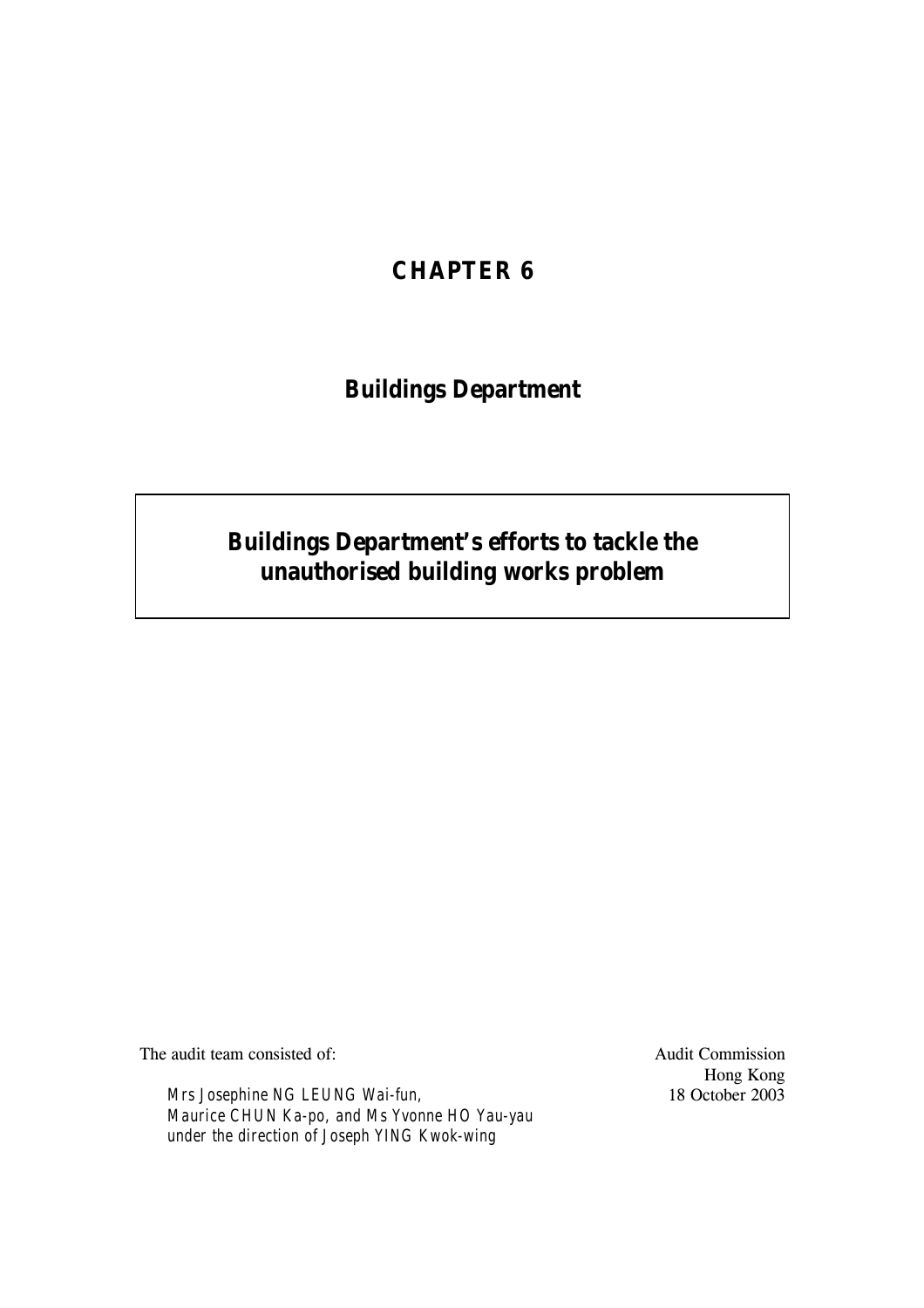## **BUILDINGS DEPARTMENT'S EFFORTS TO TACKLE THE UNAUTHORISED BUILDING WORKS PROBLEM**

## **Contents**

**Paragraphs** 

| <b>SUMMARY</b> |                                                                                    |         |     |             |
|----------------|------------------------------------------------------------------------------------|---------|-----|-------------|
|                | <b>PART 1: INTRODUCTION</b>                                                        |         | 1.1 |             |
|                | The Buildings Department                                                           |         |     | $1.2 - 1.3$ |
|                | Problems caused by UBW                                                             |         |     | $1.4 - 1.5$ |
|                | April 2001 Strategy                                                                |         |     | $1.6 - 1.7$ |
|                | Audit review                                                                       |         |     | $1.8 - 1.9$ |
|                | <b>PART 2: BD's ACHIEVEMENTS IN REMOVING</b><br><b>UNAUTHORISED BUILDING WORKS</b> |         | 2.1 |             |
|                | BD's UBW operations                                                                |         |     | $2.2 - 2.3$ |
|                | Estimate of BD's achievements up to 2007                                           |         |     | $2.4 - 2.5$ |
|                | <b>Audit recommendation</b>                                                        |         | 2.6 |             |
|                | Response from the Administration                                                   |         |     | $2.7 - 2.8$ |
|                | <b>PART 3: EXTENT OF COMPLIANCE</b><br><b>WITH SECTION 24 ORDERS</b>               |         | 3.1 |             |
|                | Audit analysis of compliance with s. 24 orders                                     |         |     | $3.2 - 3.3$ |
|                | Ageing analysis of outstanding s. 24 orders                                        |         |     | $3.4 - 3.5$ |
|                | <b>Audit recommendations</b>                                                       |         |     | $3.6 - 3.8$ |
| PART 4:        | <b>UBW CASES ARISING FROM COMPLAINTS</b>                                           |         | 4.1 |             |
|                | Procedures for handling complaints                                                 |         | 4.2 |             |
|                | Analysis of complaint cases<br>without "initial action date"                       | $4.3 -$ |     | 4.4         |
|                | Analysis of complaint cases<br>with "initial action date"                          |         |     | $4.5 - 4.6$ |

 $- i -$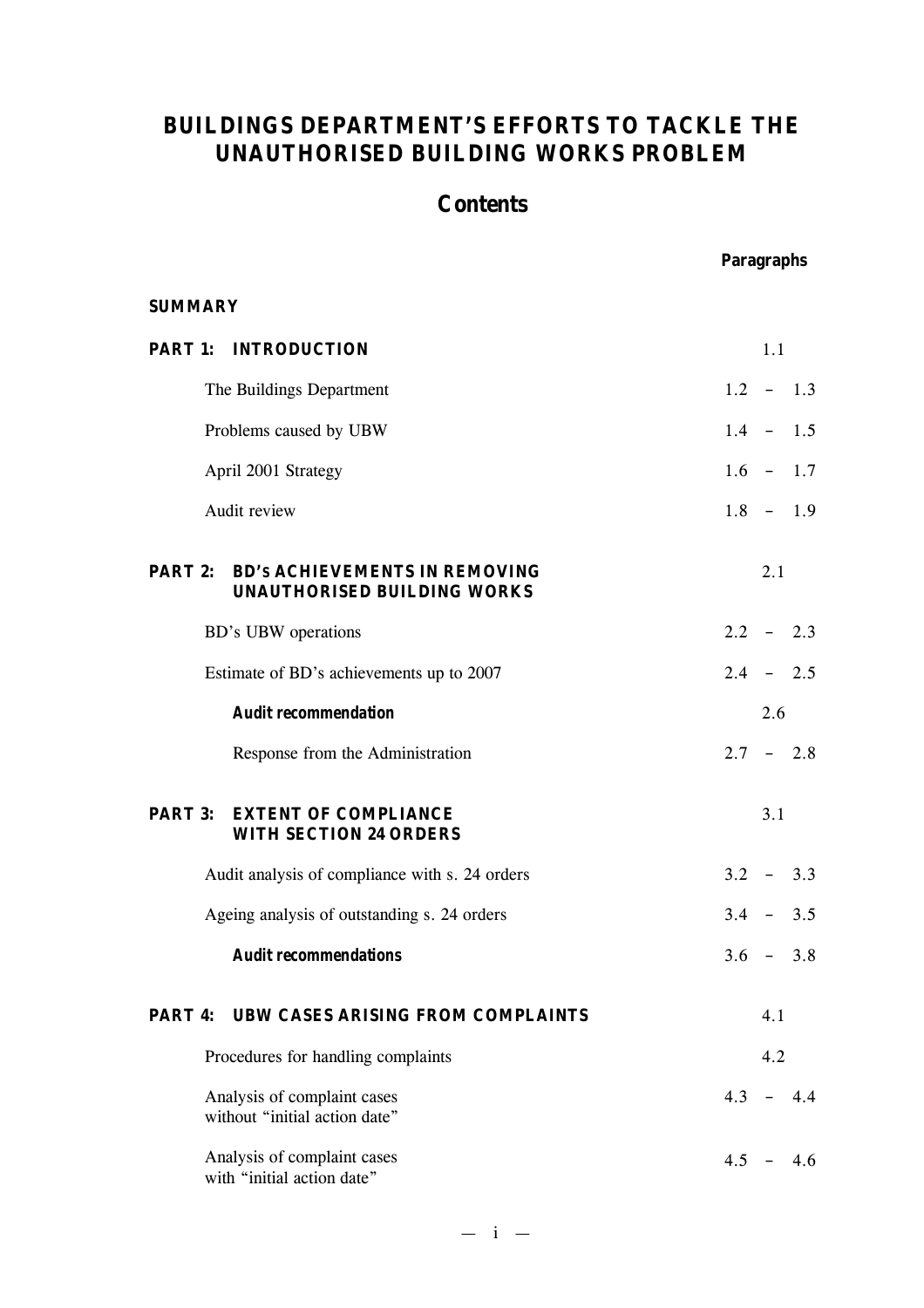## **Paragraphs**

| <b>Audit recommendations</b>                                     | $4.7 - 4.8$   |
|------------------------------------------------------------------|---------------|
| <b>PART 5: BLITZ OPERATIONS</b>                                  | 5.1           |
| Objective and mode of operations                                 | $5.2 - 5.3$   |
| BD's achievements through the blitz operations                   | $5.4 - 5.6$   |
| Action plans for outsourced blitz operations                     | 5.7           |
| Progress of the outsourced blitz operations                      | $5.8 - 5.9$   |
| <b>Audit observations</b>                                        | $5.10 - 5.11$ |
| High supervision costs                                           | $5.12 - 5.14$ |
| <b>Audit observations</b>                                        | 5.15          |
| <b>Audit recommendations</b>                                     | 5.16          |
| Response from the Administration                                 | 5.17          |
| THE COORDINATED MAINTENANCE<br>PART 6:<br>OF BUILDINGS SCHEME    | 6.1           |
| Objective and mode of operations                                 | $6.2 - 6.3$   |
| The Administration's review of the CMBS                          | 6.4           |
| BD's achievements under the CMBS                                 | $6.5 - 6.6$   |
| Milestones in a CMBS operation                                   | 6.7           |
| Progress of CMBS operations                                      | $6.8 - 6.9$   |
| <b>Audit observations</b>                                        | $6.10 - 6.11$ |
| Late issuing of s. 24 orders<br>for buildings with appointed APs | $6.12 - 6.14$ |
| Measures adopted by the BD                                       | 6.15          |
| <b>Audit observations</b>                                        | 6.16          |
| <b>Audit recommendations</b>                                     | 6.17          |
| Response from the Administration                                 | 6.18          |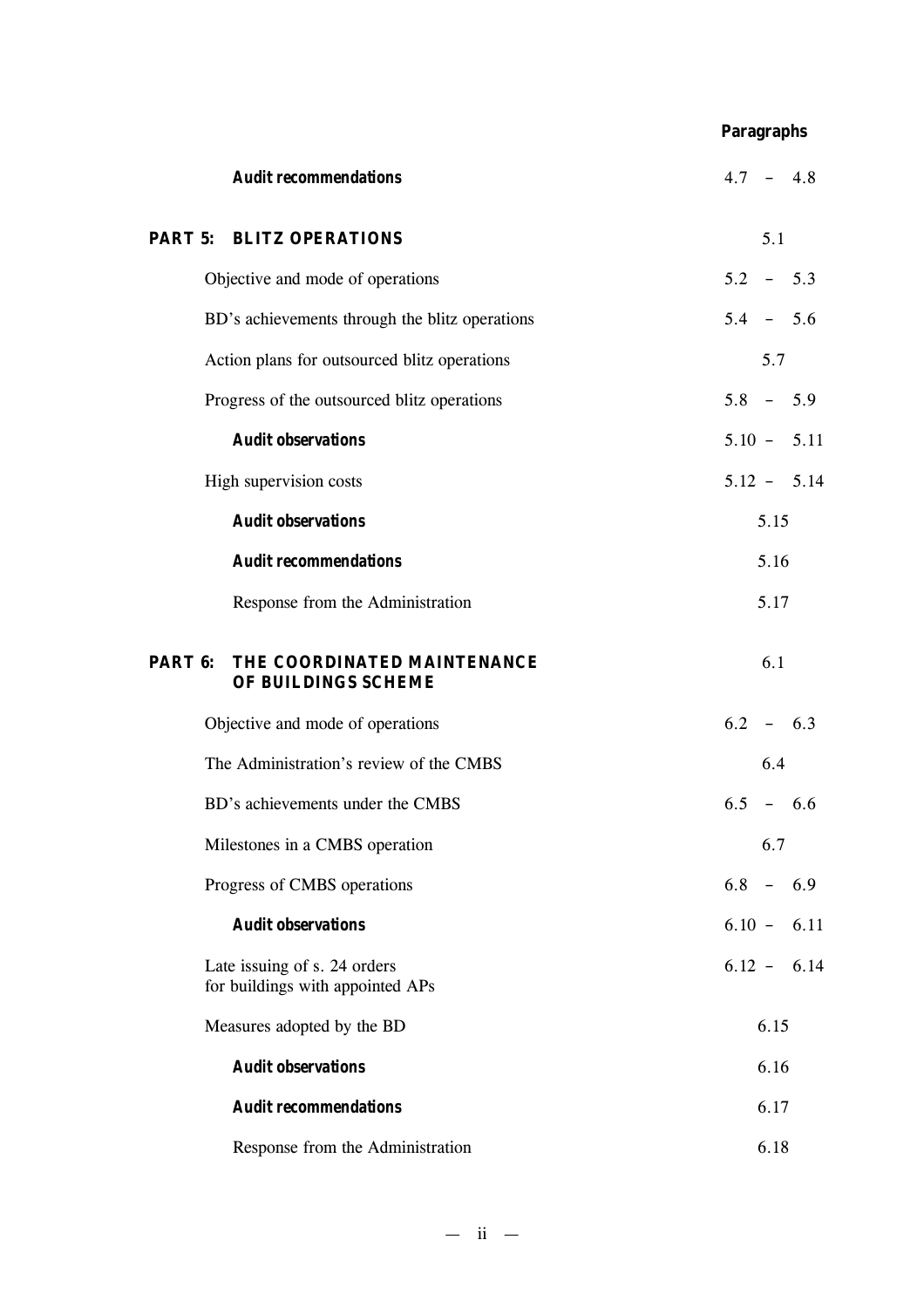## **Paragraphs**

| PART 7: ILLEGAL ROOFTOP STRUCTURES                                              | 7.1           |
|---------------------------------------------------------------------------------|---------------|
| Government's policy for clearing IRS                                            | $7.2 - 7.3$   |
| BD's progress in removing IRS                                                   | $7.4 - 7.5$   |
| Estimate of IRS on single-staircase<br>buildings not cleared by 2007            | $7.6 - 7.9$   |
| BD's IRS clearance enforcement process                                          | 7.10          |
| Time required for IRS clearance                                                 | 7.11          |
| Ageing analysis of cases commenced but not yet completed                        | 7.12          |
| Causes of the lengthy period required for IRS clearance                         | $7.13 - 7.14$ |
| <b>Audit recommendations</b>                                                    | $7.15 - 7.16$ |
| <b>PART 8: CONTROL OF SIGNBOARDS</b>                                            | 8.1           |
| Background                                                                      | $8.2 - 8.4$   |
| Public consultations and Task Force's proposals                                 | $8.5 - 8.6$   |
| The 2001 Strategy                                                               | $8.7 - 8.8$   |
| Control of signboards subsumed under<br>the proposed minor works control scheme | $8.9 - 8.10$  |
| Audit's comparison of the two schemes                                           | $8.11 - 8.12$ |
| <b>Audit observations</b>                                                       | 8.13          |
| <b>Audit recommendations</b>                                                    | 8.14          |
| Response from the Administration                                                | 8.15          |
| Target number of signboards removed/repaired                                    | $8.16 - 8.18$ |
| <b>Outstanding DSRNs</b>                                                        | $8.19 - 8.20$ |
| <b>Audit recommendations</b>                                                    | $8.21 - 8.22$ |
| <b>PART 9: BD's PROSECUTION POLICY AND PRACTICE</b>                             | 9.1           |
| BD's prosecution policy                                                         | 9.2<br>9.3    |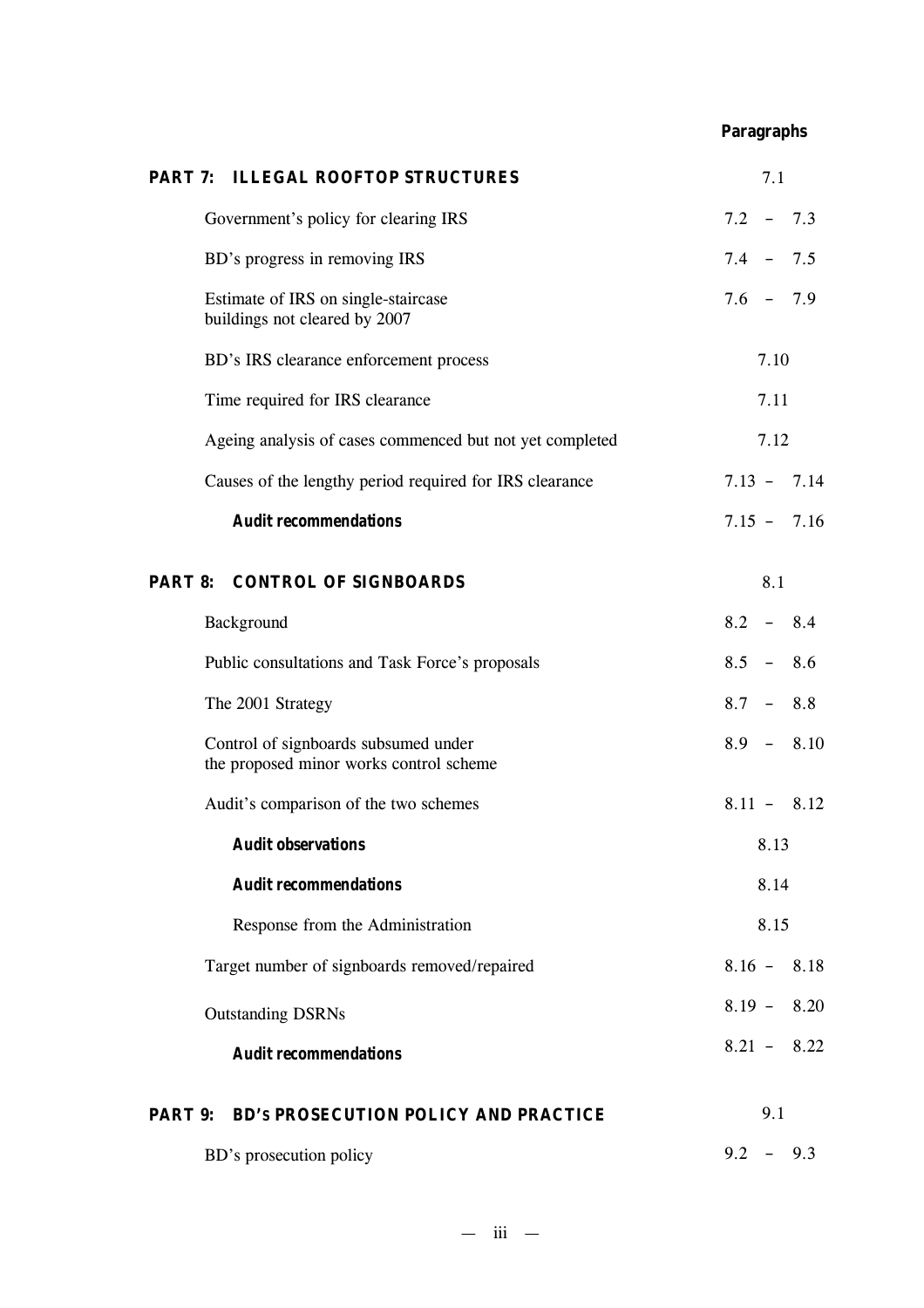|  |                                                                        | <b>Paragraphs</b> |       |                |
|--|------------------------------------------------------------------------|-------------------|-------|----------------|
|  | BD's practice regarding prosecution                                    |                   |       | $9.4 - 9.5$    |
|  | BD's pledge to step up prosecution action                              |                   | 9.6   |                |
|  | Number of prosecutions instigated                                      |                   | 9.7   |                |
|  | <b>Audit observations</b>                                              |                   |       | $9.8 - 9.10$   |
|  | <b>Audit recommendations</b>                                           |                   |       | $9.11 - 9.12$  |
|  | <b>PART 10: REMOVAL ACTION BY</b><br><b>GOVERNMENT TERM CONTRACTOR</b> |                   | 10.1  |                |
|  | BD's practice of using GTC to remove UBW                               | $10.2 - 10.3$     |       |                |
|  | Instances where GTC action was taken to enforce s. 24 orders           | $10.4 - 10.5$     |       |                |
|  | <b>Audit recommendations</b>                                           | $10.6 - 10.7$     |       |                |
|  | <b>PART 11: AUDIT'S CASE STUDIES</b>                                   |                   | 11.1  |                |
|  | Results of Audit's case studies                                        |                   | 11.2  |                |
|  | <b>Audit observations</b>                                              |                   |       | $11.3 - 11.13$ |
|  | <b>Audit recommendations</b>                                           |                   | 11.14 |                |
|  | Response from the Administration                                       |                   | 11.15 |                |
|  |                                                                        |                   |       |                |

#### **PART 12: OVERALL RESPONSE FROM THE ADMINISTRATION**  $12.1 - 12.2$

## **Appendices**

- A : The 2001 Strategy revised enforcement policy against UBW
- B : Re-housing eligibility criteria for public rental housing for IRS occupants affected by clearance operations
- C : Submission and supervision requirements under the Buildings (Amendment) Bill 2003 — new minor works control scheme
- D : Comparison of the new minor works control scheme with the signboard registration scheme approved by ExCo in April 2001
- E : Acronyms and abbreviations

 $- iv -$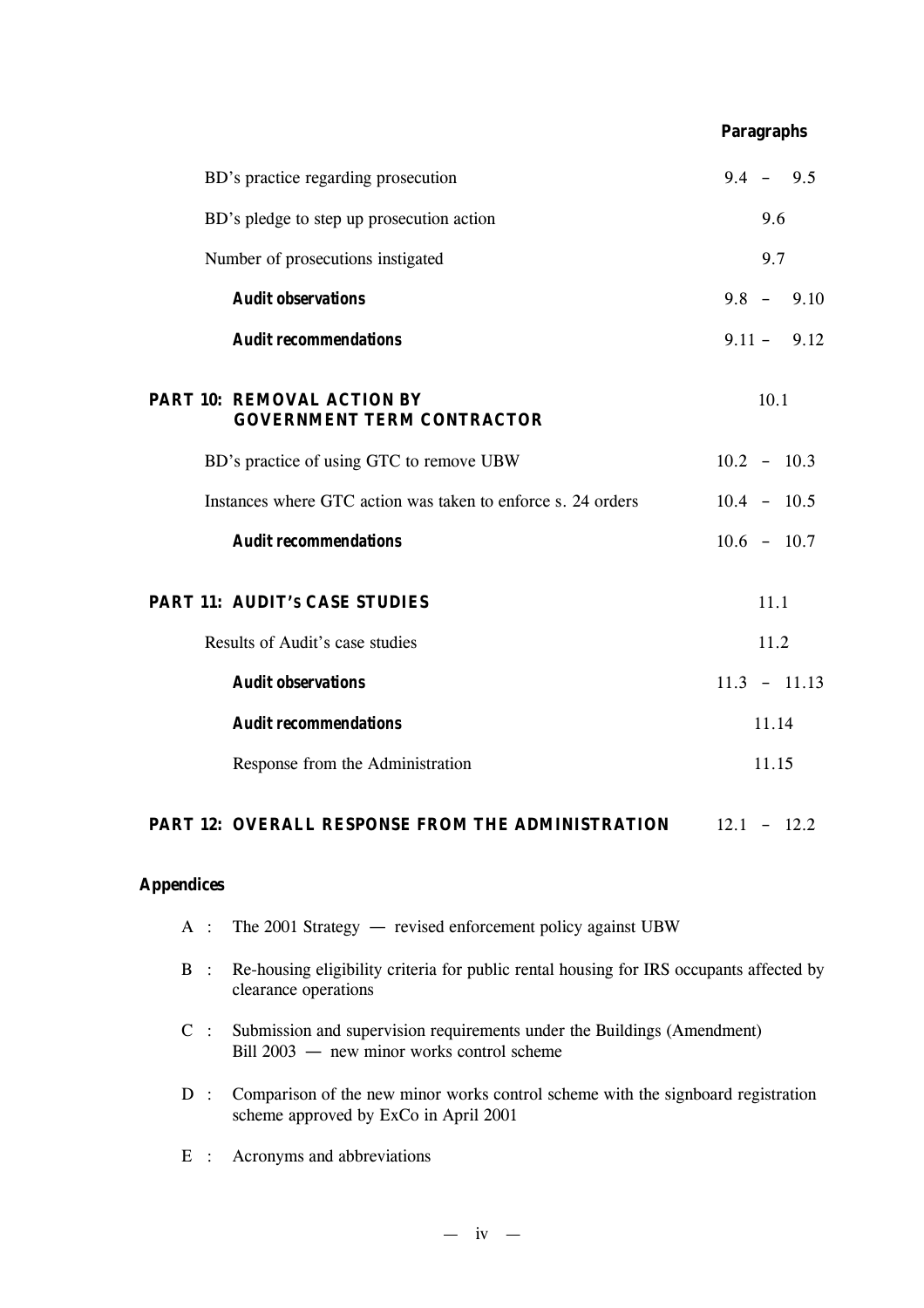## **BUILDINGS DEPARTMENT 'S EFFORTS TO TACKLE THE UNAUTHORISED BUILDING WORKS PROBLEM**

## **Summary**

1. **Introduction.** The Buildings Ordinance states that the prior approval of the Buildings Department (BD) is required for all building works, except certain exempted works. However, many buildings in Hong Kong contain unauthorised building works (UBW) which aggravate building deterioration and pose structural and fire safety risks. The BD estimated in 2001 that there were about 800,000 UBW, including illegal rooftop structures  $(IRS)$ . I n April 2001 , the Executive Council endorsed a comprehensive strategy for building safety and timely maintenance (the 2001 Strategy) to tackle, among other things, the UBW problem. Audit has found that the BD has made considerable efforts to tackle the UBW problem, but there are areas where its enforcement process could be improved (paras. 1.4, 1.6 and 2.3).

## **AUDIT FINDINGS**

%------------------------------------------------------------------------------------------

-----------------------------

2. **BD 's achievements in removing UBW.** Under the 2001 Strategy, the BD expected to remove between 150 ,000 and 300 ,000 UBW within five to seven years. Audit has estimated that the BD will be able to remove 208,550 UBW in the seven years from 2001 to 2007. While this will exceed the lower end of the BD 's expectation, it still falls short by nearly one -third of the upper -end expectation of removing 300,000 UBW (para . 2.5).

3. **Outstanding section 24 orders.** Having identified a UBW that requires enforcement action, the BD may issue a statutory order under section 24 of the Buildings Ordinance (s. 24 order) requiring the owner to remove it. Audit 's analysis of 18,300 outstanding s. 24 orders indicates that 11,500 (or 62%) had been issued more than 16 months ago. These included 1,590 orders (or 8%) that had been issued more than seven years ago (para. 3. 5 ) .

4. **Blitz operations and the Coordinated Maintenance of Buildings Scheme (CMBS).** Blitz operations and the CMBS are proactive, large-scale operations used to remove a large number of UBW. Audit 's examination of the progress of some of these operations indicates that they have fallen behind

> v —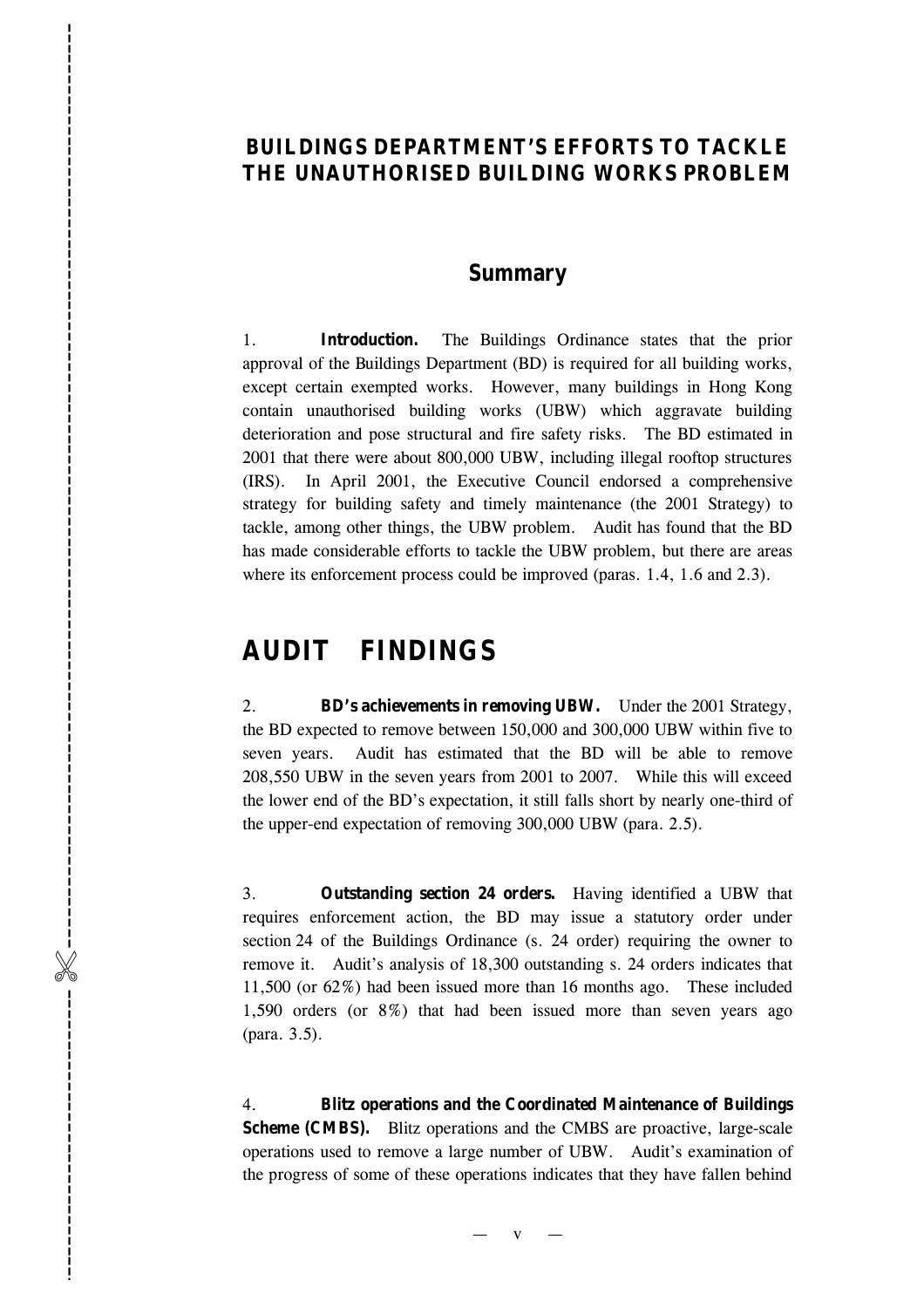schedule. Audit has also found that, because of unsatisfactory performance by contractors, BD staff have had to spend a lot of time and effort in supervising outsourced blitz operations, rendering them less cost-effective than those conducted in-house (paras. 5.5, 5.8, 5.13, 6.5 and 6.8).

5. **Illegal rooftop structures.** By obstructing the fire escape route, IRS on single-staircase buildings pose a serious fire risk to the occupants. Under the 2001 Strategy, the Administration undertook to clear IRS on 4,500 single-staircase buildings within seven years. Since then, the BD has identified additional single-staircase buildings with IRS posing a serious fire risk which were *not* in the original list of the 4,500 buildings. This suggests that the BD's annual target for IRS clearance (presently 700 buildings a year) may need to be revised if its objective of removing the IRS from *all* single-staircase buildings by 2007 is to be achieved (paras. 7.6 to 7.9).

6. **Advertisement signboards.** According to the 2001 Strategy, the Administration undertook to introduce a signboard registration scheme in the 2001-02 legislative session. However, this scheme has not materialised. The Housing, Planning and Lands Bureau encountered difficulties in drawing up a feasible registration scheme, and has decided to subsume the control of signboards under a new minor works control scheme. It remains to be seen whether the new minor works control scheme will fully meet the objective of the registration scheme approved by the Executive Council in April 2001, which was to ensure the structural safety of signboards (paras. 8.7 to 8.13).

7. **BD's prosecution policy and practice***.*It is the BD's stated objective to use prosecutions as an effective deterrent and to enhance respect for the law and for the BD as law enforcement agent. The existence of a large number of outstanding s. 24 orders, however, suggests that many building owners continue to flout the law by ignoring s. 24 orders. Audit has found that, although the BD has more than doubled its prosecution efforts in recent years, the result (i.e. 476 prosecutions in 2002) has fallen short of the BD's pledge to initiate 2,000 prosecutions a year. More prosecution efforts by the BD are needed to deter non-compliance (paras. 9.8 and 9.9).

8. **Removal action by government term contractor (GTC).** The use of the GTC to remove UBW is an effective way of enforcing s. 24 orders. However, despite the large number of outstanding orders on hand, the GTC was seldom used to enforce them (paras. 10.4 and 10.5).

vi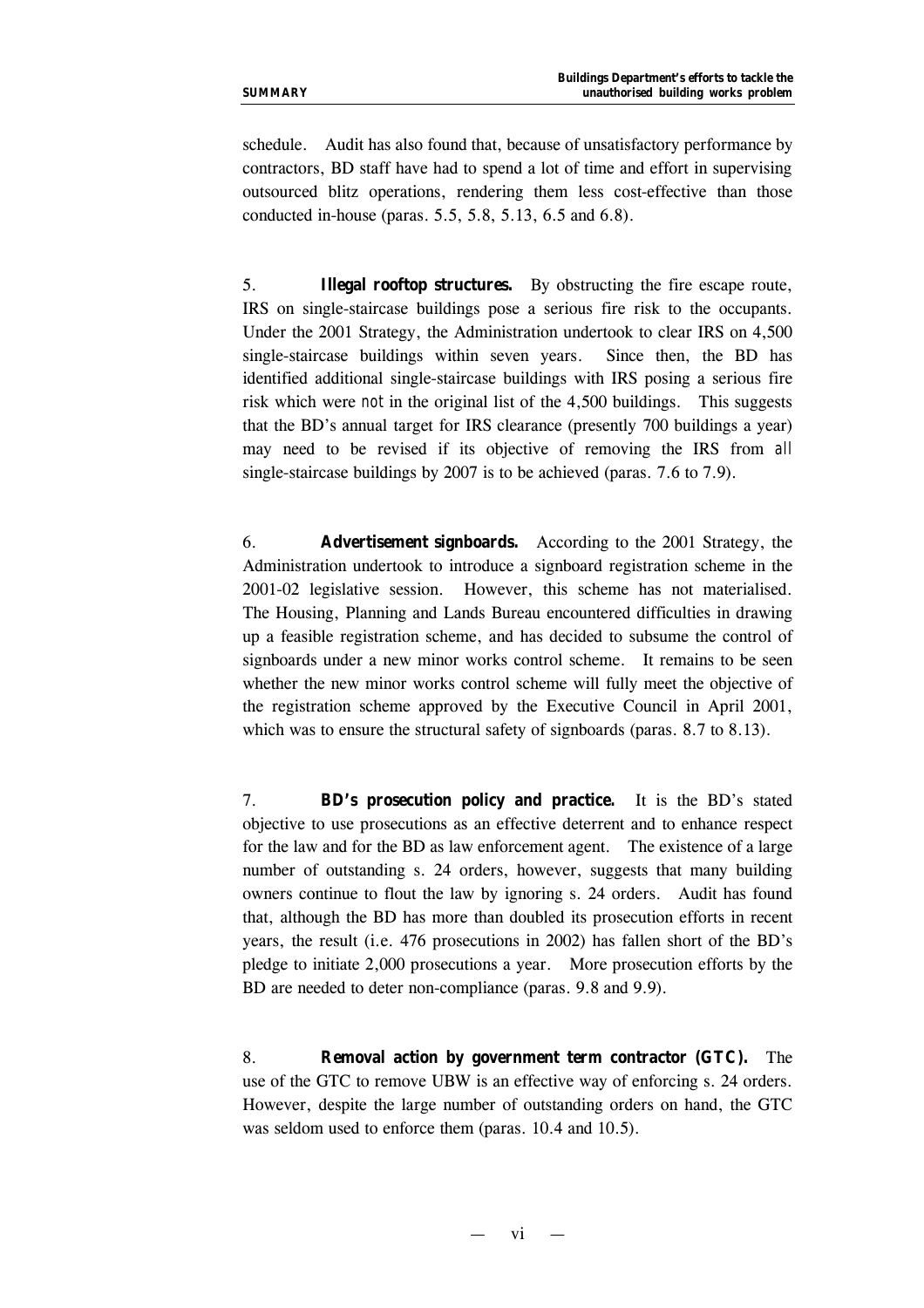9. **Audit's case studies.** Audit 's case studies have revealed instances of delay at various stages of the BD 's enforcement process. This suggests that closer monitoring of the BD 's enforcement action is needed. There were also instances where junior grade officers of the BD made decisions that deferred effective enforcement action. Such important decisions, in Audit's view, deserve attention at a more senior level (paras. 11.3 to 11.12). **Example 2011 Control of the number of new latter of new stationarce of the number of the number of new station of the number of new stations of the number of newly into account the number of newly into account the numb** 

## **AUDIT RECOMMENDATIONS**

10. The Director of Buildings should :

#### *BD 's achievements*

(a) endeavour to meet the BD 's upper -end expectation of removing 300,000 UBW by 2007 (para. 2.6);

#### *Outstanding s. 24 orders*

(b) closely monitor the progress of the BD 's enforcement of all outstanding s. 24 orders, and require BD staff to regularly submit appropriate management information to facilitate monitoring (para s . 3. 7(a) and (d) ) ;

#### *Blitz operations and CMBS*

- (c) closely monitor the progress of blitz operations and of the CMBS, and take appropriate action to expedite their progress (para s. 5.1 6(a) and 6.1 7(a));
- (d) draw up an action plan to implement measures to reduce the BD 's high supervision costs for the outsourced blitz operations as soon as possible (para.  $5.16(c)$ );

#### *IRS*

(e) revisit on a regular basis (say annually) the annual target for IRS

— vii —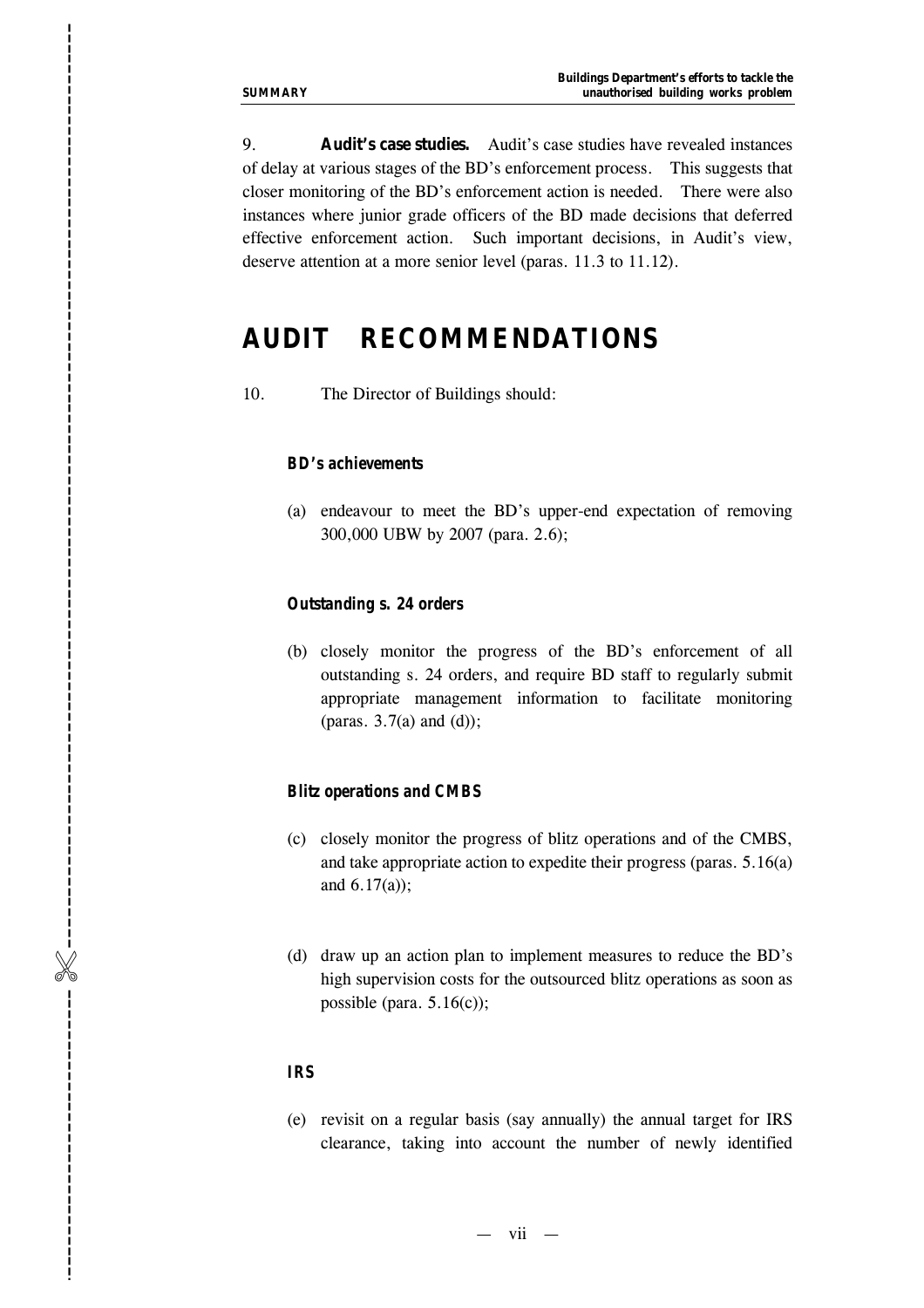single-staircase buildings with IRS that pose a serious fire risk (para. 7.15(c));

## *BD's prosecution policy and practice*

(f) step up the BD's prosecution efforts, having regard to the large number of outstanding s. 24 orders on hand and the BD's pledge to instigate 2,000 prosecutions a year (para.  $9.11(a)$ );

## *Removal action by GTC*

(g) ascertain why so few actions were taken using the GTC and, if necessary, step up the BD's enforcement of s. 24 orders through GTC action (para.  $10.6(a)$ );

## *Audit's case studies*

- (h) ensure that vigorous action is taken at all stages of the BD's enforcement process, and require BD staff to set a deadline for initiating prosecution and/or GTC action for each outstanding s. 24 case (paras.  $11.14(a)$  and (b)); and
- (i) ensure that decisions are made at an appropriately senior level and, for consistency, issue clear guidelines setting out the circumstances under which inaction, or deferment of action, is considered acceptable (paras.  $11.14(c)$  and (d)).

11. The Secretary for Housing, Planning and Lands should carry out a post-implementation review of the new minor works control scheme to find out whether it meets the objective of the signboard registration scheme, and report the results to the Executive Council as appropriate (para. 8.14).

#### **Response from the Administration**

12. The Administration is generally in agreement with the audit recommendations.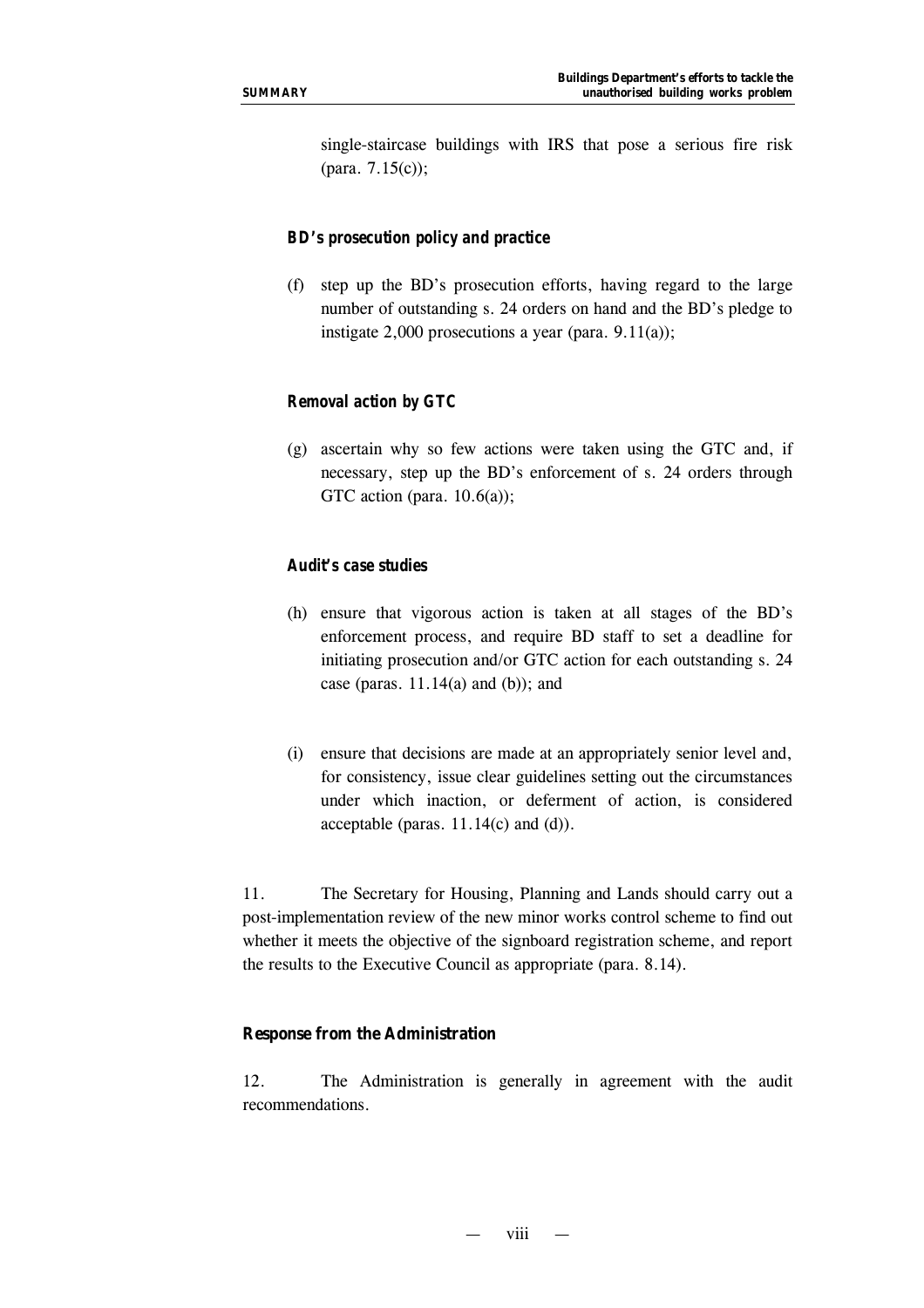## **PART 1: INTRODUCTION**

1.1 This PART describes the background to the audit and outlines its objectives and scope.

### **The Buildings Department**

1.2 The aim of the Buildings Department (BD) is to promote building safety, enforce building standards and improve the quality of building development. With this aim, the BD provides services to owners and occupants of both existing and new buildings by enforcing the Buildings Ordinance ( $BO - Cap$ . 123). Services relating to existing buildings include: reducing dangers and nuisances caused by unauthorised building works (UBW) and advertisement signboards; promoting proper repairs of old buildings and slopes; considering and approving alteration and addition works; improving fire safety measures in buildings; and providing advice on the suitability of premises for the issue of licences for specified commercial uses.

1.3 As at 31 March 2003, the BD was made up of five Divisions supported by 1,423 staff (935 civil servants and 488 non-civil service contract staff). The BD's recurrent expenditure for the financial year 2003-04 is estimated to be \$743 million. Figure 1 shows the BD's recurrent expenditure for the five financial years from 1999-2000 to 2003-04.

#### 470 512 640 701 743 400 600 800 1999-2000 2000-01 2001-02 2002-03 2003-04 (estimate) **Financial year Recurrent expenditure (\$ million)**

#### **Figure 1**

#### **BD's recurrent expenditure for the five financial years 1999-2000 to 2003-04**

*Source: Controlling Officer's Reports (CORs)*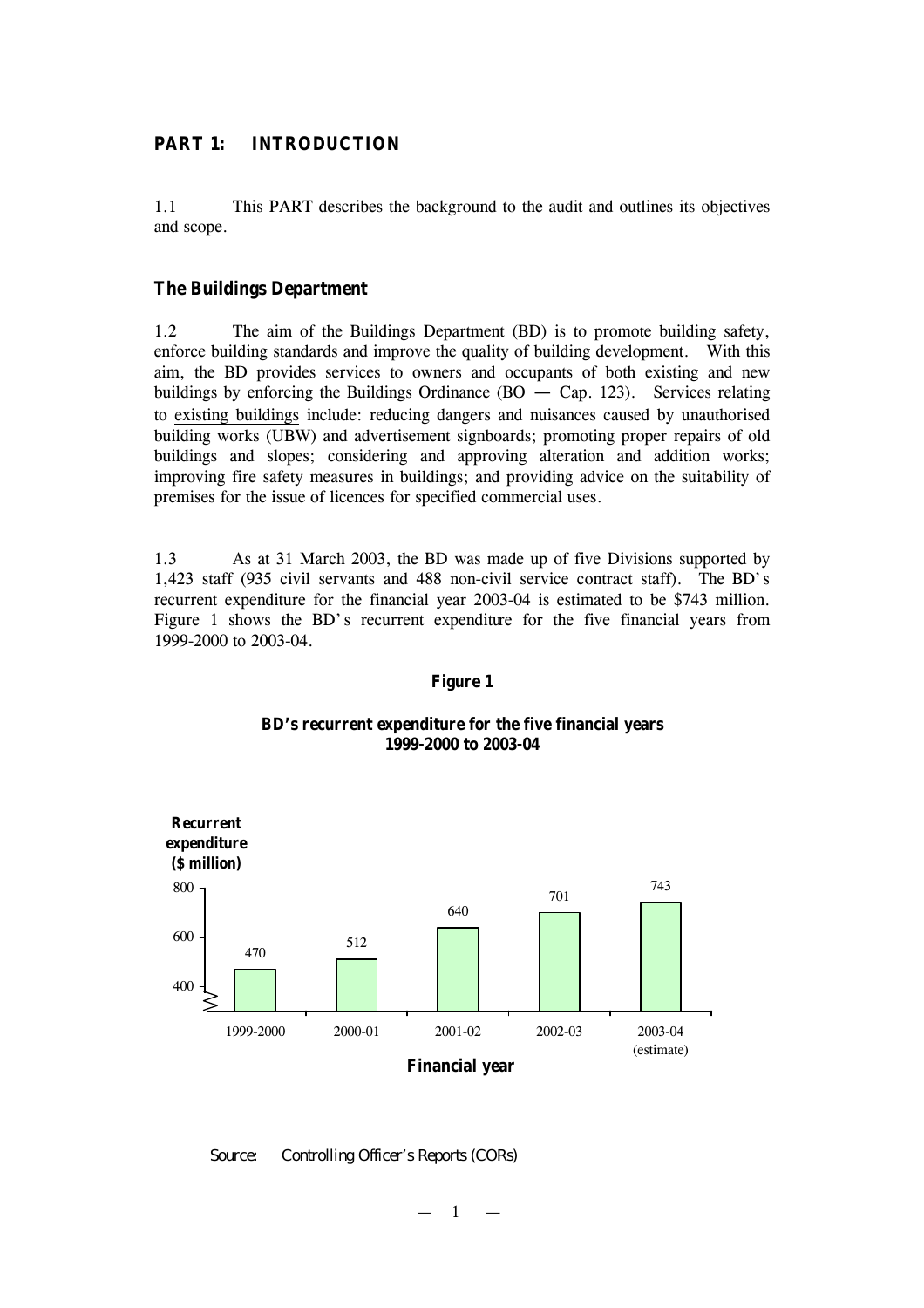### **Problems caused by UBW**

1.4 Under the BO, all building works require the BD's prior approval of plans, and consent to commence works (except certain exempted works). Without this approval, building works are unauthorised and subject to enforcement action by the BD. Many old private buildings contain UBW, especially on the exterior. UBW aggravate building deterioration and pose structural and fire safety risks. They may also cause hygiene problems and environmental nuisance.

1.5 The BD estimated in 2001 that there were about 800,000 UBW in Hong Kong, including illegal rooftop structures. Most of them were to be found on buildings from 20 to 40 years old. The Government is very concerned about this large number of UBW and, in the interests of public safety, is determined to remove the risks they pose.

## **April 2001 Strategy**

1.6 In February 2000, the Government set up a task force under the then Planning and Lands Bureau (Task Force) to formulate a comprehensive strategy for building safety and timely maintenance (hereinafter referred to as the 2001 Strategy). The strategy proposed by the Task Force was endorsed by the Executive Council (ExCo) in April 2001. The 2001 Strategy contained, among other things, the following five major initiatives to tackle the problem of UBW:

(a) *Revised enforcement policy.* The BD was to implement a revised enforcement policy that would widen the scope of its enforcement action (Note 1). Under this policy, in addition to removing UBW that would cause imminent danger to life or property, the BD would also remove other UBW in certain specified circumstances. For example, the BD would remove UBW identified in buildings targeted for large-scale operations, even though they

**Note 1:** *Under the previous enforcement policy, the BD classified UBW into "high priority" cases for enforcement and "low priority" cases for deferment of action, as follows:* 

*(ii) for "low priority" items, the BD would simply issue advisory letters advising owners to remove the UBW.*

*<sup>(</sup>i) items classified as "high priority" were those UBW that constituted obvious or imminent danger to life or property and significant new UBW. All other UBW were classified as "low priority". The BD took immediate enforcement action on "high priority" items; and*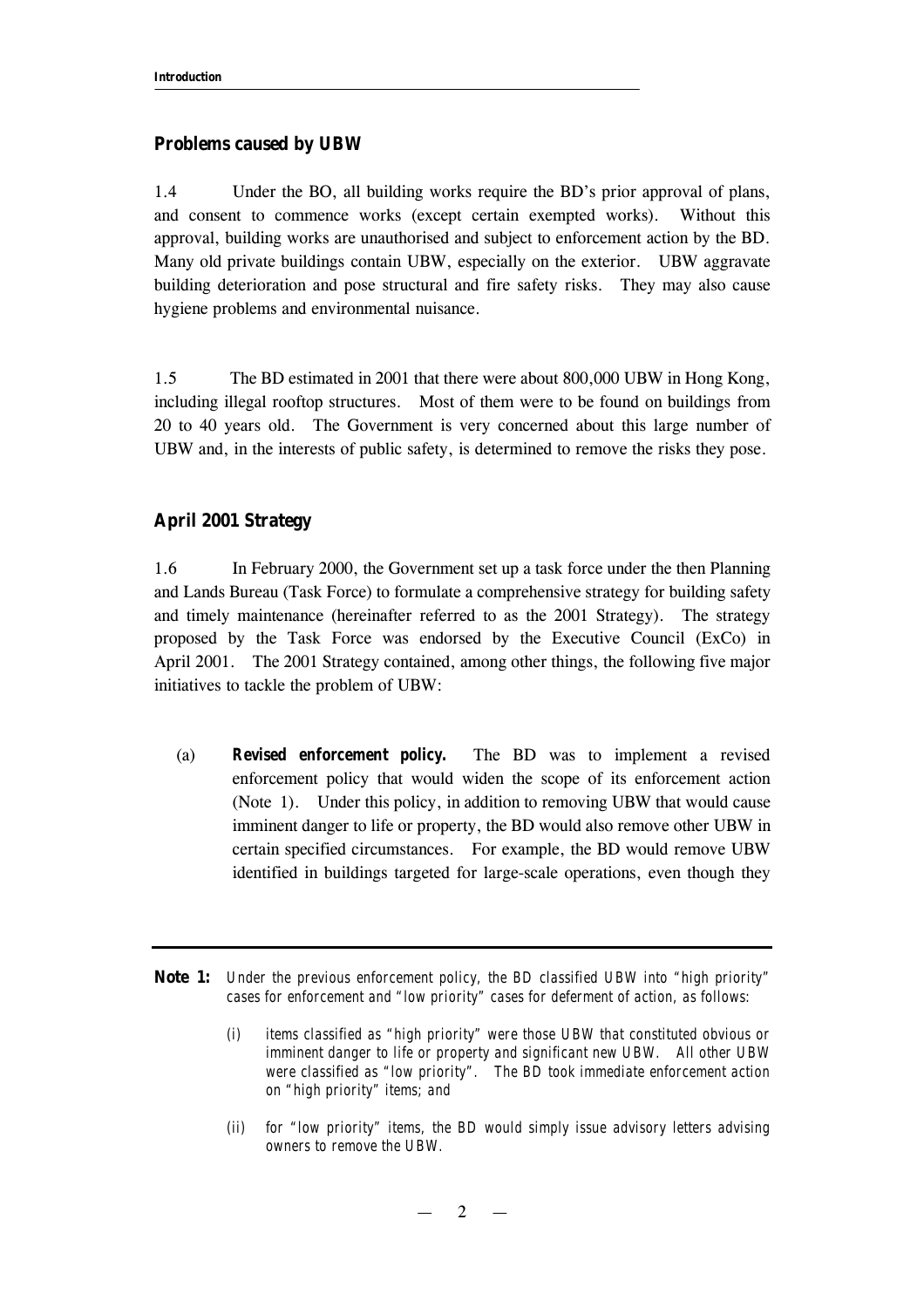might not pose imminent danger. Appendix A outlines the details of this policy;

- (b) *Stepping up of enforcement action.* The BD was to continue conducting large-scale clearance operations, known as "blitz operations", to clear all the UBW on the external walls of a target building in a single operation. The BD would increase the scale of the blitz operations to 900 buildings in 2001 and 1,000 buildings in 2002. By implementing the revised enforcement policy and stepping up enforcement actions, it was expected that the BD would remove from 150,000 to 300,000 UBW in five to seven years;
- (c) *Pilot Coordinated Maintenance of Buildings Scheme.* The BD was to continue running the pilot Coordinated Maintenance of Buildings Scheme (CMBS), which had been in operation since November 2000. Under this scheme, the BD coordinated with other departments concerned to help owners and owners' corporations (OCs) maintain their buildings;
- (d) *Illegal rooftop structures (IRS).* To remove serious fire risks, the BD was to step up its IRS clearance programme with a view to clearing *within seven years* all 12,000 IRS on the 4,500 single-staircase buildings then identified; and
- (e) *Control of signboards.* To ensure public safety, the Government was to introduce a simple self-financing registration system in the 2001-02 legislative session. New and existing signboards would be registered, with structural and fire safety requirements commensurate with their risk to public safety.

1.7 To implement the 2001 Strategy, including the above-mentioned initiatives, the BD was allocated \$167 million in 2001-02 for additional staff and to pay for outsourcing some of its work to the private sector. The annual provision allocated to the BD for this purpose is \$205 million from 2002-03 onwards.

### **Audit review**

1.8 Audit has recently conducted a review to examine the BD's efforts in tackling the UBW problem, including the implementation of the 2001 Strategy insofar as it relates to UBW, and to ascertain whether there are areas for improvement. The audit has focused on the following areas: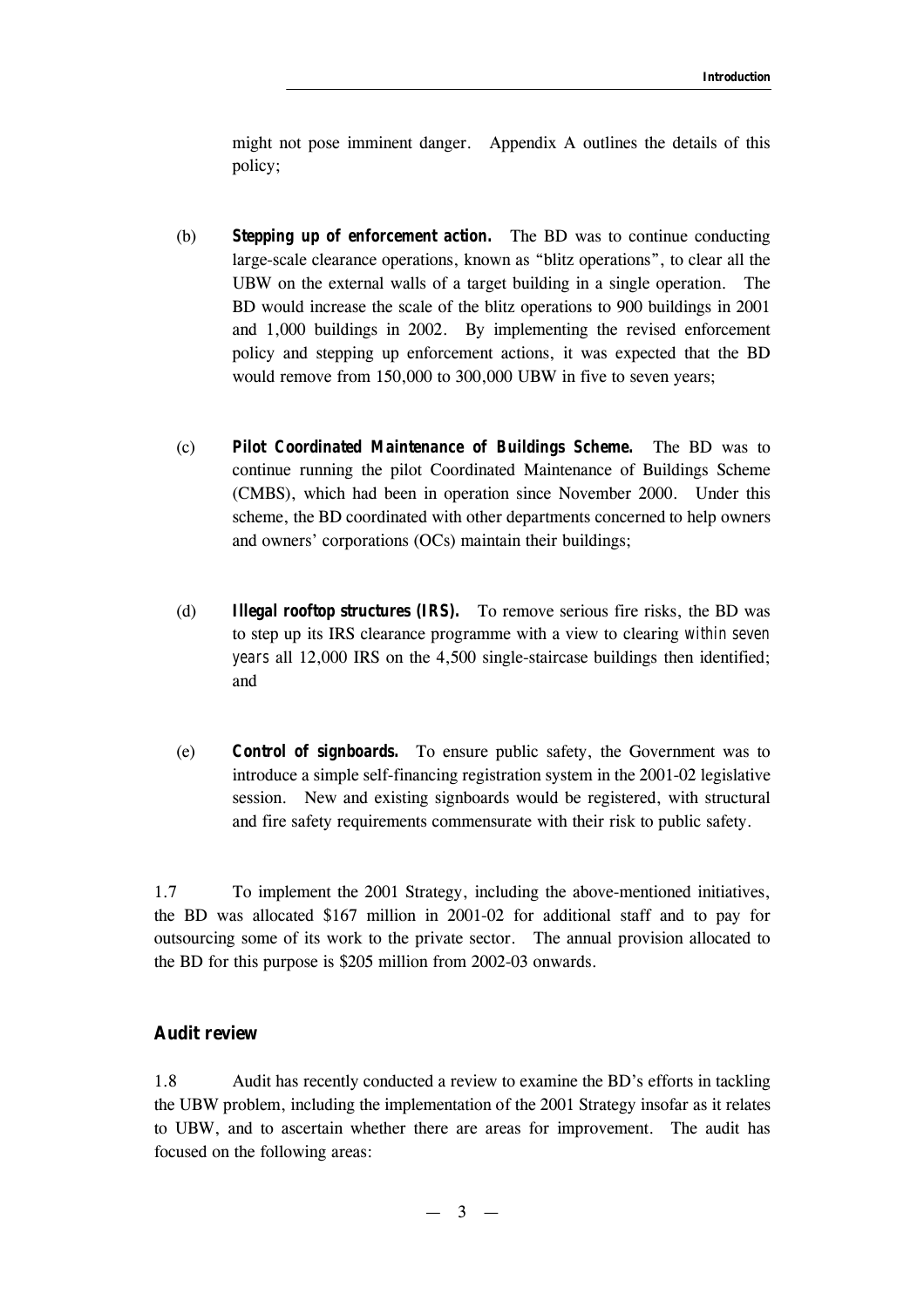- (a) the BD's achievements in removing UBW (see PART 2);
- (b) the extent of compliance with orders issued under section 24 of the BO (see PART 3);
- (c) complaint cases (see PART 4);
- (d) blitz operations (see PART 5);
- (e) the Coordinated Maintenance of Buildings Scheme (see PART 6);
- (f) the BD's efforts to remove the fire risk posed by illegal rooftop structures (see PART 7);
- (g) control of signboards (see PART 8);
- (h) the BD's prosecution policy and practice (see PART 9); and
- (i) removal action by the government term contractor (see PART 10).

1.9 In carrying out the audit review, Audit examined the records and interviewed the staff of the BD and the Housing, Planning and Lands Bureau (HPLB), and would like to acknowledge with gratitude their full cooperation.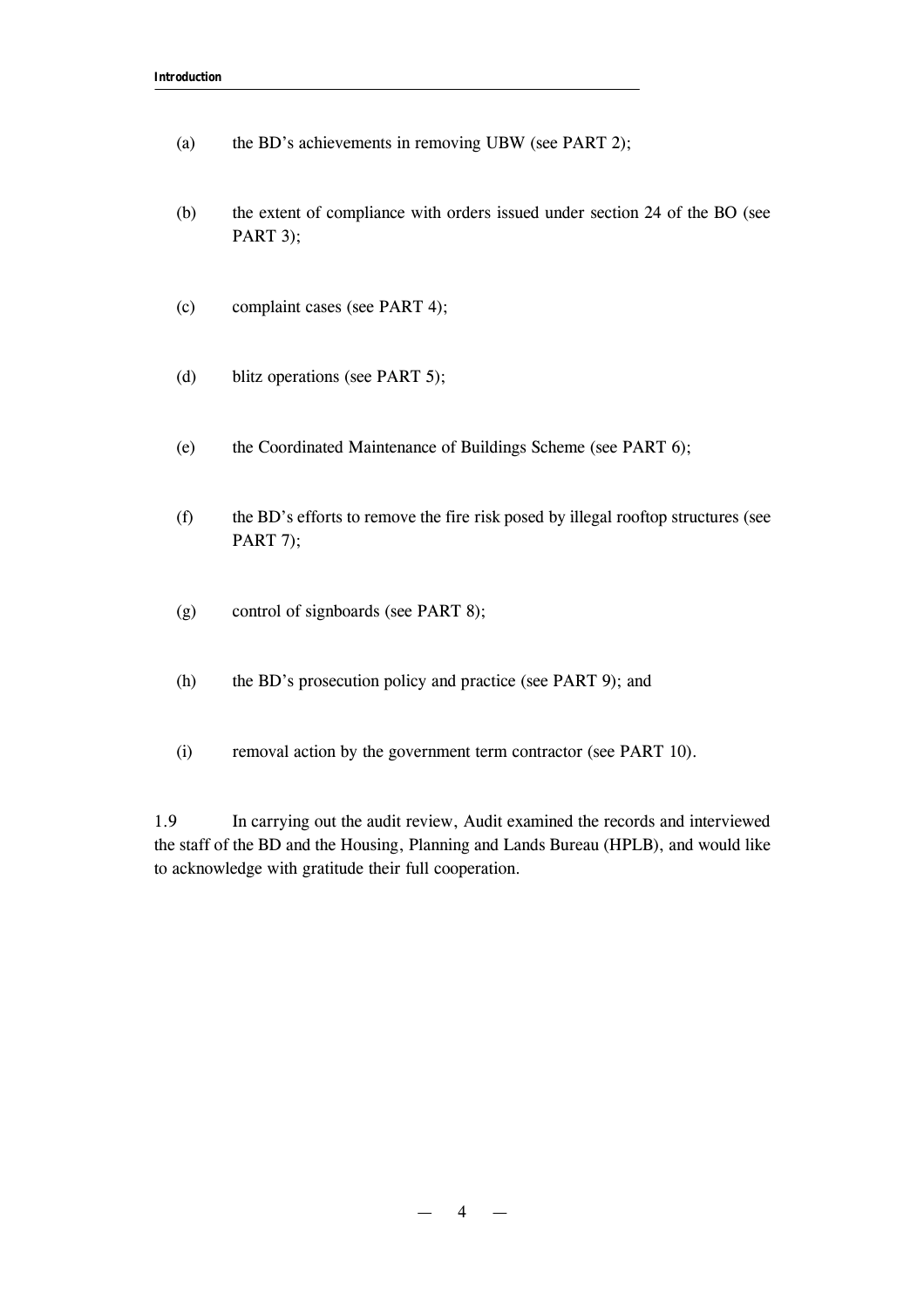## **PART 2: BD'S ACHIEVEMENTS IN REMOVING UNAUTHORISED BUILDING WORKS**

2.1 This PART examines the BD's achievements in removing UBW in recent years.

## **BD's UBW operations**

- 2.2 There are two broad categories of the BD's UBW operations, as follows:
	- (a) *Complaint-driven activities.* These are ad hoc activities carried out in response to day-to-day complaints by members of the public or referrals from other government departments; and
	- (b) *Programmed clearance operations.* These are proactive, large-scale operations, and include blitz operations, the CMBS and the IRS clearance programme (see paras.  $1.6$  (b), (c) and (d)).

2.3 Evidence indicates that the BD has made considerable efforts to step up its enforcement action, mainly through large-scale operations:

- (a) in 2001 and 2002, the BD conducted blitz operations on 3,330 buildings. This exceeded the BD's target of 1,900 buildings for these two years by 75%; and
- (b) the number of UBW removed increased substantially, totaling 76,850 in the past three years, as shown in Table 1.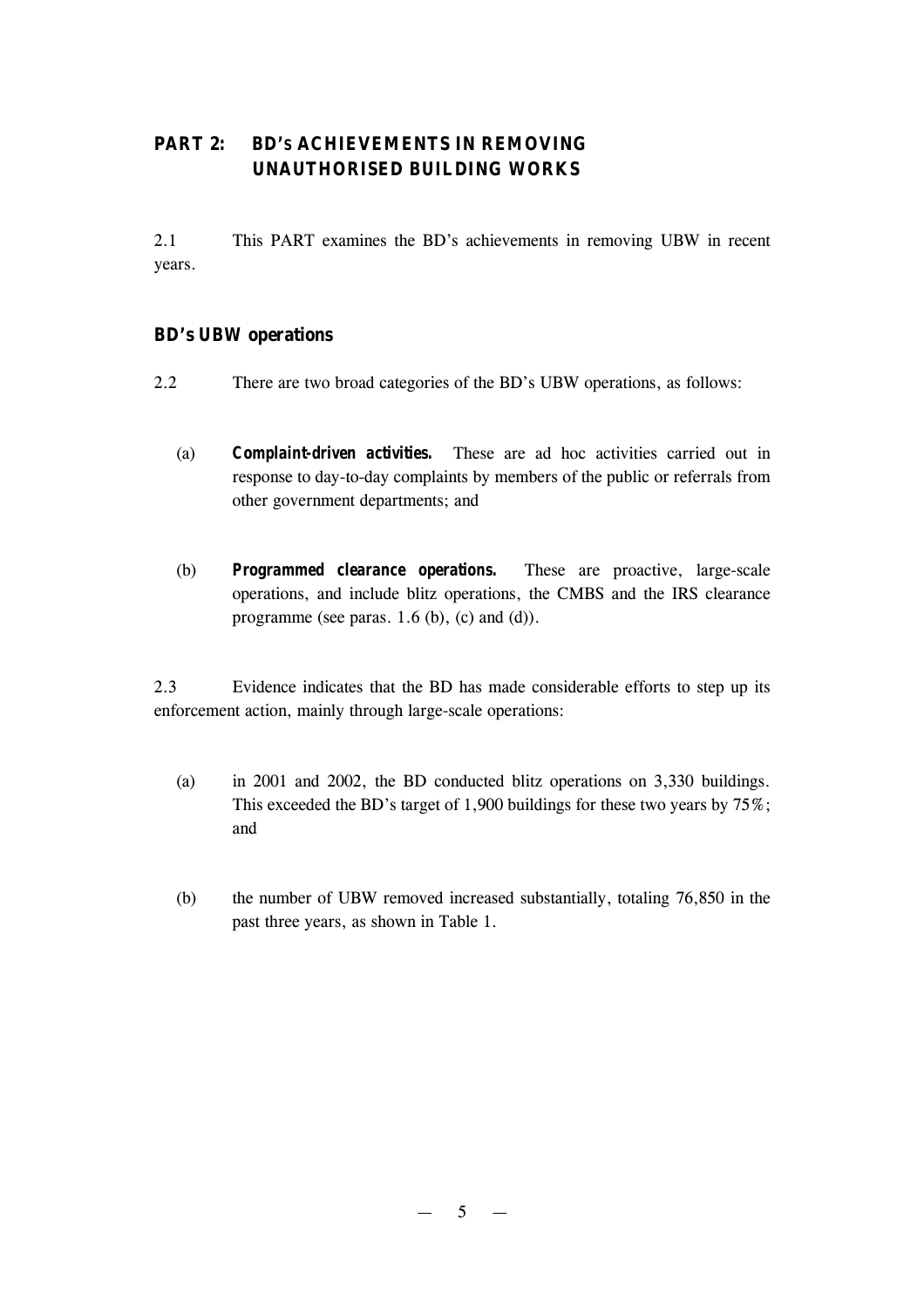#### **Table 1**

## **Number of UBW removed (2000 to 2002)**

|                              | 2000   | 2001    | 2002    | <b>Total</b> |
|------------------------------|--------|---------|---------|--------------|
| <b>No. of UBW removed</b>    | 18.300 | 20,650  | 37,900  | 76,850       |
| Year-on-year increase $(\%)$ |        | $+13\%$ | $+84\%$ |              |

*Source: BD's records*

## **Estimate of BD's achievements up to 2007**

2.4 The 2001 Strategy paper stated that the BD would remove from 150,000 to 300,000 UBW in five to seven years (see para. 1.6(b)). Audit considers that it is now opportune to make an *interim assessment* as to whether this expectation will be met by 2007. Based on the BD's achievements in 2001 and 2002 and its estimate for 2003, the BD should be able to remove 208,550 UBW in the seven years from 2001 to 2007. Table 2 shows Audit's estimate.

#### **Table 2**

#### **Audit's estimate of UBW removed from 2001 to 2007**

| Year                              |              | <b>No. of UBW</b> |
|-----------------------------------|--------------|-------------------|
| $2001$ (actual)                   |              | 20,650            |
| $2002$ (actual)                   |              | 37,900            |
| 2003 to 2007 (five-year estimate) |              | 150,000 (Note)    |
|                                   | <b>Total</b> | 208,550           |

*Source: BD's records and Audit's estimate*

*Note: According to the COR for 2003-04, the BD estimated that 30,000 UBW would be removed in 2003.*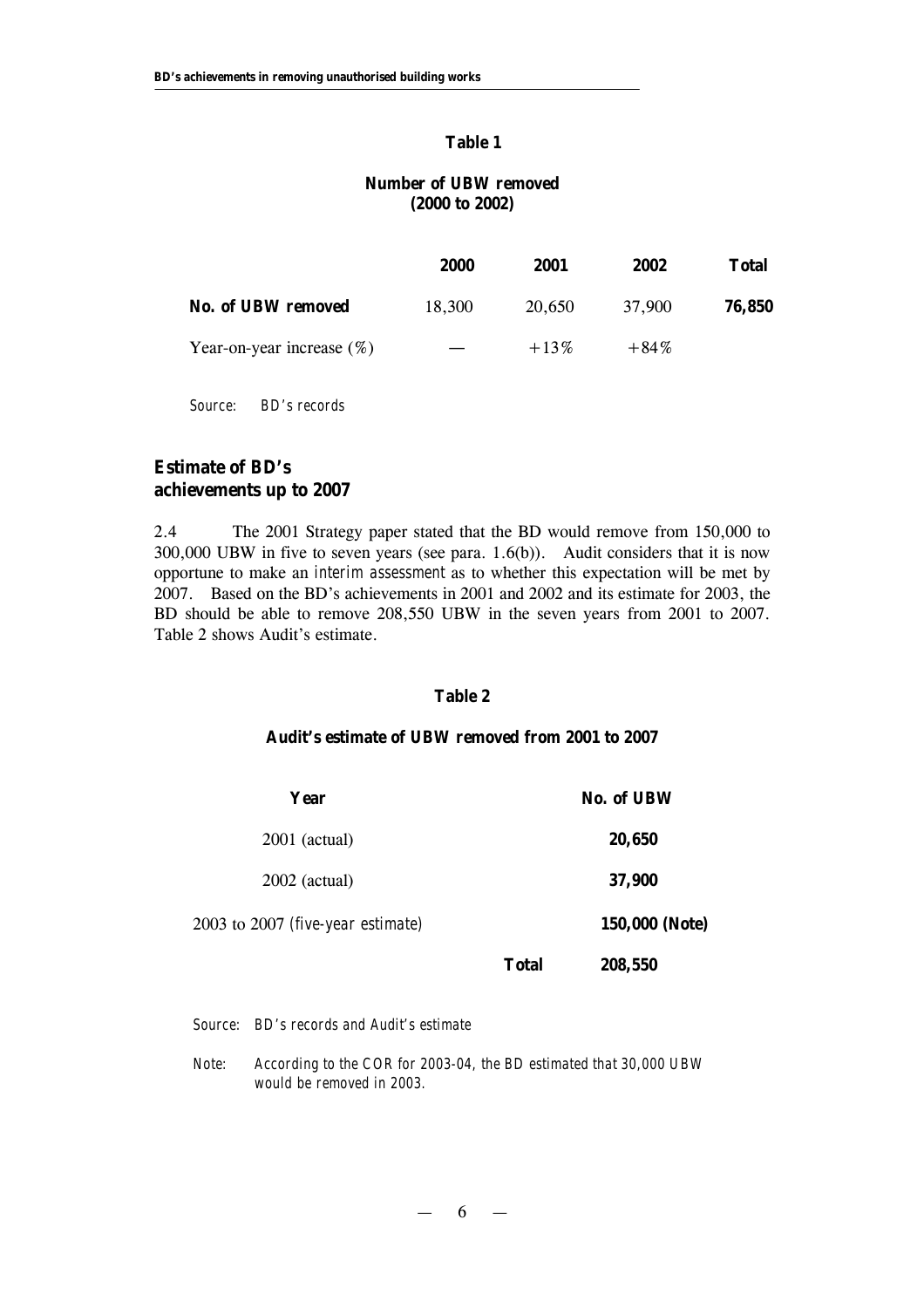2.5 If achieved, the estimated figure of 208,550 UBW removed from 2001 to 2007 will have exceeded the lower end (i.e. 150,000) of the BD's expectation as stated in the 2001 Strategy paper. **However, it will still fall short of the upper-end expectation of removing 300,000 UBW, by nearly one-third (see also para. 1.5).**

## **Audit recommendation**

2.6 **Given public concerns about UBW, Audit has** *recommended* **that the Director of Buildings should endeavour to meet the BD's upper-end expectation of removing 300,000 UBW by 2007. To this end, the Director should consider conducting more large-scale clearance operations such as the blitz operations.**

## **Response from the Administration**

2.7 *Overall response from the Secretary for Housing, Planning and Lands.* The **Secretary** has said that he very much appreciates the detailed study of the subject. See PART 12.

2.8 *Response from the Director of Buildings.* The **Director** welcomes Audit's recommendation and will study carefully its resource implications. See also PART 12. He has also said that:

- (a) he welcomes the audit observation that the BD has made considerable efforts to step up its enforcement action; and
- (b) the range of  $150,000$  to  $300,000$  UBW to be removed by 2007 is an estimate based on the number of buildings targeted for clearance operations. As mentioned in paragraph 2.3(a), the BD targeted more than 900 and 1,000 buildings in 2001 and 2002 respectively for clearance operations. The total number of UBW removed depends on the actual number of UBW found in these buildings and the compliance rate of owners in removing them.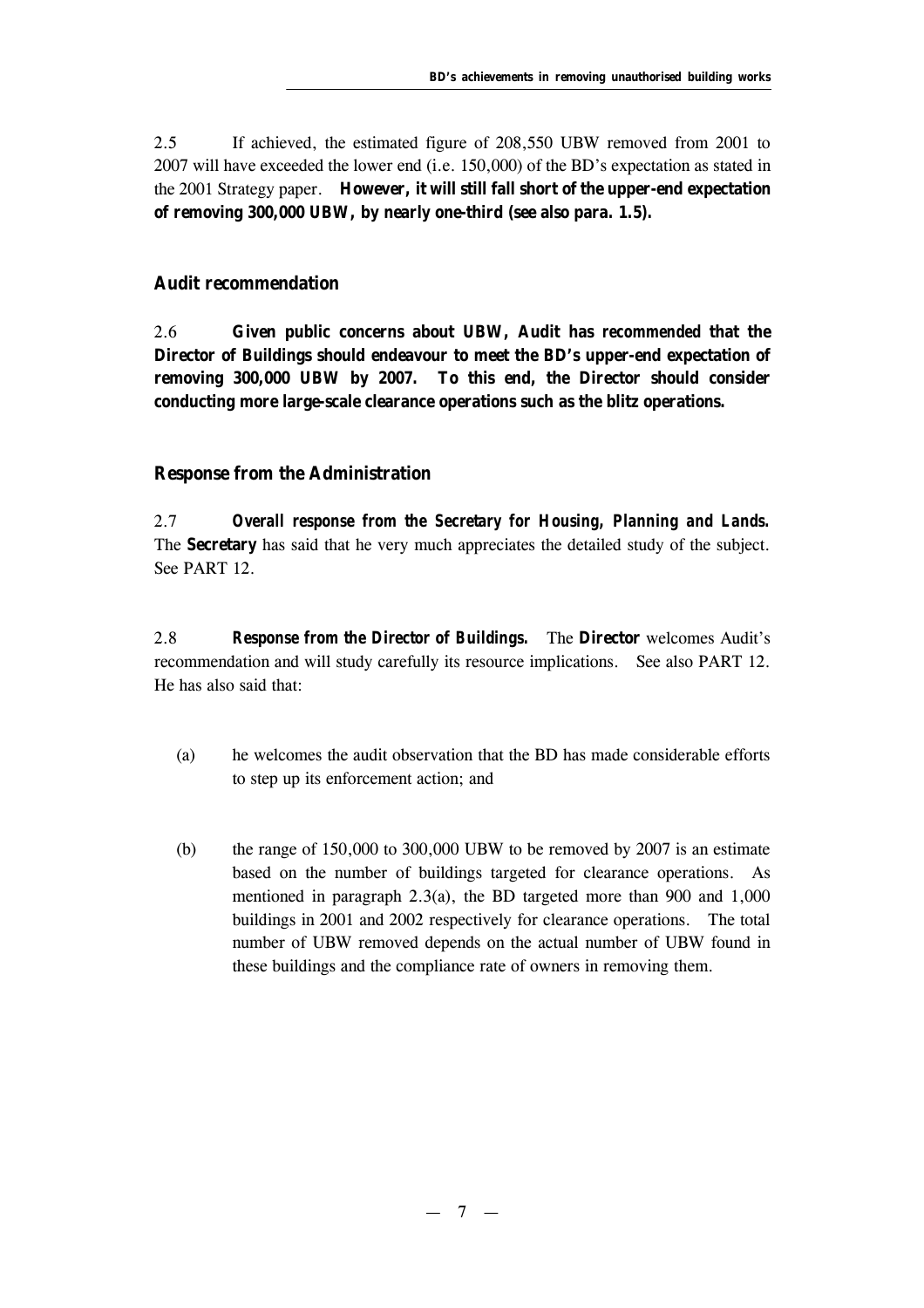## **PART 3: EXTENT OF COMPLIANCE WITH SECTION 24 ORDERS**

3.1 Having identified a UBW that requires enforcement action, the BD may issue a statutory order under section 24 of the BO (s. 24 order) requiring the owner to remove the UBW within a specified period (usually within 60 days). This PART examines the extent of compliance with s. 24 orders.

## **Audit analysis of compliance with s. 24 orders**

3.2 The issuing of s. 24 orders is a crucial step in the process of removing UBW. In the three years 2000 to 2002, 76,000 s. 24 orders were issued. The number of orders issued increased from 10,700 in 2000 to 53,100 in 2002, a nearly fourfold rise.

3.3 To ascertain the extent of compliance with s. 24 orders, in May 2003 Audit conducted an analysis of 33,000 s. 24 orders issued from 2000 to 2002 (Note 2), based on data in the BD's Buildings Condition Information System (BCIS — Note 3). **Table 3 shows that the 33,000 s. 24 orders had an overall compliance rate of 57%, ranging from 74% for orders issued in 2000 to 32% for those issued in 2002.**

**Note 2:** *This audit analysis could not cover all 76,000 orders issued in these years because, at the time of audit, the BD had still not input into the BCIS information on some 43,000 orders issued in 2002 under the outsourced blitz operations.*

**Note 3:** *The BCIS is a major computer system introduced in mid-2002 at a cost of \$20 million. The objective of the BCIS is to maintain a database of the conditions of all existing private buildings in Hong Kong which will provide an effective means of recording, processing and retrieving details of complaints, referrals, planned surveys, statutory orders and works orders.*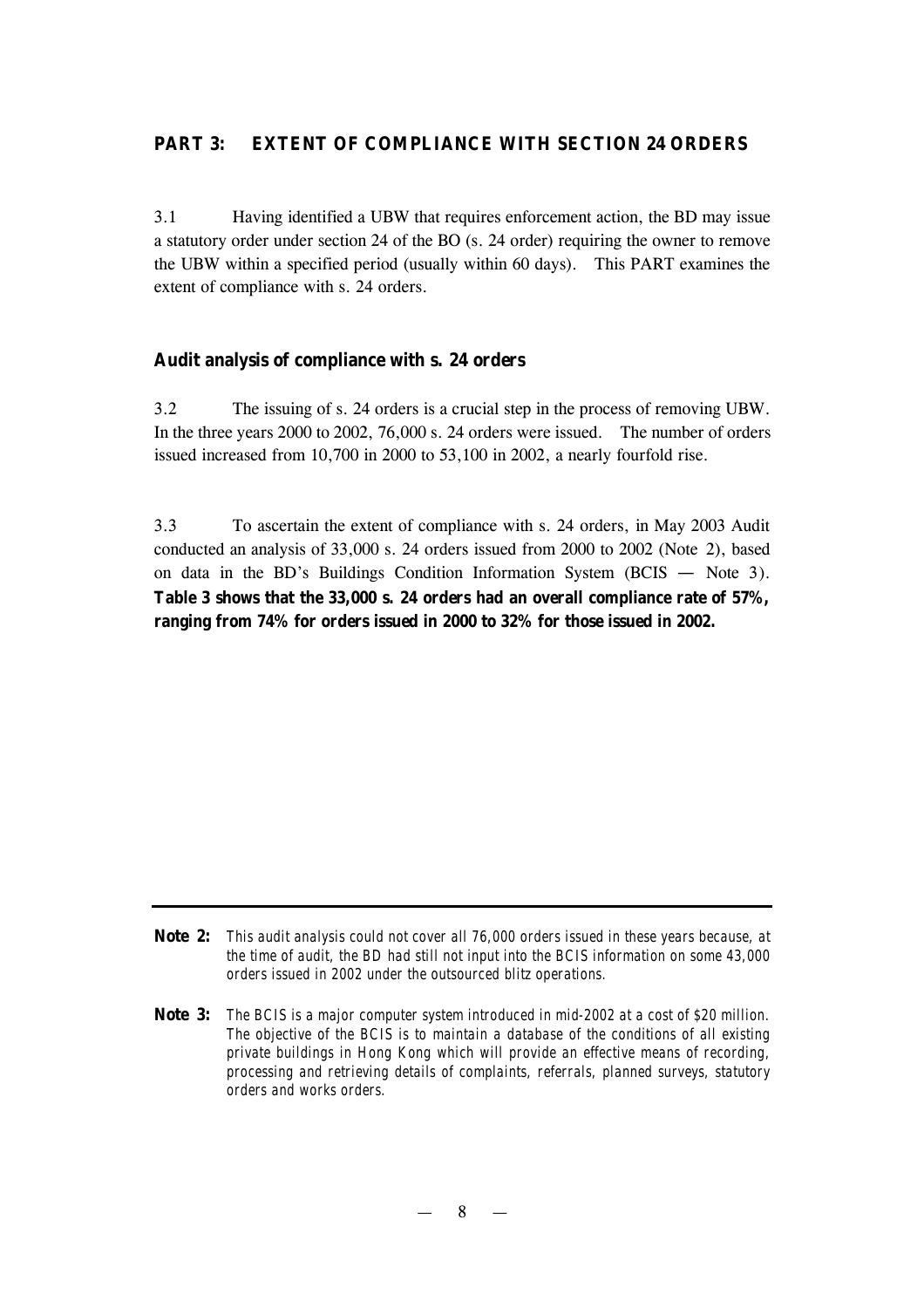#### **Table 3**

### **Extent of compliance with s. 24 orders issued from 2000 to 2002 (as at May 2003)**

|              | No. of                    |            |       | <b>Year of compliance</b> |                |        |                                                          |  |  |  |
|--------------|---------------------------|------------|-------|---------------------------|----------------|--------|----------------------------------------------------------|--|--|--|
| Year         | orders<br>issued          | 2000       | 2001  | 2002                      | 2003<br>(Note) |        | <b>Total number of</b><br>orders complied with<br>(Note) |  |  |  |
|              | (a)                       | <b>(b)</b> | (c)   | (d)                       | (e)            |        | $[(b) + (c) + (d) + (e)]$                                |  |  |  |
| 2000         | 10,690                    | 1,780      | 4,960 | 1,140                     | 60             | 7,940  | (74%)                                                    |  |  |  |
| 2001         | 12,240                    |            | 4,420 | 3,040                     | 300            | 7,760  | (63%)                                                    |  |  |  |
| 2002         | 10,030                    |            |       | 2,070                     | 1,150          | 3,220  | (32%)                                                    |  |  |  |
| <b>Total</b> | 32,960<br>(say<br>33,000) | 1,780      | 9,380 | 6,250                     | 1,510          | 18,920 | (57%)                                                    |  |  |  |

*Source: BD's BCIS*

*Note: Up to 7 May 2003.*

## **Ageing analysis of outstanding s. 24 orders**

3.4 Based on BCIS data, Audit also conducted an ageing analysis of 18,300 s. 24 orders that were issued before 1 January 2003, but had not been complied with by the end of April 2003 (Note 4), to ascertain how long these s. 24 orders had remained outstanding.

3.5 Table 4 shows the results of Audit's analysis of these 18,300 outstanding orders by their year of issue. Of these outstanding orders, some 11,500, or 62%, had been issued more than 16 months ago. These included 1,590 orders (or 8%) that had been issued more than seven years ago.

**Note 4:** *By the end of April 2003, 43,500 s. 24 orders issued before 1 January 2003 had not been complied with. Of these outstanding orders, 25,200 were issued under the outsourced blitz operations, the data of which had not been input into the BCIS. Hence, Audit's analysis only covered 18,300 outstanding orders.*

— 9 —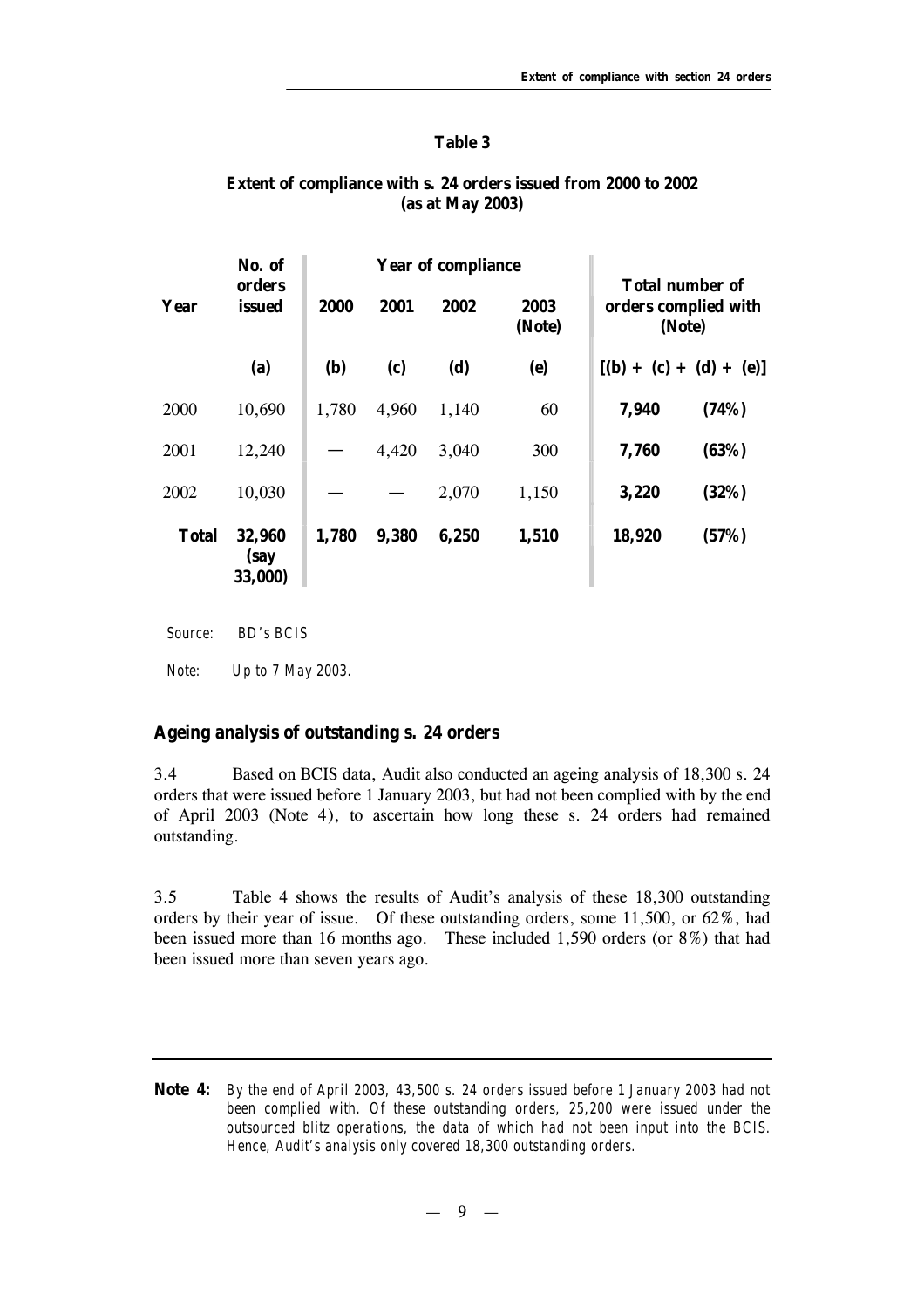## **Table 4**

## **Section 24 orders issued before 1 January 2003 but still outstanding as at April 2003**

|                           |                    | Year in which the s. 24 orders were issued |       |       |       |       |                                                                  |
|---------------------------|--------------------|--------------------------------------------|-------|-------|-------|-------|------------------------------------------------------------------|
| <b>1990 and</b><br>before | 1991<br>to<br>1995 | 1996<br>to<br>1998                         | 1999  | 2000  | 2001  | 2002  | <b>Orders still</b><br>outstanding<br>as at<br><b>April 2003</b> |
| 790                       | 800                | 1,150                                      | 1,510 | 2,750 | 4,490 | 6,840 | 18,330<br>(say 18,300)                                           |
| 4%                        | $4\%$              | 6%                                         | 8%    | 15%   | 25%   | 38%   | 100%                                                             |
| 8%                        |                    |                                            |       |       |       |       |                                                                  |
|                           |                    | 62%                                        |       |       |       |       |                                                                  |

*Source: BD's records*

## **Audit recommendations**

3.6 S. 24 orders are statutory orders, which should have a high compliance rate. **The existence of thousands of outstanding s. 24 orders that were issued more than 16 months ago is, therefore, of serious management and public concern.**

3.7 **Audit has** *recommended* **that the Director of Buildings should:**

- (a) **closely monitor the progress of the BD's enforcement of all outstanding s. 24 orders, paying particular attention to long outstanding cases;**
- (b) **take vigorous action to ensure that all s. 24 orders are complied with as soon as possible, taking into account the areas for improvement that Audit has identified in paragraphs 11.3 to 11.13;**
- (c) **require BD staff to make timely input of data into the BCIS, so that BCIS records are always up-to-date;**

 $10 -$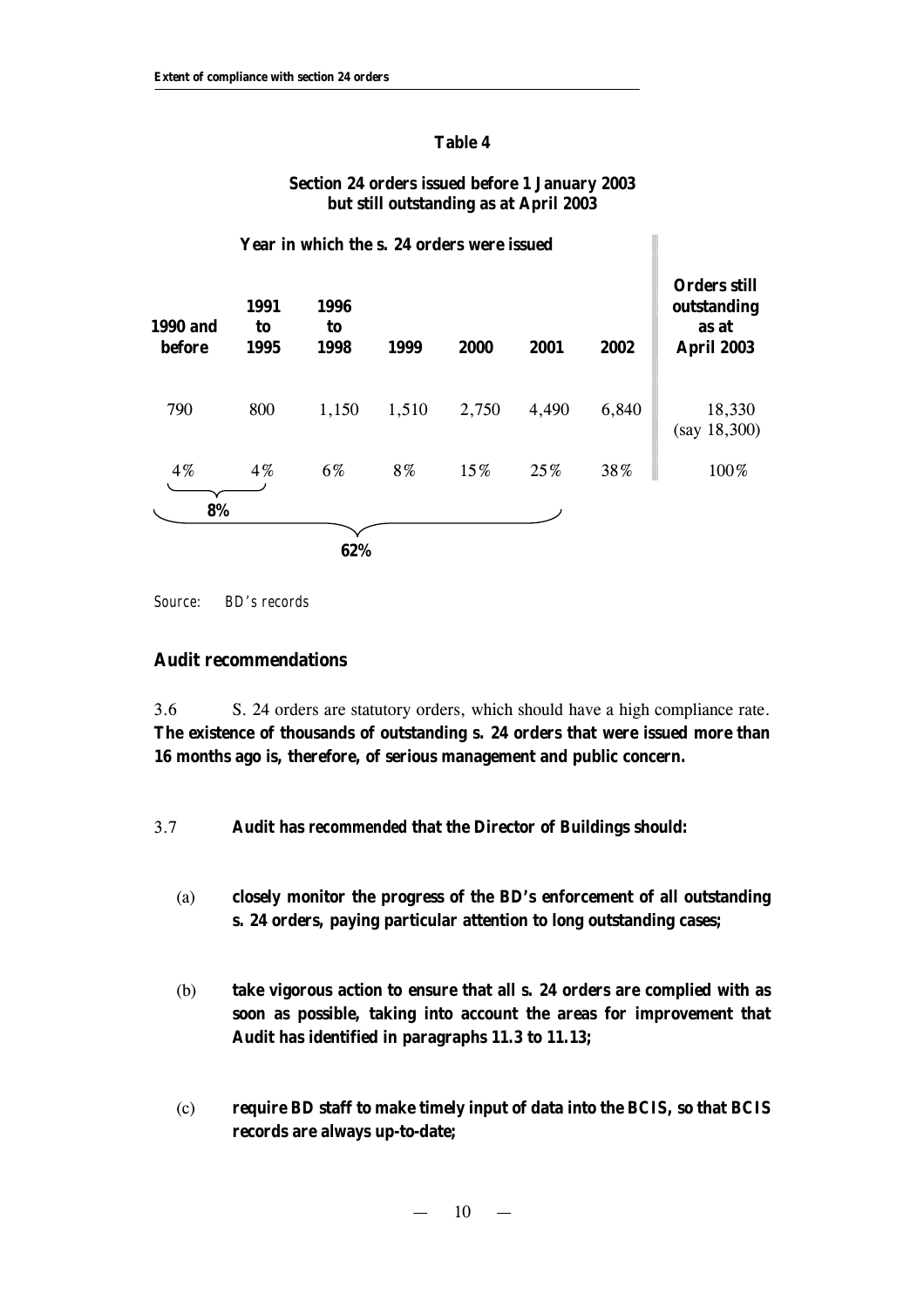- (d) **require BD staff to regularly submit appropriate management information on the compliance status of s. 24 orders, based on up-to-date BCIS data, to facilitate monitoring by BD senior management. Tables 3 and 4 are examples of the kinds of information that should be submitted for monitoring purposes; and**
- (e) **provide the public with information (through the BD's COR and/or website) on the extent of compliance with s. 24 orders, and ageing analyses of outstanding cases. This will enhance public accountability and help external stakeholders (e.g. the Legislative Council** — **LegCo) assess the BD's performance.**
- 3.8 See PART 12 for the Administration's response.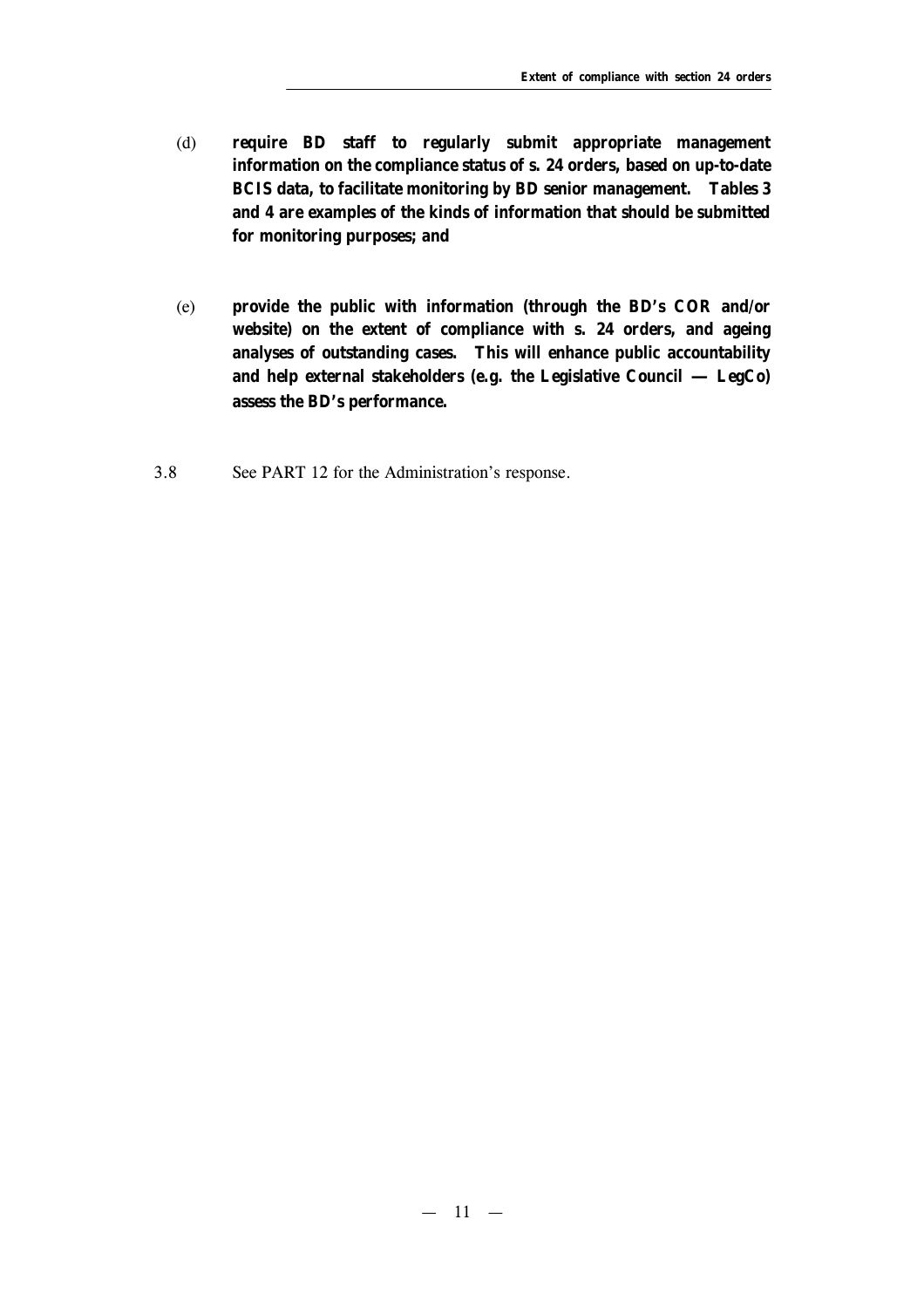## **PART 4: UBW CASES ARISING FROM COMPLAINTS**

4.1 This PART examines the BD's procedures for handling complaints about UBW.

## **Procedures for handling complaints**

4.2 The BD handles a large number of UBW complaints made by members of the public, or referred from other government departments. Complaints and referrals received are filed in the relevant building files, which are then passed to the Unit Head (a senior professional officer) for screening. The Unit Head determines whether the complaints should be classified as *"Obviously/Likely Immediate Enforcement Action"* cases (hereinafter referred to as "IE cases"). In IE cases, the BD takes further action which includes:

- inspection
- issuing of an advisory letter and/or s. 24 order
- compliance inspection
- issuing of a compliance/non-compliance letter

Failure to comply with an s. 24 order may result in prosecution by the BD and removal action by a government term contractor (GTC).

## **Analysis of complaint cases without "initial action date"**

4.3 According to the BCIS, the BD received 37,570 complaint cases in 2001 and 2002. Audit's analysis of the BCIS data revealed that, as at July 2003, only 31,200 cases (or  $83\%$ ) had an "initial action date" (e.g. the date of initial screening) recorded in the BCIS, indicating that action had been initiated. The remaining  $6,370$  cases (or  $17\%$ ) had *no* such data recorded in the BCIS, possibly because: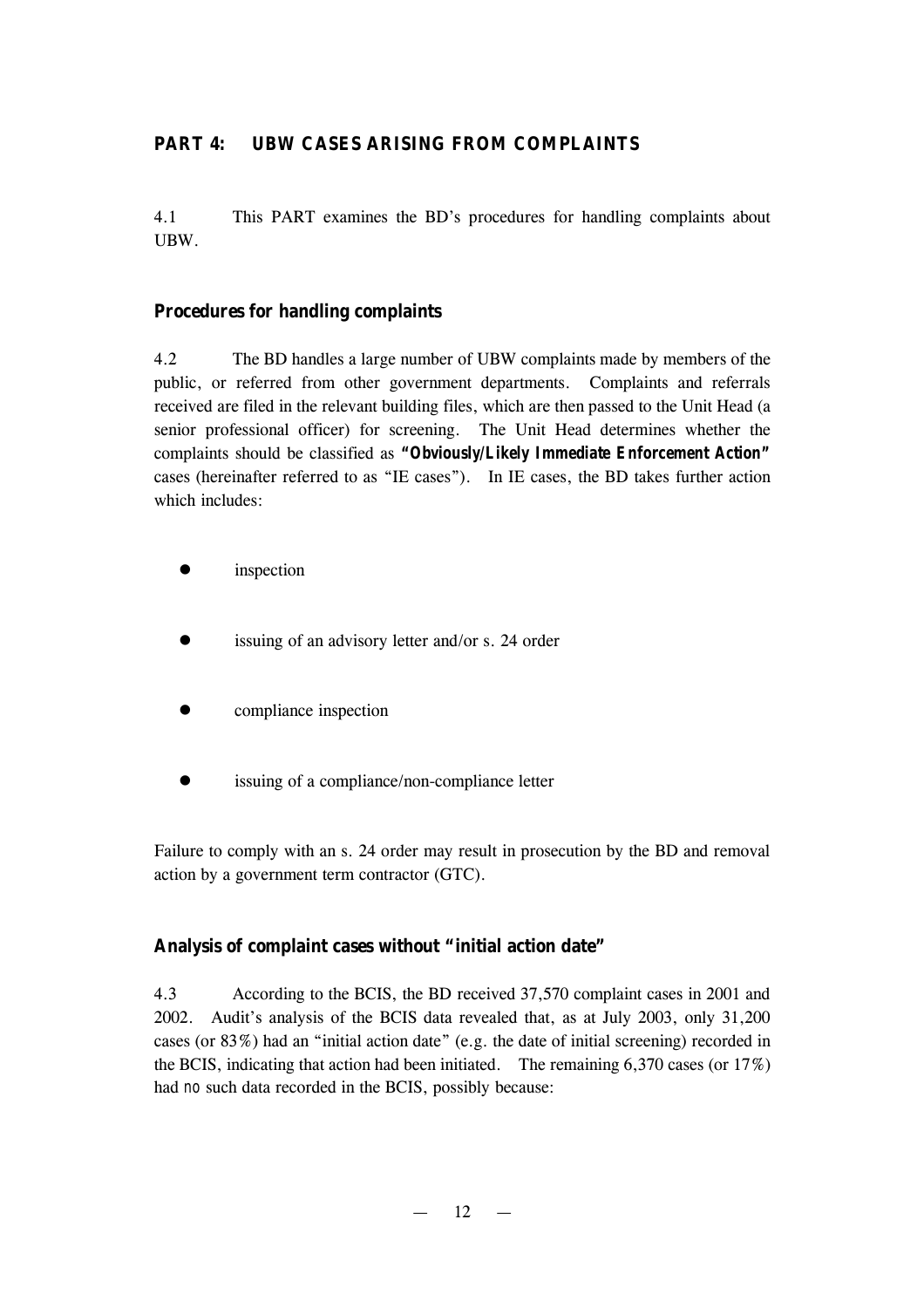- (a) no action had been initiated; or
- (b) action had been initiated but the date of action had not been entered into the BCIS.

4.4 Audit's examination of some randomly selected case files suggests that the main reason was that recorded in (b) above. An example was a complaint received on 15 December 2001. The case was screened on 20 December 2001. A site inspection was subsequently conducted and no further action was found to be necessary. However, the "initial action date" was not entered into the BCIS. **Audit considers that the BD needs to ensure that** *all* **complaint cases have been attended to, and all action taken has been duly recorded.** 

### **Analysis of complaint cases with "initial action date"**

4.5 Of the 31,200 complaint cases with an "initial action date", Audit's analysis of the BCIS data revealed that there could have been delays in the BD's follow-up action in 3,930 cases (or 12%). Audit's analysis revealed that, as at July 2003:

- (a) in 2,270 cases (or 7%), no site inspections had been carried out, although the case screening (i.e. the initial action) had taken place *more* than four months earlier; and
- (b) in 1,660 cases (or  $5\%$ ), s. 24 orders had not been issued, although the site inspections had been carried out *more* than four months earlier.

The cases in (a) and (b) above were classified as IE cases, meaning that immediate enforcement action was required.

4.6 **Audit considers that the BD needs to rectify this situation.** In this connection, Audit's case studies of some long outstanding complaint cases indicate that there are areas for improvement that are common to the BD's other operations (e.g. IRS clearance and signboard operations). To avoid repetition, these points, together with two examples of Audit's case studies of complaint cases (Cases 1 and 2), are discussed in PART 11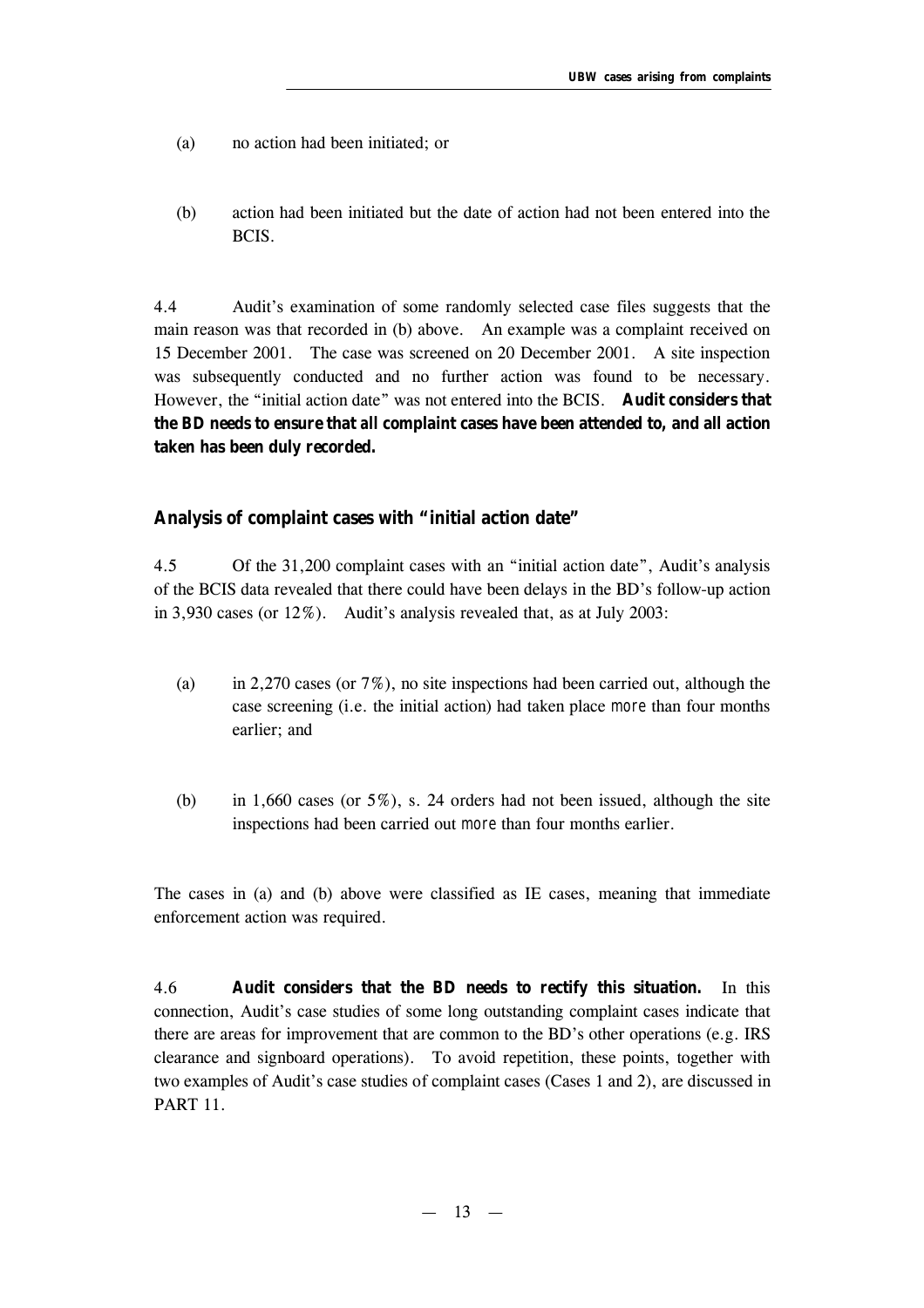### **Audit recommendations**

4.7 **Audit has** *recommended* **that the Director of Buildings should:**

#### *Cases without "initial action date"*

- (a) **ascertain why there were no records of the "initial action date" in the BCIS and take appropriate remedial measures;**
- (b) **closely monitor** *all* **complaint cases to ensure that action is duly initiated and recorded in the BCIS;**

### *Cases with "initial action date"*

- (c) **ascertain why no site inspections had been carried out months after case screening had been performed, or why no s. 24 orders had been issued months after the site inspections, and take appropriate remedial measures; and**
- (d) **closely monitor** *all* **complaint cases to ensure that follow-up action (including site inspections and the issue of s. 24 orders) is properly performed and duly recorded in the BCIS.**
- 4.8 See PART 12 for the Administration's response.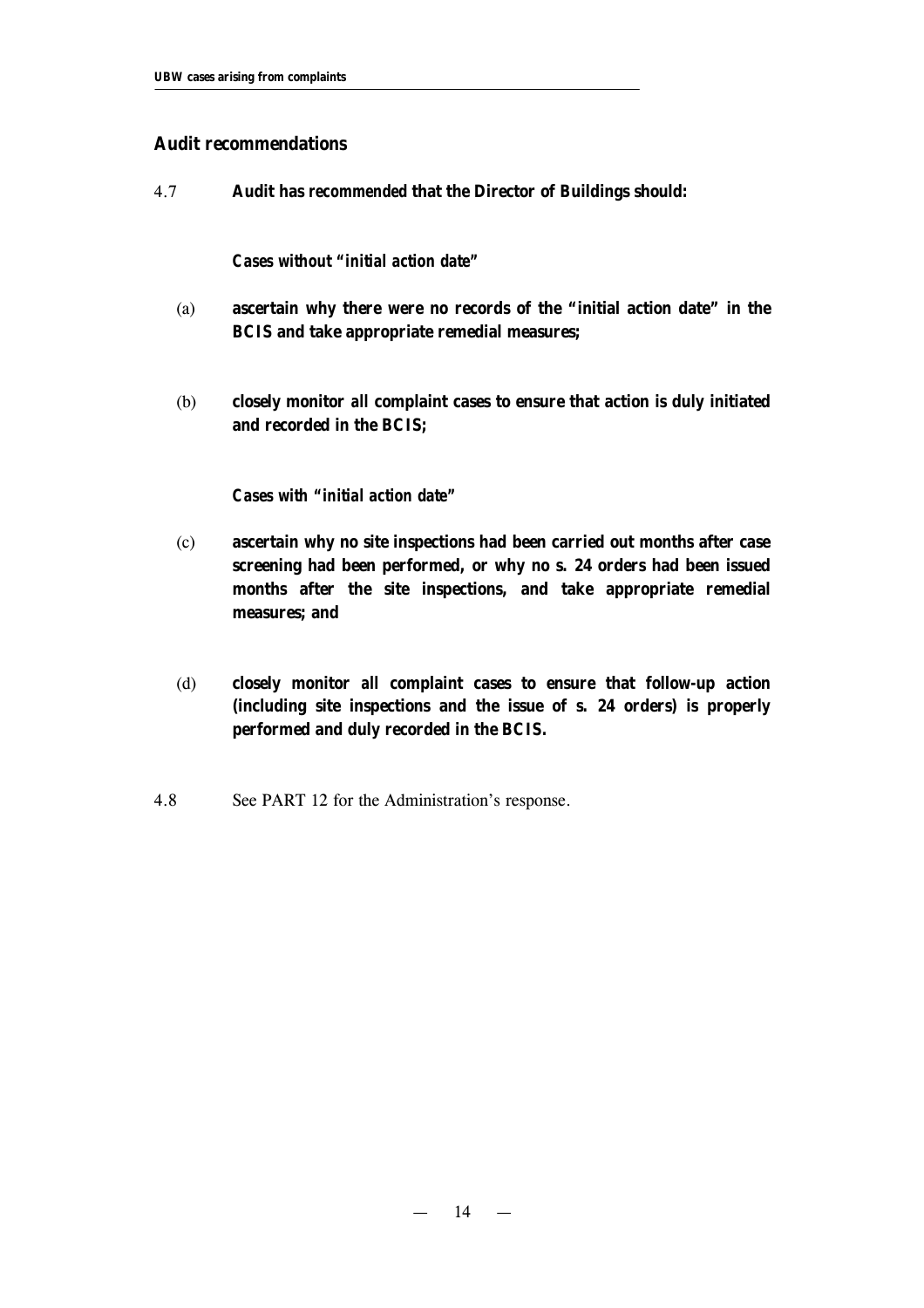## **PART 5: BLITZ OPERATIONS**

5.1 This PART examines the BD's achievements through the use of blitz operations.

## **Objective and mode of operations**

5.2 Blitz operations are large-scale operations aimed mainly at removing all potentially dangerous UBW from the external walls of target buildings. Target buildings are selected according to a set of selection criteria, and include buildings on streets with heavy pedestrian flow and buildings with more than a specified number of UBW on their external walls. Once a building has been targeted for blitz operations, the BD aims to remove all potentially dangerous UBW from its exterior in a single operation. The BD began to conduct blitz operations in September 1999, following an accident caused by a piece of concrete falling from the canopy of a building in Mongkok, Kowloon.

5.3 Under the 2001 Strategy, the BD has increased the scale of blitz operations and has set an enhanced target of conducting operations on 1,000 buildings a year (Note 5). In mid-2001, the BD began outsourcing its blitz operations. Since then, the frontline work of these operations has been performed by special contractors appointed by the BD (the "blitz contractors") with the BD's in-house staff assuming a supervisory role. Up to June 2003, a total of 63 contracts worth \$58 million, and covering 3,285 buildings, had been awarded to 26 blitz contractors.

## **BD's achievements through the blitz operations**

5.4 Up to June 2003, the BD had commenced six blitz operations, including three in-house and three outsourced operations, covering 4,046 buildings. Table 5 shows the details of these operations.

**Note 5:** *The targets for 2000 and 2001 were 400 and 900 buildings respectively (see also para. 1.6(b)).*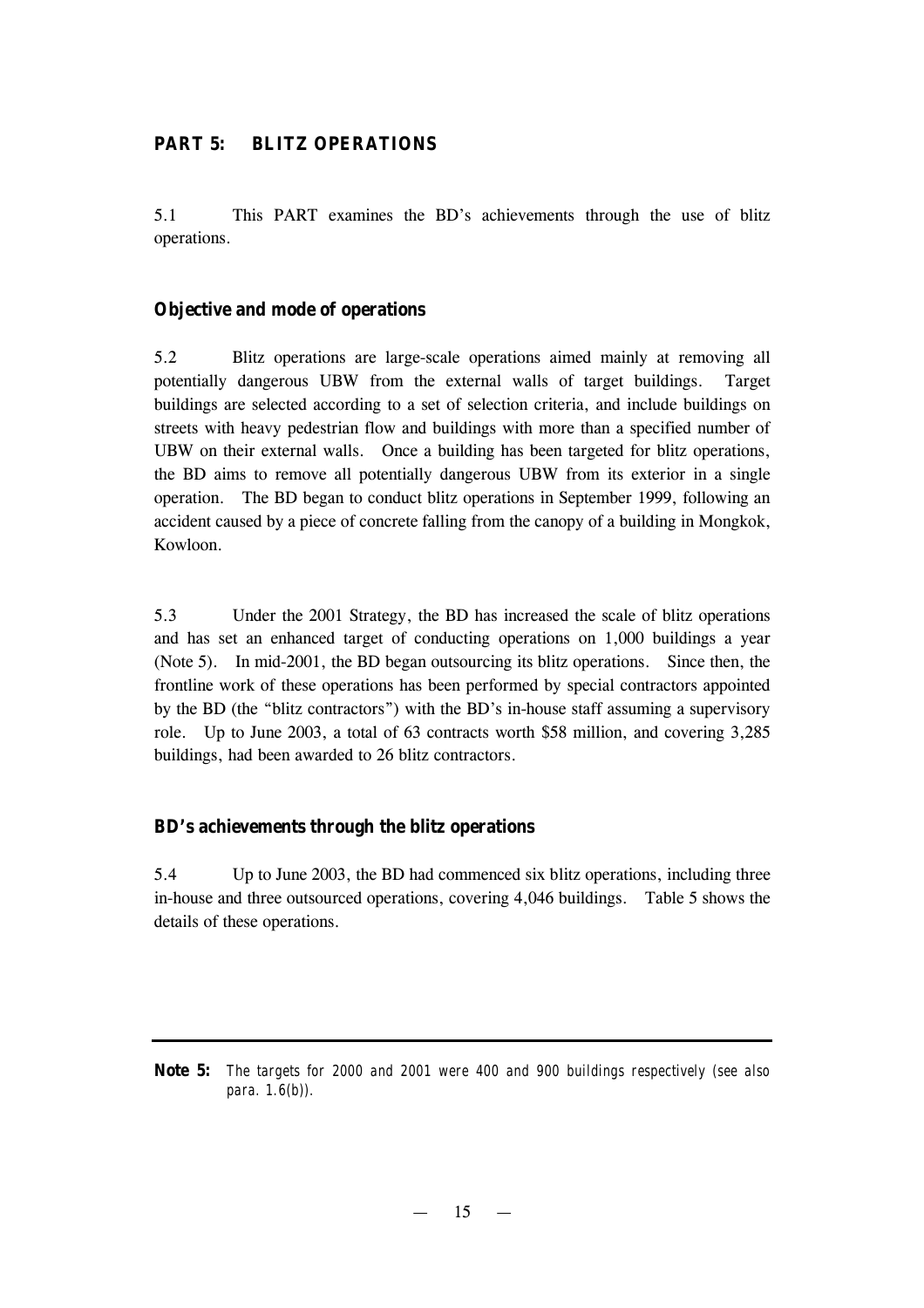#### **Table 5**

#### **Details of six blitz operations (as at June 2003)**

| Year                          | <b>Commencement date</b> | No. of target<br><b>buildings</b> | <b>No. of UBW</b><br>removed |
|-------------------------------|--------------------------|-----------------------------------|------------------------------|
| <b>In-house operations</b>    |                          |                                   |                              |
| 1999                          | September 1999           | 307                               | 12,570                       |
| 2000                          | September 2000           | 405                               | 15,720                       |
| 2001<br>(Note)                | June 2001                | 49                                | 560                          |
| <b>Outsourced operations</b>  |                          |                                   |                              |
| 2001 (pilot scheme)           | June 2001                | 37                                | 1,700                        |
| 2001 (first batch)            | November 2001            | 1,489                             | 28,190                       |
| 2001 (second batch)<br>(Note) | December 2001            | 1,759                             | 14,760                       |
|                               | <b>Total</b>             | 4,046                             | 73,500                       |
|                               |                          |                                   |                              |

*Source: BD's records*

*Note: No blitz operations commenced in 2002. The 2003 blitz operations, covering 1,000 buildings, commenced in July 2003.* 

5.5 Table 5 shows that (up to June 2003) the six blitz operations had removed 73,500 UBW and suggests that, compared with complaint-driven activities, blitz operations are more effective in removing UBW. They are more proactive, focused and intensive. Furthermore, blitz operations benefit from economies of scale, because they deal with whole buildings (instead of individual UBW), or groups of nearby buildings in similar condition.

5.6 Audit has conducted a review of the blitz operations to ascertain if there is scope for further improvements. The audit has focused on the outsourced operations because they have, since 2001, become the primary type of blitz operation. Audit notes that the BD has encountered the following problems:

(a) programme slippage (see paras. 5.7 to 5.11); and

(b) high supervision costs (see paras. 5.12 to 5.15).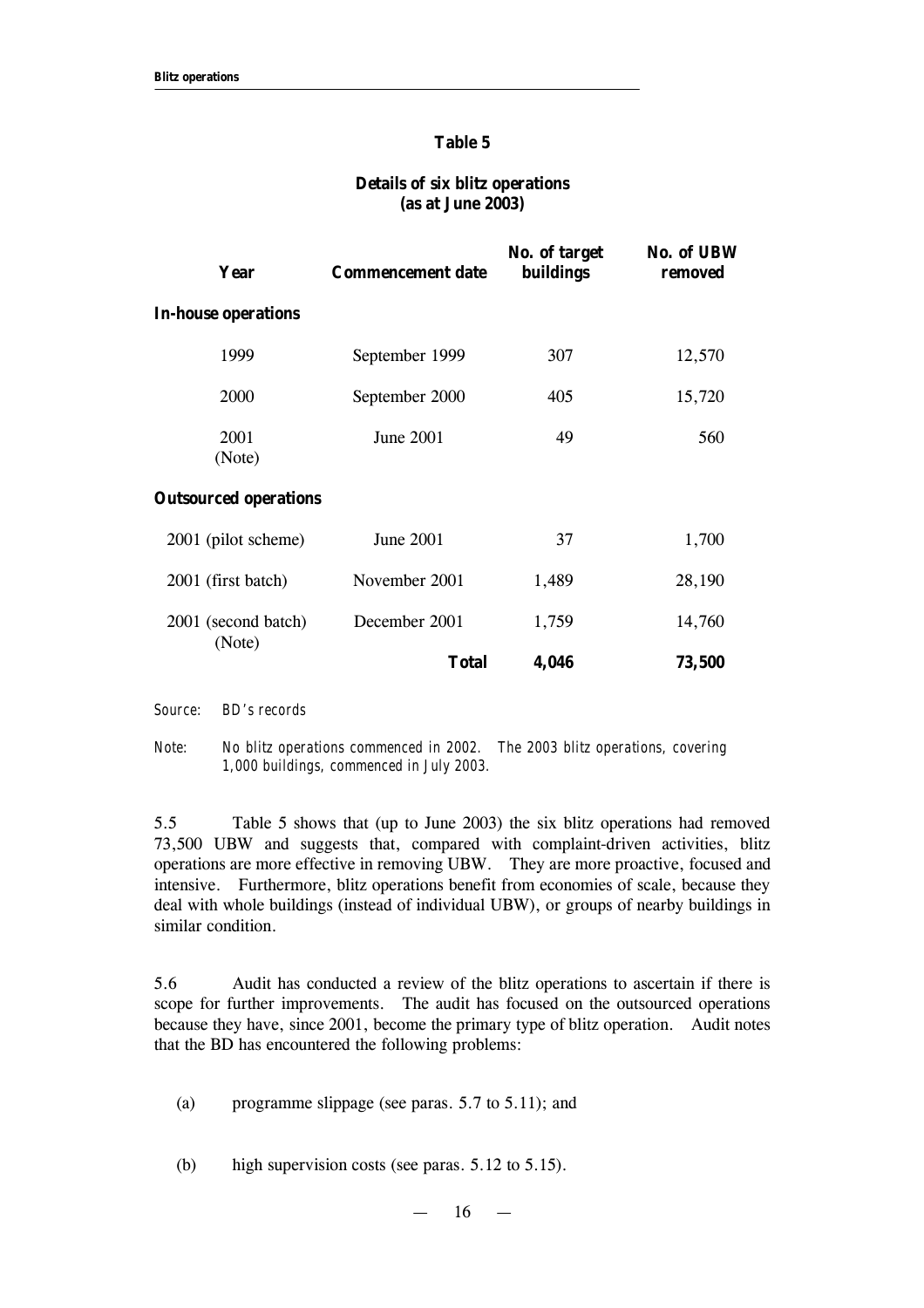#### **Action plans for outsourced blitz operations**

5.7 The outsourced blitz operations broadly involve four key stages: the survey stage, order servicing stage, compliance inspection stage and final stage. The intended timeframe for completing a blitz operation and each of its key stages is outlined in the BD's action plan for that operation. For example, the BD's action plan scheduled the two outsourced blitz operations of 2001 for commencement in late 2001 and completion in March 2003 (i.e. 16 months). Table 6 shows the target completion dates for each of the four key stages as stated in the BD's action plan.

#### **Table 6**

## **The BD's action plan for the two outsourced blitz operations of 2001, with the target completion dates**

| <b>Key stage</b>                                                                                                                                                                                                                                                                                                     | <b>Target</b><br>completion date |
|----------------------------------------------------------------------------------------------------------------------------------------------------------------------------------------------------------------------------------------------------------------------------------------------------------------------|----------------------------------|
| <b>Survey stage</b>                                                                                                                                                                                                                                                                                                  |                                  |
| The contractor serves letters to the owners advising them that their<br>building has been selected for clearance of UBW. He then conducts a<br>full survey of the building to identify UBW, defects on external walls<br>and defects in drainage pipes. He then submits a survey report to the<br>BD for acceptance. | 31 March 2002                    |
| <b>Order servicing stage</b>                                                                                                                                                                                                                                                                                         |                                  |
| After the BD has endorsed the survey report, the contractor prepares<br>memos to the Land Registry (LR) for checking of ownership. Upon<br>receipt of ownership details, he prepares s. 24 orders for BD staff to<br>sign. The contractor serves the orders to the owners or OCs.                                    | 30 April 2002                    |
| <b>Compliance inspection stage</b>                                                                                                                                                                                                                                                                                   |                                  |
| The contractor conducts a compliance inspection immediately after the<br>expiry of the s. 24 orders to ascertain whether the required works have<br>been completed. He then submits to the BD a compliance inspection<br>report on the compliance status of the orders.                                              | 30 September 2002                |
| <b>Final stage</b>                                                                                                                                                                                                                                                                                                   |                                  |
| The contractor continues to provide services for an extended period of<br>six months, commencing after the endorsement of the compliance<br>At the end of this period, he submits a final report for BD<br>report.<br>acceptance detailing all outstanding matters.                                                  | 31 March 2003                    |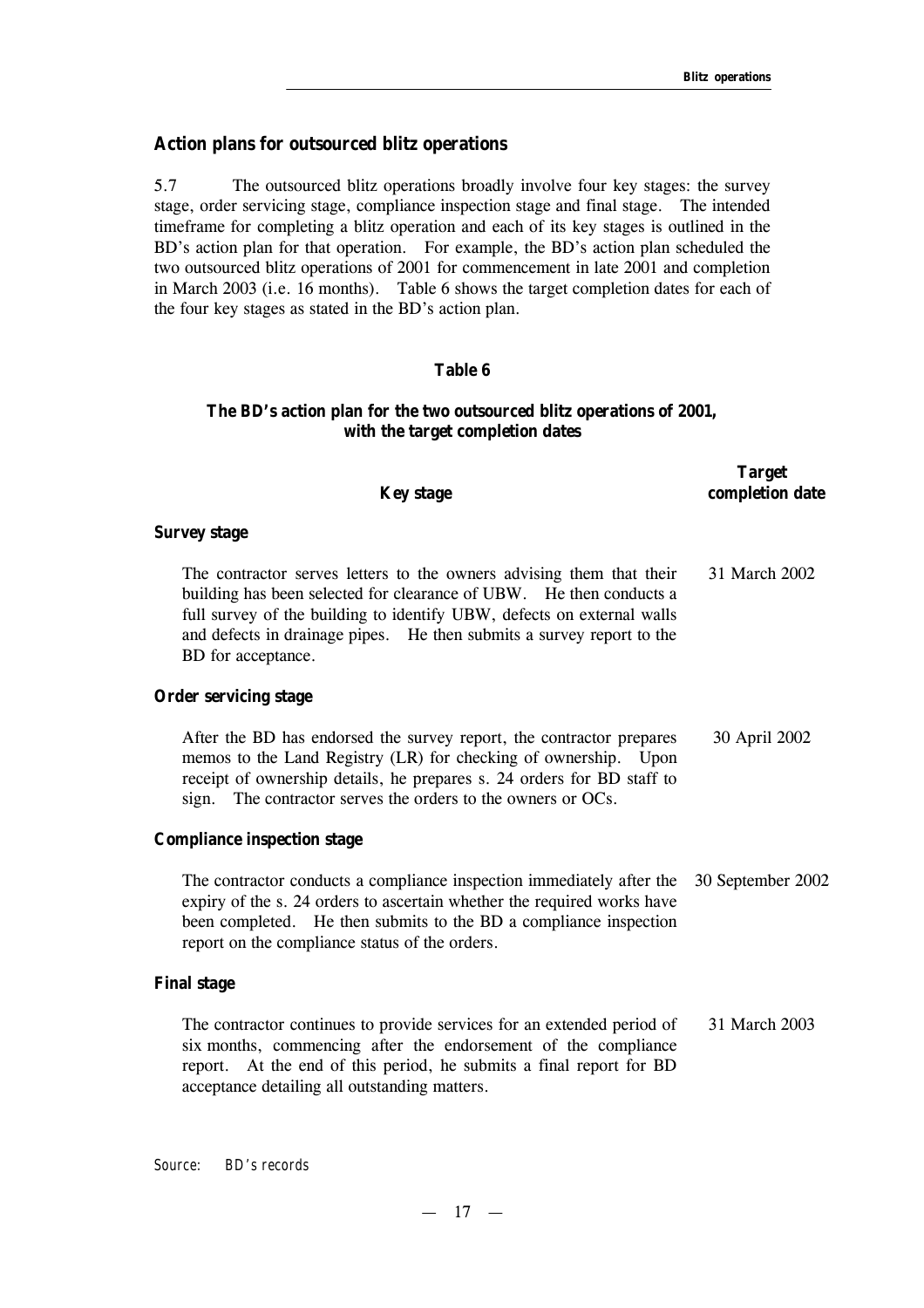#### **Progress of the outsourced blitz operations**

5.8 Audit's analysis of the progress of the 2001 outsourced blitz operations indicates that they have fallen behind schedule. For example, none of the final reports for the 3,285 buildings included in the operations had been submitted to the BD by 30 June 2003, i.e. three months after the target completion date of March 2003.

5.9 To illustrate the extent of slippage, Audit further examined the progress of contractors' work on five selected buildings. Audit found that, for all of these buildings, there was an average slippage of 139 days, up to the compliance inspection stage. Table 7 shows Audit's findings.

#### **Table 7**

#### **Audit's examination of contractors' work progress on five selected buildings (as at July 2003)**

|                          | <b>Target</b><br>completion<br>date stated in |                             |                             | <b>Actual completion date</b><br>(slippage) |                              |                             | <b>Average</b><br>slippage       |
|--------------------------|-----------------------------------------------|-----------------------------|-----------------------------|---------------------------------------------|------------------------------|-----------------------------|----------------------------------|
| <b>Key stage</b>         | <b>BD's action</b><br>plan                    | <b>Building</b><br>A        | <b>Building</b><br>B        | <b>Building</b><br>C                        | <b>Building</b><br>D         | <b>Building</b><br>E        | for the five<br><b>buildings</b> |
| Survey                   | 31 March 2002                                 | 4 March<br>2002<br>$(+27)$  | 17 May<br>2002<br>$(-47)$   | 18 March<br>2002<br>$(+13)$                 | 11 March<br>2002<br>$(+20)$  | 27 Feb.<br>2002<br>$(+32)$  | $+9$                             |
| Order<br>servicing       | 30 April 2002                                 | 19 March<br>2002<br>$(+42)$ | 3 Sept.<br>2002<br>$(-126)$ | 20 Dec.<br>2002<br>$(-234)$                 | 16 Oct.<br>2002<br>$(-169)$  | 26 March<br>2002<br>$(+35)$ | - 90                             |
| Compliance<br>inspection | 30 September<br>2002                          | 7 March<br>2003<br>$(-158)$ | 20 Nov.<br>2002<br>$(-51)$  | 12 March<br>2003<br>$(-163)$                | 13 March<br>2003<br>$(-164)$ | 6 March<br>2003<br>$(-157)$ | $-139$                           |
| Final                    | 31 March 2003                                 | Not yet<br>known            | Not yet<br>known            | Not yet<br>known                            | Not yet<br>known             | Not yet<br>known            | Not yet<br>known<br>(Note)       |

*Source: BD's records*

*Legend: The " – " sign denotes the number of days behind schedule, i.e. slippage. The "*+*" sign denotes the number of days ahead of schedule.*

*Note: As the contractors had not completed the final stage for the five buildings at the time of audit, the overall slippage could not be assessed.*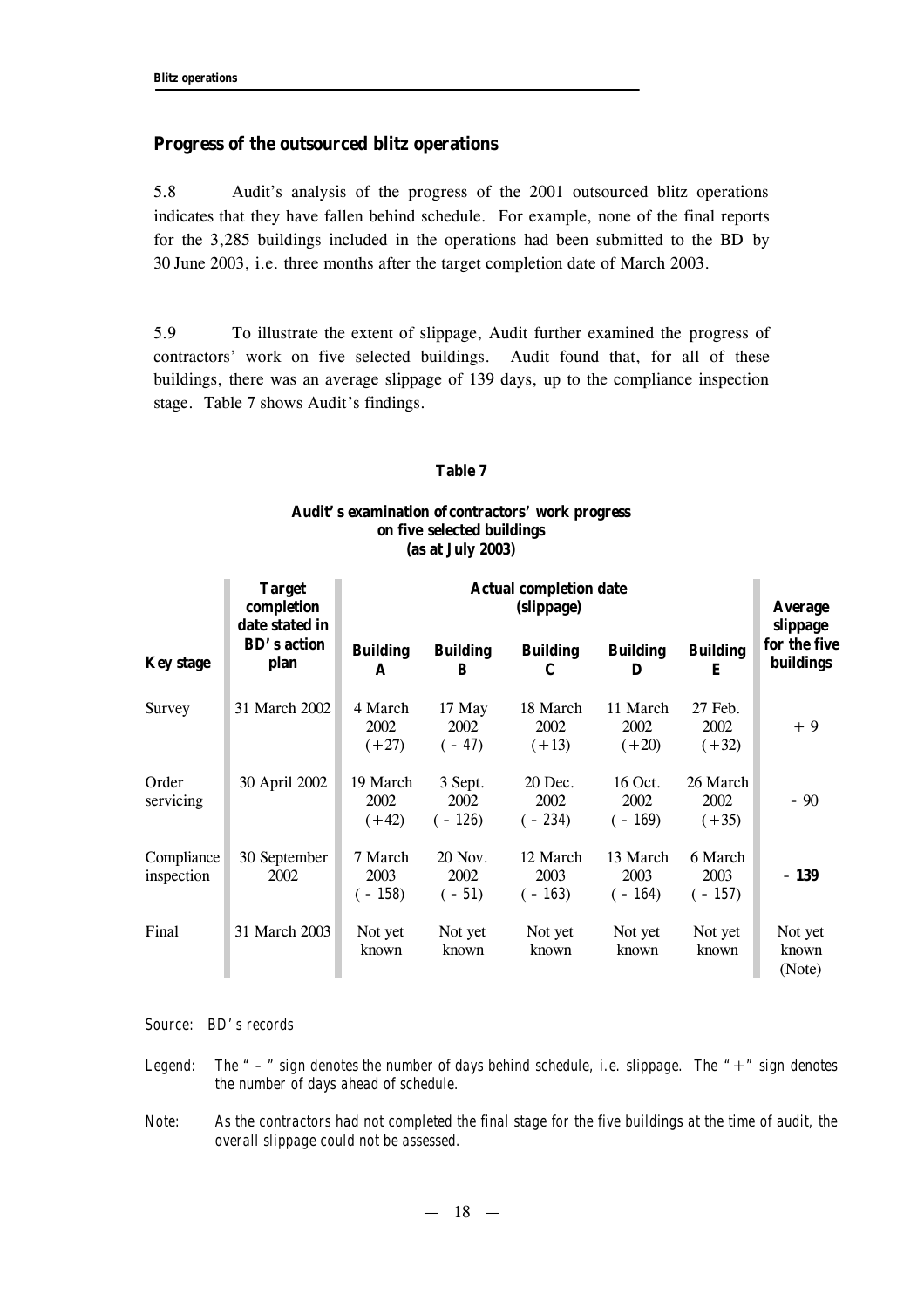## **Audit observations**

5.10 Slippage delays the removal of the UBW on target buildings. **Audit considers that the BD needs to closely monitor contractors' performance and ensure that they expedite their action.**

5.11 Furthermore, as the action plan has a bearing on the BD's resource planning, any slippage in its implementation could affect the BD's deployment of resources and its other operations. **Audit considers that the BD needs to critically assess the implications of the slippage for its other operations and on resource deployment, and take appropriate action to minimise its adverse effects.** 

## **High supervision costs**

5.12 From the BD's records, Audit noted some adverse comments by BD staff on the blitz contractors' performance, as follows:

- (a) some contractors were not experienced in building surveys, and in the diagnosis and recording of building defects;
- (b) some were not familiar with the BD's operations;
- (c) initially, some contractors were unable to differentiate between actionable and non-actionable UBW, thus causing delays in completing surveys and submitting survey reports; and
- (d) some survey reports submitted by contractors were incomplete and of poor quality, and had to be returned for amendments.

5.13 Because of the contractors' unsatisfactory performance, BD staff had to spend much time and effort in processing the contractors' submissions and supervising their work. This added significantly to the cost of the outsourced blitz operations. In this regard, Audit noted that the BD had made a cost comparison between in-house blitz operations and outsourced operations. According to the BD's cost comparison, the average operating cost of the outsourced operations for each building was \$42,000, \$4,000 (or 10%) higher than the average operating cost for each building (i.e. \$38,000) of the in-house operations. This was due mainly to the high supervision costs incurred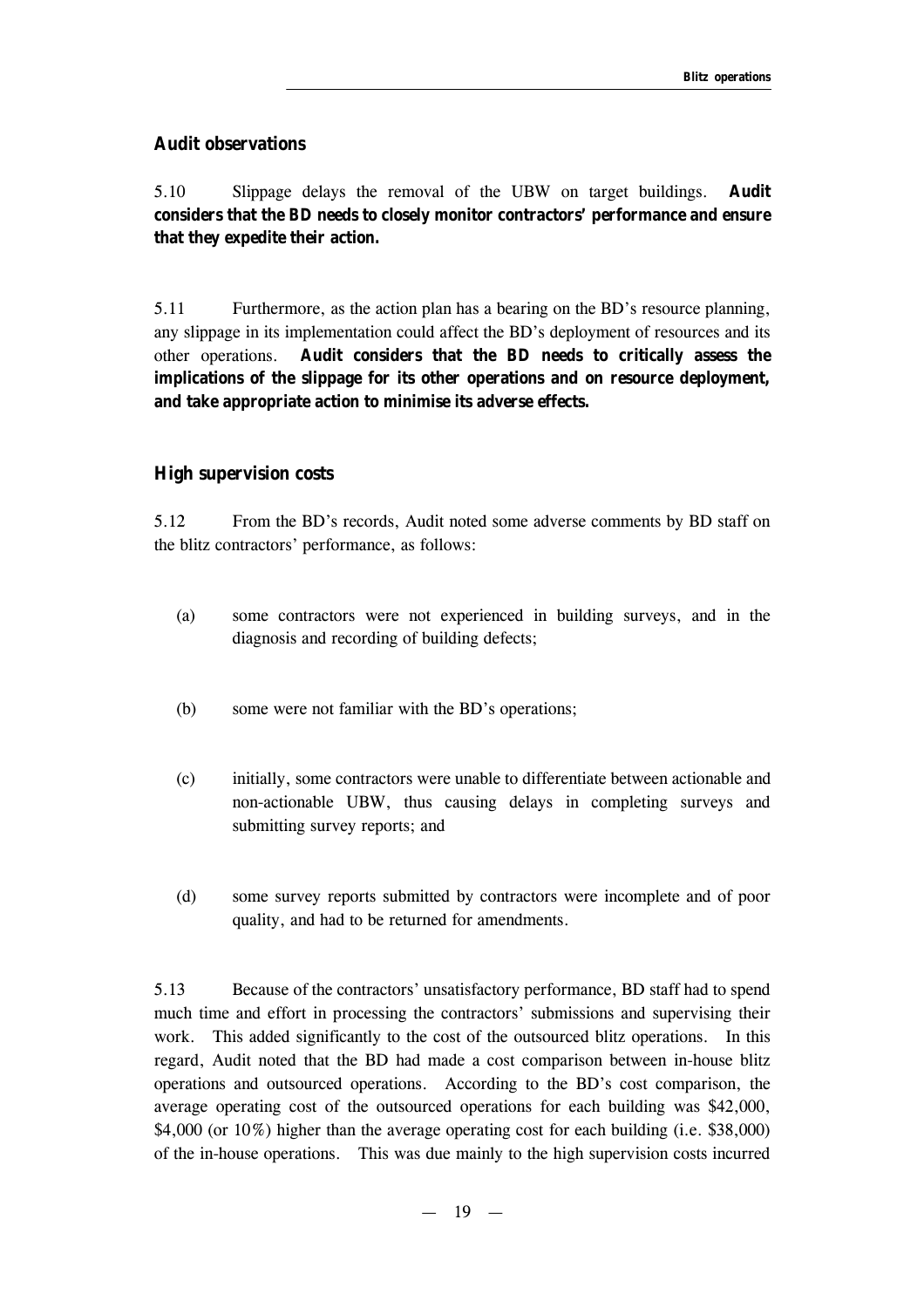by the BD, which accounted for \$24,000 (or 57%) of the operating cost per building of the outsourced operations. Table 8 shows the BD's cost comparison.

#### **Table 8**

## **The BD's cost comparison between outsourced blitz operations and in-house operations**

|                                     | <b>Outsourced blitz operations</b><br>(covering 3,285 buildings) | <b>In-house</b><br>operations |             |                    |
|-------------------------------------|------------------------------------------------------------------|-------------------------------|-------------|--------------------|
|                                     | Contractor<br>costs                                              | BD's<br>supervision cost      | Total       |                    |
|                                     | \$                                                               | \$                            | \$          | \$                 |
| <b>Total cost</b>                   | 58 million                                                       | 79 million                    | 137 million | 124 million (Note) |
| <b>Average cost</b><br>per building | 18,000                                                           | 24,000                        | 42,000      | 38,000             |

*Source: BD's records*

*Note: Assuming that the 3,285 buildings had been dealt with by in-house operations, instead of outsourced operations.*

5.14 The BD has considered various measures to address the problem of high supervision costs, including those shown in Table 9.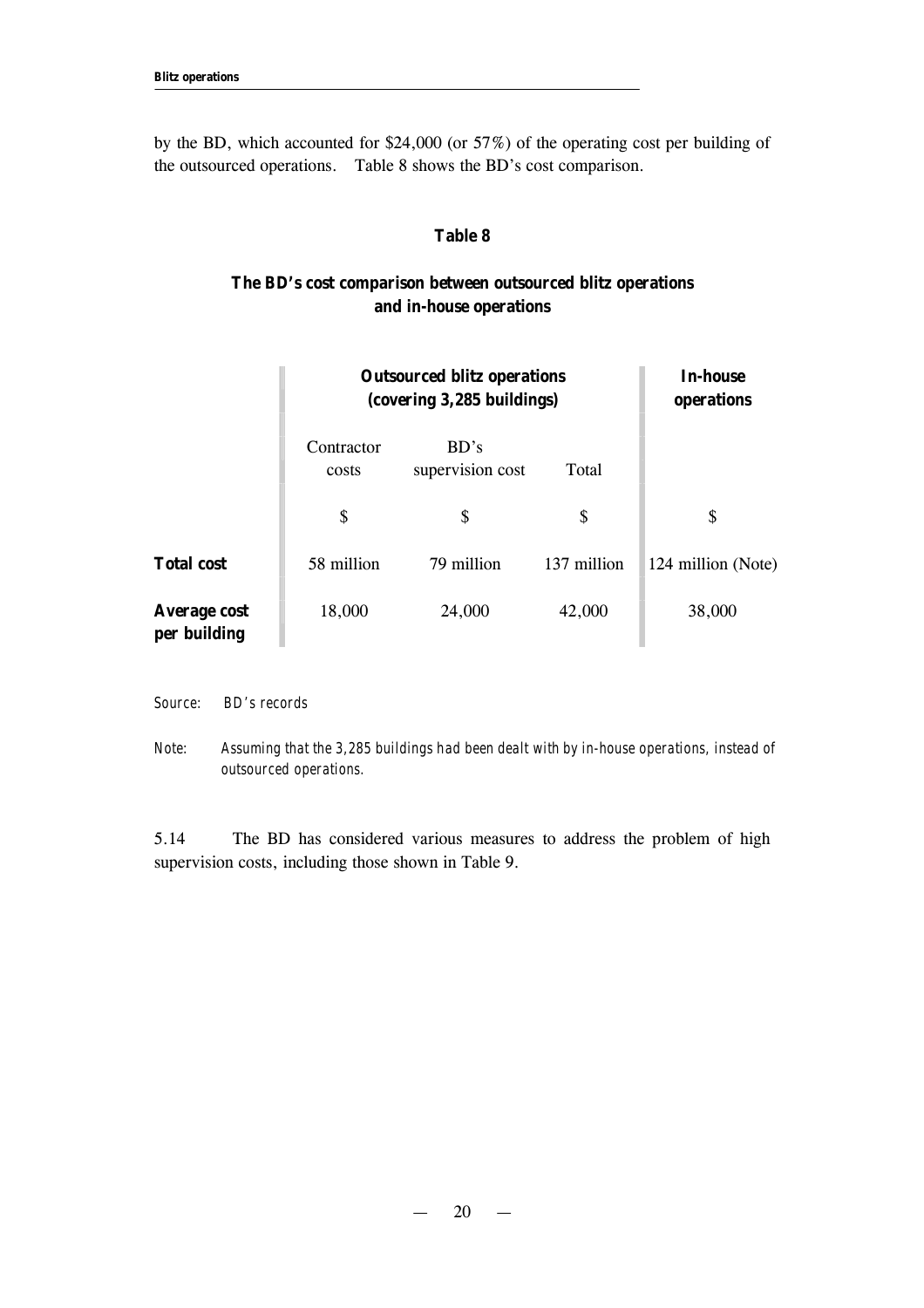#### **Table 9**

## **The BD's proposed measures to address the problem of high supervision costs of outsourced blitz operations**

- **e** setting rules and issuing guidelines for contractors to follow
- setting acceptance standards and providing comprehensive sample survey/compliance/progress reports for contractors' reference
- offering contractors more periodic training and experience-sharing sessions to enhance their understanding of the BD's expectations and explain their difficulties in meeting these expectations
- expanding the contractors' services at the compliance stage with the aim of reducing the amount of follow-up action required by BD staff
- developing and distributing a list of frequently asked questions for contractors' use

*Source: BD's records*

## **Audit observations**

5.15 Outsourcing has been widely used by public organisations to enhance cost-effectiveness. However, the outsourced blitz operations do not seem to be as cost-effective as the in-house operations, due apparently to the contractors' lack of experience and skills and the high supervision costs. **The BD needs to implement appropriate measures (including the measures proposed in Table 9) as soon as possible to improve the contractors' performance and reduce supervision costs.**

### **Audit recommendations**

- 5.16 **Audit has** *recommended* **that the Director of Buildings should:**
	- (a) **closely monitor the contractors' performance and ensure that they expedite their action;**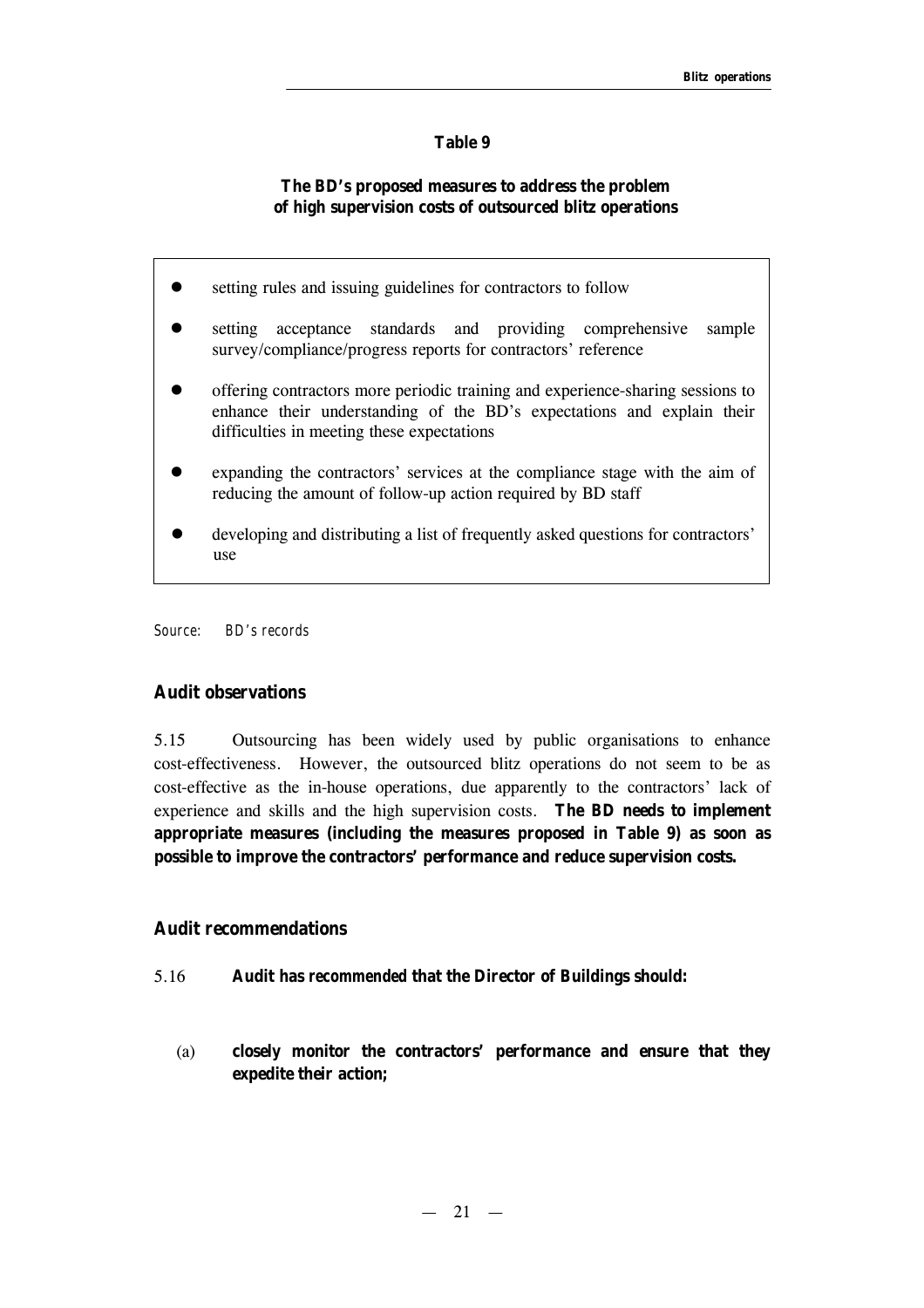- (b) **critically assess the implications of the slippage in the blitz operations for the BD's other operations and for its resource deployment, and take appropriate action to minimise its adverse effects;**
- (c) **draw up an action plan to implement the proposed measures in Table 9 with a view to reducing the high supervision costs as soon as possible;**
- (d) **regularly review the BD's supervision costs for all outsourced blitz operations to ensure they are kept at a reasonable level; and**
- (e) **through rigorous appraisal of contractors' performance and enforcement of the relevant contract provisions (Note 6 ), ensure that the blitz contractors employ staff who have the required qualifications, skills and experience to provide the BD with quality services.**

#### **Response from the Administration**

5.17 The **Director of Buildings** is generally in agreement with Audit's recommendations. See also PART 12. He has also said that:

- (a) the 2001 blitz operations are the largest assignment so far outsourced by the BD. With the benefit of hindsight, it is considered that the original target dates set for completing the key stages might have been too optimistic; and
- (b) with the experience gained from the 2001 blitz operations, the BD has revised the target completion dates for the new batches of outsourced contracts. It will also require the new blitz contractors to engage staff who are sufficiently experienced in this type of work to carry out the tasks required. He expects that these measures will help reduce the costs incurred in supervising the contractors.

**Note 6:** *Audit notes that there are provisions in the blitz contracts allowing the BD to suspend or terminate a contractor's service at any time by giving one month's notice in writing.*

 $22 -$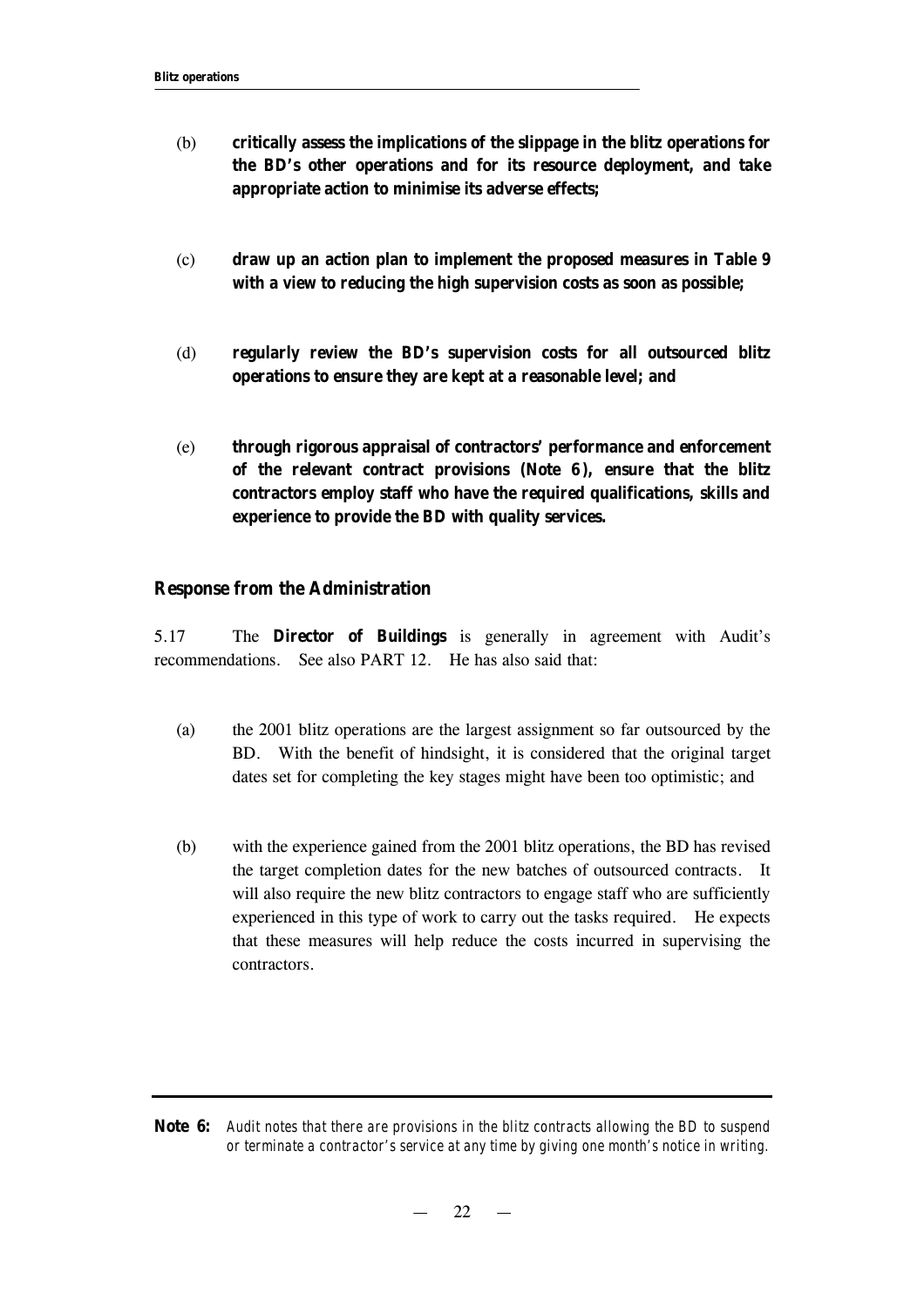## **PART 6: THE COORDINATED MAINTENANCE OF BUILDINGS SCHEME**

6.1 This PART examines the BD's achievements in implementing the Coordinated Maintenance of Buildings Scheme (CMBS).

## **Objective and mode of operations**

6.2 Introduced in November 2000 as a pilot scheme, the CMBS operates as a "one-stop-shop" service and is run by seven government departments (Note 7) concerned with the maintenance of private buildings. Its main objective is to promote owners' awareness of their building maintenance responsibilities. Target buildings are selected according to a set of selection criteria. Targeted buildings include those showing signs of dilapidation in the common areas and those with a large number of UBW on the external walls.

6.3 The BD takes the lead in coordinating the efforts of various departments to help owners and OCs identify and carry out repairs considered necessary to improve the safety of their buildings, including removing UBW which pose a danger to public safety or obstruct necessary repair works. Under the 2001 Strategy, the Administration was to continue operating the CMBS and assess its effectiveness to see whether it should be extended or modified.

## **The Administration's review of the CMBS**

6.4 In April 2002, the BD reported the results of its review of the first CMBS operation (which covered 150 buildings) to the LegCo Panel on Planning, Lands and Works. The BD reported that it considered the CMBS to be more cost-effective than

**Note 7:** *They are the BD, Home Affairs Department, Fire Services Department, Electrical and Mechanical Services Department, Food and Environmental Hygiene Department, Water Supplies Department and Environmental Protection Department.*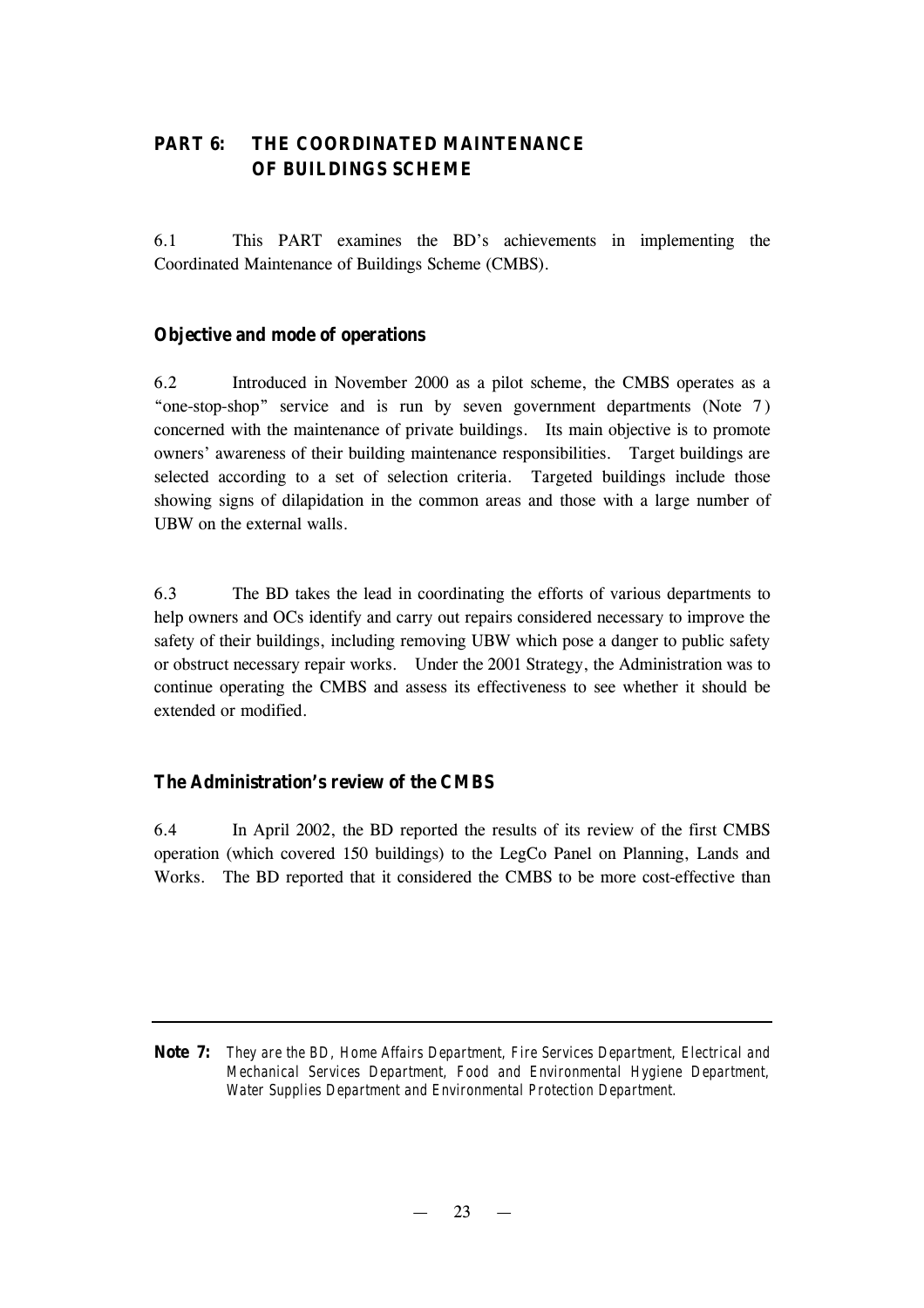the conventional approach of directly issuing building owners with orders to carry out repair works after defects had been found (Note 8).

#### **BD's achievements under the CMBS**

6.5 Up to June 2003, 550 buildings had been included in the CMBS and 10,330 UBW had been removed from these buildings. Table 10 shows the results of these CMBS operations.

#### **Table 10**

### **Results of CMBS operations (as at June 2003)**

|                                                     | <b>CMBS 2000</b>        | <b>CMBS 2001</b> | <b>CMBS 2002</b> | <b>Total</b> |  |
|-----------------------------------------------------|-------------------------|------------------|------------------|--------------|--|
| <b>Commencement</b><br>date                         | November<br><b>2000</b> | December<br>2001 | December<br>2002 |              |  |
| <b>Number of target</b><br><b>buildings covered</b> | 150                     | 200              | <b>200</b>       | 550          |  |
| <b>Number of UBW</b><br>removed                     | 8,670                   | 1,650            | 10               | 10,330       |  |

*Source: BD's records*

**Note 8:** *The BD also reported that:*

- *(a) although BD staff needed to spend more time in meeting and giving support and advice to owners under the CMBS compared with the conventional approach, the extra effort had succeeded in motivating many more owners to take up their maintenance responsibility. As a result, owners were much more prepared to initiate repair works to their buildings than those owners issued with repair orders by the BD in the course of its normal law enforcement work;*
- *(b) the CMBS had brought about a sense of urgency amongst the building owners concerned to initiate repairs, which many of them knew were long overdue;*
- *(c) in the longer term, the extra efforts made by the participating departments would pave the way for a cultural change amongst building owners and make them better motivated to carry out periodic inspection and maintenance of their buildings. The BD believed that there was a case for running the CMBS for a longer time; and*
- *(d) in view of the relatively small size of the pilot scheme, the BD intended to carry out another review upon the completion of the second CMBS operation (which covered 200 buildings) to assess its effectiveness more accurately.*

 $24 -$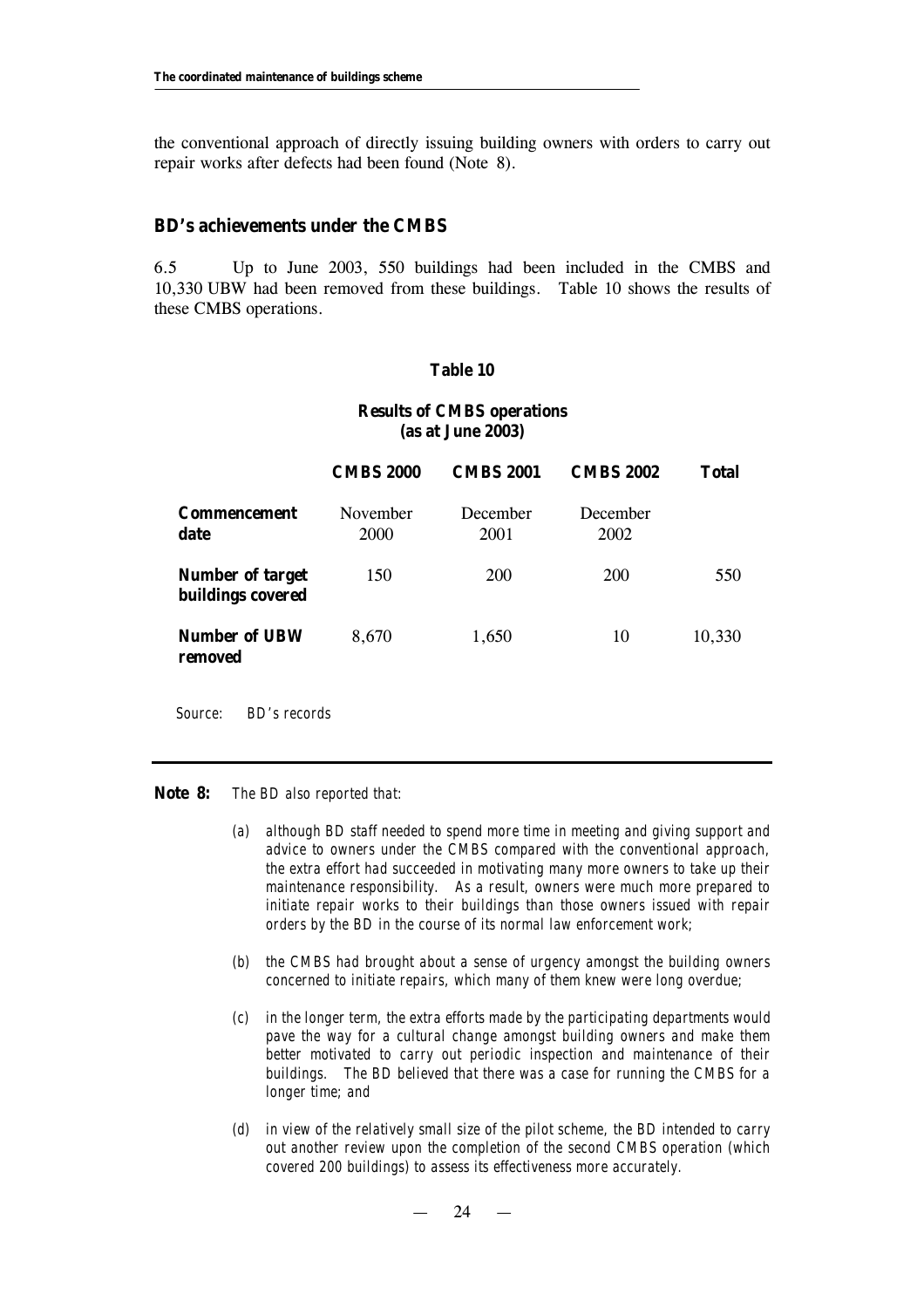6.6 Audit notes the BD's positive achievements under the CMBS, both in terms of the number of UBW removed, and its effect on motivating building owners to take up their maintenance responsibility. However, the BD has encountered the following problems:

- (a) programme slippage (see paras. 6.7 to 6.11); and
- (b) late issuing of s. 24 orders for UBW (see paras. 6.12 to 6.16).

## **Milestones in a CMBS operation**

6.7 A CMBS operation has several milestones, as shown in Table 11:

## **Table 11**

## **Milestones in a CMBS operation**

- The BD notifies the building owners of the commencement of the CMBS.
- The BD coordinates with other participating departments and carries out an initial survey on the target building.
- The BD issues advisory letters providing the building owners with a schedule of repair/improvement works required.
- Owners/OCs appoint authorised persons (APs) to carry out the improvement works.
- The BD issues statutory orders for UBW removal and building repair works (if the owners have not shown any intention of carrying out the removal/repair works).
- The BD conducts compliance inspections on UBW and building repair works.
- The BD initiates prosecution action against building owners, where necessary.
- The BD issues letters to the building owners informing them that the building has been de-listed from the CMBS (Note).

*Source: BD's records*

*Note: The BD regards a target building as de-listed when improvement works have generally been completed and about 70% of the UBW have been removed.*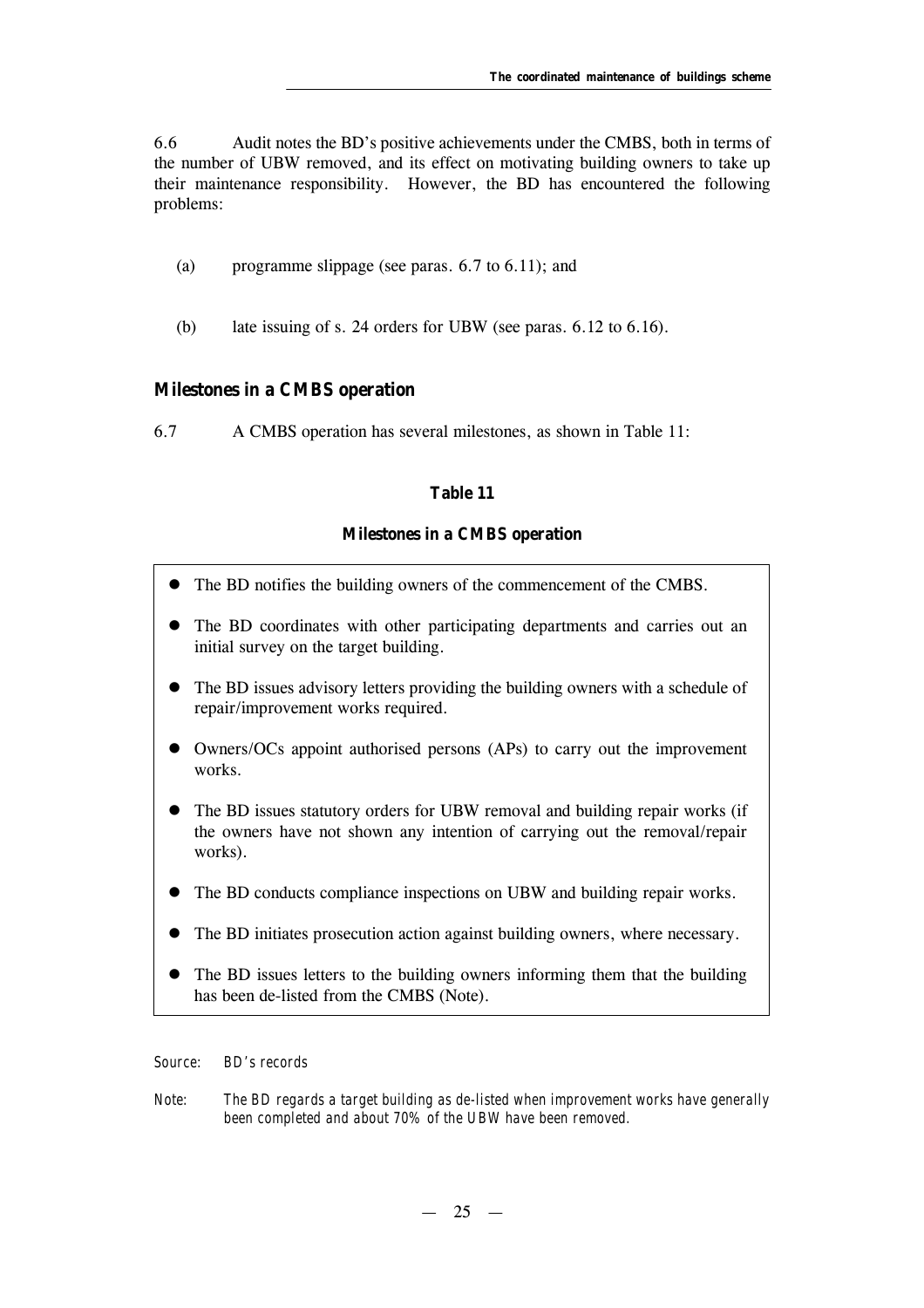#### **Progress of CMBS operations**

6.8 In the BD's action plan for each CMBS operation, target dates for reaching each key milestone are stated. However, Audit noted that in general there was slippage in the CMBS operations. For example, the "de-listing" milestone date for the 2000 CMBS operation was 1 January 2002. However:

- (a) by 1 January 2002, none of the 150 buildings targeted for improvement in that operation had been de-listed; and
- (b) by 1 January 2003, only 45 buildings (or  $30\%$  of the 150 buildings) had been de-listed.

6.9 Audit examined the BD's work progress on three buildings to ascertain the extent of slippage against three key milestones, namely, the appointment of an AP, the issuing of statutory orders and the completion of compliance inspections. The audit findings in Table 12 show that, in each case, the BD's progress was far *behind schedule*.

#### **Table 12**

#### **The BD's work progress on three buildings under the CMBS 2000**

|                            | <b>Target completion</b><br>date stated in the<br><b>BD's CMBS 2000</b> | <b>Actual completion date</b><br>(slippage) |                                  |                          | <b>Average</b><br>slippage for<br>the three |
|----------------------------|-------------------------------------------------------------------------|---------------------------------------------|----------------------------------|--------------------------|---------------------------------------------|
| <b>Key stage</b>           | <b>Action plan</b>                                                      | <b>Building F</b>                           | <b>Building G</b>                | <b>Building H</b>        | buildings                                   |
| Appointment<br>of an AP    | 1 April 2001                                                            | 6 Sept. 2001<br>$(-158)$                    | 18 April 2001<br>$(-17)$         | 28 June 2001<br>$(-88)$  | $-88$                                       |
| Issue of s. $24$<br>orders | 1 June 2001                                                             | 27 Nov. 2001<br>$(-179)$                    | 22 April 2003<br>$(-690)$        | 14 Nov. 2001<br>$(-166)$ | $-345$                                      |
| Compliance<br>inspection   | 1 Dec. 2001                                                             | 23 Oct. 2002<br>$(-326)$                    | Not yet<br>completed<br>(Note 1) | 31 Oct. 2002<br>$(-334)$ | $-330$<br>(Note 2)                          |

*Source: BD's records*

*Legend: The " – " sign denotes the number of days behind schedule, i.e. slippage.*

- *Note 1: Seven s. 24 orders were issued on 22 April 2003. On 23 May 2003, the case officer conducted a compliance inspection on one of the seven orders. Compliance inspections had not been conducted on the remaining six orders as at 31 July 2003.*
- *Note 2: As the compliance inspections for Building G had not been completed, the average figure here refers to Buildings F and H only.*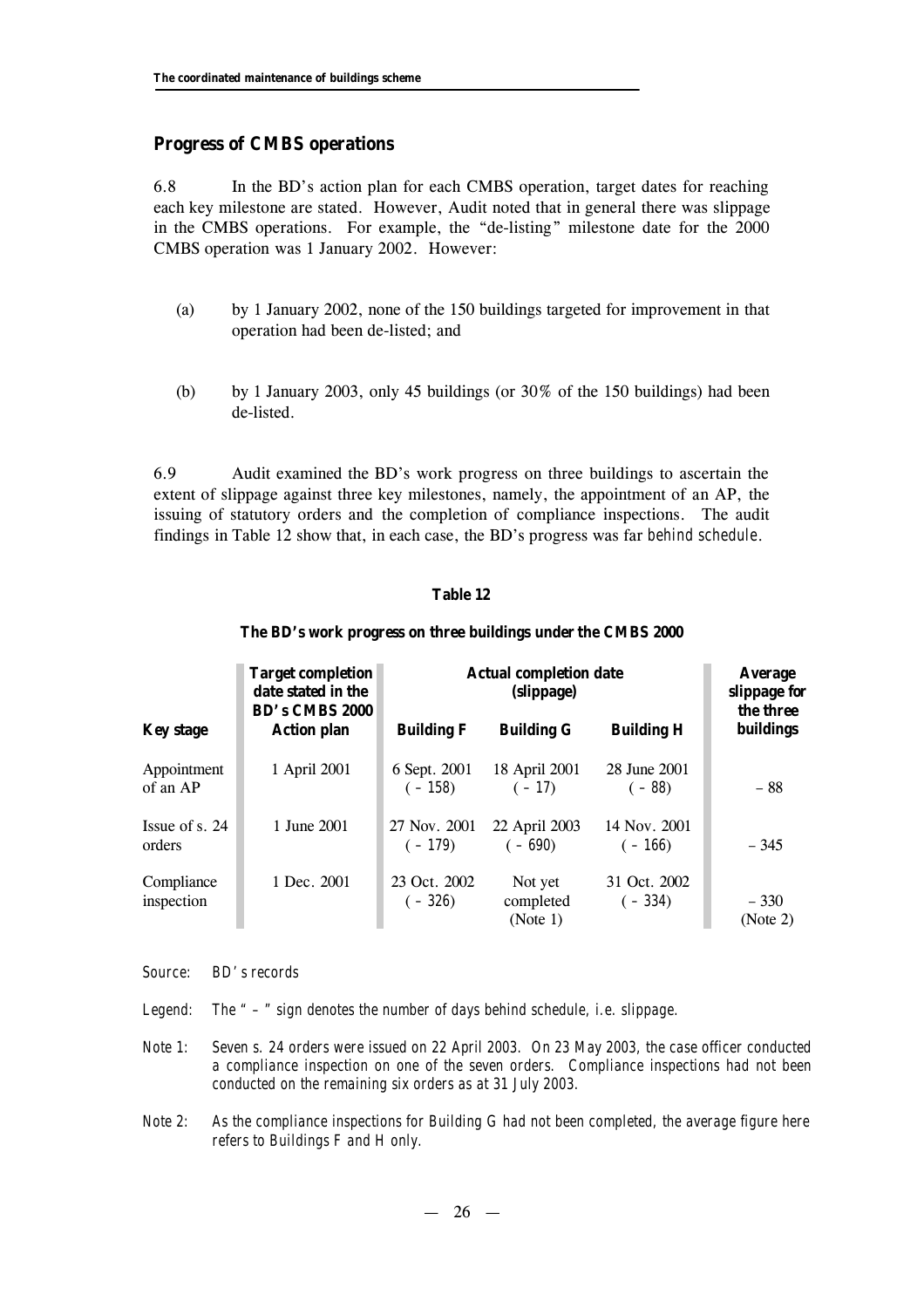## **Audit observations**

## 6.10 **As in its observations on blitz operations, Audit considers that the BD needs to expedite progress of the CMBS operations, and assess the implications of the slippage for its other operations and for its resource deployment.**

6.11 From the BD's records, Audit notes that BD staff have expressed concern about the tight timeframe of the CMBS operations, and suggested that more time should be allowed for their completion. **These views are worth noting because an action plan with a realistic and achievable timeframe is often a prerequisite for the successful planning, monitoring and implementation of an operational programme.**

## **Late issuing of s. 24 orders for buildings with appointed APs**

6.12 Audit notes that a common reason for the slow progress of the 2000 CMBS operation was the late issuing of s. 24 orders for buildings the owners of which had appointed APs to act on their behalf.

6.13 Although APs were appointed to coordinate and supervise building repair works, the scope of their work *rarely* included the removal of UBW (Note 9). As a result, many s. 24 orders had to be issued at a late stage, after the BD's case officers discovered that the UBW had not been removed in parallel with the building repair works.

6.14 An example for illustration is as follows.

In an initial survey of a building (conducted with officers of other participating departments) on 10 January 2001, the BD's case officer identified some actionable UBW. However, the scope of the appointed AP's work did not include the removal of UBW.

**Note 9:** *Finding of the Internal Audit Unit of the BD (July 2003).*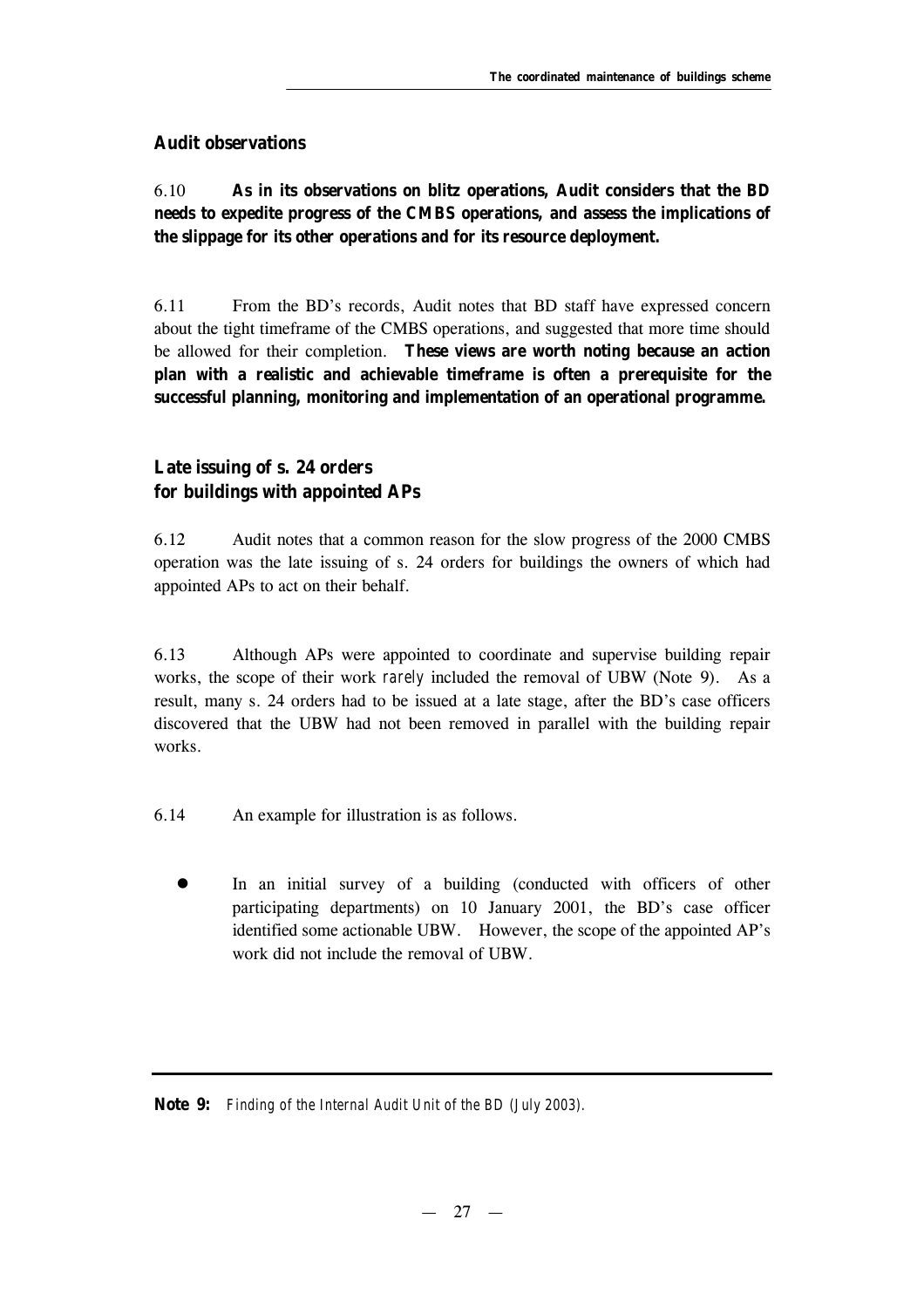- On 6 April 2002, the AP notified the BD that repair works had been completed.
- l On 22 May 2002, the case officer conducted a compliance inspection and found that 14 actionable UBW had not been removed in parallel with the building repair works.
- The case officer issued advisory letters to the owners on 28 May 2002.
- Some 11 months later, on 22 April 2003, s. 24 orders were issued.
- l *The issuing of s. 24 orders was 690 days behind the target date (i.e. 1 June 2001) stated in the BD's action plan. This was due partly to the limited scope of the appointed AP's work, and partly to the BD's delay in issuing s. 24 orders even after the problem had come to light.*

### **Measures adopted by the BD**

6.15 The BD has been aware of the problem. In a senior officers' meeting of May 2003, chaired by the Director of Buildings, a decision was made to adopt the following measures to address it:

- (a) promote the appointment of APs who will oversee both UBW removal and building repair works; and
- (b) require the BD's case officer to confirm with the appointed AP the scope of his work. If this does *not* include the removal of UBW, the case officer should arrange for the early issuing of s. 24 orders requiring their removal.

#### **Audit observations**

6.16 Audit agrees that adopting the measures mentioned in paragraph 6.15 will help avoid delays in the removal of UBW from buildings with appointed APs. **The BD needs to closely monitor the implementation of these measures to ensure that they achieve the intended results.**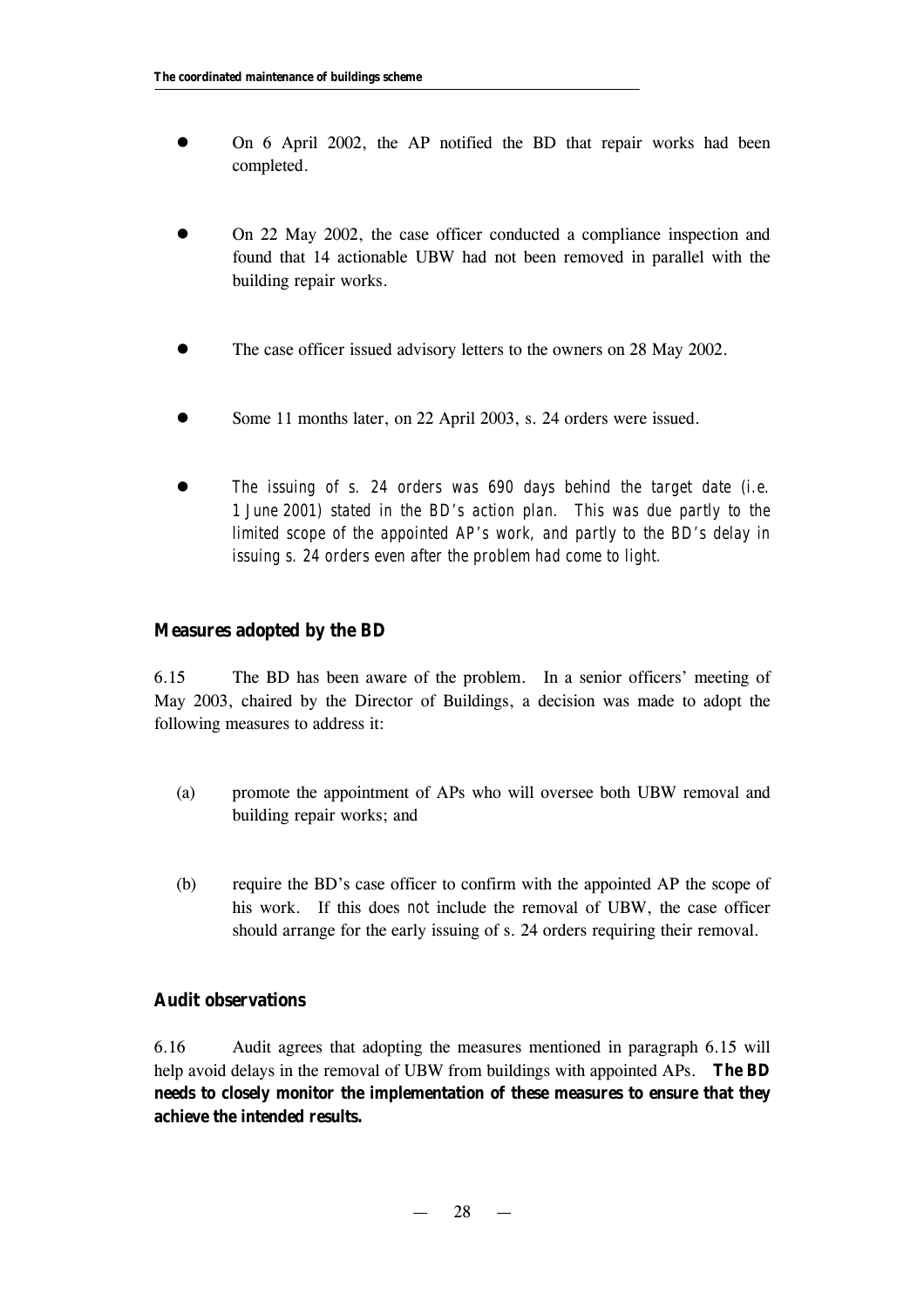#### **Audit recommendations**

- 6.17 **Audit has** *recommended* **that the Director of Buildings should:**
	- (a) **closely monitor the progress of the CMBS operations and take appropriate action to expedite their progress;**
	- (b) **critically assess the implications of the slippage in the CMBS operations for the BD's other operations and for its resource deployment, and take appropriate action to minimise its adverse effects;**
	- (c) **critically review the time and resources required for the completion of CMBS operations in the light of experience gained;**
	- (d) **design future action plans with realistic and achievable target dates for CMBS operations; and**
	- (e) **closely monitor the implementation of the measures mentioned in paragraph 6.15, to ensure that they achieve the intended results.**

#### **Response from the Administration**

6.18 The **Director of Buildings** welcomes Audit's recommendations. See also PART 12. He has also said that:

- (a) the main objective of the CMBS operation is to instil a culture in the building owners to initiate necessary maintenance of their buildings; and
- (b) the BD has given more time in individual cases for the owners to organise the necessary repair works. Indeed the time required to commence and complete the repair works in individual buildings depends very much on the readiness of the owners to organise themselves, including the formation of OCs.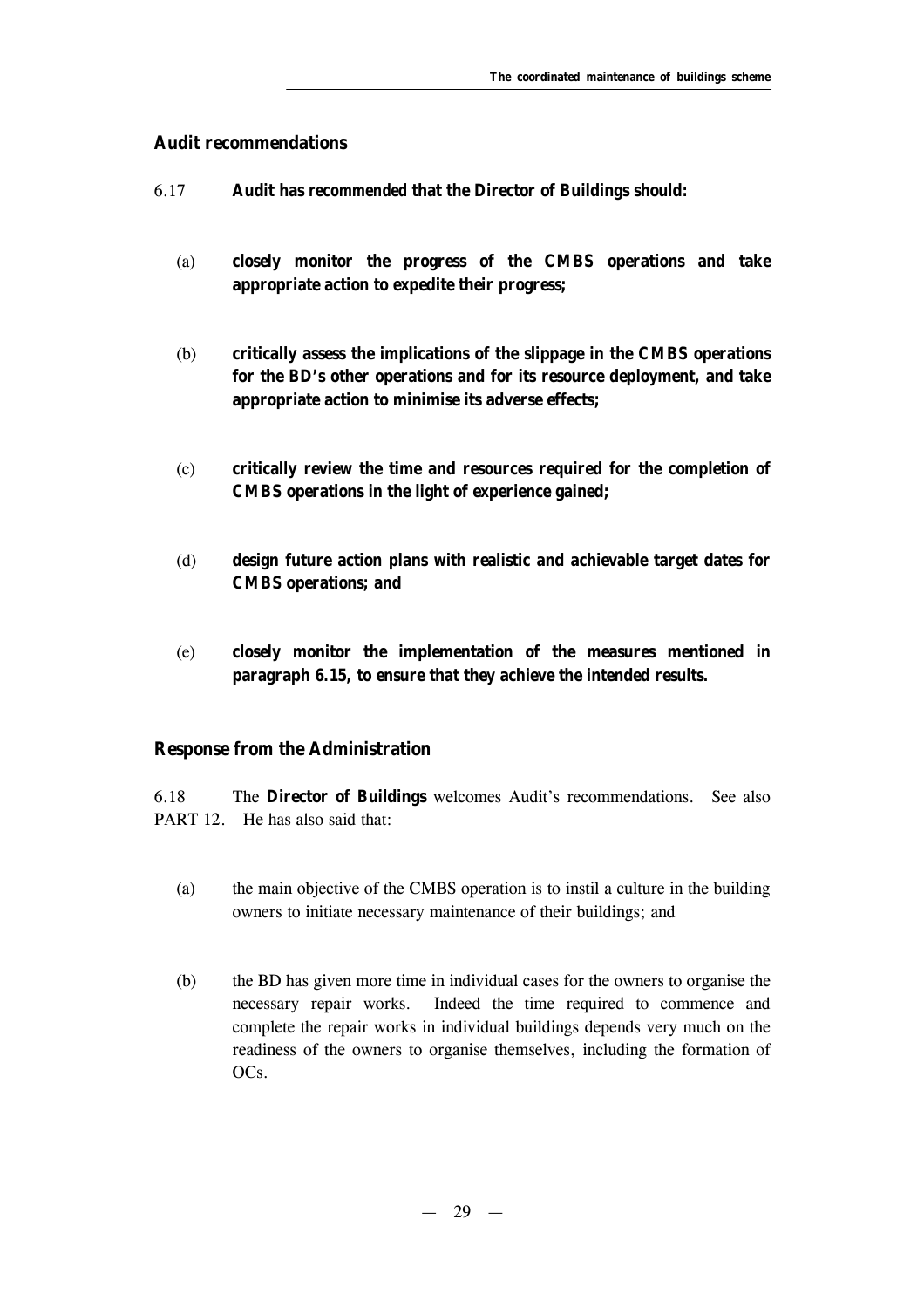## **PART 7: ILLEGAL ROOFTOP STRUCTURES**

7.1 This PART examines the BD's efforts to remove the fire risk posed by illegal rooftop structures.

#### **Government's policy for clearing IRS**

7.2 It is the Government's policy to give priority to tackling IRS that pose fire hazards. In a single-staircase building, the roof often serves as the *only* fire refuge area for occupants. By obstructing the fire escape route, IRS on single-staircase buildings pose a serious fire risk.

7.3 Under the 2001 Strategy, the Administration undertook to clear all 12,000 IRS on 4,500 single-staircase buildings within seven years (see para. 1.6(d)). From 2001 onwards, the BD set an enhanced target of removing IRS on 700 single-staircase buildings a year (Note 10). The BD's objective is to remove **all** IRS from **all** single-staircase buildings by **2007**.

#### **BD's progress in removing IRS**

7.4 Audit has found that the BD has increased its efforts in clearing IRS. However, Audit has also found that for the two years 2001 and 2002, the BD did not achieve its target of removing IRS on 700 single-staircase buildings a year. Table 13 shows the details.

**Note 10:** *This enhanced target was introduced in 2001. The BD started its IRS clearance programme on single-staircase buildings in 1999. The targets for 1999 and 2000 were 100 and 300 buildings respectively.*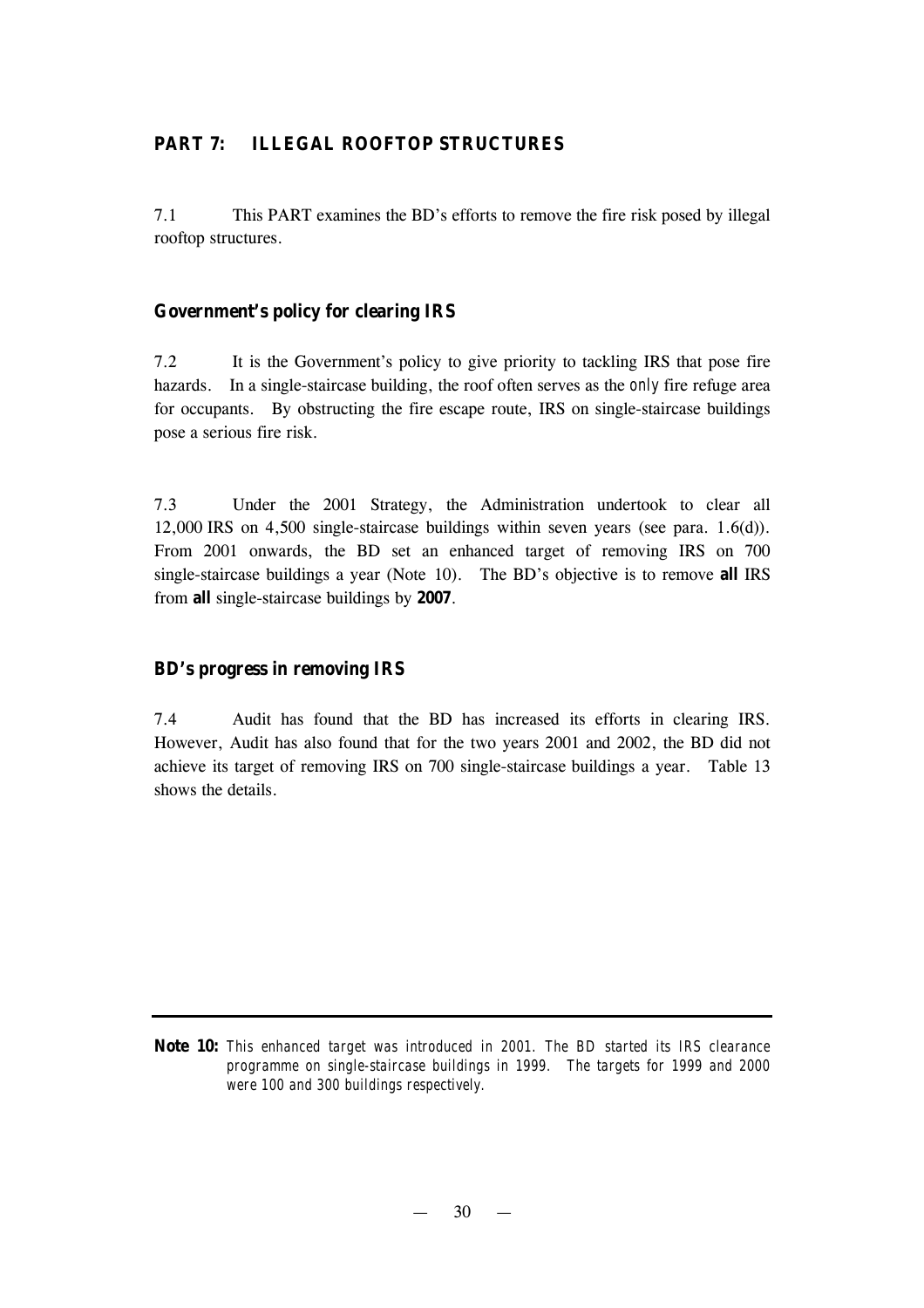#### **Table 13**

#### **Number of single-staircase buildings with IRS removed in 2001 and 2002**

| Year         | <b>Target</b> | <b>Actual</b> | <b>Shortfall</b> | <b>Percentage of shortfall</b> |
|--------------|---------------|---------------|------------------|--------------------------------|
|              | (A)           | (B)           | (C)              | $(C/A \times 100\%)$           |
| 2001         | 700           | 402           | 298              | 43%                            |
| 2002         | 700           | 632           | 68               | 10%                            |
| <b>Total</b> | 1,400         | 1,034         | 366              | 26%                            |

*Source: CORs*

7.5 Any slippage in implementing the IRS clearance programme will delay the removal of fire hazards. **To prevent further slippage, Audit considers that the BD needs to closely monitor the progress of its IRS clearance action to ensure that the annual clearance targets are met.** 

#### **Estimate of IRS on single-staircase buildings not cleared by 2007**

7.6 The target of removing IRS on 700 single-staircase buildings a year was set in 2001. This was based on there being an estimated 4,500 single-staircase buildings with IRS. Since then, the BD has identified an *additional* 840 single-staircase buildings that do not have adequate refuge areas for occupants because of IRS. These IRS were mainly identified by BD staff when they carried out clearance inspections in nearby buildings. On the other hand, BD staff also found that some 250 buildings which were included in the original list of 4,500 single-staircase buildings with IRS had in fact more than one staircase.

7.7 As at April 2003, the BD's records showed that there were 5,090 single-staircase buildings in its IRS clearance programme (Note 11). Of these 5,090 buildings, the IRS of 1,630 buildings had already been removed. For the remaining 3,460 buildings, clearance actions were either in progress or had not yet commenced.

**Note 11:** *This represented a net increase of 590 (i.e. 840 minus 250) buildings (or 13%) over the original estimate of 4,500 buildings.*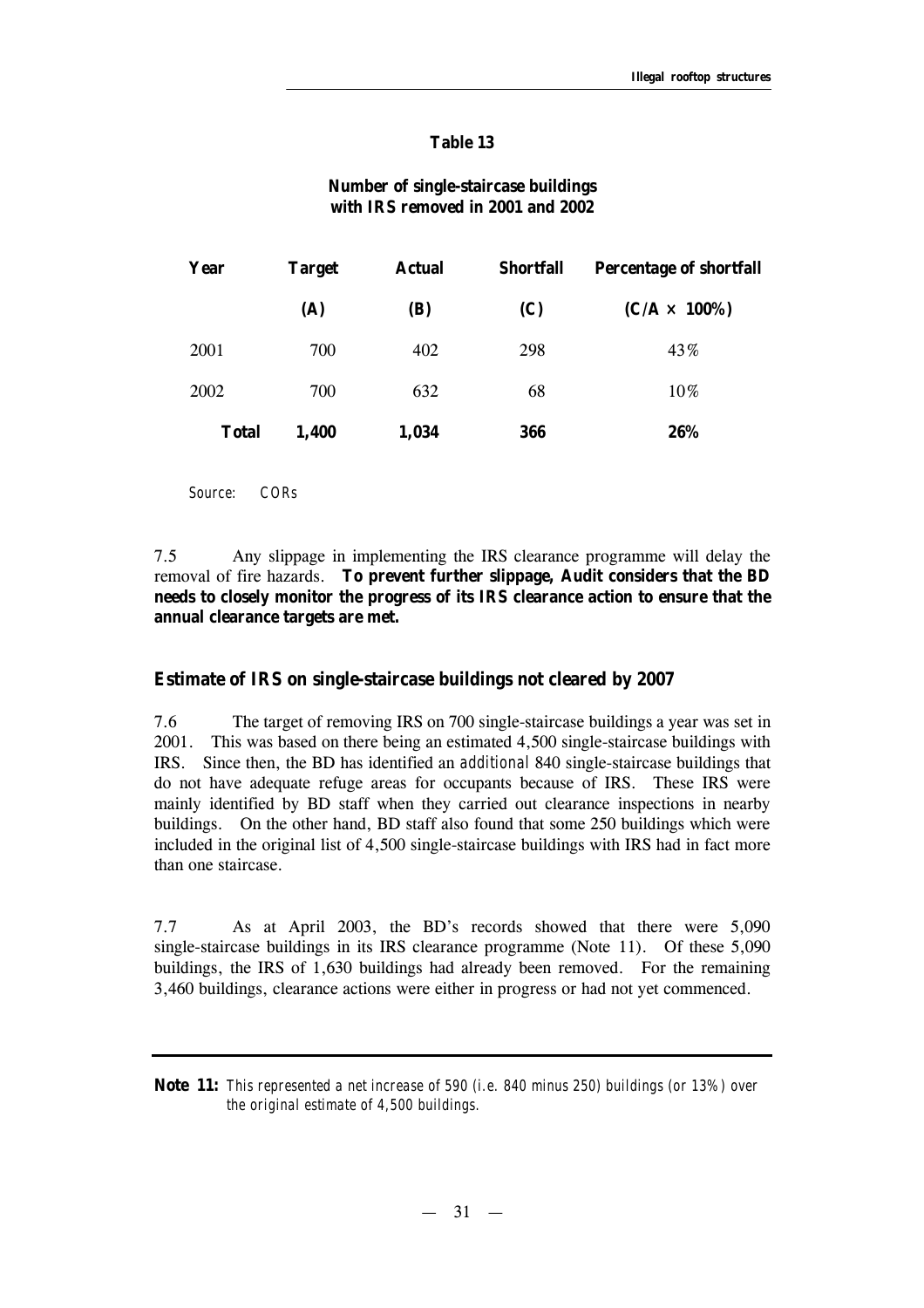7.8 Assuming that the BD clears 700 buildings a year, Audit has estimated that by 2007, IRS on 193 of the above-mentioned 3,460 buildings will remain to be cleared (Note 12).

7.9 More single-staircase buildings with IRS posing serious fire risks may be found, as the clearance programme progresses. **To ensure it achieves its objective of removing all IRS from all single-staircase buildings by 2007, the BD's annual target for IRS clearance may need to be revised.**

#### **BD's IRS clearance enforcement process**

7.10 The BD's IRS clearance enforcement process consists of the following major steps:

- (a) BD staff carry out site inspections to determine whether the IRS pose an "imminent danger". In the context of fire safety, this means a situation where, in the event of a fire, an occupant of the building may not be able to reach a place of safety because of the IRS, or may face a high risk of being injured whilst escaping. If an IRS is deemed to pose an imminent danger, an s. 24 order for demolishing the IRS is issued to the owner;
- (b) when an s. 24 order is served, the BD asks the Housing Department (HD) to carry out a survey (known as a freezing survey) on the number of residents in the IRS concerned, for re-housing purposes (see Appendix B for the re-housing eligibility criteria). Other departments concerned (e.g. the Police) are also informed of the planned enforcement action;
- (c) the owner is usually given one month to start the demolition works and another month to complete the works. If the owner ignores the s. 24 order, the BD posts a "Notice of Intention to Apply for a Closure Order" (NIACO) on the premises. In the NIACO, the BD states the date on which it proposes to apply to the court for the closure order. In general, the BD applies for the closure order three months after issuing the NIACO;

**Note 12:** *Audit's estimate of number of buildings not cleared by 2007:*

| No. of buildings with IRS to be cleared as at April 2003<br>Less: No. of buildings with IRS targeted for clearance |       | 3.460 |
|--------------------------------------------------------------------------------------------------------------------|-------|-------|
| May to December 2003 (8/12 ' 700)                                                                                  | 467   |       |
| 2004 to 2007 at 700 buildings each year                                                                            | 2,800 |       |
|                                                                                                                    |       | 3.267 |
| No. of buildings with IRS that will remain to be cleared by 2007                                                   |       | 193   |

 $32 -$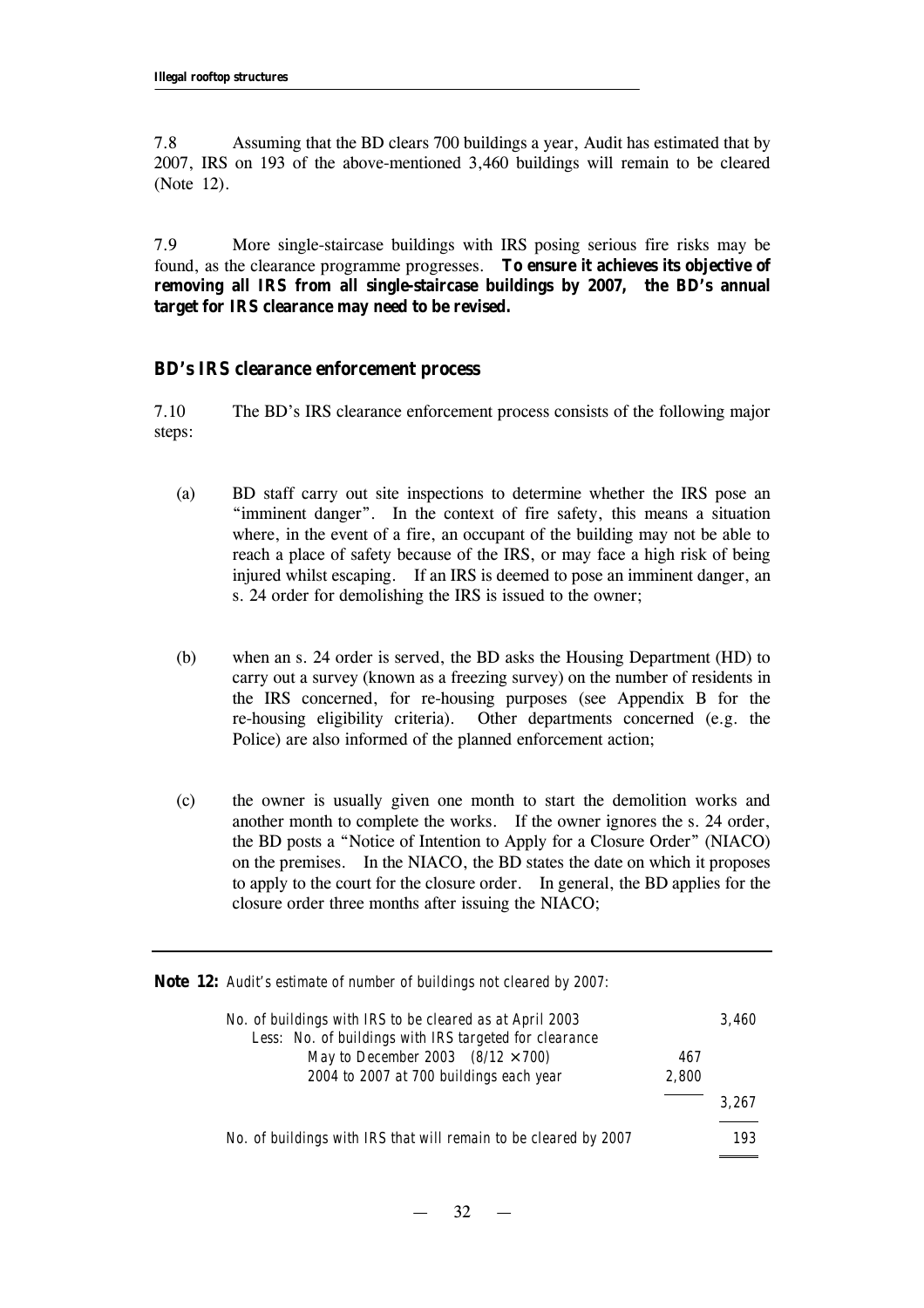- (d) once the NIACO is served, HD staff contact the affected occupants regarding re-housing arrangements; and
- (e) after obtaining the closure order from the court, the BD and the Police execute the closure order. The BD arranges for its contractor to remove the IRS. The BD may issue re-entry permits to the affected occupants for a specified period of time if re-housing is still in progress, or they are experiencing financial problems.

#### **Time required for IRS clearance**

7.11 In the three years 2000, 2001 and 2002, the BD completed IRS clearance action on 1,160 single-staircase buildings. Audit's analysis indicates that the time required for completing clearance action on these buildings was on average 303 days from the date of the first site inspection to the date of IRS removal. As shown in Table 14, 364 cases (or 31%) were completed within 180 days. In 72 cases (i.e. 6%), however, more than 720 days were taken to complete the clearance process.

#### **Table 14**

#### **Time required for the removal of IRS in 1,160 buildings (2000 to 2002)**

| No. of days taken to complete<br>clearance action | No. of cases |           |
|---------------------------------------------------|--------------|-----------|
| Less than 180                                     |              | 364 (31%) |
| 180 to 359                                        |              | 482 (42%) |
| 360 to 539                                        |              | 147 (13%) |
| 540 to 720                                        | 95           | $(8\%)$   |
| More than 720                                     | 72           | (6%)      |
| <b>Total</b>                                      | 1,160        |           |

*Source: BD's records*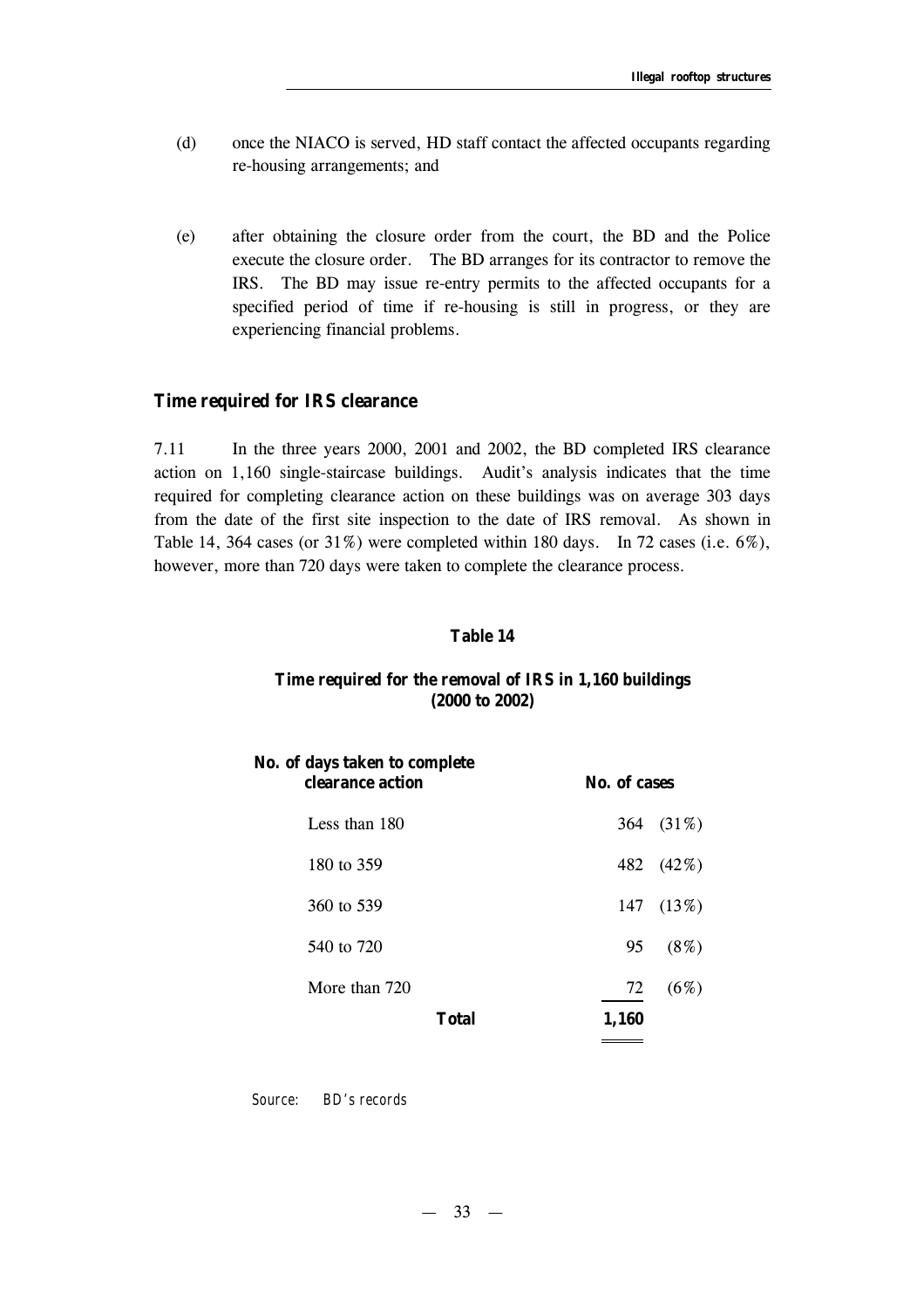## **Ageing analysis of cases commenced but not yet completed**

7.12 In 678 cases, IRS clearance action commenced before 1 January 2003 but had not been completed by April 2003. Audit's analysis indicates that, on average, these cases had been outstanding for 389 days, counting from the date on which clearance action was initiated (i.e. the first site inspection) to 30 April 2003. As shown in Figure 2, 306 cases (i.e. 45%) had been outstanding for more than 360 days, including 64 cases (i.e. 9%) that had been outstanding for more than 720 days.

#### **Figure 2**



**Ageing analysis of 678 IRS cases commenced before 1 January 2003 but not completed as at April 2003**

*Source: BD's records*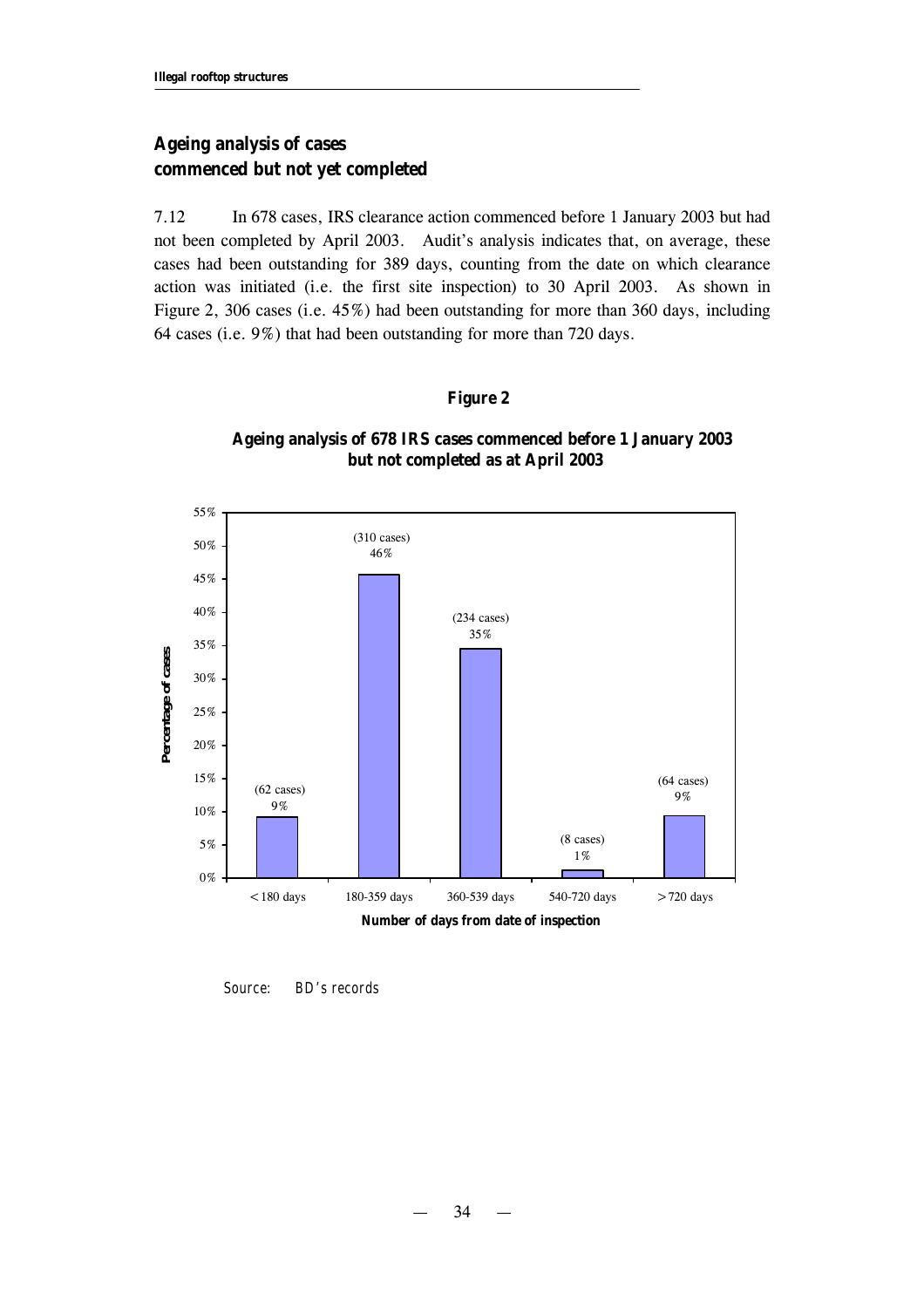#### **Causes of the lengthy period required for IRS clearance**

7.13 Table 14 shows that 31% of the IRS cases were completed within 180 days. Figure 2 shows other cases that had remained outstanding for a lengthy period after the commencement of clearance action. In response to Audit's enquiries, the BD has said that:

- (a) the lengthy period required for clearance was mainly due to dispossession arrangements (Note 13). During the course of operations, BD staff had to deal with requests for delayed clearance from the affected owners and occupants; and
- (b) time-consuming counselling was often required to persuade owners or occupants to cooperate and to avoid confrontation during the clearance operations.

7.14 Apart from the reasons stated in paragraph 7.13, Audit's case studies have identified some other causes of delays and areas for improvement. These, together with two examples (Cases 3 and 4), are discussed in PART 11. **Given the serious fire risks posed by IRS, Audit considers that the BD needs to closely monitor all IRS clearance cases, in particular long outstanding cases, and take vigorous action to ensure that they are completed as soon as possible.** 

**Note 13:** *In this regard, Audit notes that since December 2002 the Housing Authority has relaxed the eligibility criteria for re-housing occupants affected by IRS clearance (see Appendix B). It is expected that this will help streamline the clearance process in future.*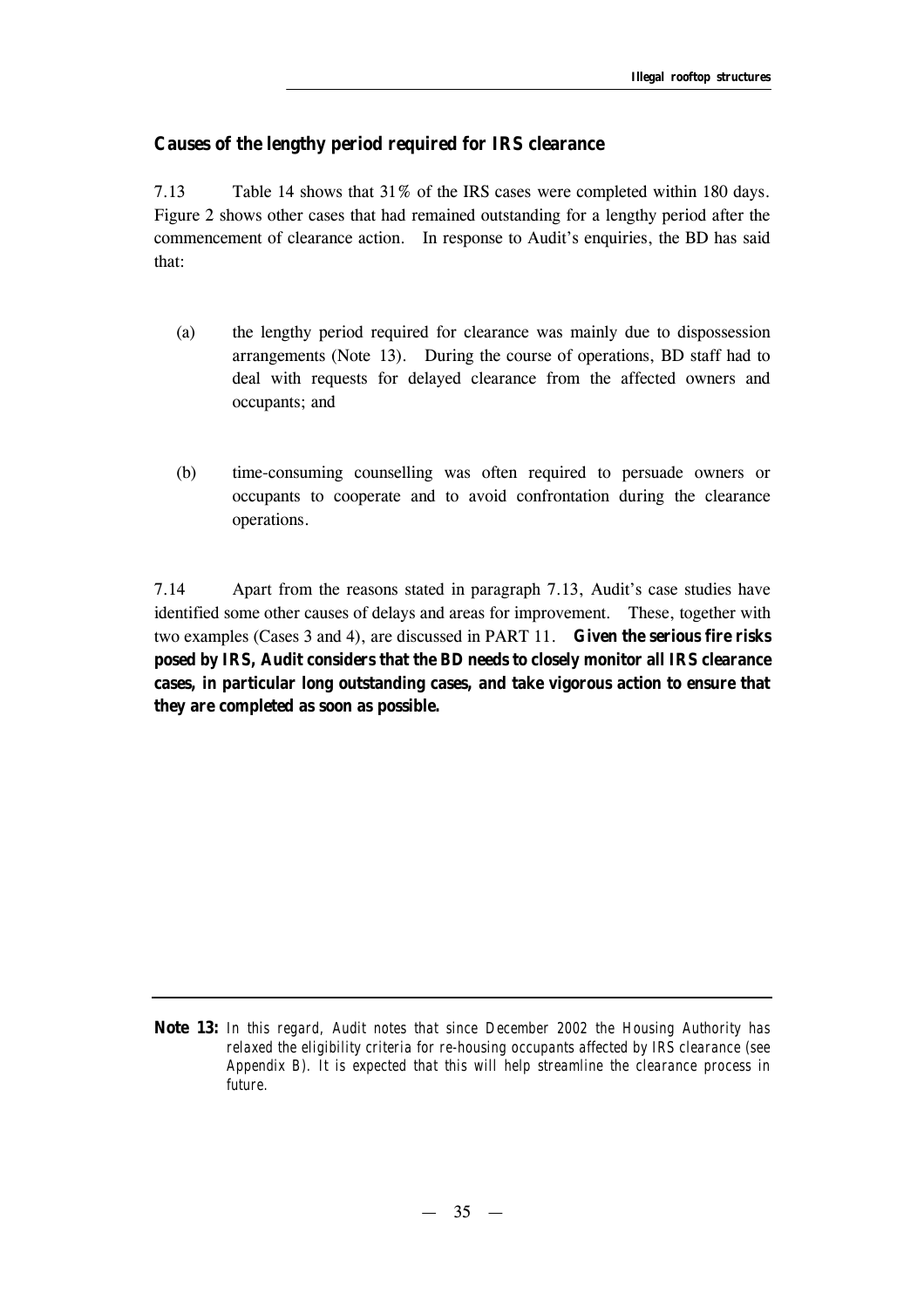#### **Audit recommendations**

7.15 **Audit has** *recommended* **that the Director of Buildings should:**

#### *Annual clearance target*

- (a) **closely monitor the progress of the BD's IRS clearance action to ensure that its annual targets are met;**
- (b) **make extra efforts to deal with the shortfalls of 2001 and 2002;**

## *Identification of single-staircase buildings with IRS*

- (c) **revisit on a regular basis (say annually) the annual target for IRS clearance, taking into account the number of newly identified single-staircase buildings with IRS that pose a serious fire risk;**
- (d) **consider the need for conducting a systematic survey of the single-staircase buildings in the territory, to ensure that all single-staircase buildings with IRS posing a serious fire risk are identified and included in the IRS clearance programme; and**

#### *Long outstanding cases*

- (e) **closely monitor all IRS clearance cases, in particular long outstanding cases, and take vigorous action to ensure that they are completed as soon as possible.**
- 7.16 See PART 12 for the Administration's response.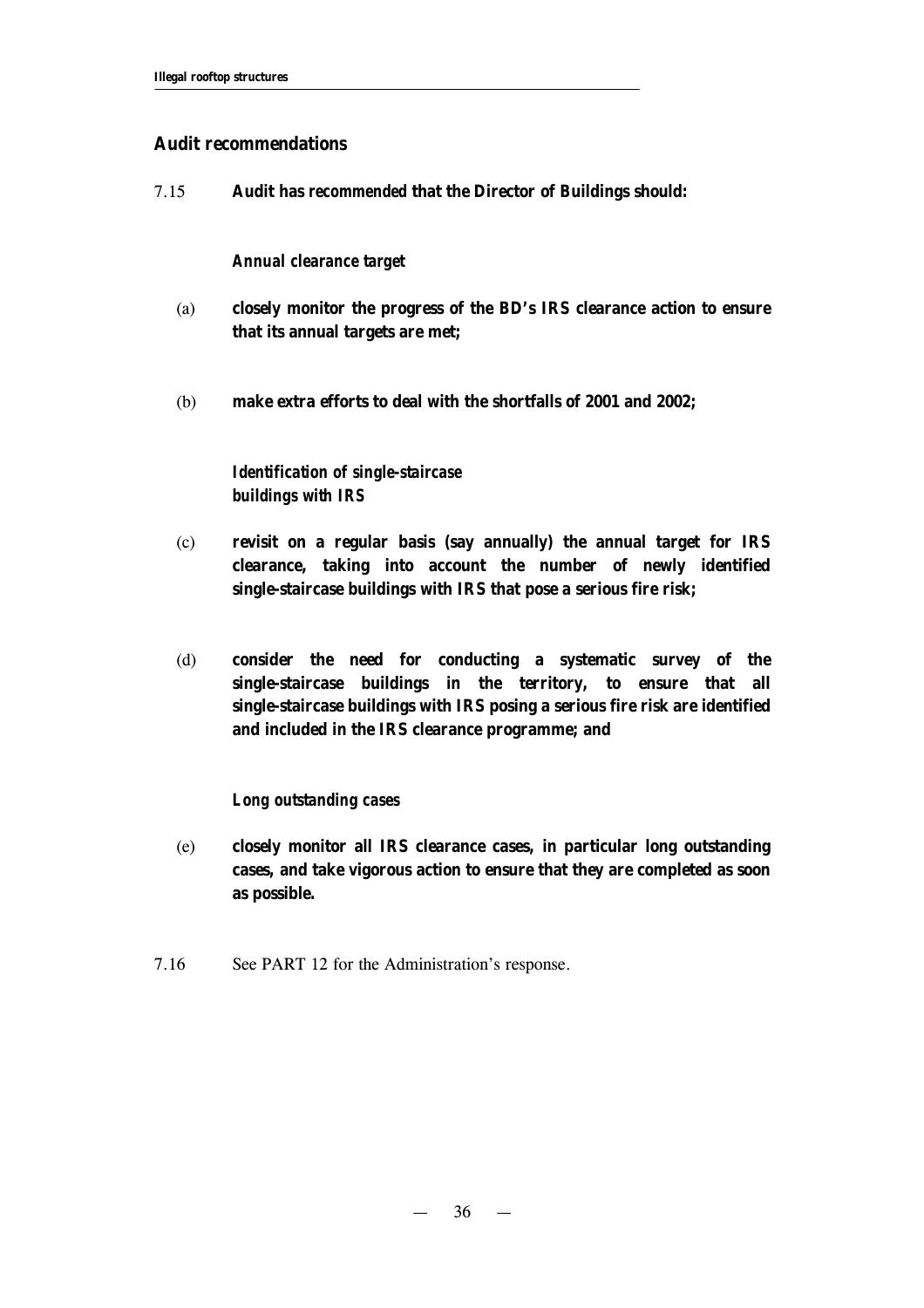#### **PART 8: CONTROL OF SIGNBOARDS**

8.1 This PART examines the Government's control of signboards for public safety purposes.

#### **Background**

8.2 Many business operators use signboards to advertise their services or merchandise. According to the BD's estimate, there are over 220,000 (Note 14) advertisement signboards in Hong Kong, and some 10% are abandoned. Each year, the number of signboards increases by about 3%.

8.3 The Government's policy is to ensure that signboards attached to buildings do not pose risks to safety and that signboard owners take responsibility for the maintenance of their signboards. At the same time, the Government is mindful of the attraction of signboards as a showcase for Hong Kong.

8.4 The BD has issued a technical guide advising on the construction and maintenance of signboards. The BD checks the safety of signboards both through its own programme of inspections and in response to complaints from the public. If necessary, the BD issues statutory notices known as "Dangerous Structure Removal Notices" (DSRNs) under the Public Health and Municipal Services Ordinance (PHMSO — Cap. 132) requiring signboard owners to repair or remove signboards found to be dangerous or which are likely to become dangerous. In addition, the BD removes signboards in emergency situations.

#### **Public consultations and Task Force's proposals**

8.5 Over the years, some LegCo Members and many in the community, particularly through the District Councils, have called for firmer control of signboards, including measures requiring owners to take responsibility for ensuring signboard safety and for removing their signboards when appropriate. Feedback from consultations was generally in favour of statutory registration, with a control system for easily identifying signboard owners and recovering any public expenditure incurred on their behalf.

**Note 14:** *The BD does not maintain an inventory of existing signboards which have been authorised by the BD and therefore does not know how many of the existing signboards are authorised. Nevertheless, it is generally believed that most existing signboards are unauthorised.*

 $37 -$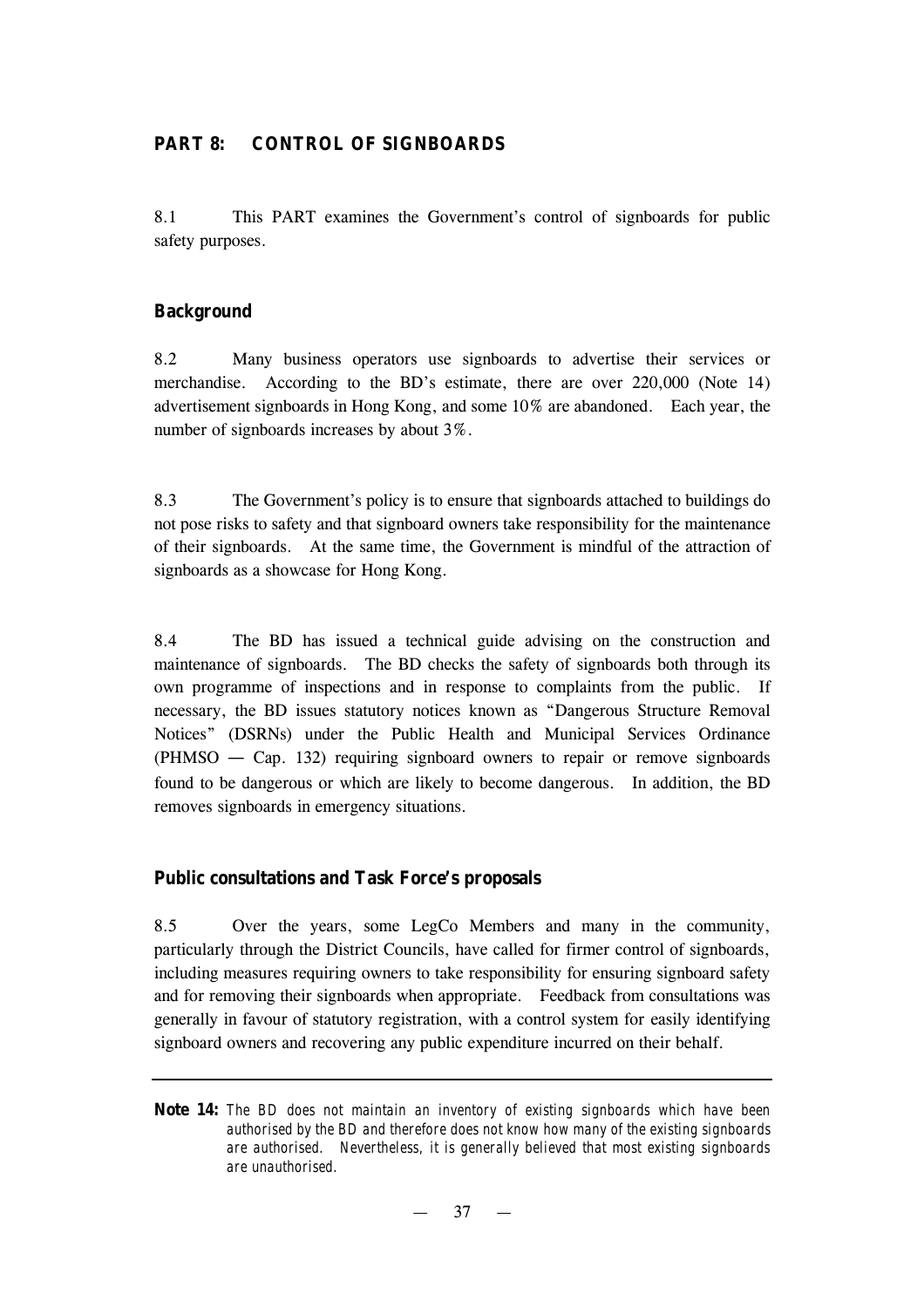8.6 Having studied overseas practices and feedback from earlier consultations, in December 2000 the Task Force (referred to in paragraph 1.6) proposed that the Government should proceed with a self-financing system to register signboards for public safety. The salient features of the proposals were:

- (a) *Definition of signboards.* For design, construction, maintenance, removal and registration purposes, signboards should be categorized according to size into very large, large, medium and simple signboards;
- (b) *Definition of signboard owners.* As a general principle, the signboard owner should be defined as any person who caused or had caused the signboard to be constructed, who might gain financial benefit from the signboard or the signboard space, or whose merchandise, trade or business was advertised by the signboard;
- (c) *Role of professionals and contractors.* To introduce the registration system, the law should be amended to provide for a new category of building works, namely "minor works", that would include signboards; a new register for minor works contractors including signboard contractors; and certification of the safety of signboards where appropriate;
- (d) *Registration of signboards.* Very large, large and medium signboards should be registered with the BD to ensure their structural, positional and fire safety standards (Note 15). Simple signboards should be exempted from registration;
- (e) *Registration fee and cost recovery.* The fee for registration should cover the cost of administering the system, and be linked to the size of the signboard concerned;
- **Note 15:** *The registration number of the signboard should be displayed legibly on the board. The registration of new signboards (constructed after commencement of the system) and existing signboards (constructed before commencement of the system) should require the applicant to present requisite supporting information such as a certificate of safety, along with an undertaking to remove the signboard when it was no longer required.*

— 38 —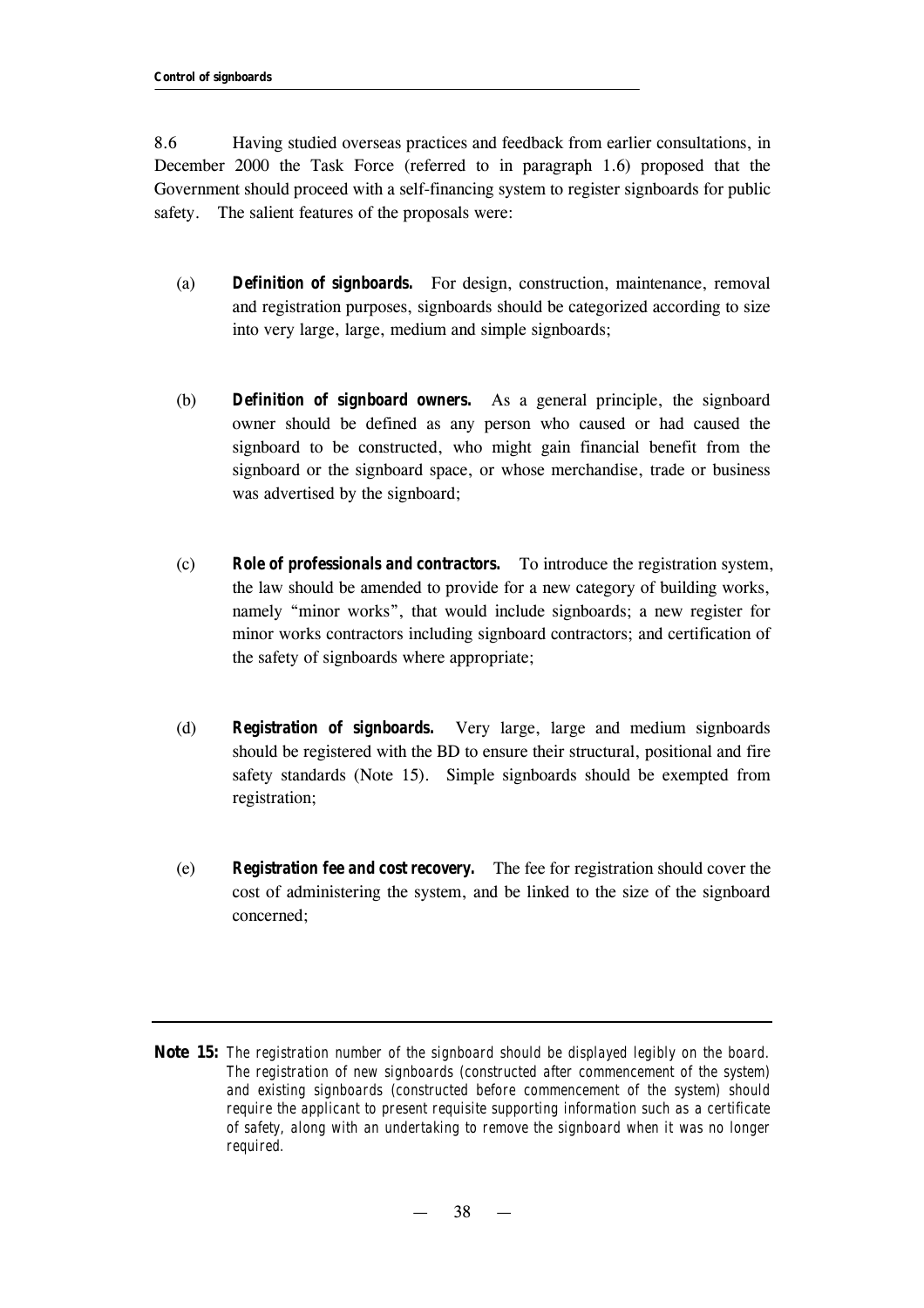- (f) *Transitional arrangements.* The registration of existing signboards should commence one year after the registration of signboard contractors had begun. A grace period of two years should be given for signboard owners to comply; and
- (g) *Enforcement powers, offences and penalties.* New offences, with deterrent penalties, should be created for failure to register a registrable signboard, abandoning a signboard, failure to display the relevant registration number on a registered signboard and displaying a false registration number on an unregistered registrable signboard.

#### **The 2001 Strategy**

8.7 The proposal to register signboards formed part of the 2001 Strategy. In April 2001, the Administration advised ExCo that:

- (a) to ensure safety of advertisement signboards, the Administration proposed to introduce simple, self-financing registration **in the 2001-02 legislative session** (see para. 1.6(e)). New and existing signboards would be registered, with requirements for structural and fire safety commensurate with their risk to public safety including size. New signboards would also require building owners' consent, including those directly affected (e.g. by a sign's bright light). The BD was conferring with relevant bodies to finalise dimensions for different categories of signboards. Building professionals would be advised to include anchorage for signboards at the design and construction stage of new commercial or composite buildings, where appropriate; and
- (b) registration fees would recover the administrative costs. A levy, set at a reasonable percentage of the registration fee, would be imposed to create a fund to remove abandoned signboards. A two-year grace period would be given for owners of existing signboards. Unregistered signboards would be removed thereafter.

8.8 In April 2001 ExCo agreed that the Administration should take forward the registration of signboards proposed as outlined above.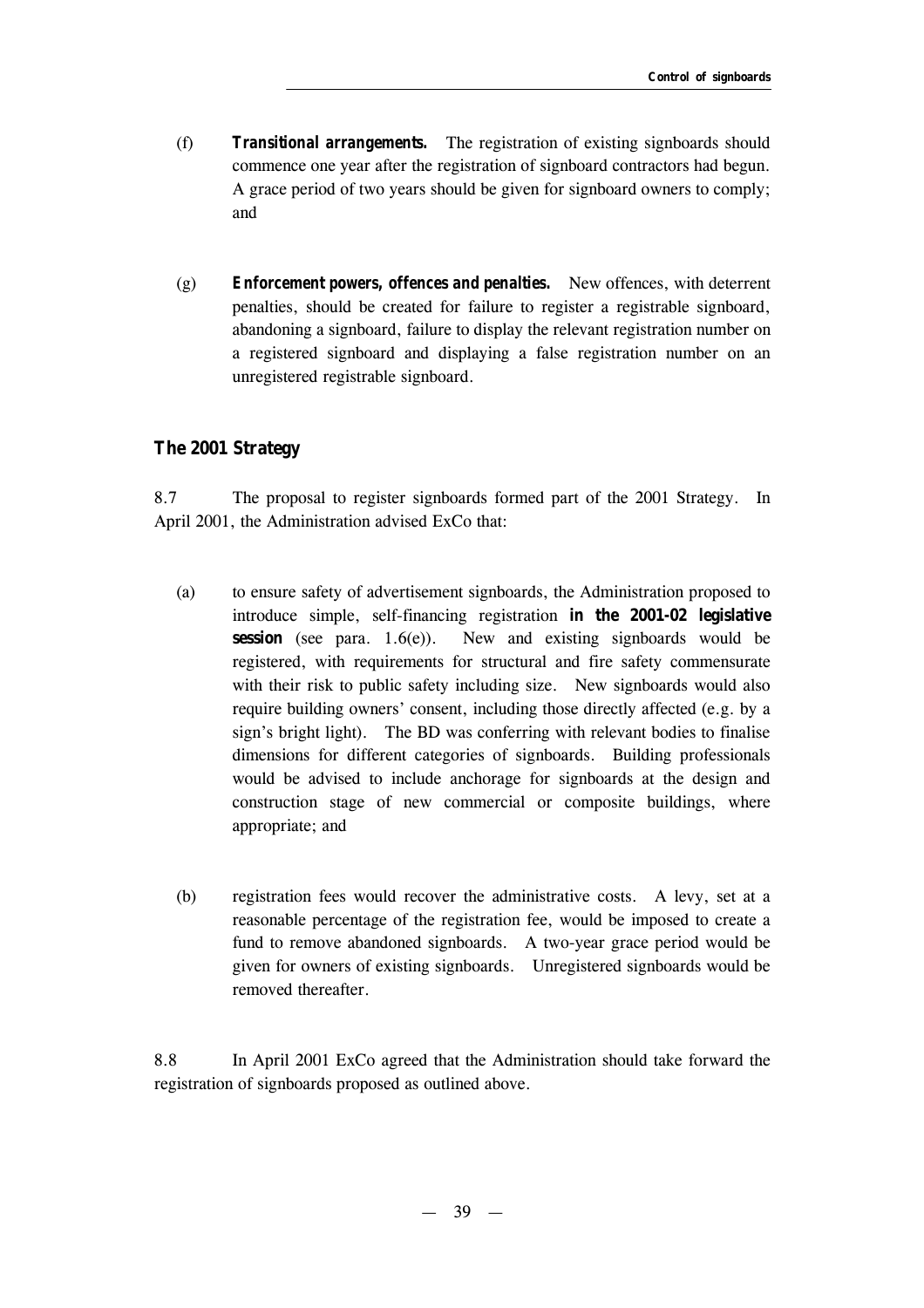## **Control of signboards subsumed under the proposed minor works control scheme**

8.9 In the event, no legislation for signboard registration was introduced in the 2001-02 legislative session. From the records of the HPLB, Audit noted that the Bureau had encountered difficulties in drawing up the details of a feasible scheme for registering signboards and so decided not to proceed. An HPLB internal paper of August 2002 gave the following reasons for this:

- (a) the Administration could already take action against signboards that impacted on building safety or posed a danger to the public. The Administration would continue to ensure that prompt action was taken against dangerous signboards;
- (b) the Administration was proposing to introduce a new category of minor works under the BO (see para. 8.10). If passed, this would provide a simpler avenue for minor works, including small signboards, to comply with the BO; and
- (c) the Administration was mindful of the cost of compliance involved in introducing a registration system for all signboards, both for the business community and for society at large. On closer review, this cost might not be proportionate to the problem at hand (i.e. the wish to deal with abandoned and/or dangerous signboards).

8.10 The HPLB considered that signboards were basically a type of building works and it was *unnecessary* to devise an entirely new control scheme to regulate them. The HPLB decided to subsume the control of signboards under the Buildings (Amendment) Bill 2003 which was introduced into LegCo in April 2003. The Bill provides for a new control scheme for minor works (hereinafter referred to as the new minor works control scheme). Minor works, including signboards and other minor building works, are classified into three categories with different submission and supervision requirements (see Appendix C).

## **Audit's comparison of the two schemes**

8.11 The above developments have raised the question of whether the new minor works control scheme will meet the original objective of the registration scheme which was endorsed by ExCo in April 2001. Audit has compared the key features of the two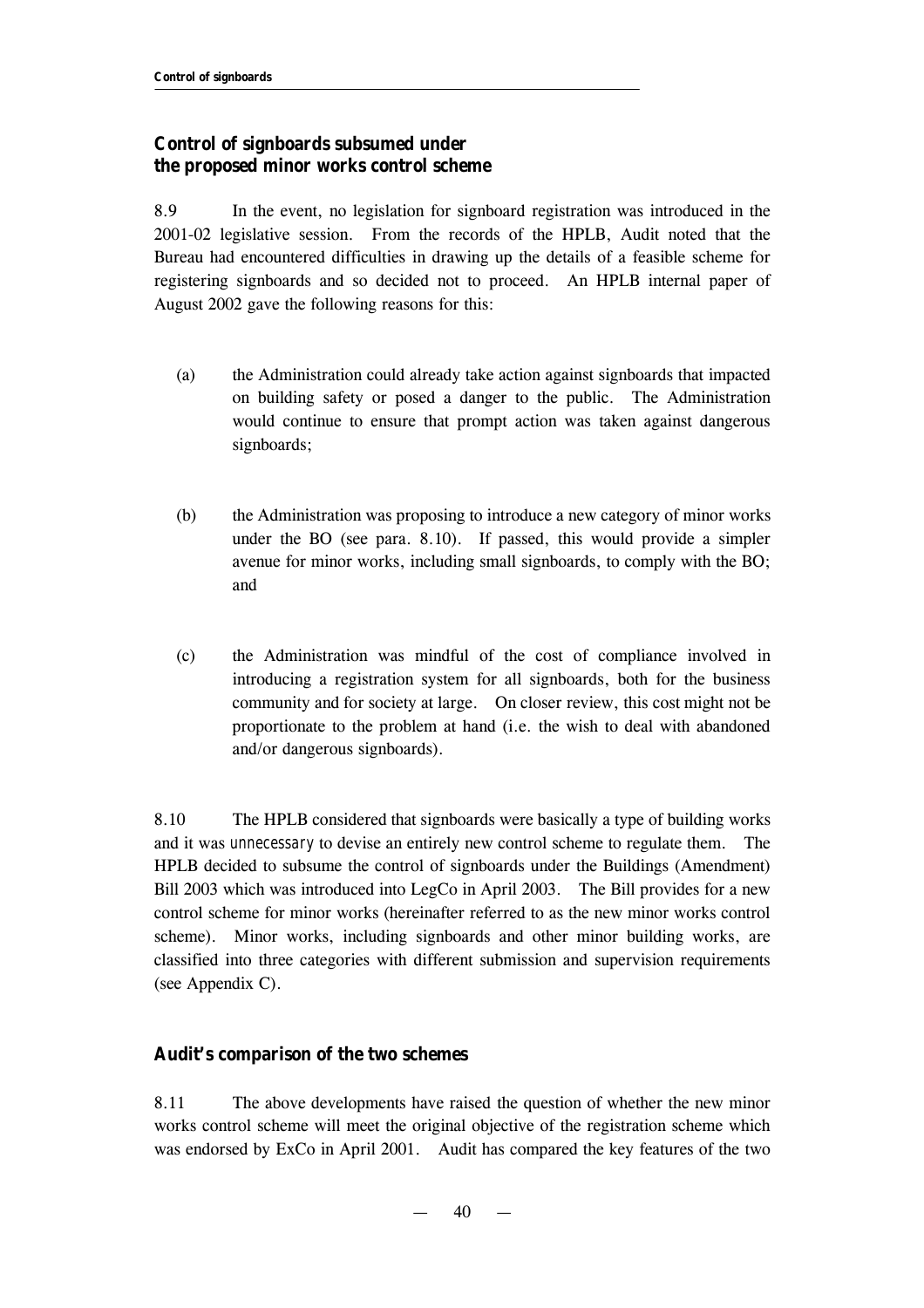schemes. **The comparison shows that the new minor works control scheme lacks most of the key features of the registration scheme designed to ensure the safety of signboards (see Appendix D for details).** For example, it does not seek to control existing signboards. Until minor works are performed on existing signboards (e.g. alteration works), the new minor works control scheme will not apply to them.

8.12 In response to the above audit findings, the HPLB has made the following comments:

- (a) the primary objective of the HPLB in controlling signboards is to ensure their structural safety. The ExCo Memorandum of April 2001 clearly stated that the registration scheme was proposed to ensure the safety of advertisement signboards (see para.  $8.7(a)$ ). The HPLB has not departed from the original primary objective;
- (b) it is acknowledged that the features and implementation details of the new minor works control scheme are different from those of the proposed signboard registration scheme. However, the HPLB does not see a need for the new minor works control scheme to have the same or similar features as the registration scheme to ensure signboard safety. What matters is whether the objective of the proposal is achieved, not whether the individual features of the proposal are implemented;
- (c) insofar as the primary objective of the proposed registration scheme is to ensure the safety of signboards, the approach of subsuming the control of signboards under the BO is a more practicable and efficient way of achieving that objective. In seeking ExCo's approval to introduce the Buildings (Amendment) Bill 2003 into LegCo (see para. 8.10), the HPLB has drawn ExCo's attention to public concern about the structural safety of advertisement signboards constructed without the BD's approval; and
- (d) the HPLB's measures are not confined to the introduction of the new minor works control scheme. Insofar as signboards are basically building works, there is already a well-established mechanism under the existing building control framework for handling them, and the BD has already taken enforcement action against unauthorised signboards under this framework.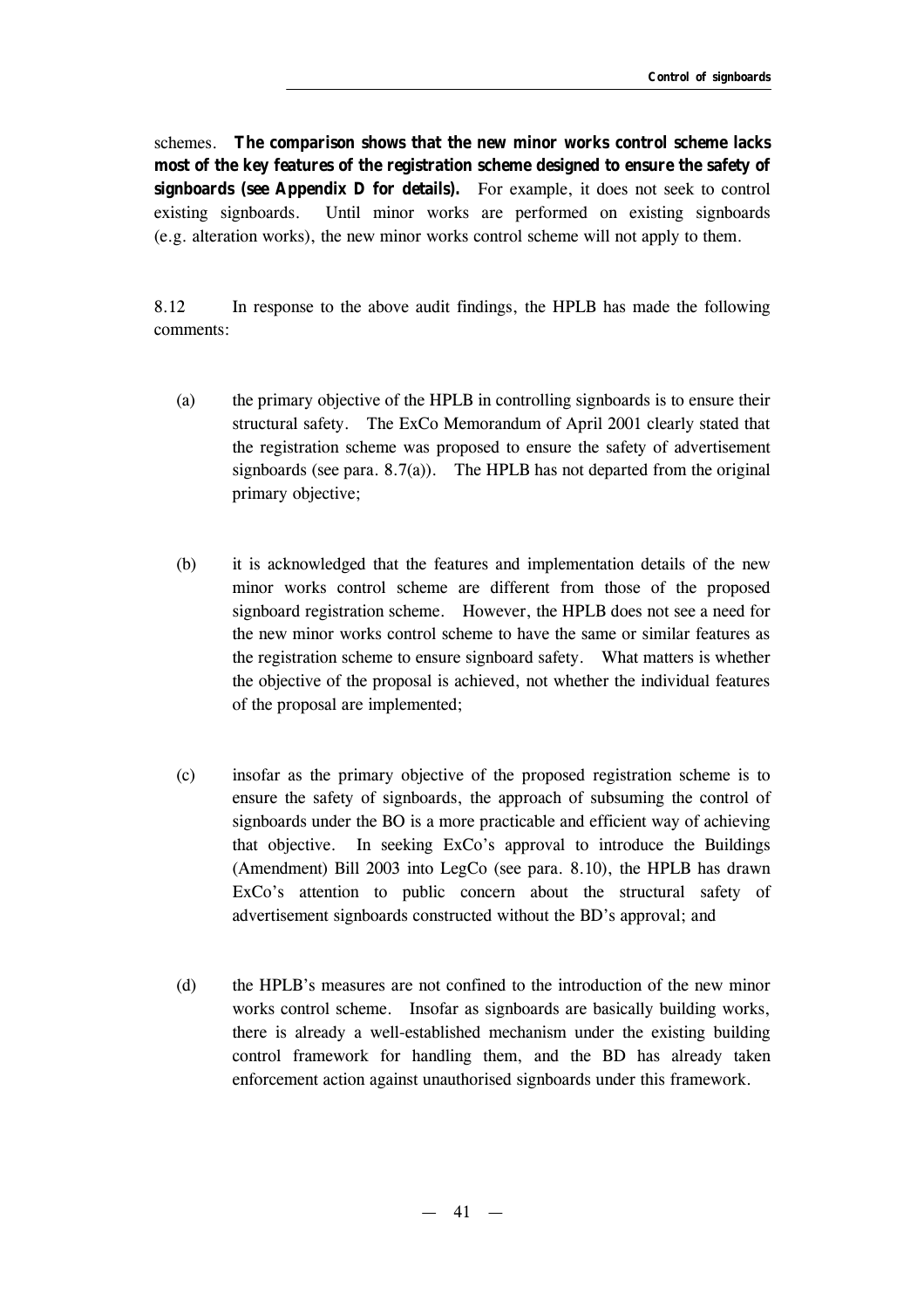#### **Audit observations**

8.13 Audit notes the HPLB's assurance that, in subsuming the control of signboards under the new minor works control scheme, the HPLB has not departed from the original primary objective of the registration scheme. However, given the significant differences between the two schemes, it remains to be seen whether the new minor works control scheme will fully meet the original objective of the signboard registration scheme.

#### **Audit recommendations**

8.14 **Audit has** *recommended* **that the Secretary for Housing, Planning and Lands should:**

- (a) **carry out a post-implementation review of the new minor works control scheme (say in three years' time) to find out whether the new scheme meets the objective of the signboard registration scheme approved by ExCo in April 2001; and**
- (b) **report the results of the post-implementation review to ExCo as appropriate.**

#### **Response from the Administration**

8.15 The **Secretary for Housing, Planning and Lands** has said that the HPLB will certainly be happy to review the implementation of the new minor works control scheme. He will report to ExCo the results of the post-implementation review as appropriate.

#### **Target number of signboards removed/repaired**

8.16 The focus of the BD's existing operations on signboards is to ensure that they do not endanger public safety. The BD conducts inspections to identify signboards that are dangerous, or likely to become dangerous, and removes them under the PHMSO (see para. 8.4).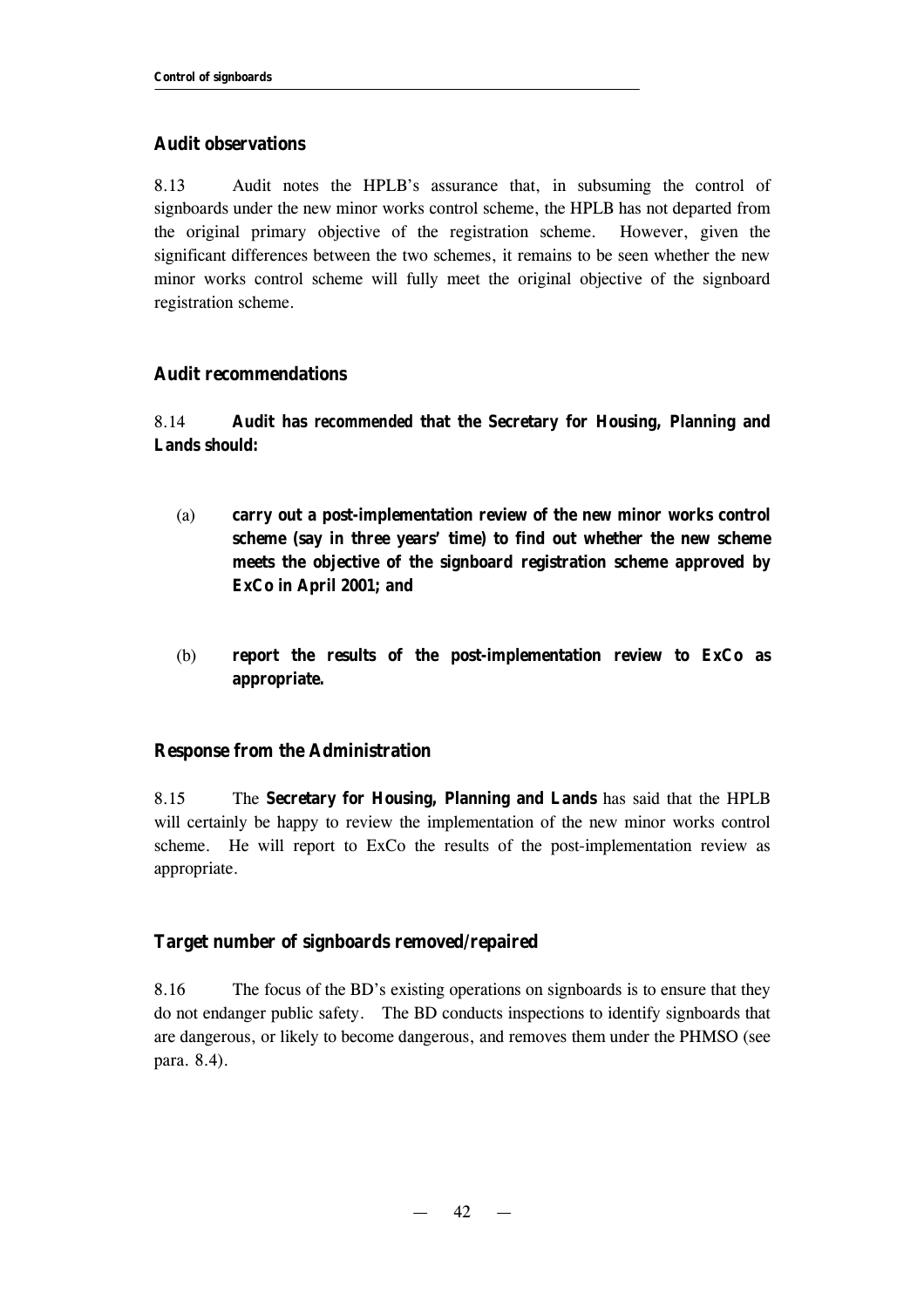8.17 According to its CORs, since 2000 the BD has set a target for the number of signboards to be removed/repaired of 1,200 a year. Table 15 shows the BD's achievements in 2001 and 2002, which exceeded that target by 42%.

#### **Table 15**

#### **Number of signboards removed/repaired in 2001 and 2002**

|              |               | No. of signboards<br>removed/repaired |                                                                      |
|--------------|---------------|---------------------------------------|----------------------------------------------------------------------|
| Year         | <b>Target</b> | <b>Actual</b>                         | <b>Actual exceeded target</b><br>no. and $(\%)$<br>$(C) = (B) - (A)$ |
|              | (A)           | (B)                                   |                                                                      |
| 2001         | 1,200         | 1,491                                 | 291 (24%)                                                            |
| 2002         | 1,200         | 1,917                                 | 717 (60%)                                                            |
| <b>Total</b> | 2,400         | 3,408<br>(Note)                       | 1,008(42%)                                                           |

*Source: CORs*

*Note: Of these 3,408 signboards, 1,777 (or 52%) had been abandoned. The number of abandoned signboards removed increased from 646 in 2001 to 1,131 in 2002, a 75% rise.*

8.18 The actual number of signboards removed/repaired over and above the target reflects the BD's increased efforts in signboard operations. It also partly reflects the adverse business environment arising from the recent economic downturn, which has resulted in more abandoned signboards needing to be removed. **This suggests that the BD's target may need to be revised in the light of the prevailing economic climate, to ensure that the target meets current needs.**

#### **Outstanding DSRNs**

8.19 According to data in the BCIS, as at May 2003 there were about 1,000 outstanding DSRN cases of which 540 (i.e. 54%) had been outstanding for more than a year. However, BD staff informed Audit that, according to their manual records, there were only 52 outstanding cases.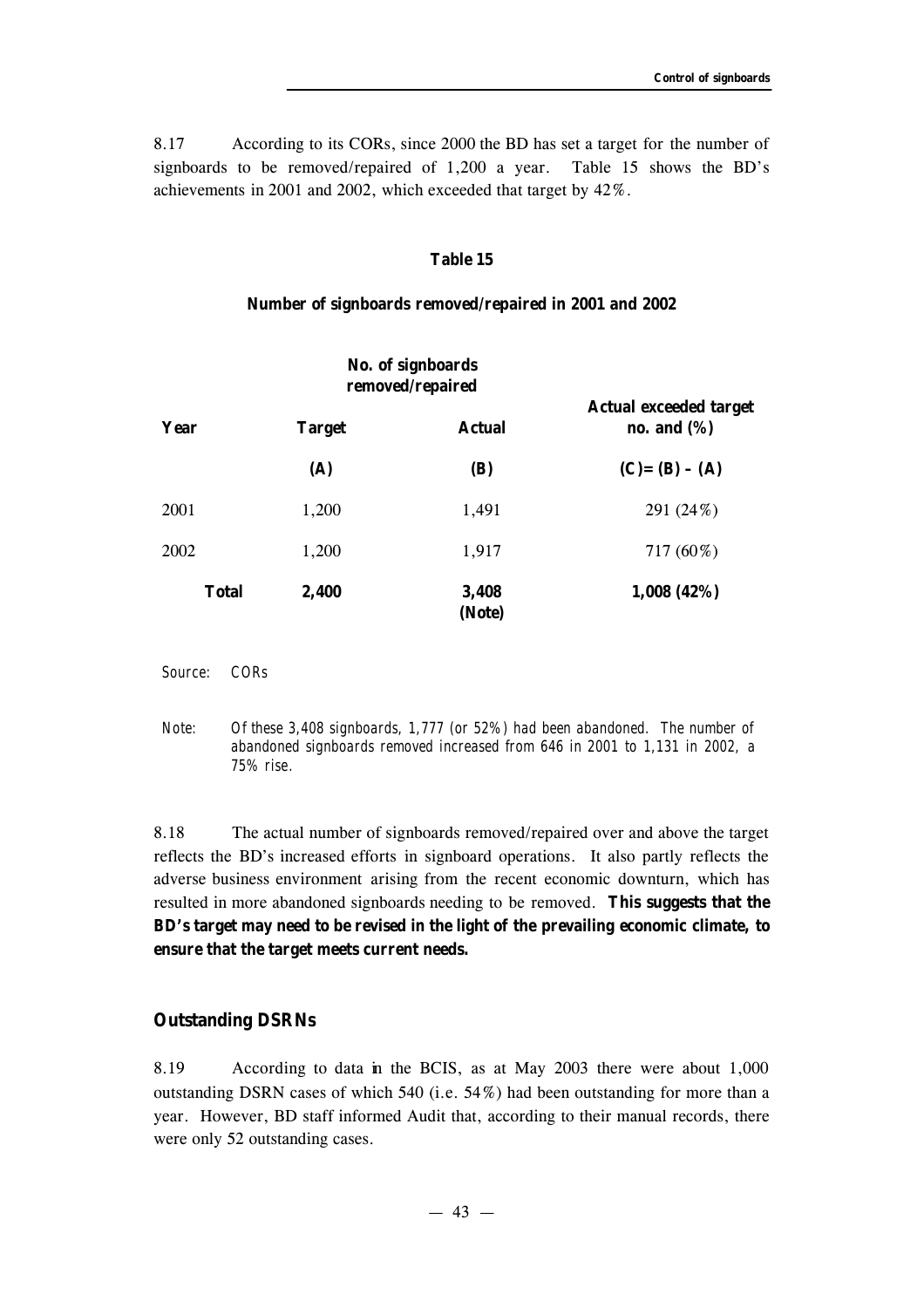8.20 **Audit considers that the BD needs to ascertain the causes of the discrepancy between the BCIS and the manual records, and why some DSRN cases have remained outstanding for so long.** Audit's case studies have identified areas for improvement in the BD's follow-up action on outstanding DSRNs. The audit observations, together with an example (Case 5), are discussed in PART 11.

#### **Audit recommendations**

- 8.21 **Audit has** *recommended* **that the Director of Buildings should:**
	- (a) **revisit on a regular basis the annual target for the number of signboards to be removed/repaired, taking into account the prevailing economic climate and its impact on the number of abandoned signboards;**
	- (b) **ascertain the causes of the significant discrepancy between the number of outstanding DSRN cases recorded in the BCIS and those recorded in the manual records, and take remedial action accordingly; and**
	- (c) **identify the long outstanding DSRN cases and ascertain why they have remained outstanding for so long.**
- 8.22 See PART 12 for the Administration's response.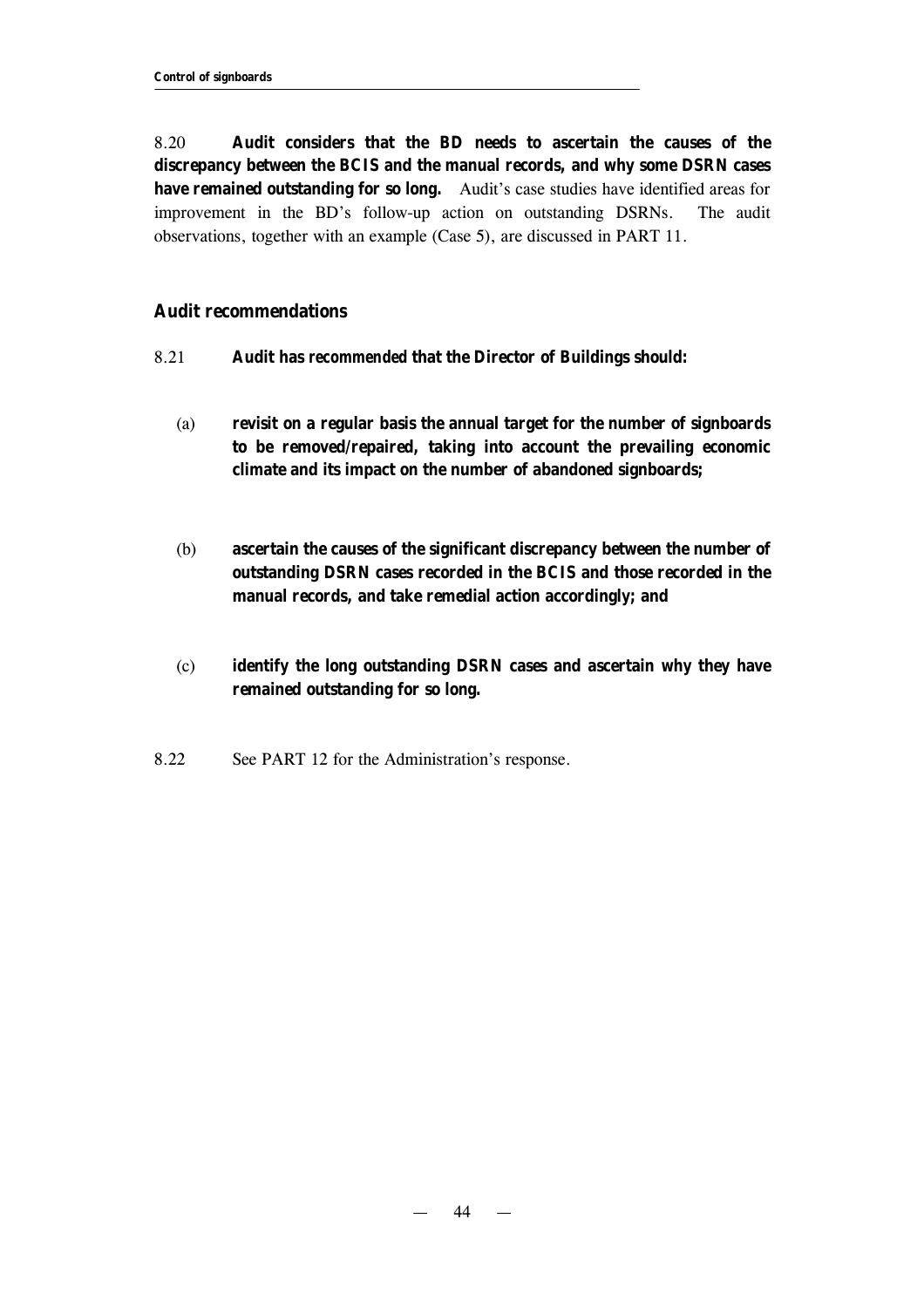## **PART 9: BD's PROSECUTION POLICY AND PRACTICE**

9.1 This PART examines the BD's policy and practice for the prosecution of BO offences (including UBW offences).

## **BD's prosecution policy**

9.2 A person who fails, without reasonable excuse, to comply with an order served on him under the BO shall be guilty of an offence and liable on conviction to a fine and to imprisonment (Note 16). Prosecution of offenders is an integral part of the BD's enforcement responsibility.

9.3 The BD's departmental prosecution policy is documented in a BD Instruction issued to its staff in February 1995. According to that BD Instruction:

- (a) the objectives of the prosecution policy are to pursue the cause of justice; serve the public interest; create an effective deterrent; and enhance respect for the law and for the BD as the enforcement agent;
- (b) the BD's aim is to prosecute wherever and whenever appropriate. Any person committing an offence should therefore be prosecuted. However, as the BD's resources are not unlimited, there may be a need for considering priorities in prosecution. *Priority should be accorded to prosecuting offenders in the following circumstances:*
	- if a person has committed the same offence two or more times;
	- $\bullet$  if an UBW is in progress;
	- in cases where the UBW are excessive in scale and in blatant disregard of the law or public safety;
	- $\bullet$  in cases of non-compliance with a statutory order;
	- in cases where building works deviate materially from approved plans; or
	- $\bullet$  in cases where building works are being carried out in a dangerous manner or may result in collapse; and

**Note 16:** *See PART IV* — *OFFENCES of the Buildings Ordinance, Cap. 123.*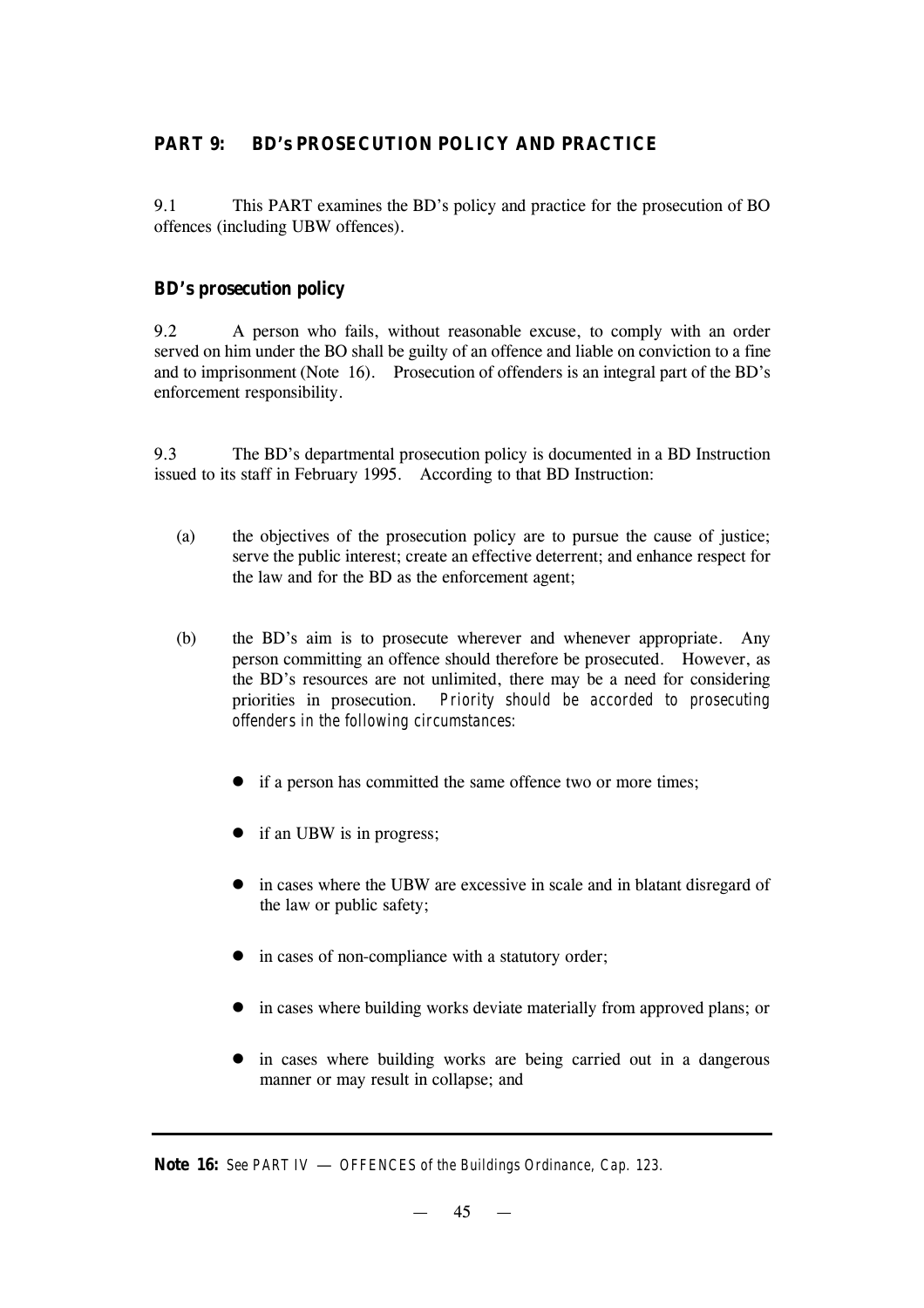(c) the circumstances in (b) above are not listed in any order of importance and all cases falling within the circumstances described should be acted on as and when they come to the attention of the BD.

#### **BD's practice regarding prosecution**

9.4 There are many cases that fall within the circumstances mentioned in paragraph 9.3(b) which should be accorded priority prosecution action. Using s. 24 orders as an example, 43,500 s. 24 orders were issued before 1 January 2003 but remained outstanding as at April 2003. According to the BD's prosecution policy, these are all priority cases for prosecution action. In practice, however, prosecution action is taken only in a small percentage of cases, with each BD case officer exercising his discretion on whether to recommend prosecution action for individual cases.

9.5 Where prosecution action is recommended, the recommendation has to be approved by a BD directorate officer (D1), before the case is referred to the BD's Legal Section for prosecution. Where no prosecution action is recommended, however, there is *no* procedure that requires the case to be submitted to a directorate officer for agreement, and the reasons for not taking prosecution action do not have to be specified.

#### **BD's pledge to step up prosecution action**

9.6 The BD's senior management recognises prosecution as an effective means of bringing about compliance to statutory orders, and it intends to take a forceful approach in dealing with non-compliant cases. Senior officers of the BD have, on various occasions, pledged that prosecution action would be stepped up. For example:

- (a) at a press conference in March 2000, the Director of Buildings said that the BD was determined to prosecute those owners who failed to comply with statutory orders. He further said that the BD was prepared to increase the number of prosecutions by more than *ten times,* from *200* in 1999 to *2,200* in 2000. Similar pledges to increase the number of prosecutions tenfold to 2,000 were also given in April 2000 and January 2001 at LegCo Panel meetings; and
- (b) in July 2001, the Director of Buildings again stated that the BD would not tolerate UBW and would invariably prosecute such cases to protect public interest and to ensure building safety.

— 46 —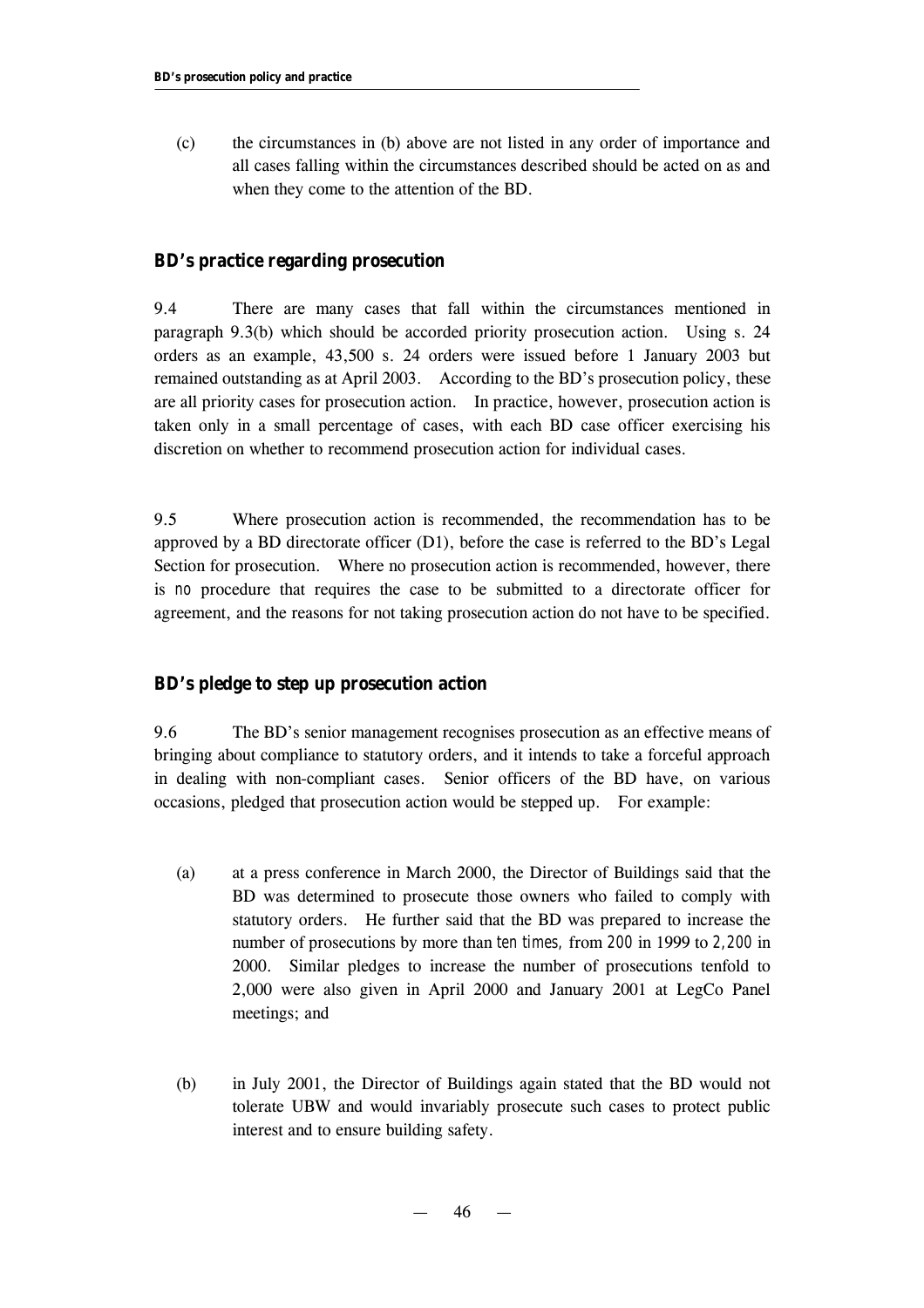#### **Number of prosecutions instigated**

9.7 According to the BD's statistics, the number of prosecutions instigated increased from 215 in 1999 to 248 in 2000. The number further increased to 476 in 2002, representing an increase of 121% compared with the 1999 figure. Table 16 shows the details.

#### **Table 16**

# **Number of prosecutions instigated by the BD from 1999 to 2003 (up to 30 June 2003)**

|                                                          | Year |         |         |        |                           |
|----------------------------------------------------------|------|---------|---------|--------|---------------------------|
|                                                          | 1999 | 2000    | 2001    | 2002   | 2003<br>(January to June) |
| Number of<br>prosecutions<br>instigated<br>(Notes 1 & 2) | 215  | 248     | 392     | 476    | <b>202</b>                |
| Year-on-year<br>increase $(\%)$                          | N/A  | $+15\%$ | $+58\%$ | $+21%$ | N/A                       |

*Source: BD's records*

*Note 1: Prosecution is regarded as having been instigated once a summons has been served.*

*Note 2: The great majority of these prosecution cases arose from non-compliance with s. 24 orders. Other cases accounted for less than 3% of the total number.*

#### **Audit observations**

9.8 *BD's pledge not met.* The number of prosecutions instigated by the BD more than doubled in 2002 as compared to 1999. **However, the result falls far short of 2,000 prosecutions a year, a pledge that has been repeatedly made by the Director of Buildings.** Furthermore, judging from its performance in the first six months of 2003 (i.e. 202 prosecutions), the BD may be unable to sustain the level of performance achieved in 2002 (i.e. 476 prosecutions). This will widen the gap between the BD's pledge and its actual achievements.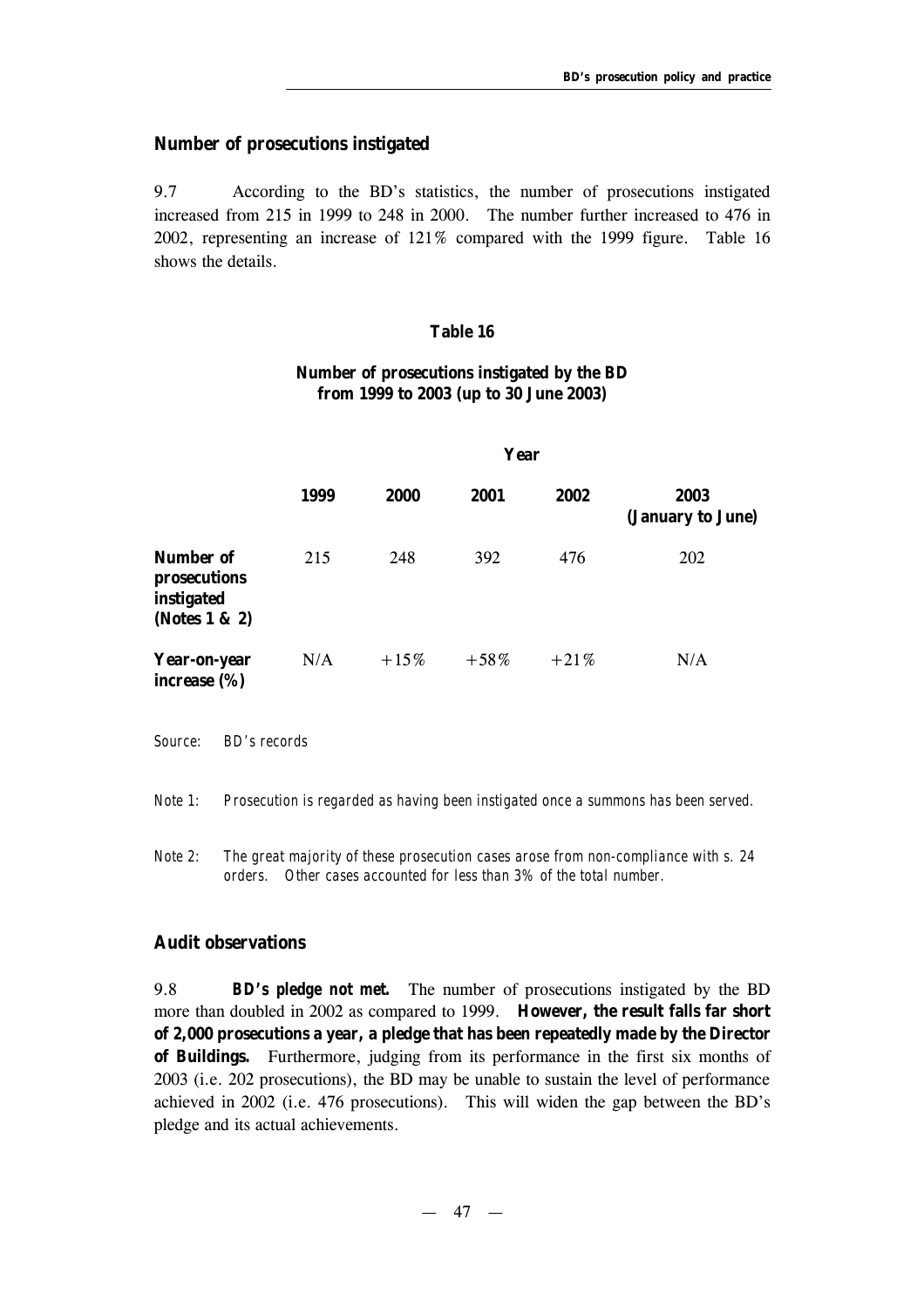9.9 *Need to step up prosecution efforts.* The BD's stated objectives are through prosecutions to create an effective deterrent and enhance respect for the law and for the BD as the law enforcement agent (see para. 9.3(a)). However, as at April 2003 some 43,500 s. 24 orders issued before 1 January 2003 were still outstanding. These included 11,500 orders (or 26%) that had been outstanding for more than 16 months. These figures suggest that, despite the BD's objectives, many building owners continue to flout the law by ignoring the s. 24 orders. **Audit considers that more prosecution efforts by the BD are needed to deter non-compliance.**

9.10 *Possible reason for not initiating prosecution action.* From the BD's records, Audit noted that a possible reason for the small number of prosecution cases instigated was the case officers' reluctance to initiate prosecution action. Although they generally acknowledged the effectiveness of prosecution for deterring non-compliance, many case officers were concerned that prosecution action would increase their workload (Note 17), which they considered was already beyond their capacity. **Audit considers that the concerns of these BD officers need to be addressed as soon as possible. It should be emphasised that increased prosecution efforts, if sustained over time, will create a more effective deterrent and result in fewer non-compliant cases. This will, in turn, reduce the need for follow-up efforts on non-compliant cases.**

#### **Audit recommendations**

- 9.11 **Audit has** *recommended* **that the Director of Buildings should:**
	- (a) **step up the BD's prosecution efforts, having regard to the large number of outstanding s. 24 orders on hand and the pledge of the BD to instigate 2,000 prosecutions a year; and**
	- (b) **take immediate action to address BD officers' concerns about initiating prosecution action. This should include reassessing their caseload from time to time, to ensure that they can cope with the additional workload arising from prosecution action.**
- 9.12 See PART 12 for the Administration's response.
- **Note 17:** *For internal processing, the BD classifies its prosecution cases into routine and non-routine cases, according to their complexity and nature. Cases concerning non-compliant s. 24 orders are less complicated and are usually classified as routine cases. Prosecution action in routine cases would still generate additional work for the case officers including, for example, rechecking the validity of the s. 24 orders concerned, re-performing site inspections and attending court as witnesses.*

— 48 —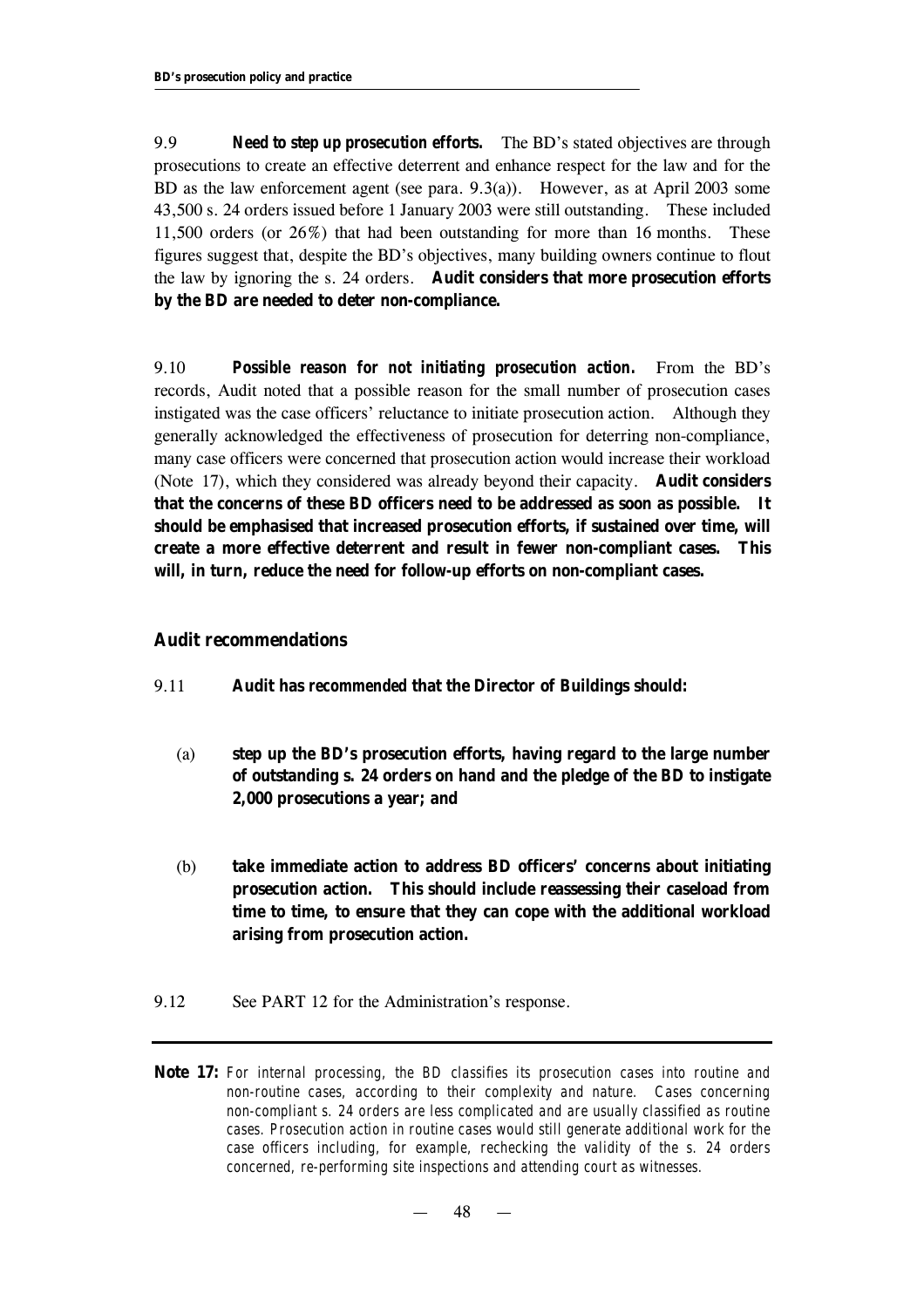# **PART 10: REMOVAL ACTION BY GOVERNMENT TERM CONTRACTOR**

10.1 This PART examines the use of the government term contractor (GTC) to remove UBW.

## **BD's practice of using GTC to remove UBW**

10.2 Section 24 of the BO provides that if an s. 24 order is not complied with, the BD may demolish the UBW, and recover the cost of the works from the owner. According to the BD Instruction on the use of the GTC, the demolition of UBW by the GTC should be pursued if the UBW is likely to cause a risk to life or limb or public nuisance, and is likely to be prejudicial to the public interest or the interest of any third party.

10.3 At a LegCo meeting in April 2001, in response to a question by a LegCo Member, the Director of Buildings confirmed that while GTC removal action had been taken against UBW that posed a high risk to public safety, such action would only be taken on a need basis because of the high administrative costs involved.

#### **Instances where GTC action was taken to enforce s. 24 orders**

10.4 The use of the GTC to remove UBW is an effective way of enforcing s. 24 orders. However, Audit has found *very few* instances in which the GTC was used to enforce s. 24 orders. For example, in the financial year 2002-03 only 28 UBW (including 26 IRS) with outstanding orders were removed by GTC action.

10.5 Given the large number of s. 24 orders on hand that had not been complied with (see para. 9.9), it is reasonable to ask why GTC action was so seldom taken to enforce them. In this connection, Audit noted that some BD case officers were reluctant to initiate prosecution action because of concerns over the additional work. **In Audit's view, a similar reluctance to instigate GTC action may exist for the same reason (Note 18).**

**Note 18:** *The additional work includes preparing works orders, overseeing the contractor's work and taking cost recovery action.* 

49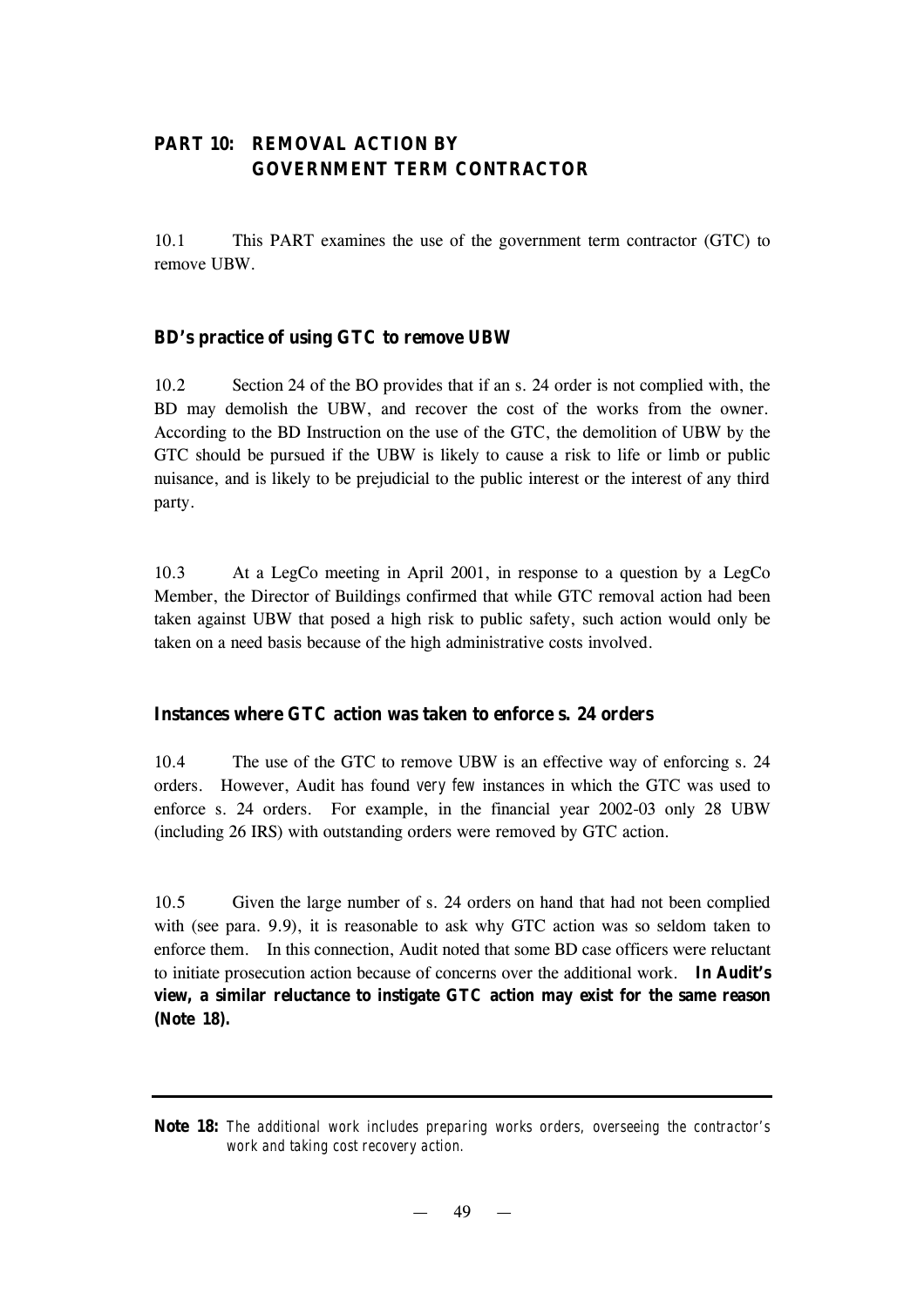#### **Audit recommendations**

- 10.6 **Audit has** *recommended* **that the Director of Buildings should:**
	- (a) **ascertain why GTC action has so seldom been taken to enforce s. 24 orders and, if necessary, step up enforcement through GTC action; and**
	- (b) **regularly review the need to take more GTC action, having regard to the number of outstanding s. 24 orders on hand and the effectiveness of the BD's other responses (e.g. prosecution action).**
- 10.7 See PART 12 for the Administration's response.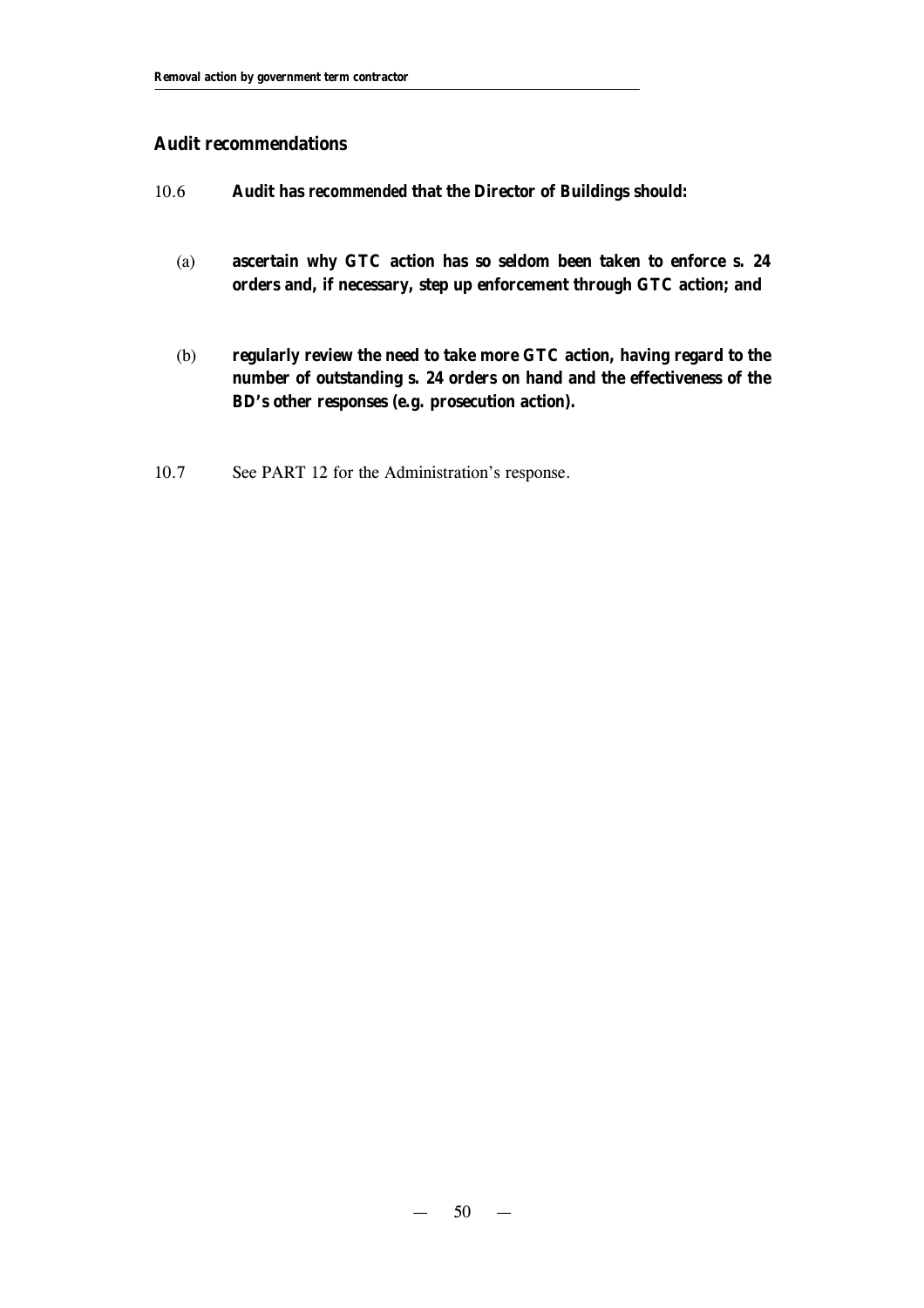## **PART 11: AUDIT'S CASE STUDIES**

11.1 This PART describes Audit's case studies on the BD's enforcement process for removing UBW.

### **Results of Audit's case studies**

11.2 As mentioned in PARTs 4, 7 and 8, Audit has conducted some case studies on the various operations of the BD. Examples are given below for illustration:

- (a) Cases 1 and 2 relate to complaints about UBW (PART 4 refers);
- (b) Cases 3 and 4 relate to IRS clearance (PART 7 refers); and
- (c) Case 5 relates to an abandoned signboard (PART 8 refers).

The results indicate that there are areas for improvement in the BD's enforcement process.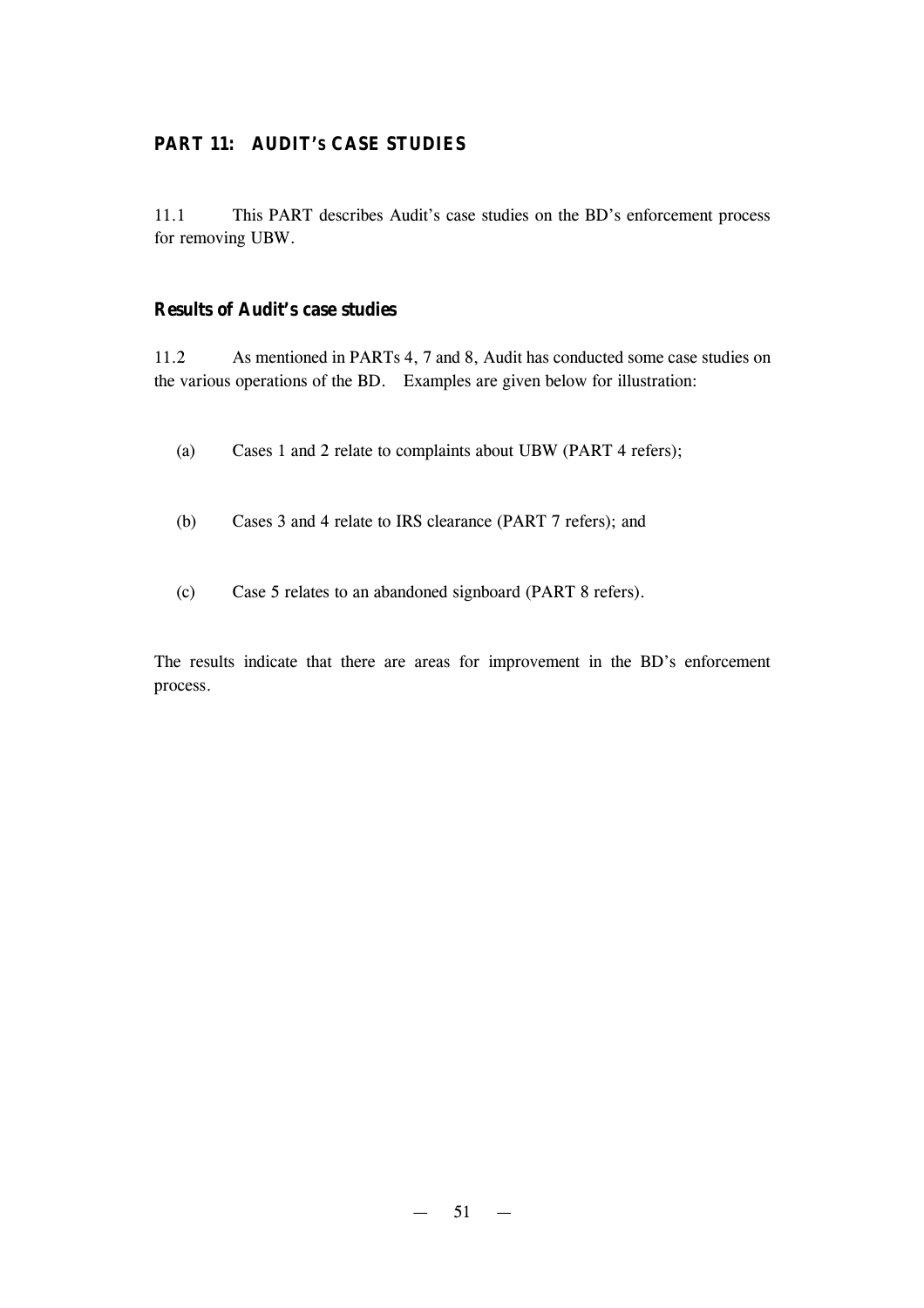# **Case 1**

# **UBW on a building in Shamshuipo, Kowloon**

| <b>Item</b> | <b>Date</b> | Days elapsed<br>since event in<br>item (a) | <b>Key event</b>                                                                                                                                                                                                                                                                                                                               |
|-------------|-------------|--------------------------------------------|------------------------------------------------------------------------------------------------------------------------------------------------------------------------------------------------------------------------------------------------------------------------------------------------------------------------------------------------|
| (a)         | 22.6.1999   |                                            | The Lands Department (Lands D) informed the BD of the<br>existence of substantial overhanging structures in a lane in<br>Shamshuipo, Kowloon. It asked the BD to ascertain if the<br>structures were approved and, if not, to issue an s. 24 order<br>to have them removed.                                                                    |
| (b)         | 29.6.2000   | 373                                        | The Lands D sent a reminder to the BD enquiring about its<br>progress.                                                                                                                                                                                                                                                                         |
| (c)         | 3.1.2001    | 561                                        | The BD received a referral from the Food $& Environmental$<br>Hygiene Department about the same structures.                                                                                                                                                                                                                                    |
| (d)         | 20.2.2001   | 609                                        | A BD team carried out a site inspection.                                                                                                                                                                                                                                                                                                       |
| (e)         | 10.5.2001   | 688                                        | The team completed the inspection report.<br>The report<br>recommended IE action on the UBW, which the Unit Head<br>agreed to. (See para. 4.2 for the definition of "IE action".)<br>This would involve the issuing of advisory letters, followed<br>by s. 24 orders.                                                                          |
| (f)         | 27.9.2001   | 828                                        | (i)<br>The BD sent a request to the LR for ownership details<br>of the premises.                                                                                                                                                                                                                                                               |
|             |             |                                            | On the same day, the BD issued an advisory letter<br>(ii)<br>asking the owner/occupant of the premises to remove<br>the UBW as soon as possible. (As a norm, advisory<br>issued without<br>of the<br>the<br>letters<br>names<br>are<br>owners/occupants on them.<br>Hence, they can be<br>issued before ownership details have been obtained). |
| (g)         | 10.10.2001  | 841                                        | The BD received ownership details from the LR.                                                                                                                                                                                                                                                                                                 |
| (h)         | 24.12.2001  | 916                                        | Referring to its earlier memo (see item (a) above), the<br>Lands D reminded the BD that the UBW still existed.                                                                                                                                                                                                                                 |
| (i)         | 1.2.2002    | 955                                        | The BD advised the Lands D that BD staff had inspected the<br>UBW, and that a recommendation would be made for the<br>issue of an s. 24 order requiring remedial measures to be<br>taken.                                                                                                                                                      |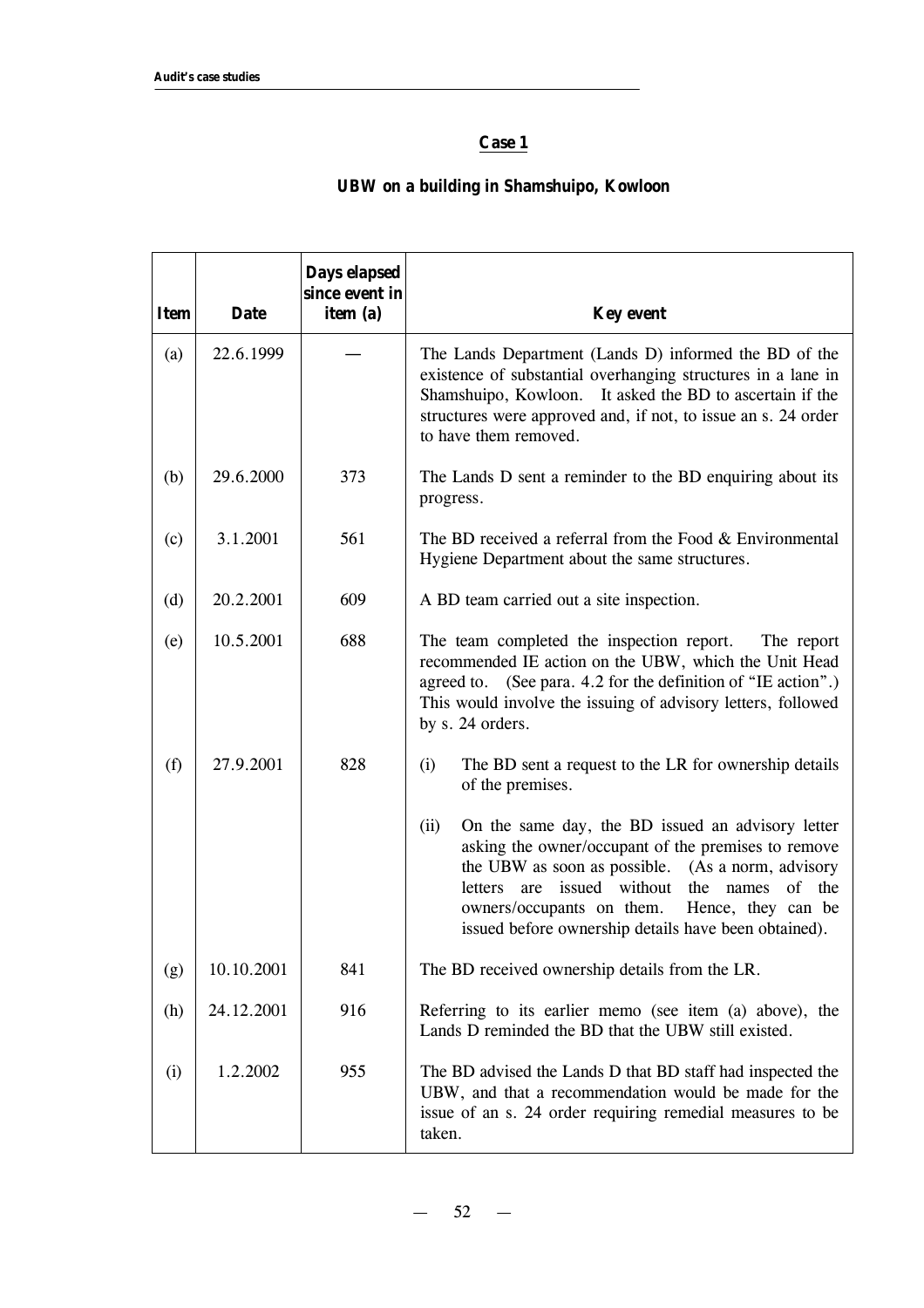| Item | <b>Date</b> | Days elapsed<br>since event in<br>item (a) | <b>Key event</b>                                                                                                                                                                                                                                                                                                       |
|------|-------------|--------------------------------------------|------------------------------------------------------------------------------------------------------------------------------------------------------------------------------------------------------------------------------------------------------------------------------------------------------------------------|
| (i)  | 5.7.2003    | 1,474                                      | Audit reviewed the case file and found that, up to<br>5 July 2003, nothing had transpired since item (i), and that<br>s. 24 orders had still not been issued. Audit staff visited the<br>site on 26 July 2003 and found that the UBW was still in<br>existence. See Photograph 1 taken by audit staff on that<br>date. |

#### *Audit comments:*

The BD's follow-up action to remove the UBW has been slow. As at 5 July 2003 (i.e. 1,474 days after the receipt of the first complaint), an s. 24 order had still not been issued. **Further audit observations are discussed in paragraphs 11.3 to 11.13.**

*Source: BD's records and Audit's inspection*

#### **Photograph 1**

#### **UBW on a building in Shamshuipo, Kowloon**



*Source: Photograph taken by Audit staff on 26 July 2003*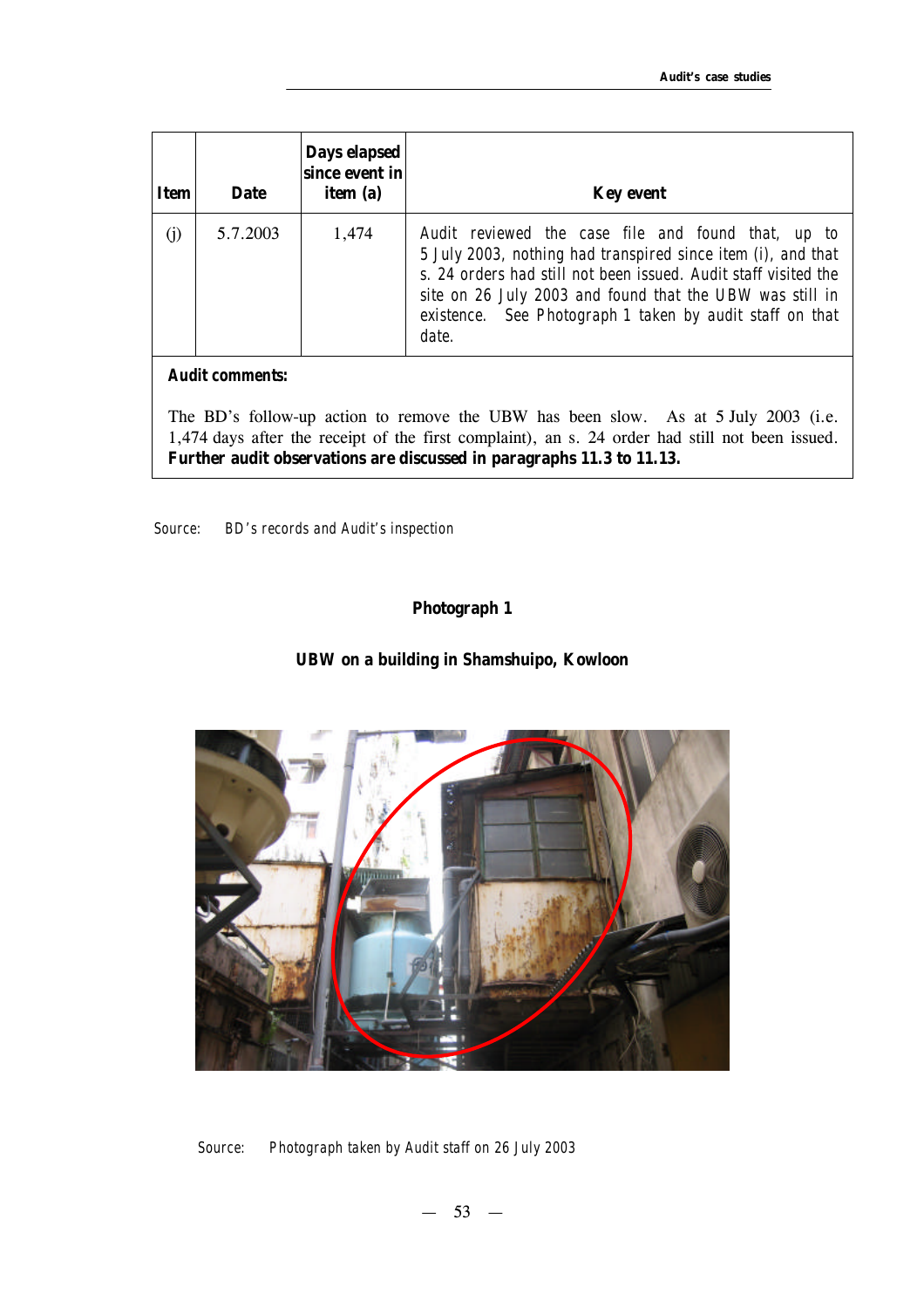# **Case 2**

# **UBW on a building in Tai Po, New Territories**

| <b>Item</b> | <b>Date</b> | Days elapsed<br>since event in<br>item (a) | <b>Key event</b>                                                                                                                                                                                                           |
|-------------|-------------|--------------------------------------------|----------------------------------------------------------------------------------------------------------------------------------------------------------------------------------------------------------------------------|
| (a)         | 19.1.2000   |                                            | The action team received a referral from another BD team<br>about UBW on the first floor of a building in Tai Po.                                                                                                          |
| (b)         | 22.2.2000   | 34                                         | The action team conducted a site inspection.                                                                                                                                                                               |
| (c)         | 16.5.2000   | 118                                        | The action team conducted another site inspection.                                                                                                                                                                         |
| (d)         | 17.5.2000   | 119                                        | The action team completed the site inspection report.<br>The report recommended the issue of an s. 24 order.                                                                                                               |
| (e)         | 29.5.2000   | 131                                        | (i)<br>The BD issued a letter to the owner/occupant of the<br>premises (without name) advising him to take steps<br>to immediately remove the UBW and reinstate the<br>premises to accord with the approved building plan. |
|             |             |                                            | (ii)<br>On the same day, the BD sent a request to the LR<br>for ownership details.                                                                                                                                         |
| (f)         | 8.6.2000    | 141                                        | The BD received ownership details from the LR.                                                                                                                                                                             |
| (g)         | 22.9.2000   | 247                                        | The BD issued an s. 24 order requiring the owner to<br>commence removal work by 22 October 2000 and to<br>complete it by 21 November 2000.                                                                                 |
| (h)         | 25.5.2001   | 492                                        | The action team conducted a compliance inspection and<br>found that the s. 24 order had not been complied with.                                                                                                            |
| (i)         | 12.7.2001   | 540                                        | The action team completed the compliance inspection<br>report and recommended the issue of a superseding s. 24<br>order to correct a typing error found in the previous s. 24<br>order.                                    |
| (j)         | 24.8.2001   | 583                                        | The BD issued a superseding s. 24 order to the owner<br>replacing the previous order. It required the owner to<br>commence removal work forthwith and to complete it<br>within 21 days.                                    |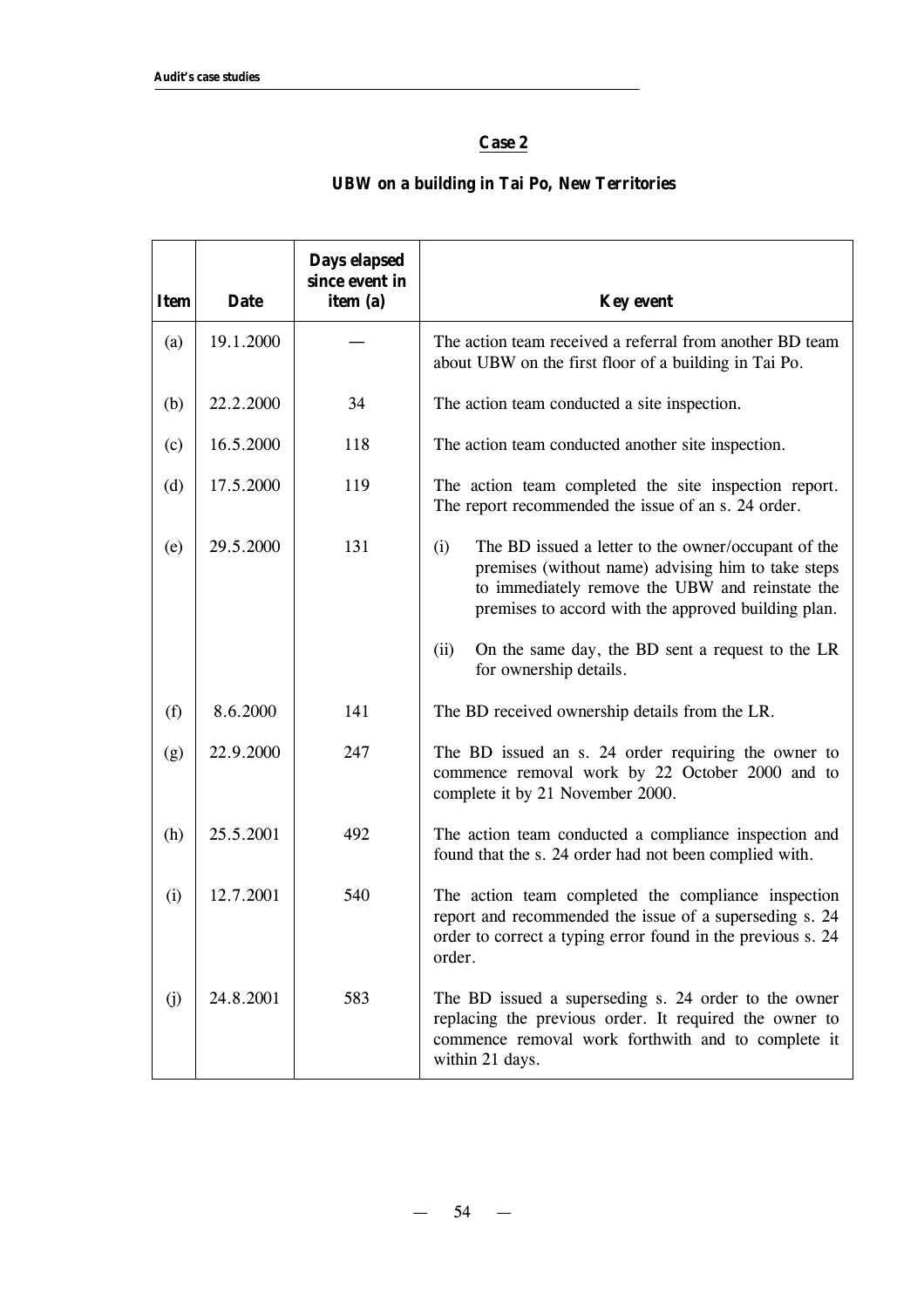| <b>Item</b> | <b>Date</b>            | Days elapsed<br>since event in<br>item (a) | <b>Key event</b>                                                                                                                                                                                                                                                                                                                                                                                                                                                                                                                                                                                                    |
|-------------|------------------------|--------------------------------------------|---------------------------------------------------------------------------------------------------------------------------------------------------------------------------------------------------------------------------------------------------------------------------------------------------------------------------------------------------------------------------------------------------------------------------------------------------------------------------------------------------------------------------------------------------------------------------------------------------------------------|
| (k)         | 15.8.2003              | 1,304                                      | Audit reviewed the case files and found that:<br>as at 15 August 2003, the s. 24 order had still not<br>(i)<br>been complied with. The action team had taken no<br>substantive action against the UBW since the issue<br>of the superseding order on 24 August 2001; and<br>in a separate development, the building concerned<br>(ii)<br>was targeted for a blitz operation which commenced<br>in January 2002. At the time of completion of the<br>audit (i.e. 15 August 2003), the blitz operation was<br>still in progress. Insofar as the UBW in question<br>was concerned, another s. 24 order had been issued |
|             | <b>Audit comments:</b> |                                            | on 14 January 2003 under the blitz operation which,<br>as at 15 August 2003, had not been complied with.<br>Audit staff visited the site on 19 August 2003 and found<br>that the UBW was still there. See Photograph 2 taken by<br>audit staff.                                                                                                                                                                                                                                                                                                                                                                     |

The BD's follow-up action to remove the UBW has been slow. As at 15 August 2003 (i.e. 1,304 days after the receipt of the complaint), the UBW had still not been removed. **Further audit observations are discussed in paragraphs 11.3 to 11.13.**

*Source: BD's records and Audit's inspection*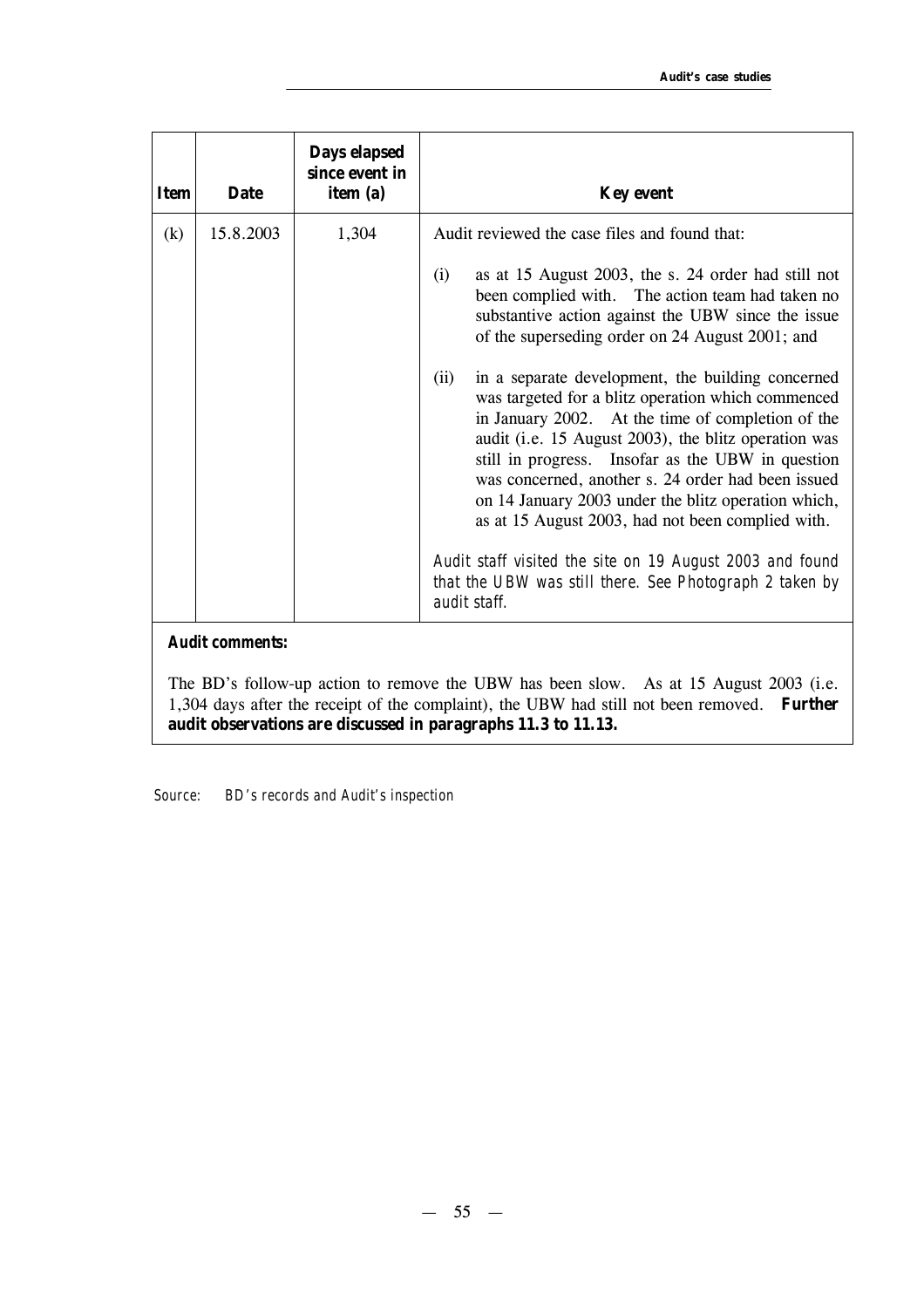# **Photograph 2**

# **UBW on a building in Tai Po, New Territories**



*Source: Photograph taken by Audit staff on 19 August 2003*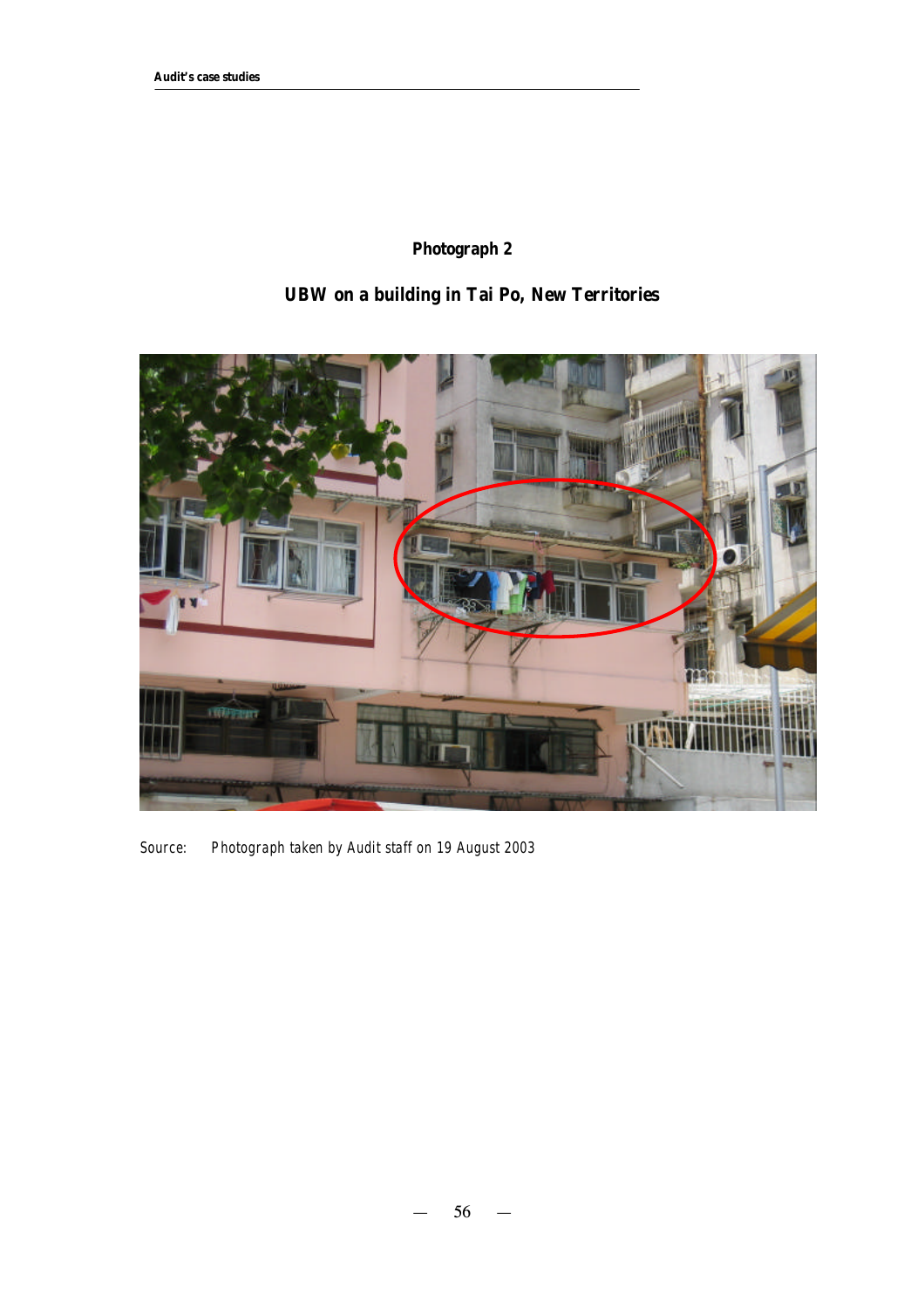# **Case 3**

| <b>Item</b> | <b>Date</b> | Days elapsed<br>since event in<br>item (a) | <b>Key event</b>                                                                                                                                                                                                                                                                                                                                                                                                                                                                                         |
|-------------|-------------|--------------------------------------------|----------------------------------------------------------------------------------------------------------------------------------------------------------------------------------------------------------------------------------------------------------------------------------------------------------------------------------------------------------------------------------------------------------------------------------------------------------------------------------------------------------|
| (a)         | 27.3.2001   |                                            | An action team conducted an inspection of this single-staircase<br>building.<br>They found that the IRS was fully enclosed by<br>roofing and solid walls.                                                                                                                                                                                                                                                                                                                                                |
| (b)         | 30.3.2001   | 3                                          | The BD sent a request to the LR for ownership details.                                                                                                                                                                                                                                                                                                                                                                                                                                                   |
| (c)         | 20.4.2001   | 24                                         | The BD received ownership details from the LR.                                                                                                                                                                                                                                                                                                                                                                                                                                                           |
| (d)         | 1.6.2001    | 66                                         | The action team completed the inspection report which<br>accorded an "imminent danger" status to the IRS (see<br>para. 7.10(a) for definition of "imminent danger" status).<br>The report recommended the issue of an s. 24 order for the<br>demolition of the IRS.                                                                                                                                                                                                                                      |
| (e)         | 13.7.2001   | 108                                        | The BD issued an s. 24 order to the owner, requiring the<br>commencement of demolition work within 30 days and<br>completion of the work within 60 days.                                                                                                                                                                                                                                                                                                                                                 |
| (f)         | 14.8.2001   | 140                                        | The action team conducted a compliance inspection of the IRS.<br>As the owner had not complied with the order, the team posted<br>an NIACO (see para. $7.10(c)$ ) on site and notified various<br>government departments (e.g. the Police and the HD) of the<br>intended enforcement action. According to the NIACO, the<br>BD intended to apply to the court for a closure order on<br>16 November 2001, so that demolition work could be carried<br>out without danger to the occupants or the public. |
| (g)         | 16.11.2001  | 234                                        | The closure order was executed on 16 November 2001,<br>following<br>the<br>inspection<br>by<br>action<br>an<br>team<br>on<br>6 November 2001 which confirmed that the IRS was still in<br>After execution of the closure order, the BD<br>existence.<br>issued re-entry permits to the owner lasting for 28 days (i.e.<br>up to 13 December 2001).                                                                                                                                                       |

# **IRS on a single-staircase building in Shamshuipo, Kowloon**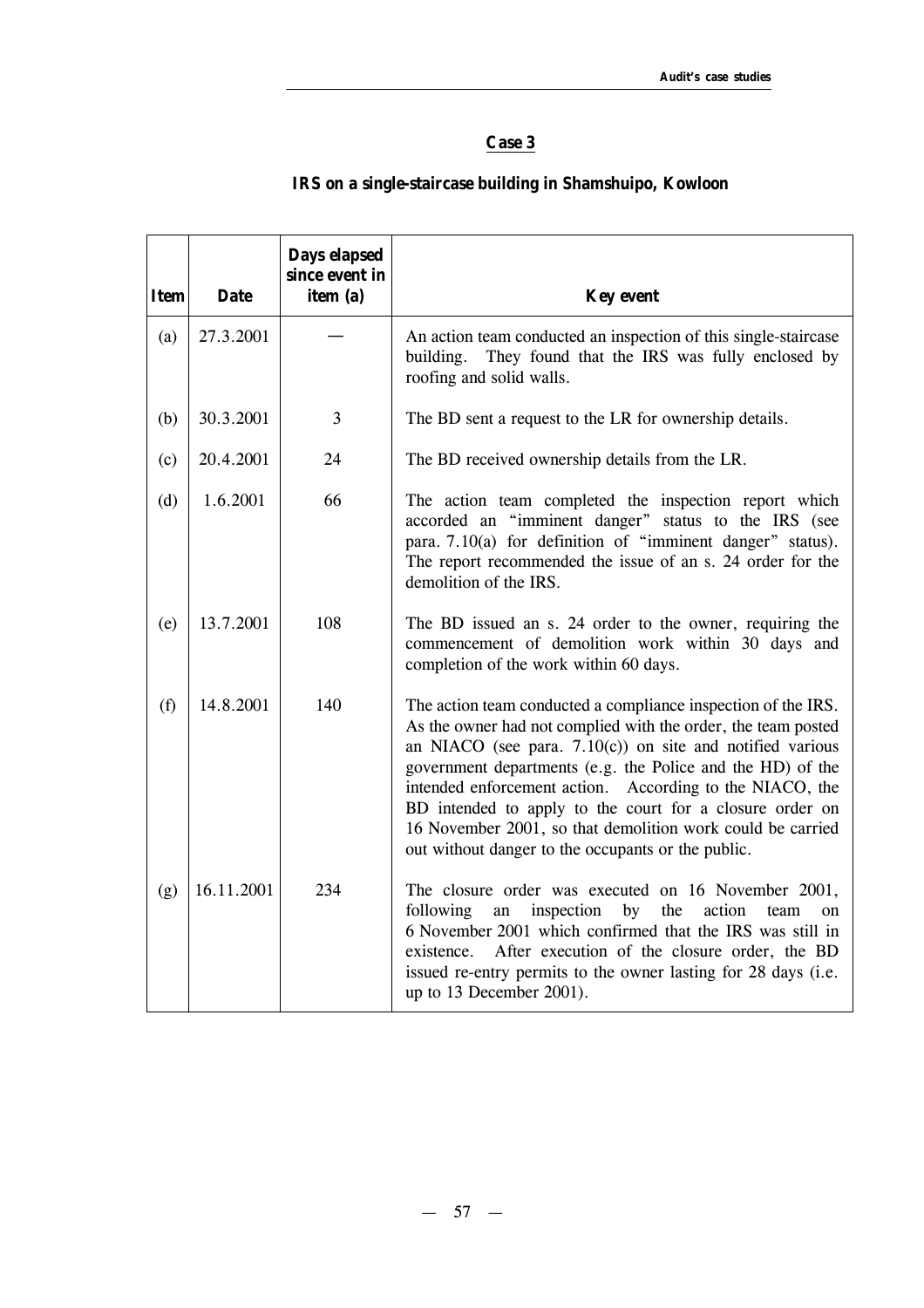| <b>Item</b> | <b>Date</b> | Days elapsed<br>since event in<br>item (a) | <b>Key event</b>                                                                                                                                                                                                                                                                                                                                                                                                                                                                                   |
|-------------|-------------|--------------------------------------------|----------------------------------------------------------------------------------------------------------------------------------------------------------------------------------------------------------------------------------------------------------------------------------------------------------------------------------------------------------------------------------------------------------------------------------------------------------------------------------------------------|
| (h)         | 28.1.2002   | 307                                        | (i)<br>According to a file note dated 28 January 2002 made by<br>a Building Safety Officer, the writer had a telephone<br>conversation with the owner-occupant of the IRS.<br>The<br>owner-occupant, who was also the owner of the floor<br>immediately beneath the roof, told the officer that he<br>had asked the tenant occupying that floor to move out,<br>so that he could move in and demolish the IRS.<br>However, the owner-occupant could not provide a firm<br>date for the demolition. |
|             |             |                                            | The Building Safety Officer indicated in the file note that<br>(ii)<br>he would wait a little longer (until after the Chinese New<br>Year) to see whether the owner-occupant would<br>demolish the IRS. (The Chinese New Year holidays<br>ended on 14 February 2002.)                                                                                                                                                                                                                              |
|             |             |                                            | (Note: The rank of Building Safety Officer is a relatively<br>junior rank in the BD hierarchy.)                                                                                                                                                                                                                                                                                                                                                                                                    |
| (i)         | 3.12.2002   | 616                                        | Nothing transpired after item (h) until 3 December 2002<br>(i)<br>when, according to another file note, a Senior Survey<br>Officer rang up the owner-occupant of the IRS to follow<br>officer learned from the<br>up the matter.<br>The<br>owner-occupant that he had financial problems and the<br>floor immediately beneath the roof was still being<br>occupied by his tenant.<br>The officer advised the<br>owner-occupant to approach the Social Welfare<br>Department for assistance.        |
|             |             |                                            | The officer indicated in the file note that he would<br>(ii)<br>review the case after the Chinese New Year.<br>(The<br>Chinese New Year holidays ended on 3 February 2003.)                                                                                                                                                                                                                                                                                                                        |
|             |             |                                            | (Note: The rank of Senior Survey Officer is also a relatively<br>junior rank in the BD hierarchy.)                                                                                                                                                                                                                                                                                                                                                                                                 |
| (j)         | 23.4.2003   | 757                                        | The Senior Survey Officer instructed a Survey Officer to<br>arrange for a site inspection.                                                                                                                                                                                                                                                                                                                                                                                                         |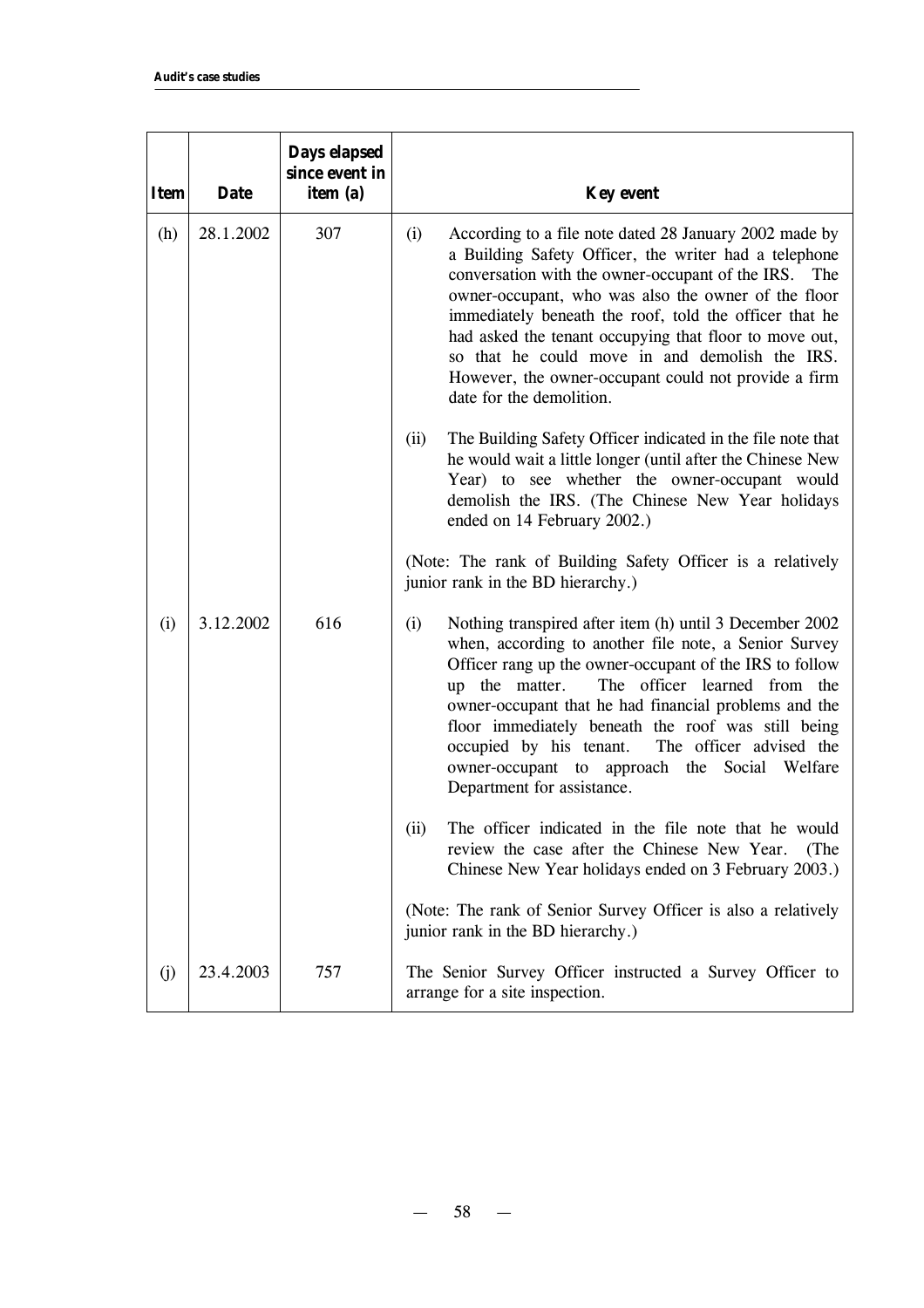| <b>Item</b> | <b>Date</b> | Days elapsed<br>since event in<br>item (a) | <b>Key event</b>                                                                                                                                                                                                                                   |
|-------------|-------------|--------------------------------------------|----------------------------------------------------------------------------------------------------------------------------------------------------------------------------------------------------------------------------------------------------|
| (k)         | 5.7.2003    | 830                                        | Audit reviewed the case file and found that, up to 5 July 2003,<br>nothing had transpired since item (j). Audit staff visited the<br>site on 22 July 2003 and found that the IRS was still in<br>existence. See Photograph 3 taken by Audit staff. |

#### *Audit comments:*

The BD's follow-up action to remove the IRS has been slow. As at 5 July 2003 (i.e. 830 days after the BD's clearance action had commenced), the IRS was still in existence, continuing to pose a serious fire risk to the occupants of the building. Furthermore, there was still no firm date for removal action. **Further audit observations are discussed in paragraphs 11.3 to 11.13.**

*Source: BD's records and Audit's inspection* 

#### **Photograph 3**

#### **IRS on a single-staircase building in Shamshuipo, Kowloon**



*Source: Photograph taken by Audit staff on 22 July 2003*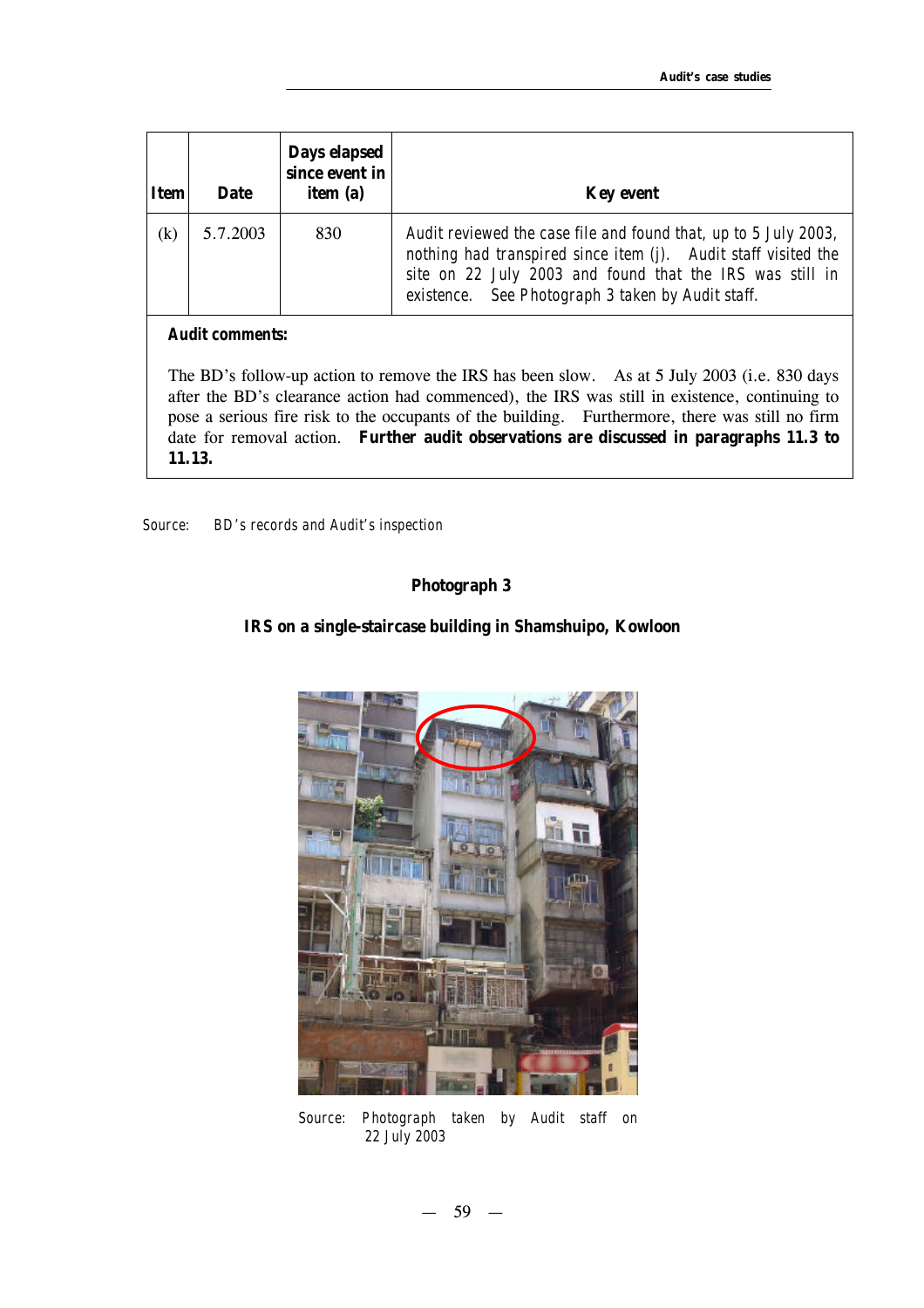# **Case 4**

| <b>Item</b> | <b>Date</b> | Days elapsed<br>since event<br>in item (a) | <b>Key event</b>                                                                                                                                                                                                                                                                                                                                                            |
|-------------|-------------|--------------------------------------------|-----------------------------------------------------------------------------------------------------------------------------------------------------------------------------------------------------------------------------------------------------------------------------------------------------------------------------------------------------------------------------|
| (a)         | 27.10.2000  |                                            | A BD action team conducted an inspection of the<br>single-staircase building.<br>They found that the IRS in<br>question had a 2.5 metre high metal fence and solid<br>enclosure with cover.                                                                                                                                                                                 |
| (b)         | 31.10.2000  | 4                                          | The BD sent a request to the LR for ownership details.                                                                                                                                                                                                                                                                                                                      |
| (c)         | 11.11.2000  | 15                                         | The BD received ownership details from the LR.                                                                                                                                                                                                                                                                                                                              |
| (d)         | 14.11.2000  | 18                                         | The action team completed the inspection report which<br>accorded an "imminent danger" status to the IRS.<br>The<br>report recommended the issue of an s. 24 order for the<br>demolition of the IRS. The report also recommended that a<br>closure order should be obtained and GTC action (see<br>para. 10.2) should be taken if the s. 24 order was not<br>complied with. |
| (e)         | 25.1.2002   | 455                                        | The BD sent another request to the LR for ownership<br>details.                                                                                                                                                                                                                                                                                                             |
| (f)         | 5.3.2002    | 494                                        | The BD received ownership details from the LR.                                                                                                                                                                                                                                                                                                                              |
| (g)         | 13.3.2002   | 502                                        | Another action team conducted another inspection of the<br>subject building. Their findings were the same as those<br>reported by the previous inspection team.                                                                                                                                                                                                             |
| (h)         | 19.3.2002   | 508                                        | The action team completed the inspection report which,<br>again, accorded an "imminent danger" status to the IRS.<br>As with the previous inspection report (see item (d) above),<br>the action team recommended that an s. 24 order be issued,<br>and that a closure order should be obtained and GTC action<br>be taken if the s. 24 order was not complied with.         |
| (i)         | 25.4.2002   | 545                                        | The BD issued an s. 24 order to the owner requiring the<br>commencement of demolition work within 30 days and<br>completion of the work within 60 days.                                                                                                                                                                                                                     |

# **IRS on a single-staircase building in Mongkok, Kowloon**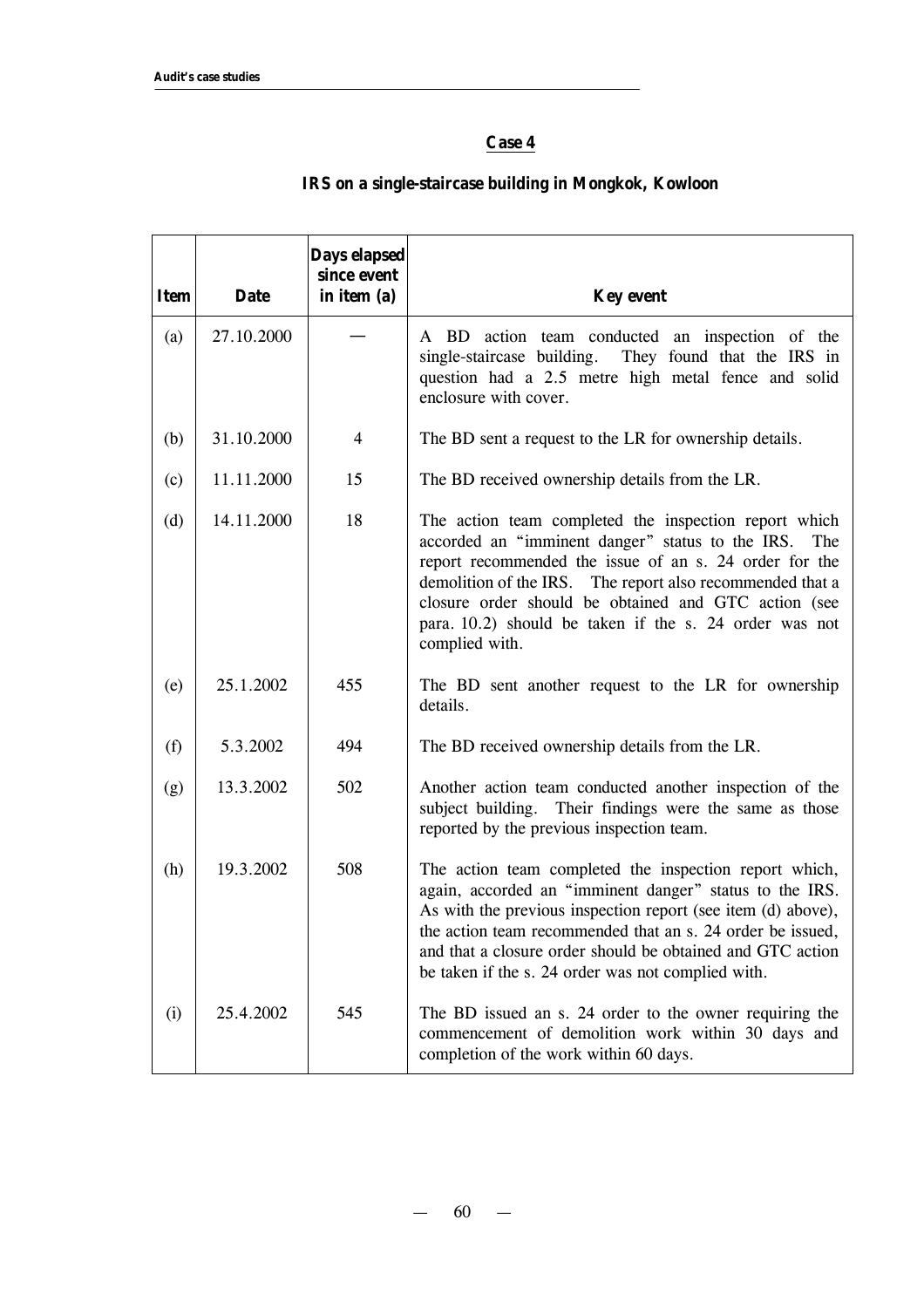| <b>Item</b> | <b>Date</b> | Days elapsed<br>since event<br>in item (a) | <b>Key event</b>                                                                                                                                                                                                                                                                                                                                                                 |
|-------------|-------------|--------------------------------------------|----------------------------------------------------------------------------------------------------------------------------------------------------------------------------------------------------------------------------------------------------------------------------------------------------------------------------------------------------------------------------------|
| (j)         | 27.5.2002   | 577                                        | The action team conducted a compliance inspection of the<br>IRS. As the owner had not complied with the order, the<br>team posted an NIACO on site and notified various<br>government departments (e.g. the Police and the HD) of the<br>intended enforcement action. According to the NIACO,<br>the BD intended to apply to the court for a closure order on<br>28 August 2002. |
| (k)         | 28.8.2002   | 670                                        | (i)<br>The HD informed the BD that, of the three affected<br>families, one had voluntarily moved out of the IRS.<br>The other two families had not approached the HD to<br>apply for re-housing.                                                                                                                                                                                 |
|             |             |                                            | (ii)<br>The closure order was executed on 28 August 2002,<br>following an inspection by the action team on<br>14 August 2002 which confirmed that the IRS was still<br>in existence. After execution of the closure order,<br>the BD issued re-entry permits to some occupants<br>lasting for one month (i.e. up to 27 September 2002).                                          |
| (1)         | 10.10.2002  | 713                                        | The HD informed the BD that it had not received any<br>re-housing applications in connection with the IRS and,<br>therefore, it would take no further action.                                                                                                                                                                                                                    |
| (m)         | 5.12.2002   | 769                                        | According to a file note dated 5 December 2002 made by a<br>Building Safety Officer, the writer had on that day made a<br>phone call to the HD officer who handled re-housing<br>The HD officer told him that an affected occupant<br>matters.<br>of the IRS had been in Mainland China since August 2002<br>due to sickness of a family member.                                 |
| (n)         | 3.7.2003    | 979                                        | (i)<br>Nothing transpired after item (m) until 3 July 2003<br>when, according to another file note, the Building<br>Safety Officer called the HD officer again to follow up<br>The HD officer informed him that the<br>the matter.<br>occupant was still in Mainland China taking care of his<br>family.                                                                         |
|             |             |                                            | (ii)<br>The Building Safety Officer then inspected the IRS on<br>The officer noted that there were<br>the same day.<br>some personal belongings inside the IRS, and that<br>there was no evidence to suggest that the occupant<br>would not return to Hong Kong in the near future.                                                                                              |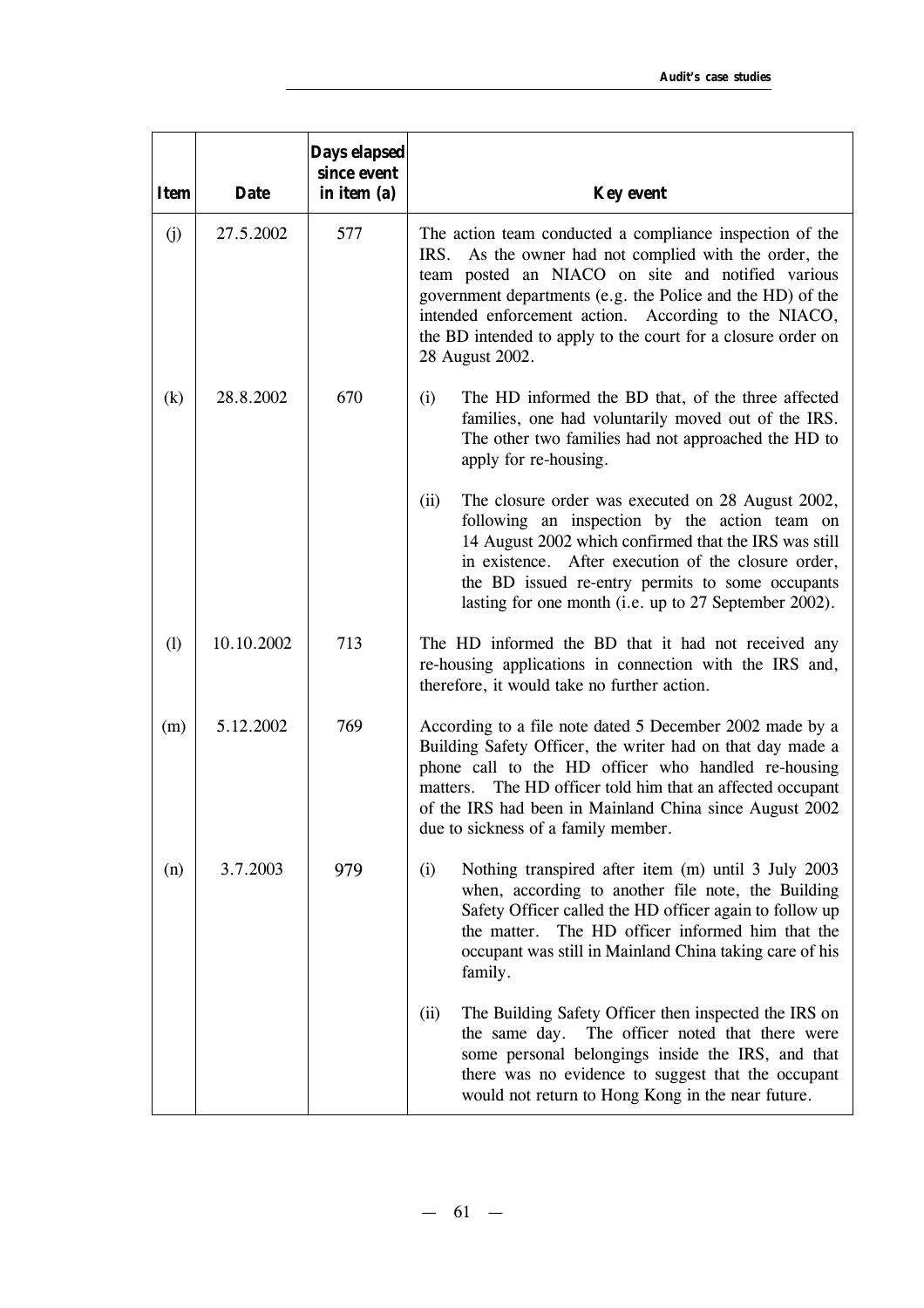| <b>Item</b> | <b>Date</b> | Days elapsed<br>since event<br>in item (a) | <b>Key event</b>                                                                                                                                                                                                                                                            |
|-------------|-------------|--------------------------------------------|-----------------------------------------------------------------------------------------------------------------------------------------------------------------------------------------------------------------------------------------------------------------------------|
| (0)         | 10.7.2003   | 986                                        | The officer indicated in the file note that he would<br>(iii)<br>keep the situation in view, and that he had left a<br>contact slip at the premises asking the occupant to call<br>him when he returned to Hong Kong.                                                       |
|             |             |                                            | (Note: The rank of Building Safety Officer is a relatively<br>junior rank in the BD hierarchy.)                                                                                                                                                                             |
|             |             |                                            | Audit reviewed the case file. The position remained the<br>same as that mentioned in (n) above. Audit staff visited the<br>site on 20 August 2003 but could not gain access to the roof<br>because the entrance to it was locked. See Photograph 4<br>taken by Audit staff. |
|             |             |                                            | Besides the question of whether or not the IRS was still in<br>existence, the fact that the entrance to the roof was locked in<br>itself posed a serious fire risk to the occupants of the<br>building.                                                                     |

#### *Audit comments:*

The BD's follow-up action to remove the IRS has been slow. As at 3 July 2003 (i.e. 979 days after the BD's clearance action had commenced), the IRS was still there, continuing to pose a serious fire risk to the occupants of the building. Furthermore, there was still no firm date for removal action. **Further audit observations are discussed in paragraphs 11.3 to 11.13.**

*Source: BD's records and Audit's inspection*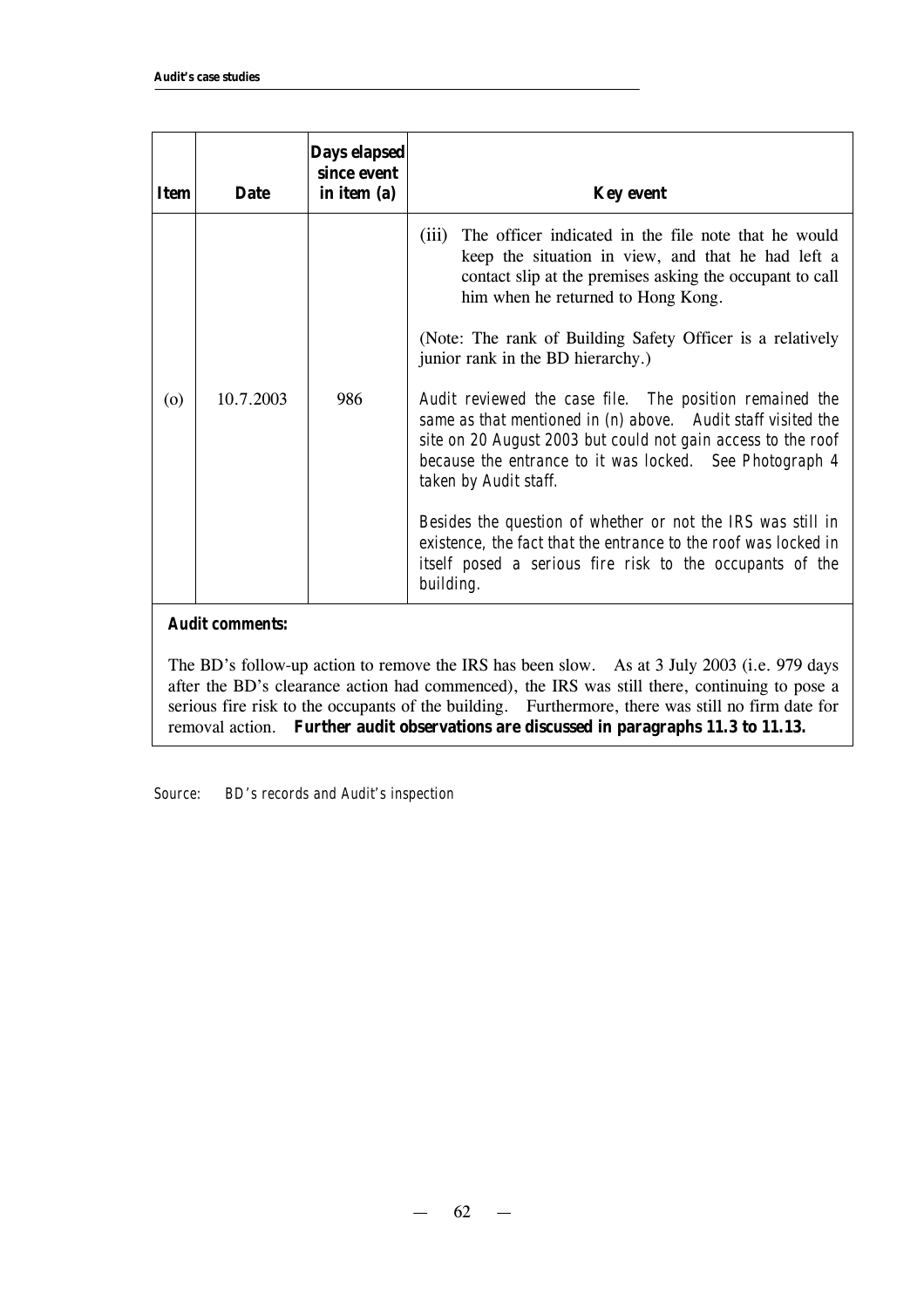# **Photograph 4**

 **The locked entrance to the roof of the single-staircase building in Mongkok, Kowloon**



*Source: Photograph taken by Audit staff on 20 August 2003*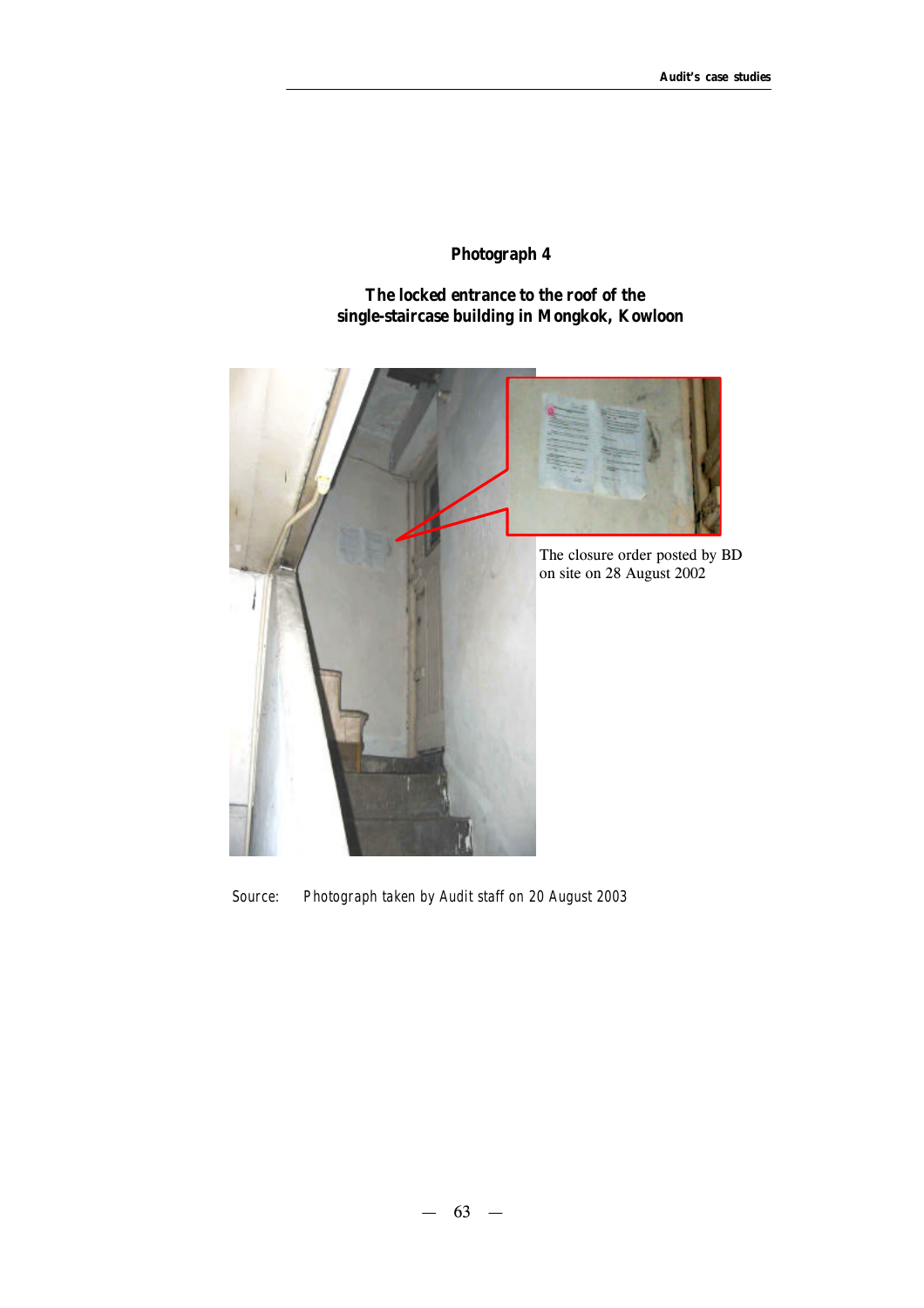# **Case 5**

| <b>Item</b> | <b>Date</b> | Days elapsed<br>since event in<br>item (a) | <b>Key event</b>                                                                                                                                                                                                                                                                                                                                    |
|-------------|-------------|--------------------------------------------|-----------------------------------------------------------------------------------------------------------------------------------------------------------------------------------------------------------------------------------------------------------------------------------------------------------------------------------------------------|
| (a)         | 8.3.2001    |                                            | A BD action team conducted a site inspection of the<br>signboard, which was mounted on the wall of a building in<br>They found that the signboard was<br>Nathan Road.<br>abandoned.                                                                                                                                                                 |
| (b)         | 9.3.2001    | 1                                          | The action team completed the Dangerous Sign Inspection<br>The report recommended the issue of a DSRN<br>Report.<br>(see para. 8.4).                                                                                                                                                                                                                |
| (c)         | 13.3.2001   | 5                                          | The BD issued a DSRN to the owner of the signboard on<br>the grounds that the signboard was likely to become<br>The DSRN required the owner to remove the<br>dangerous.<br>signboard within 14 days from the date of the DSRN. If<br>the owner was in default, the BD might remove the<br>signboard and recover the expenses from him.              |
| (d)         | 4.7.2002    | 483                                        | Nothing transpired after item (c) until 4 July 2002 when<br>another BD officer received an enquiry from a member of<br>the public about the signboard. That officer referred the<br>case to the action team for follow-up action, and advised<br>that the management office of the building had confirmed<br>that the signboard had been abandoned. |
| (e)         | 31.7.2003   | 875                                        | Audit reviewed the case file and found that nothing had<br>transpired from item (d). Audit staff visited the site on<br>31 July 2003 and found that the signboard was still in<br>See Photograph 5 taken by Audit staff on site.<br>existence.                                                                                                      |

# **An abandoned signboard in Nathan Road, Kowloon**

*Audit comments:*

The BD's follow-up action to remove the signboard has been slow. As at 31 July 2003 (i.e. 875 days after the site inspection in which it was established that the signboard had been abandoned and was likely to become dangerous), the abandoned signboard was still in existence. **Further audit observations are discussed in paragraphs 11.3 to 11.13.**

*Source: BD's records and Audit's inspection*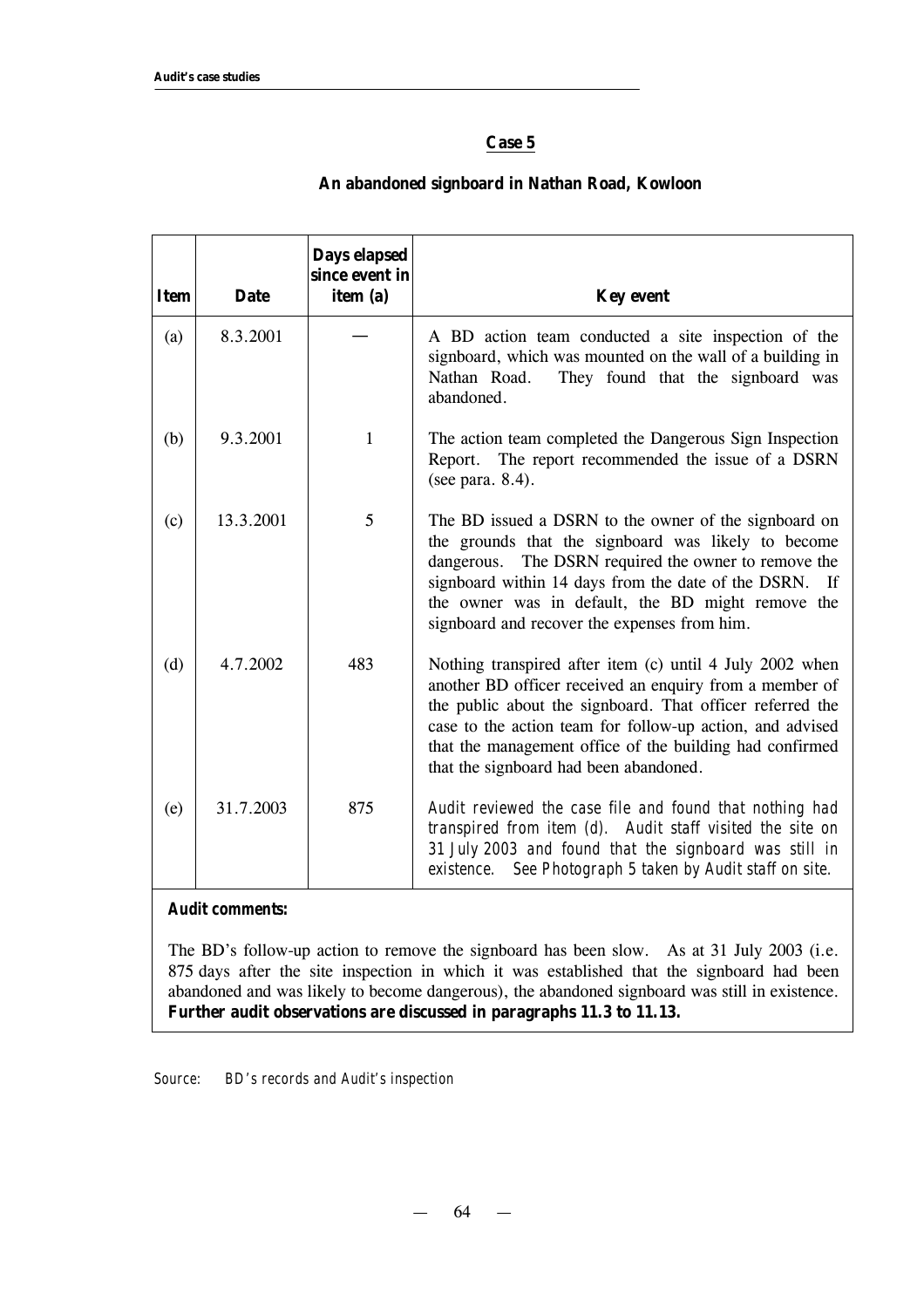# **Photograph 5**

# **An abandoned signboard in Nathan Road, Kowloon**



*Source: Photograph taken by Audit staff on 31 July 2003*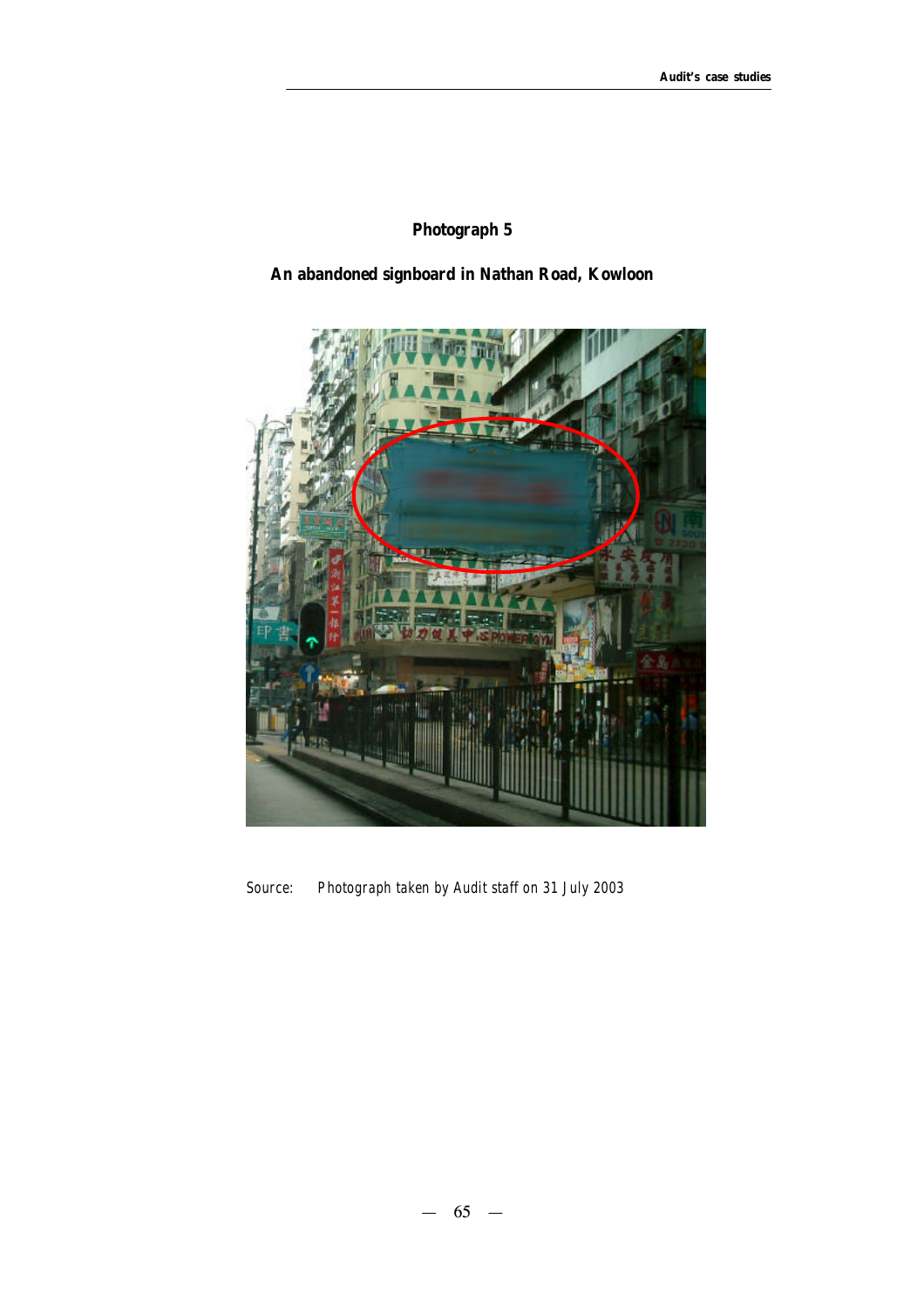## **Audit observations**

11.3 *General observations. Once initiated, enforcement action to remove UBW should be vigorous and expeditious. This is because delays prolong the existence of the risks posed by the UBW.* However, as the above case studies show, there are many instances where delays have occurred. Paragraphs 11.4 to 11.13 highlight the key audit observations.

11.4 *Delays in conducting site inspections. The site inspection is a crucial step by which the BD ascertains the validity of a complaint and whether enforcement action is required. Delays in conducting site inspections have a knock-on effect on all subsequent steps.*

- In *Case 1*, Audit found a delay by BD staff in carrying out the site inspection. Although the BD received a referral from the Lands D on 22 June 1999, its staff did not carry out a site inspection until *609 days* later on 20 February 2001. Between these two dates, the BD received a reminder from the Lands D on 29 June 2000 and a referral about the same UBW from the Food & Environmental Hygiene Department on 3 January 2001 (see items (a) to  $(d)$  in Case 1).
- In *Case 2*, a referral was received on 19 January 2000. However, BD staff did not complete the site inspections until *118 days* later, on 16 May 2000 (see items (a) to (c) in Case 2).

11.5 *Delays in completing inspection reports. The inspection report, showing the results of the site inspection, is an important document on which decisions for further action are based. Therefore, Audit would expect reports to be promptly completed after the site inspections.*

In *Cases 1 and 3*, Audit found that the BD's action teams had taken a long time to complete the inspection reports. From the date of site inspection, the time taken for completion of the inspection reports was *79 days in Case 1* (see item (e) in Case 1), and *66 days in Case 3* (see item (d) in Case 3).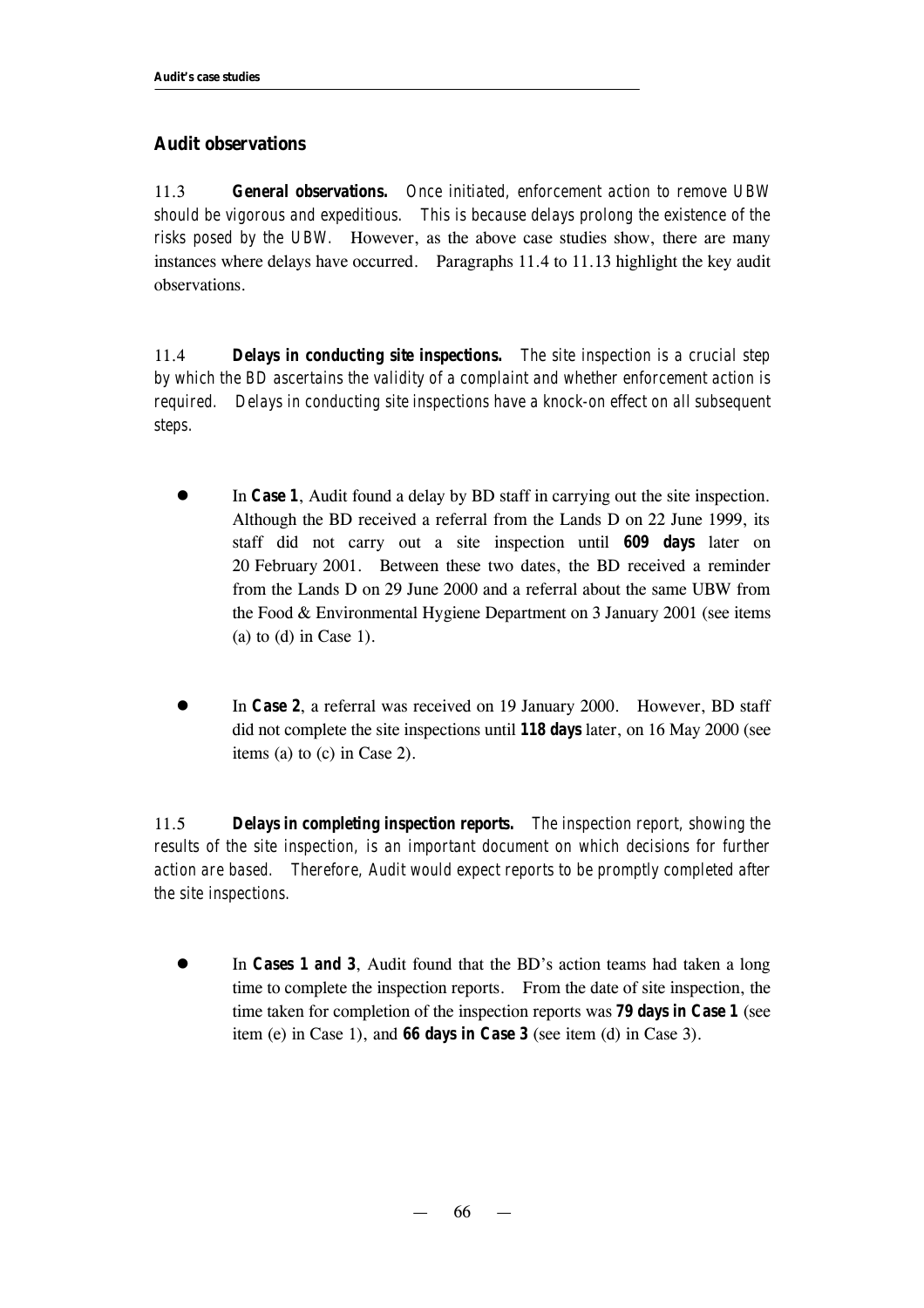11.6 *Delays in taking follow-up action on inspection reports. After an inspection report has been submitted and processed, Audit would expect the BD to take prompt follow-up action.* However, Audit found in the case studies that delays had occurred.

- In *Case 1*, the action team did not proceed to the next step until **140 days** after the completion of the inspection report (see item (f) in Case 1), when a request was sent to the LR for ownership details. Thereafter, no substantive actions were taken for *646 days*, counting up to 5 July 2003 (i.e. the date of audit review). This was despite the BD's recommendation that an s. 24 order should be issued (see items (g) to (j) in Case 1).
- l In *Case 4*, the action team did not proceed to the next step until *437 days* after the completion of the inspection report (see item (e) in Case 4). This delay, apparently, had nullified the BD's earlier inspection efforts. In the event, it had to re-perform the inspection (see item (g) in Case 4) before an s. 24 order could be issued.

11.7 *Inadequate follow-up action after execution of closure orders. Once a closure order has been executed on the IRS of a single-staircase building, Audit would expect the BD to take prompt action to remove the IRS, otherwise, in the event of a fire, the building would not have an adequate refuge area for the occupants.* However, in *Cases 3 and 4*, Audit found that the BD's follow-up action had been inadequate.

- In **Case 3**, the closure order was executed on 16 November 2001. However, no action was recorded on file until *73 days later* (i.e. on 28 January 2002), when an officer had a telephone conversation with the owner-occupant of the IRS about the matter. Very little took place in 2002. In April 2003, an instruction was issued to arrange for a site inspection. However, up to 5 July 2003 (i.e. *73 days* later and the last time Audit reviewed the case file), there was no record to indicate that the inspection had been carried out (see items (g) to (k) in Case 3).
- In *Case 4*, the closure order was executed on 28 August 2002. In July 2003, the subject IRS was still there. During this period, the BD paid only one site visit to the IRS and made two telephone enquiries on the whereabouts of an affected occupant (see items (k) to (n) in Case 4).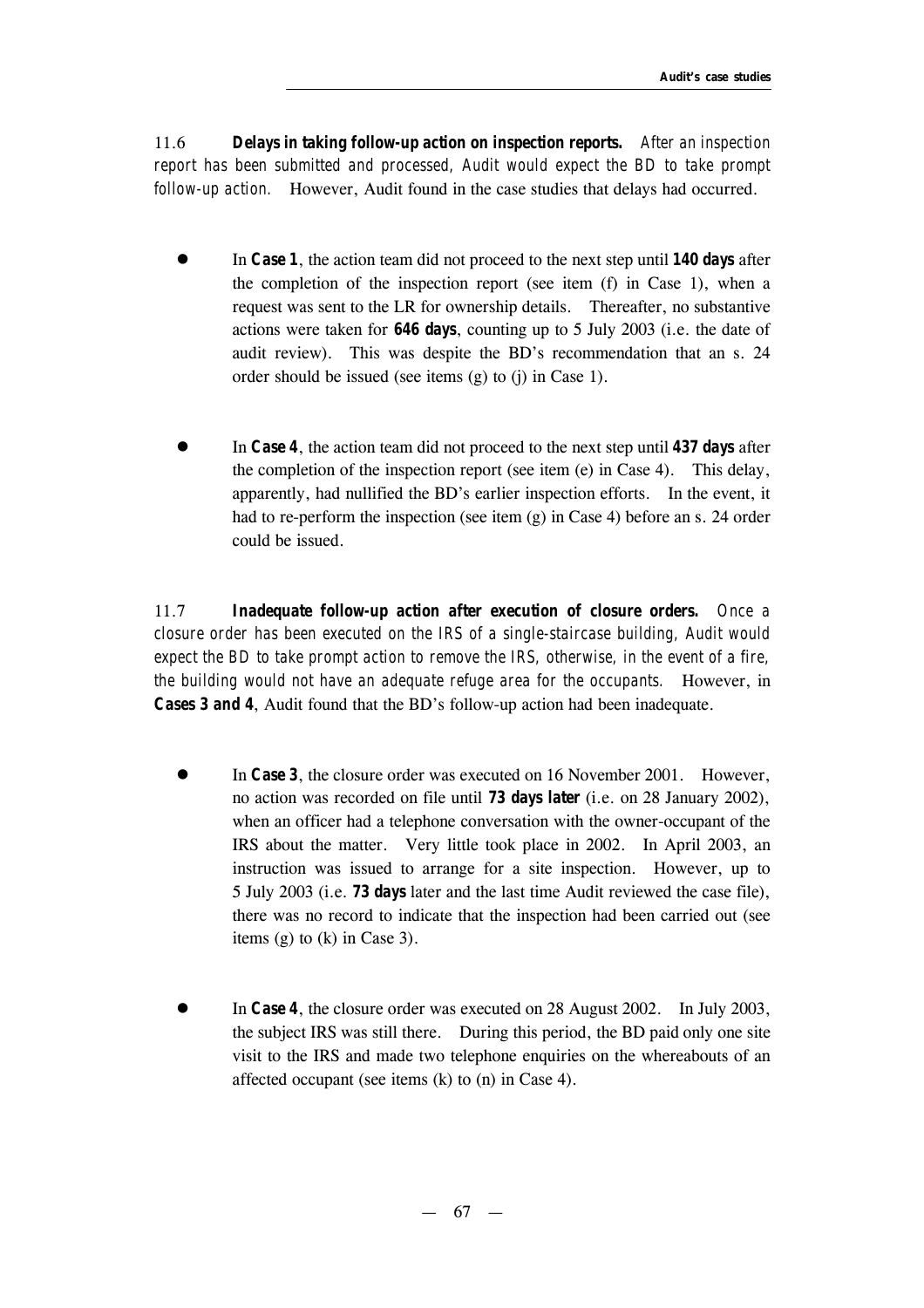11.8 *Lack of follow-up action after issuing an s. 24 order/DSRN. S. 24 orders and DSRNs are law enforcement instruments. Once issued, Audit would expect the BD to take timely follow-up action to check on and enforce compliance with them.* 

- **In** *Case 2*, Audit found that the BD issued an s. 24 order on 22 September 2000. However, a compliance inspection was not conducted until *245 days* later, on 25 May 2001 (see items (g) and (h) in Case 2).
- **In Case 5**, the BD issued a DSRN on 13 March 2001. Up to the time of audit review on 31 July 2003 (i.e. *870 days* after the issue of the DSRN), no substantive actions had been taken to remove the abandoned signboard (see items (c) to (e) in Case 5).

11.9 *No deadline for IRS or UBW removal.* Of the five illustrative cases, four involved the issue of either an s. 24 order or, in the case of Case 5 (which concerns an abandoned signboard), a DSRN. These orders/DSRN have long expired. Audit noted that as at July 2003 no deadline had been set for initiating prosecution and/or GTC action. **Without such a deadline, Audit is concerned that the cases could continue to drag on.**

11.10 *Important decisions made by officers of insufficient seniority. In the case studies, Audit noted that important decisions were sometimes made by junior grade BD officers.*

- **In Case 3**, on 28 January 2002, a Building Safety Officer (a technical grade officer) decided to "*wait a little longer*" before taking further action, after a telephone conversation with the owner-occupant of the IRS. As it turned out, no action was taken for the next *309 days* (see items (h) and (i) in Case 3).
- In *Case 3*, on 3 December 2002, a Senior Survey Officer (also a technical grade officer) decided that he would review the case after the coming Chinese New Year holidays. As it turned out, no action was taken for the next *141 days* (see items (i) and (j) in Case 3).
- In *Case 4*, on 3 July 2003, upon learning from an HD officer that an affected occupant of the IRS was still in Mainland China and after seeing some

— 68 —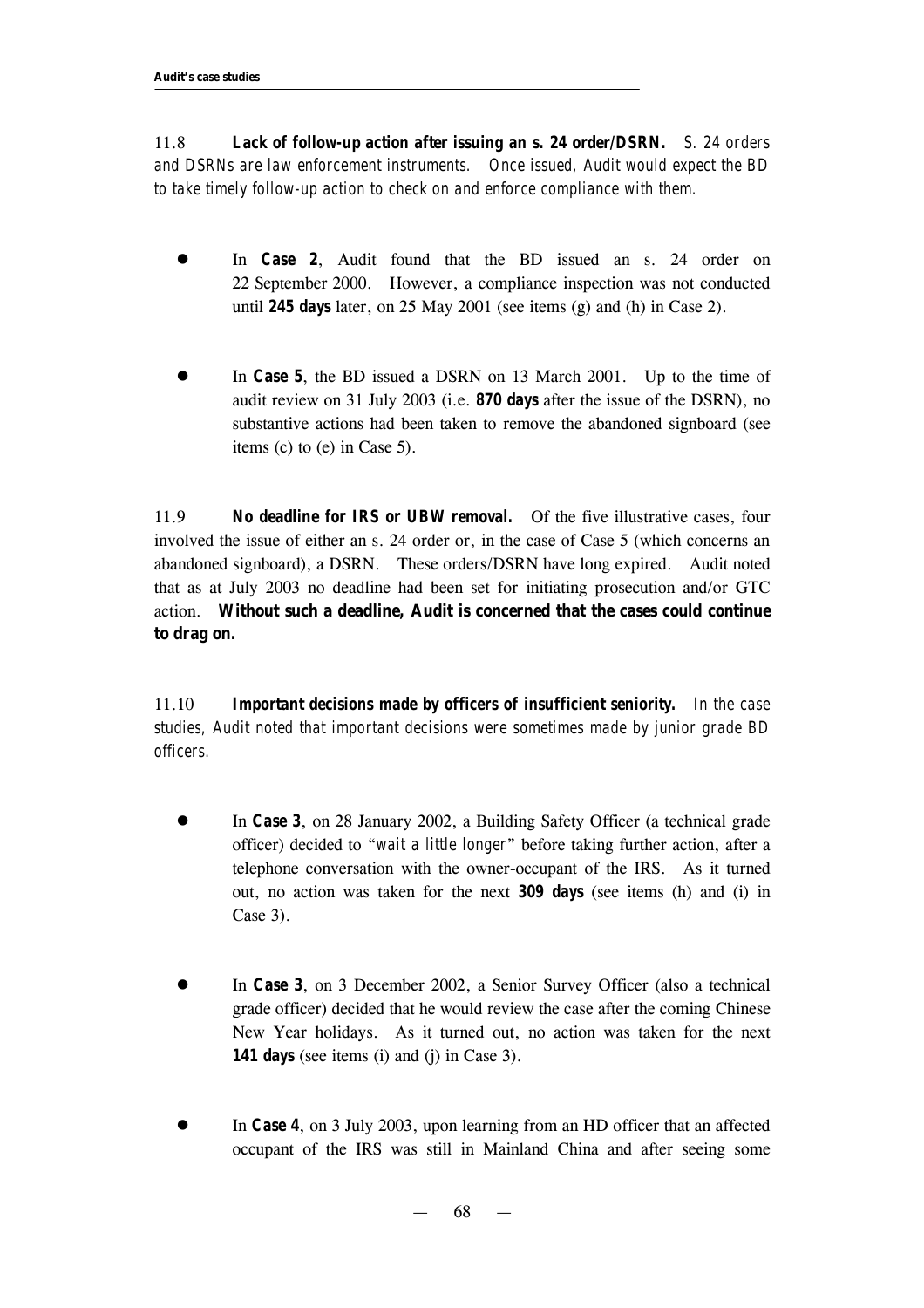personal belongings in the IRS, a Building Safety Officer decided to keep the situation in view and left a contact slip at the premises asking the occupant to contact the BD when he returned to Hong Kong (see item (n) in Case 4). **As the officer did not indicate in the file when he would review the case again, in Audit's view, this was tantamount to granting an indefinite stay of action.** 

11.11 *Need to review decision-making levels. In Audit's view, the decisions mentioned in paragraph 11.10 had the effect of deferring effective enforcement action, such as prosecution and/or GTC action.* These decisions could have had serious consequences for the occupants of the single-staircase buildings by prolonging their exposure to serious fire risks. **Audit is concerned that such important decisions were left in the hands of BD's technical grade operational staff, who are relatively junior in the BD hierarchy.** By contrast, Audit notes that other operational decisions (particularly those requiring forceful action) are made by officers at a much higher level. For example, the decision to issue an s. 24 order has to be made by a senior professional officer, and the decision to take prosecution action has to be made by a directorate officer (D1). **Audit considers that the decisions leading to inaction, or deferment of action, are just as important as those that call for action. They deserve attention at a more senior level.**

11.12 *Need to draw up guidelines to help decision-making.* In the course of their clearance operations, BD staff often encounter situations that require them to decide whether or not inaction, or deferment of action, is warranted. *In the absence of clear guidelines, questions are bound to arise about the reasonableness of an officer's judgement in a particular case, and about the consistency of judgements of different officers handling similar cases. Case 4* is a case in point, where action was deferred because an occupant of the IRS had gone to Mainland China (see para. 11.10). In Audit's view, this decision is not indisputable. Given the situation in Case 4, a different BD case officer assigned to this case may legitimately have decided to take prompt action to demolish the IRS because delay would jeopardise the safety of the building's occupants.

11.13 *Need to make better use of information technology (IT).* From the illustrative cases, Audit notes that there is scope for making better use of IT to improve the BD's operational efficiency in the following areas:

(a) *Obtaining ownership details from the LR.* Audit notes that the BD obtained ownership details from the LR mostly through exchange of memos. In the illustrative cases, this process took on average 19 days to complete,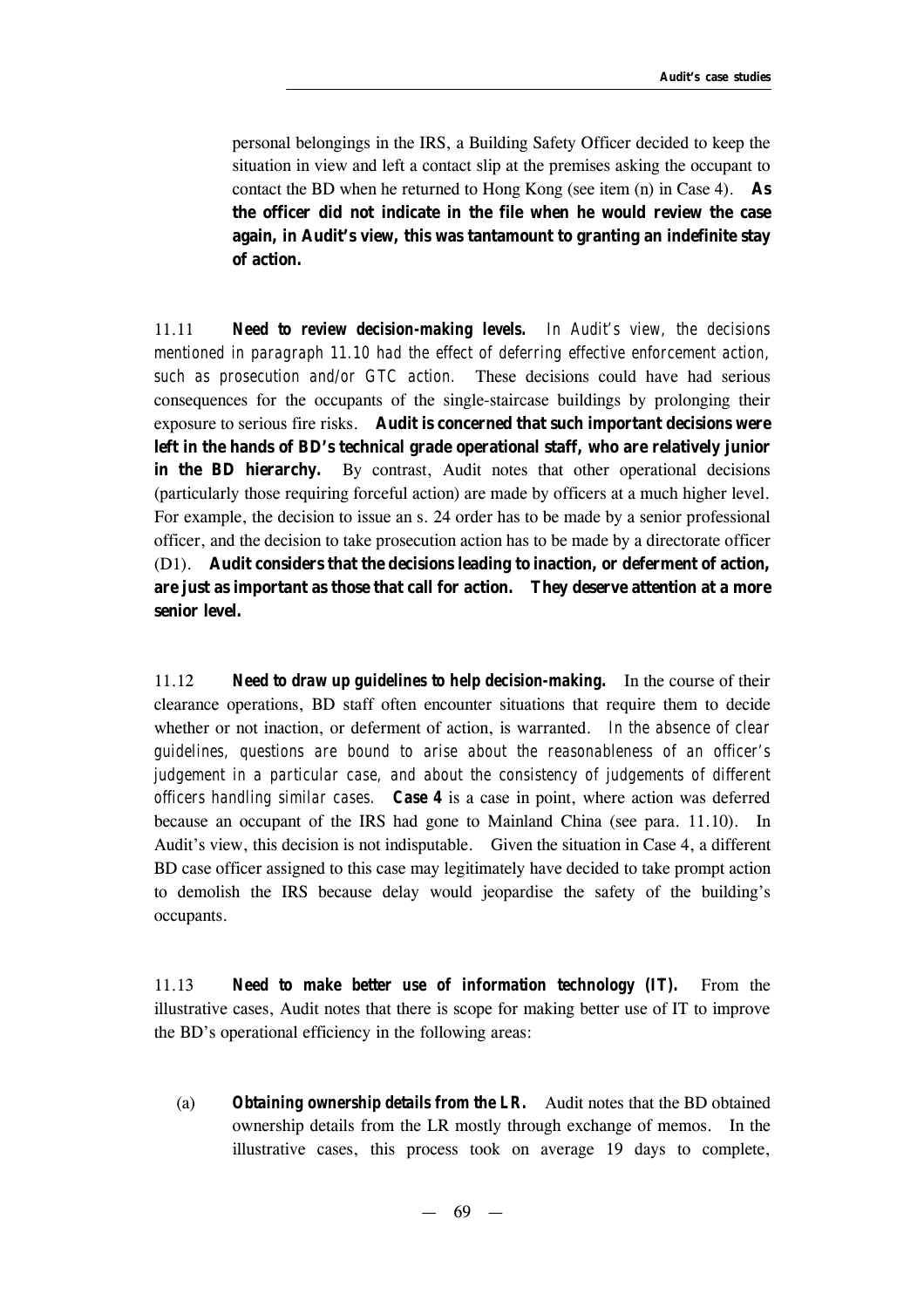suggesting that there is scope for speeding up the search process through better use of IT.Possible options may include making use of the LR's Direct Access Services (Note 19) and interfacing the BCIS with the LR's computer systems, to minimise the need for manual processing of ownership data; and

(b) *Enhancing efficiency of site inspections.* The BD's inspection reports are prepared manually, which partly explains the length of time it takes to prepare them (see para. 11.5). This suggests that there is scope for using mobile computing devices (such as Personal Digital Assistants and digital cameras) to enhance the operational efficiency of BD staff.

#### **Audit recommendations**

- 11.14 **Audit has** *recommended* **that the Director of Buildings should:**
	- (a) **closely monitor the BD's enforcement process to ensure that vigorous action is taken to pursue outstanding UBW cases at all stages (see paras. 11.3 to 11.8);**
	- (b) **require BD staff to set a deadline for initiating prosecution and/or GTC action for each outstanding s. 24 case. If no action has been initiated by the deadline, justifications should be submitted to an appropriately senior level BD officer for approval (see para. 11.9);**
	- (c) **critically review the appropriateness of the present levels of decision-making in the BD, to ensure that decisions are made at a level that is commensurate with their importance and the consequences following from them (see para. 11.11);**

**Note 19:** *The LR's Direct Access Services allow subscribers to make remote on-line retrieval of the LR's imaged land documents. At the time of audit, Audit noted that although the BD already subscribed to the LR's Direct Access Services, ownership details were still obtained from the LR mostly by paper correspondence.*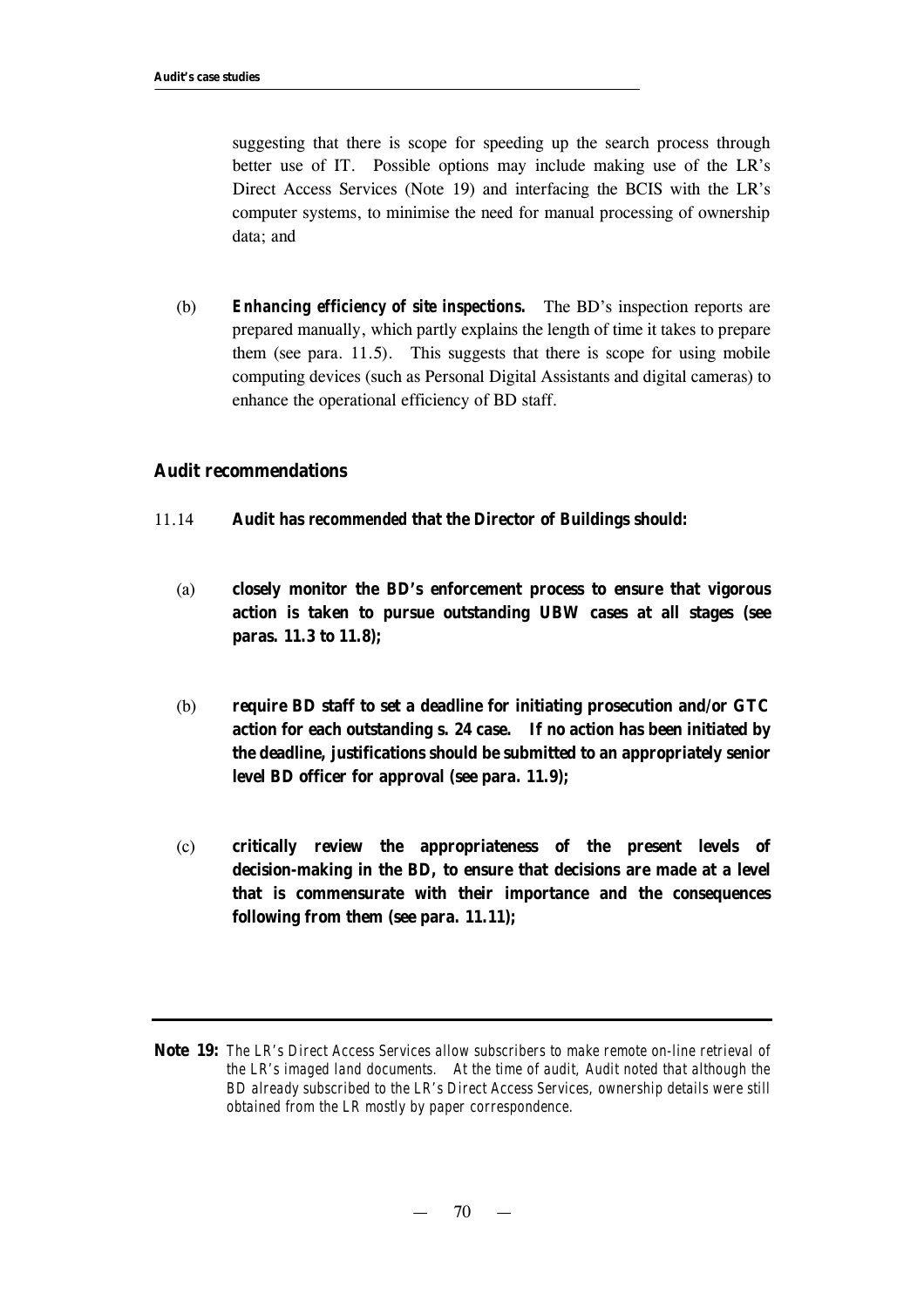- (d) **for the guidance of all BD officers and to ensure consistency in decision-making, issue clear guidelines setting out the circumstances under which inaction, or deferment of action, is considered acceptable (see para. 11.12);**
- (e) **in drawing up the guidelines, pay due regard to the interests of all stakeholders, particularly members of the public whose safety depends on the BD's timely action in removing UBW (see para. 11.12);**
- (f) **in consultation with the Land Registrar, examine how the search process for owners' particulars can be sped up through better use of IT (see para. 11.13(a)); and**
- (g) **provide BD staff who are tasked to perform outdoor inspections with mobile computing devices (e.g. Personal Digital Assistants and digital cameras) to enhance their operational efficiency (see para. 11.13(b)).**

#### **Response from the Administration**

11.15 See PART 12 for the Administration's response. On the audit recommendation in paragraph 11.14(f), the **Land Registrar** has also said that:

- (a) the LR and the BD have discussed, from time to time, ways of expediting the process of ascertaining ownership information and of using more fully the Direct Access Services; and
- (b) the LR is developing an Integrated Registration Information System which, when put into operation early next year, will greatly improve the accessibility of ownership information. The LR welcomes suggestions that will further enhance its efficiency in providing ownership information to the BD.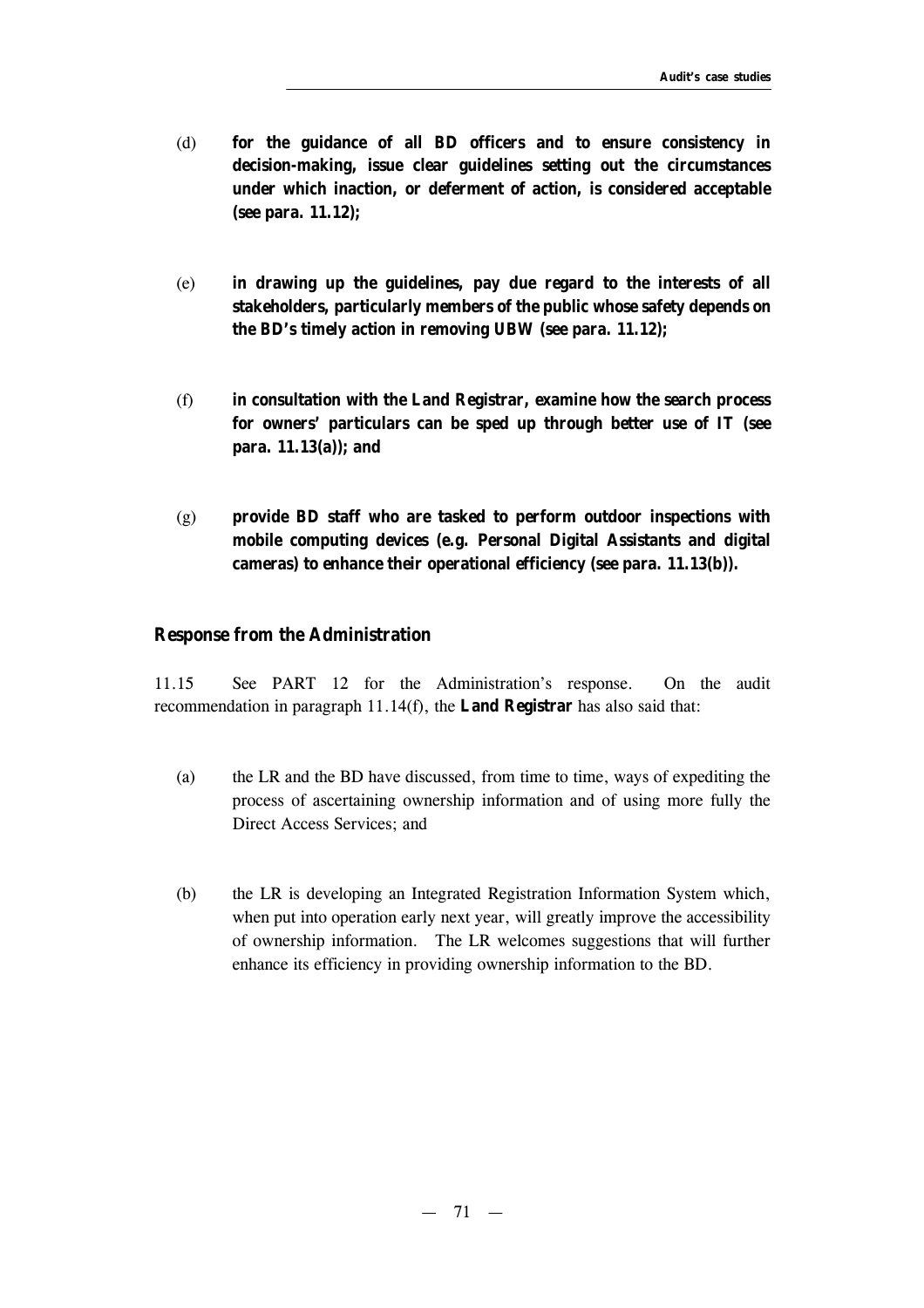# **PART 12: OVERALL RESPONSE FROM THE ADMINISTRATION**

#### 12.1 The **Secretary for Housing, Planning and Lands** has said that:

- (a) he very much appreciates Audit's detailed study of the subject. He assures Audit that the Administration is totally committed to tackling the UBW problem as cost-effectively as possible. He will certainly study very carefully Audit's recommendations with a view to better achieving this aim;
- (b) where the present monitoring system needs improvement, the HPLB will put in place more robust procedures to ensure better supervision and management oversight; and
- (c) he shares Audit's wish of increasing BD's enforcement action. In setting performance targets, however, the HPLB needs to take into account the resources available.

12.2 The **Director of Buildings** welcomes Audit's recommendations on ways to improve the BD's enforcement action. He has also said that:

- (a) the BD is committed to reducing dangers and hazards caused by UBW. He will, therefore, study very carefully Audit's recommendations so that the BD may achieve its targets in a cost-effective manner. He will also critically assess the implications of the recommendations (including the recommendations for enhancing the BD's targets for service delivery) for the BD's existing capacity and resources; and
- (b) in the meantime, he is keen to improve the BD's efforts in tackling the UBW problem. To this end, the BD is updating records in the BCIS of all s. 24 orders and follow-up action on complaints. To avoid undue slippage in its enforcement action, the BD has recently set up a system to monitor closely the progress of follow-up action at both operational and management level. The BD will also make special efforts to clear the backlog of outstanding s. 24 orders, taking into consideration the resources available and the need to prioritise removal of UBW posing a high safety risk.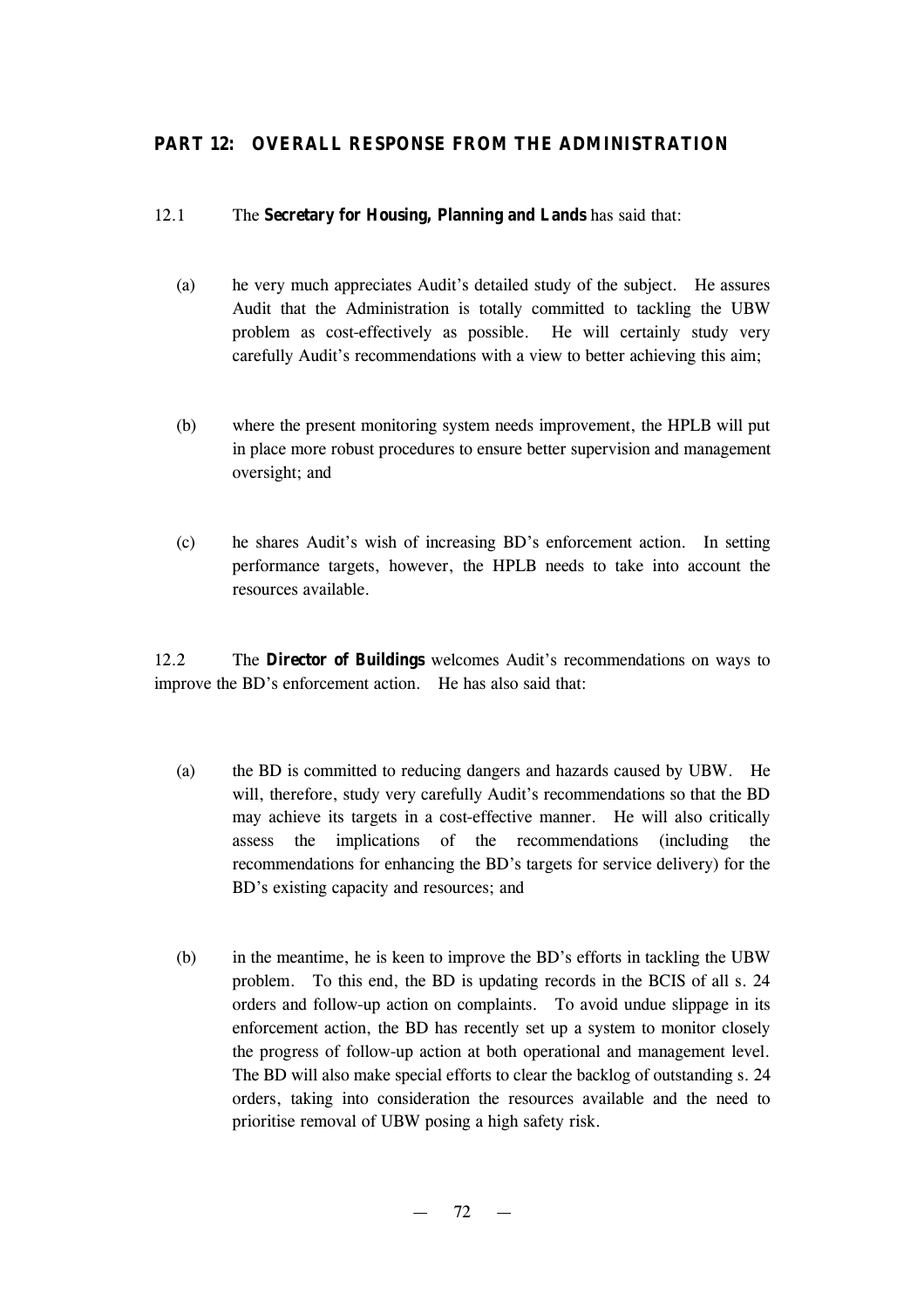# **The 2001 Strategy** — **revised enforcement policy against UBW**

The revised enforcement policy against UBW will re-focus priorities and broaden the scope for enforcement action. Resources will be directed to the removal of:

- (a) items constituting obvious or imminent danger to life or property;
- (b) new items, irrespective of the date of completion of the building where they have been carried out;
- (c) items in or on buildings, on podiums and rooftops, in yards and lanes (including unauthorised site formation works) constituting a serious hazard or a serious environmental nuisance, as determined by the Building Authority;
- (d) major individual items;
- (e) items in or on individual buildings with extensive UBW;
- (f) items identified in buildings or groups of buildings targeted for large-scale operations or maintenance programmes; and
- (g) unauthorised alteration to or works in environmentally friendly features of a building (e.g. balconies, sky or podium gardens) for which exemption from calculation of gross floor area has been granted by the Building Authority.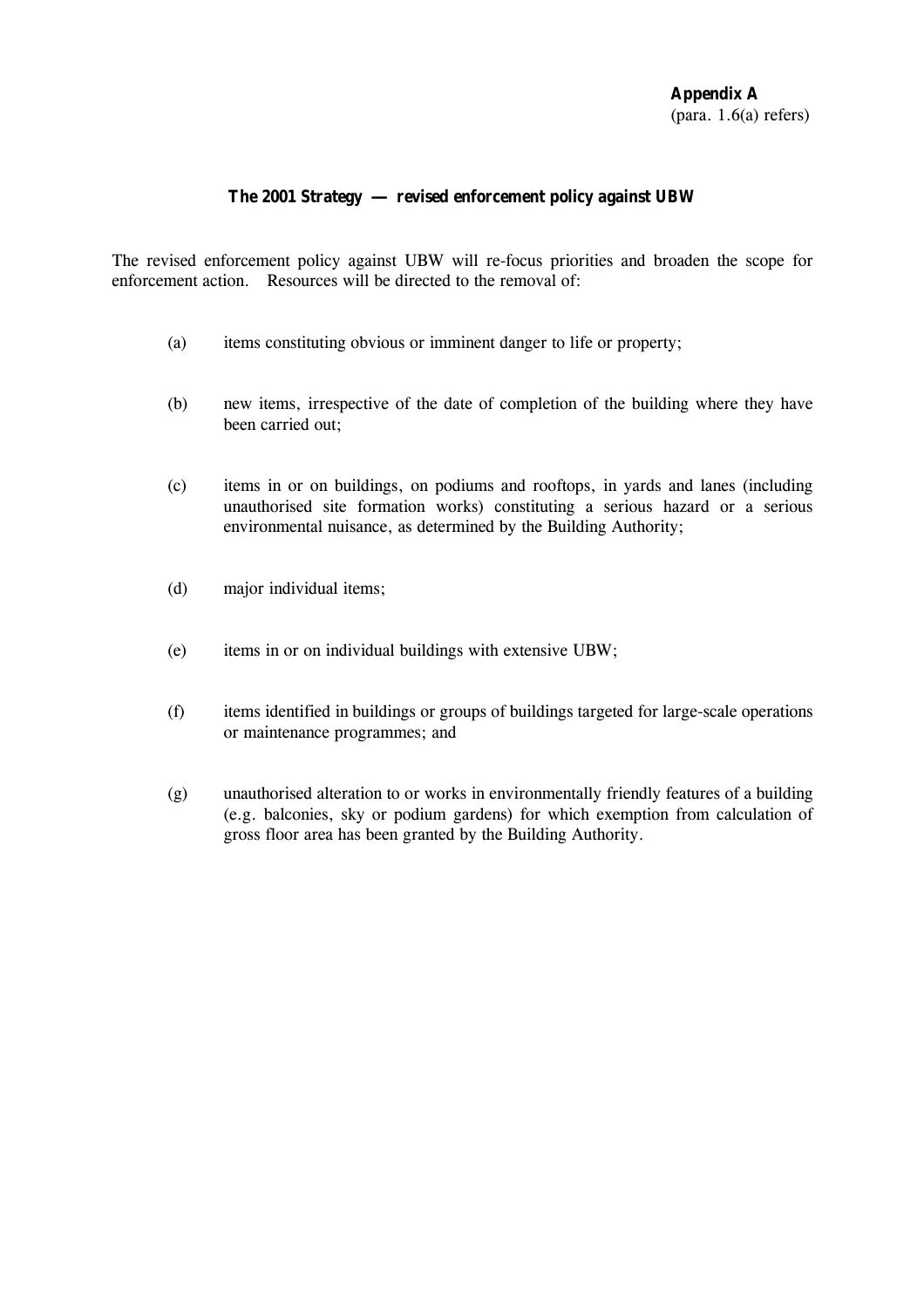# **Re-housing eligibility criteria for public rental housing for IRS occupants affected by clearance operations**

The Government's policy is that no one will be rendered homeless by an IRS clearance. Affected IRS occupants in genuine need of subsidized accommodation are re-housed to public rental housing in accordance with the eligibility criteria set out as follows:

- (a) The IRS was built before 1982. This criterion is aimed at containing the proliferation of IRS.
- (b) The requisite residence requirement is met. Until recently, the requirement was residence in the IRS on or before 1982. On 19 December 2002, the Housing Authority approved the relaxation of this requirement. Under the new arrangements, families who have resided in the affected structures for two years or more prior to the date of a statutory order being served by the BD will be deemed to have applied for public rental housing through the Waiting List for two years and will be re-housed to public rental flats upon clearance. Affected households with less than two years' residence and in need of accommodation will be re-housed to Interim Housing to wait their turn for public rental housing through the Waiting List.
- (c) The income and assets of the IRS occupants meet the prescribed limits for the Waiting List.
- (d) At least half of the family members have resided in Hong Kong for seven years. Children with either parent having resided in Hong Kong for seven years will be deemed to have resided in Hong Kong for seven years.

2. The criteria set out above are necessary to prevent the erection of new IRS and to ensure that subsidised rental housing is only provided to those in genuine need. Families not meeting these criteria will be given priority to apply for the Home Assistance Loan Scheme, or re-housed to Interim Housing to meet their temporary housing needs. Singleton and doubleton families, in addition to the above, may opt for a cash allowance in lieu of re-housing. In addition, families with special social or medical needs, including elderly households, will be given compassionate re-housing upon the Social Welfare Department's recommendation.

*Source: LegCo paper*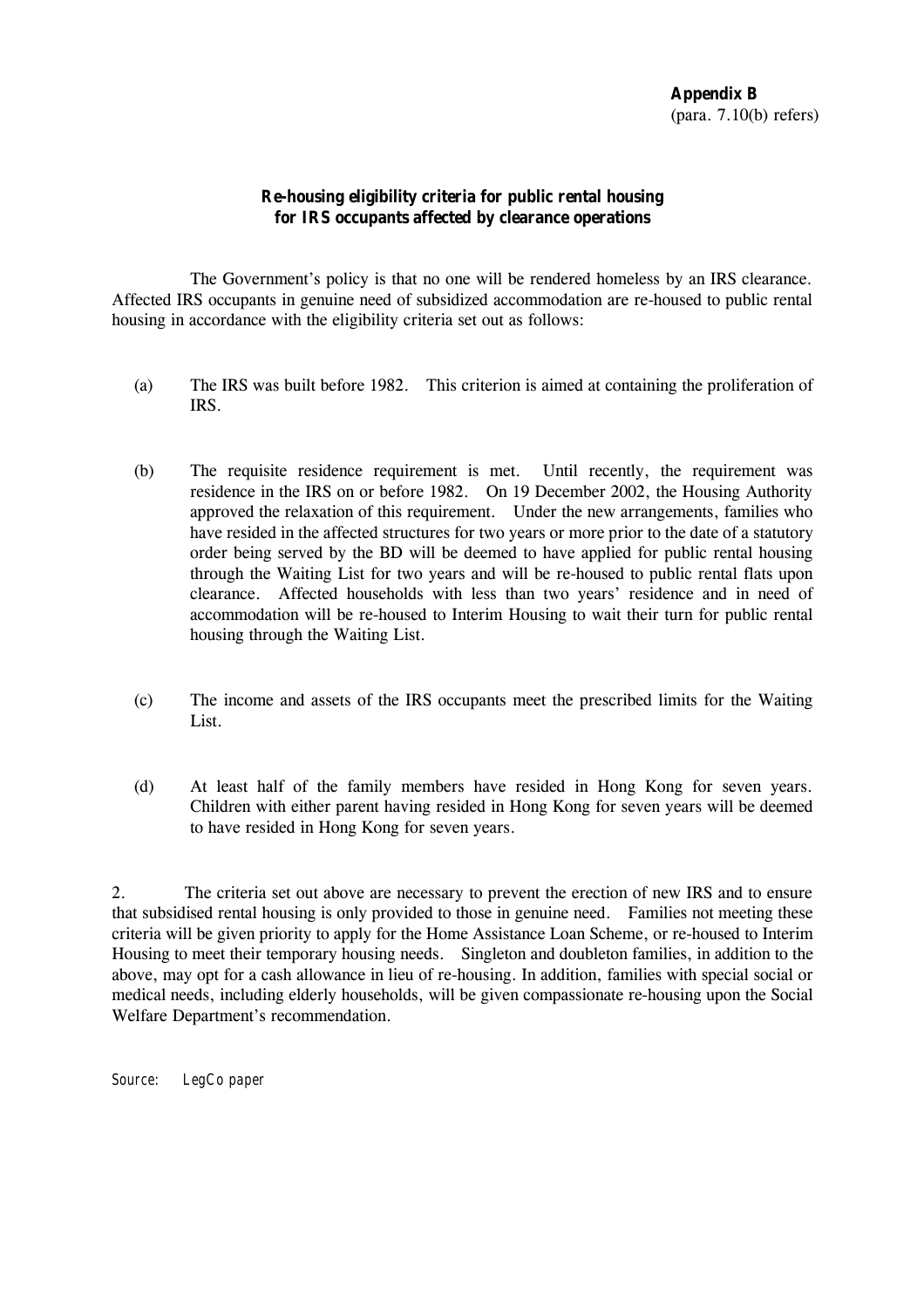# **Submission and supervision requirements under the Buildings (Amendment) Bill 2003**  — **new minor works control scheme**

|                                                                                                     | <b>Building</b><br>works<br>(other than<br>minor<br>works) | <b>Minor works</b> -<br>$\leftarrow - - - - - -$ |                                |                             |
|-----------------------------------------------------------------------------------------------------|------------------------------------------------------------|--------------------------------------------------|--------------------------------|-----------------------------|
|                                                                                                     |                                                            | <b>Category</b><br>1                             | <b>Category</b><br>П<br>(Note) | <b>Category</b><br>Ш        |
| Obtaining of BD's<br>approval of plans and<br>consent before<br>commencement of works               | ✓                                                          | $\times$                                         | $\times$                       | $\times$                    |
| Design, supervision and<br>certification by APs and<br>registered structural<br>engineers           | ✓                                                          | ✓                                                | $\times$                       | $\times$                    |
| Submission of plans and<br>documents to BD for<br>record before<br>commencement of works            | N/A                                                        | ✓                                                | ✓                              | $\times$                    |
| Submission of as-built<br>plans and certificate of<br>completion to BD after<br>completion of works | ✓                                                          | ✓                                                | $\checkmark$                   | (except)<br>removal of UBW) |

*Source: LegCo paper*

*Legend:*  $\checkmark$  means required.

×*means not required.* 

*Note: The Buildings (Amendment) Bill 2003 provides that the BD may by notice in the Gazette specify different types of minor works having regard to the nature, scale, complexity and structural implications of and the risks likely to be incurred by the works. Three different categories, namely I, II and III, may be so specified. For example, Category I, II and III for signboards refer to the erection or alteration of signboards having different sizes of display area.*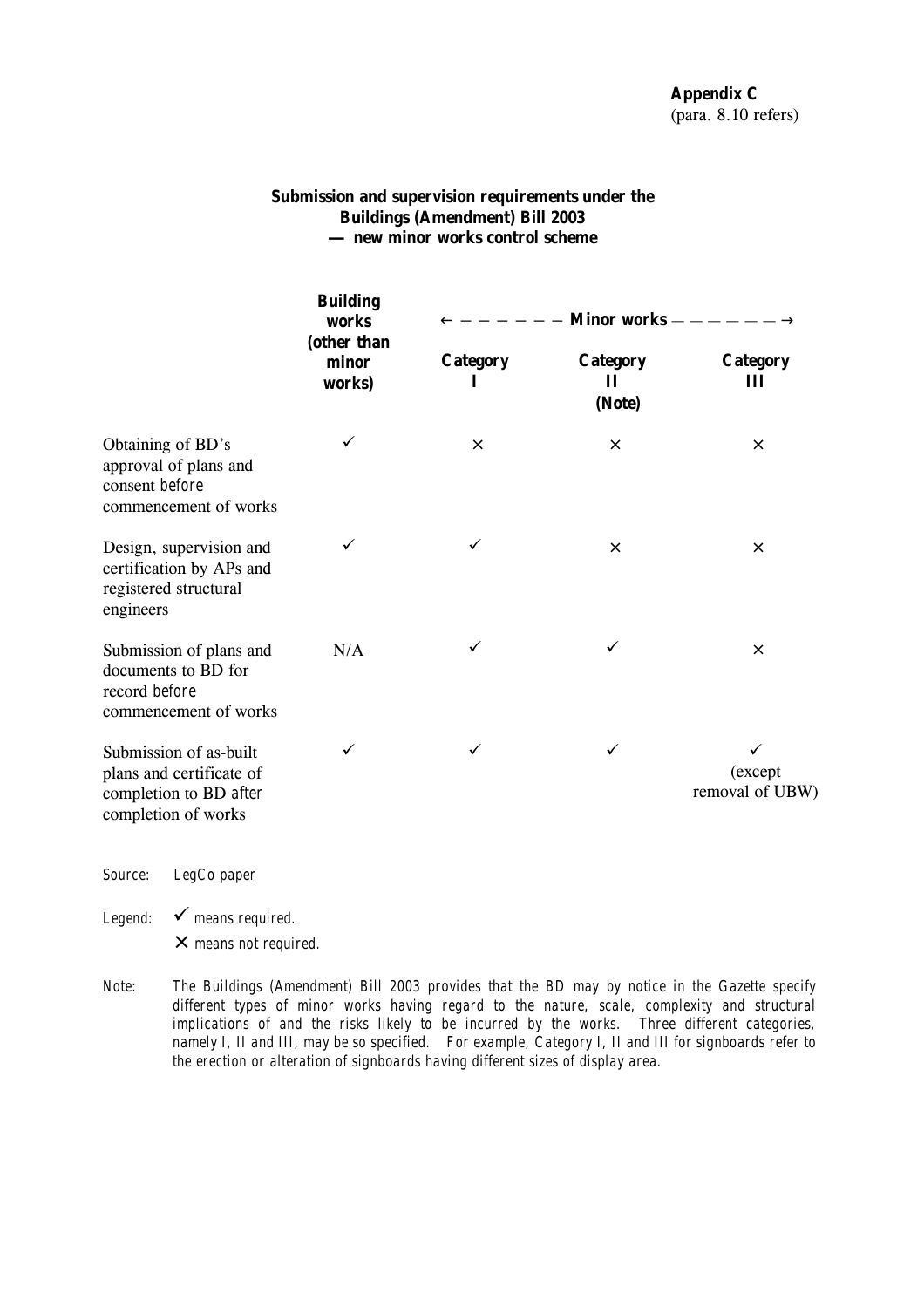**Appendix D** Page  $1/2$ (para. 8.11 refers)

### **Comparison of the new minor works control scheme with the signboard registration scheme approved by ExCo in April 2001**

| <b>Item</b> | Key feature of the signboard registration scheme                                                                                                                                   | Does the new<br>minor works<br>control scheme<br>have this<br>feature? |  |
|-------------|------------------------------------------------------------------------------------------------------------------------------------------------------------------------------------|------------------------------------------------------------------------|--|
| (a)         | To define signboards according to size with requirements commensurate<br>with their size                                                                                           | Yes                                                                    |  |
| (b)         | To define the signboard owner                                                                                                                                                      | Yes<br>(Note 1)                                                        |  |
| (c)         | To introduce a new category of building works viz "minor works" to<br>Yes<br>include signboards, and a new register for minor works contractors<br>including signboard contractors |                                                                        |  |
| (d)         | To require the applicant for registration of a <b>new</b> signboard registration to<br>present:                                                                                    |                                                                        |  |
|             | a certificate of safety covering structural, positional and fire<br>(i)<br>(including electrical) safety of the signboard;                                                         | Yes<br>(Note 2)                                                        |  |
|             | a statement of arrangements for maintaining the signboard in good<br>(ii)<br>repair;                                                                                               | N <sub>o</sub>                                                         |  |
|             | a declaration as to who caused the signboard to be constructed and an<br>(iii)<br>undertaking from that person to remove the signboard when it is not<br>required;                 | N <sub>o</sub>                                                         |  |
|             | a public liability insurance policy for the signboard; and<br>(iv)                                                                                                                 | No                                                                     |  |
|             | a document indicating building owners' consent<br>(v)                                                                                                                              | No                                                                     |  |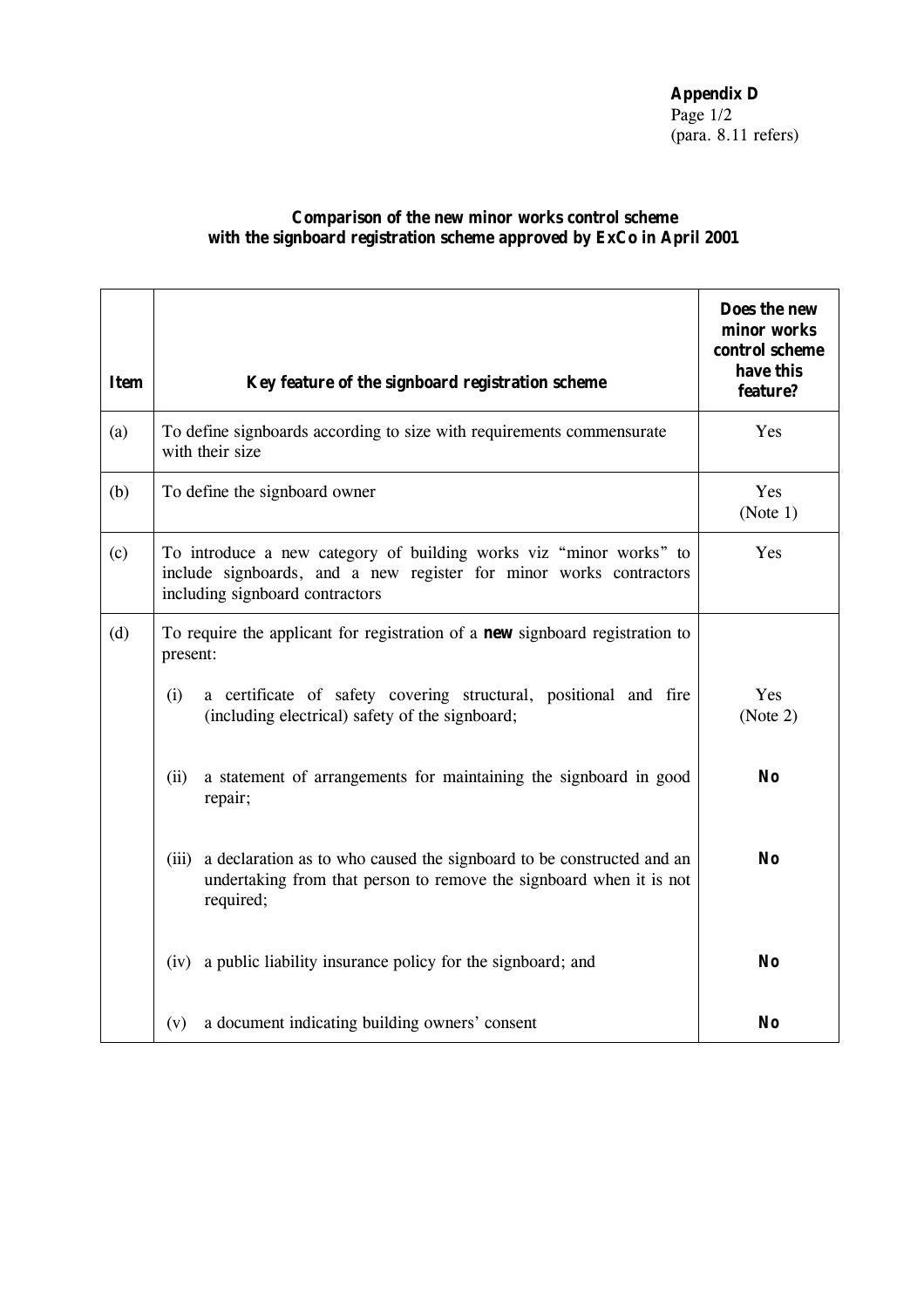**Appendix D**

Page 2/2 (para. 8.11 refers)

| <b>Item</b> | Key feature of the signboard registration scheme                                                                                                                                                                                                                      | Does the new<br>minor works<br>control scheme<br>have this<br>feature? |
|-------------|-----------------------------------------------------------------------------------------------------------------------------------------------------------------------------------------------------------------------------------------------------------------------|------------------------------------------------------------------------|
| (e)         | To require the applicant for registration of an <b>existing</b> signboard to present:                                                                                                                                                                                 |                                                                        |
|             | (i)<br>a general appraisal by a building professional (for very large<br>signboards) or a registered signboard contractor (for other registrable<br>signboards) of the structural, positional and fire (including electrical)<br>safety of the signboard; and         | No                                                                     |
|             | (ii)<br>documents that are similar to those mentioned in (ii) to (iv) of item (d)<br>above                                                                                                                                                                            | No                                                                     |
| (f)         | To remove existing signboards which are still unregistered after a two-year<br>grace period has been given for signboard owners to comply with<br>requirements                                                                                                        | No                                                                     |
| (g)         | For effective enforcement, to introduce new offences for failure to register a<br>registrable signboard, abandoning a signboard, failure to display the<br>registration number and displaying a false registration number on an<br>unregistered registrable signboard | No                                                                     |
| (h)         | To issue technical guidelines on construction and maintenance of<br>signboards, together with advice on the requirements of other government<br>departments                                                                                                           | Yes<br>(Note 3)                                                        |
| (i)         | To ensure signboard owners' continuing compliance with requirements<br>through renewal of registration every three years                                                                                                                                              | <b>No</b>                                                              |

*Source: LegCo papers* 

- *Note 1: The Buildings (Amendment) Bill 2003 (see para. 8.10 of the report) defines who shall be served statutory orders requiring the removal of unauthorised signboards.*
- *Note 2: This has to some extent been addressed by the new minor works control scheme. For all categories of minor works, the BD will require submission of as-built plans and a certificate of completion certifying the structural safety of the works concerned, once they are completed.*
- *Note 3: The Bill provides for a new regulation that specifies the requirements for signboards projecting over streets. The BD has also planned to issue new technical guidelines on the construction and maintenance of signboards.*